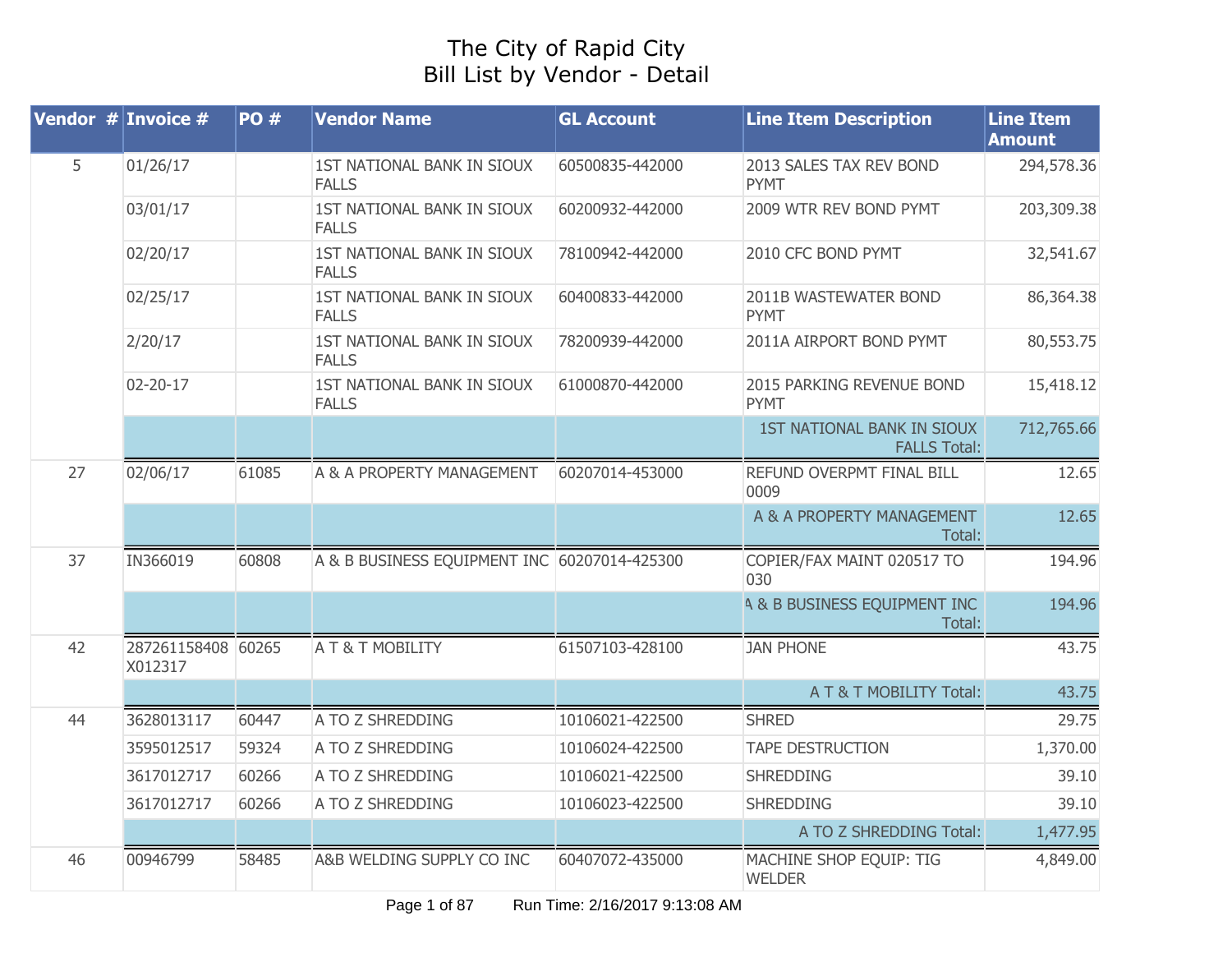| 00946800 | 58485 | A&B WELDING SUPPLY CO INC | 60407072-435000 | MACHINE SHOP EQUIP: TIG<br><b>WELDER</b> | 320.00 |
|----------|-------|---------------------------|-----------------|------------------------------------------|--------|
| 00946504 | 59383 | A&B WELDING SUPPLY CO INC | 60407072-426500 | MAINTENANCE SHOP: CUT-OFF<br><b>WHEE</b> | 45.41  |
| 00946906 | 59755 | A&B WELDING SUPPLY CO INC | 10100305-426900 | <b>WELDING SUPPLES</b>                   | 20.50  |
| 00946789 | 59755 | A&B WELDING SUPPLY CO INC | 10100305-426900 | <b>WELDING SUPPLES</b>                   | 16.96  |
| 00946626 | 59527 | A&B WELDING SUPPLY CO INC | 10100305-426900 | <b>SHOP</b>                              | 79.48  |
| 00041488 | 60830 | A&B WELDING SUPPLY CO INC | 60407072-424600 | 1/20/2017: WELDING TANK<br><b>RENTAL</b> | 80.31  |
| 00947171 | 60651 | A&B WELDING SUPPLY CO INC | 60407072-426300 | MACHINE SHOP WELDER:<br>GLOVES, C        | 27.06  |
| 00947171 | 60651 | A&B WELDING SUPPLY CO INC | 60407072-426500 | MACHINE SHOP WELDER:<br>GLOVES, C        | 24.82  |
| 00947171 | 60651 | A&B WELDING SUPPLY CO INC | 60407072-426900 | MACHINE SHOP WELDER:<br>GLOVES, C        | 152.24 |
| 00041490 | 61056 | A&B WELDING SUPPLY CO INC | 60207012-426400 | BULK O2, ARG, OXY FOR SHOP &             | 2.41   |
| 00041490 | 61056 | A&B WELDING SUPPLY CO INC | 60407071-426400 | BULK O2, ARG, OXY FOR SHOP &             | 2.07   |
| 00041490 | 61056 | A&B WELDING SUPPLY CO INC | 60907401-426400 | BULK O2, ARG, OXY FOR SHOP &<br>L        | 1.26   |
| 00041629 | 61056 | A&B WELDING SUPPLY CO INC | 60407071-426400 | BULK O2, ARG, OXY FOR SHOP &             | 309.92 |
| 00041435 | 61056 | A&B WELDING SUPPLY CO INC | 60207012-426400 | BULK O2, ARG, OXY FOR SHOP &             | 7.23   |
| 00041435 | 61056 | A&B WELDING SUPPLY CO INC | 60407071-426400 | BULK O2, ARG, OXY FOR SHOP &<br>L        | 6.20   |
| 00041435 | 61056 | A&B WELDING SUPPLY CO INC | 60907401-426400 | BULK O2, ARG, OXY FOR SHOP &             | 3.79   |
| 00946370 | 59178 | A&B WELDING SUPPLY CO INC | 10100301-425100 | UNIT S051                                | 14.66  |
| 00946294 | 58911 | A&B WELDING SUPPLY CO INC | 10100305-426900 | <b>SHOP TOOLS</b>                        | 173.79 |
| 00946295 | 58911 | A&B WELDING SUPPLY CO INC | 10100305-426900 | <b>SHOP TOOLS</b>                        | 12.87  |
| 00041432 | 60836 | A&B WELDING SUPPLY CO INC | 10100301-426900 | <b>WELDING SUPPLIES</b>                  | 40.16  |
| 00041501 | 60836 | A&B WELDING SUPPLY CO INC | 10100305-426900 | <b>WELDING SUPPLIES</b>                  | 103.25 |
| 00041433 | 60810 | A&B WELDING SUPPLY CO INC | 60207011-424400 | OXY, ACET 012017                         | 11.48  |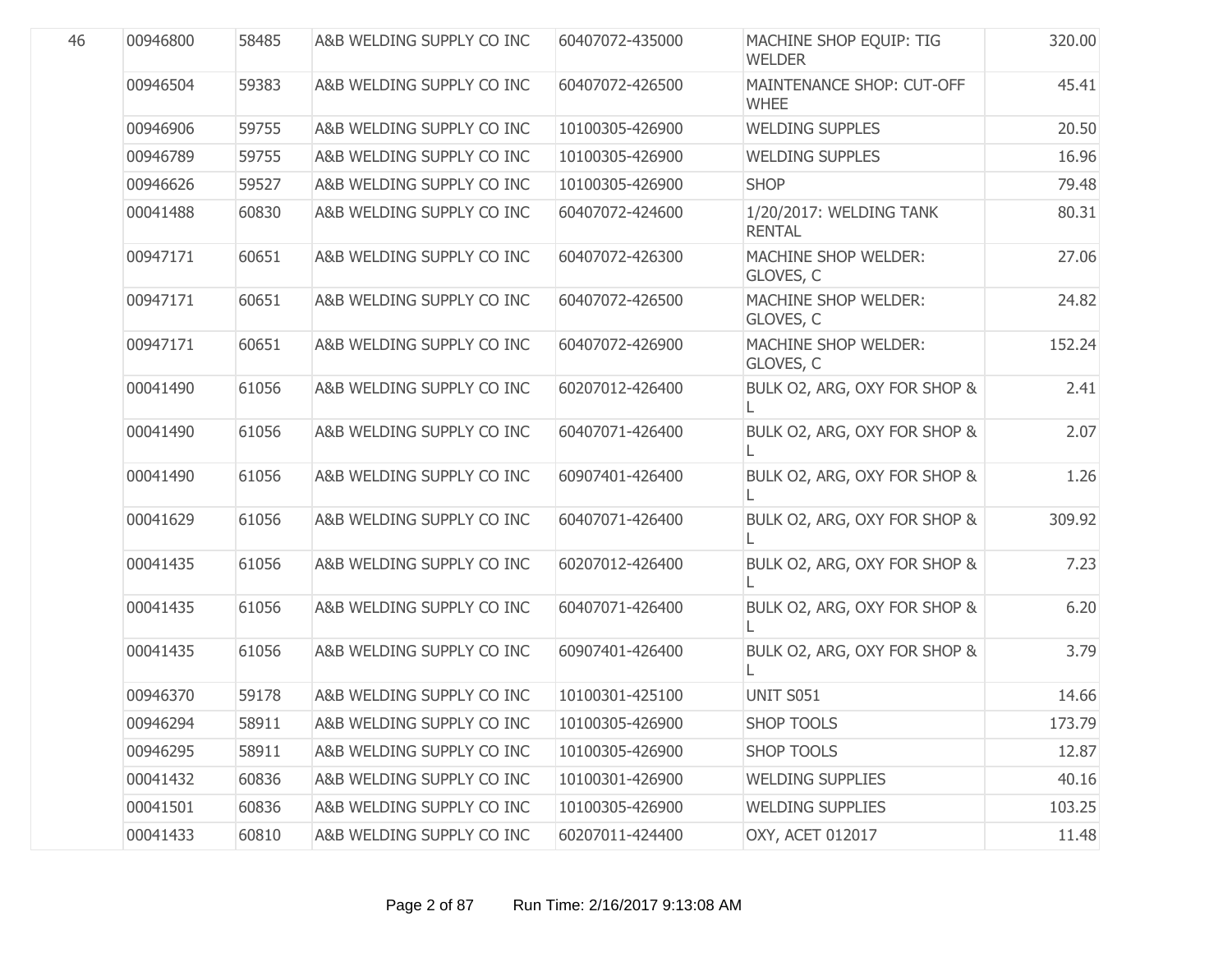| 46 |        |       |                          |                 | A&B WELDING SUPPLY CO INC<br>Total:      | 6,304.87 |
|----|--------|-------|--------------------------|-----------------|------------------------------------------|----------|
| 79 | 199758 | 61068 | <b>ACE HARDWARE-EAST</b> | 10100612-426900 | <b>SLO ZAP CA</b>                        | 76.74    |
|    | 204746 | 61050 | <b>ACE HARDWARE-EAST</b> | 60407071-426900 | RAIN X FOR TELEVISING CAMERA             | 11.98    |
|    | 214486 | 61004 | <b>ACE HARDWARE-EAST</b> | 10100302-426500 | <b>MAG TANK REPAIR</b>                   | 16.47    |
|    | 176993 | 60913 | <b>ACE HARDWARE-EAST</b> | 10102021-426500 | HOSE NOZZLE - ST1                        | 5.59     |
|    | 176993 | 60913 | <b>ACE HARDWARE-EAST</b> | 61800891-426500 | <b>HOSE NOZZLE - ST1</b>                 | 2.40     |
|    | 155252 | 60900 | ACE HARDWARE-EAST        | 10102024-425300 | SEA FOAM MOTOR TREATMENT &<br><b>HOS</b> | 11.23    |
|    | 155252 | 60900 | <b>ACE HARDWARE-EAST</b> | 10102024-426200 | SEA FOAM MOTOR TREATMENT &<br><b>HOS</b> | 9.99     |
|    | 198794 | 60513 | <b>ACE HARDWARE-EAST</b> | 10100612-426900 | <b>ACE SCOOP GRAIN</b>                   | 114.95   |
|    | 187339 | 60309 | <b>ACE HARDWARE-EAST</b> | 10100205-426900 | Chains                                   | 35.09    |
|    | 180697 | 60177 | <b>ACE HARDWARE-EAST</b> | 60407071-426400 | HEET FOR CHEMICAL PUMP                   | 9.56     |
|    | 196233 | 60500 | ACE HARDWARE-EAST        | 10100612-426900 | PVC GROUND CONN WIRE                     | 6.23     |
|    | 194199 | 60553 | <b>ACE HARDWARE-EAST</b> | 61207101-426500 | <b>EXTN CORD &amp; WINDEX</b>            | 123.63   |
|    | 187593 | 60552 | <b>ACE HARDWARE-EAST</b> | 61507102-425300 | <b>SCREWS FOR CONTAINER</b>              | 7.67     |
|    | 174375 | 59987 | <b>ACE HARDWARE-EAST</b> | 10100205-426900 | Misc. Sign & Pvmt Marking supp           | 25.47    |
|    | 178202 | 60053 | ACE HARDWARE-EAST        | 10100205-426500 | <b>Torque Wrench</b>                     | 76.79    |
|    | 185788 | 60308 | ACE HARDWARE-EAST        | 10100205-426900 | Traffic Count van supplies               | 18.78    |
|    |        |       |                          |                 | <b>ACE HARDWARE-EAST Total:</b>          | 552.57   |
| 80 | 176258 | 60088 | <b>ACE HARDWARE-WEST</b> | 10100607-425300 | <b>BOLTS - RUBBER GROMMET #66</b>        | 4.80     |
|    | 177849 | 60088 | <b>ACE HARDWARE-WEST</b> | 10100607-462100 | <b>BOLTS - RUBBER GROMMET #66</b>        | 27.96    |
|    | 165707 | 60088 | <b>ACE HARDWARE-WEST</b> | 10100607-425300 | <b>BOLTS - RUBBER GROMMET #66</b>        | 9.94     |
|    | 162226 | 60088 | <b>ACE HARDWARE-WEST</b> | 10100607-426900 | <b>BOLTS - RUBBER GROMMET #66</b>        | 3.83     |
|    | 167053 | 60145 | <b>ACE HARDWARE-WEST</b> | 10100607-426600 | <b>PAINT - GREENHOUSE</b>                | 4.59     |
|    | 145999 | 60145 | <b>ACE HARDWARE-WEST</b> | 10100608-425200 | <b>PAINT - GREENHOUSE</b>                | 37.30    |
|    | 117347 | 60958 | <b>ACE HARDWARE-WEST</b> | 10102023-426900 | <b>METAL HANDLE ST 3</b>                 | 3.09     |
|    | 117347 | 60958 | <b>ACE HARDWARE-WEST</b> | 61800893-426900 | METAL HANDLE ST 3                        | 1.32     |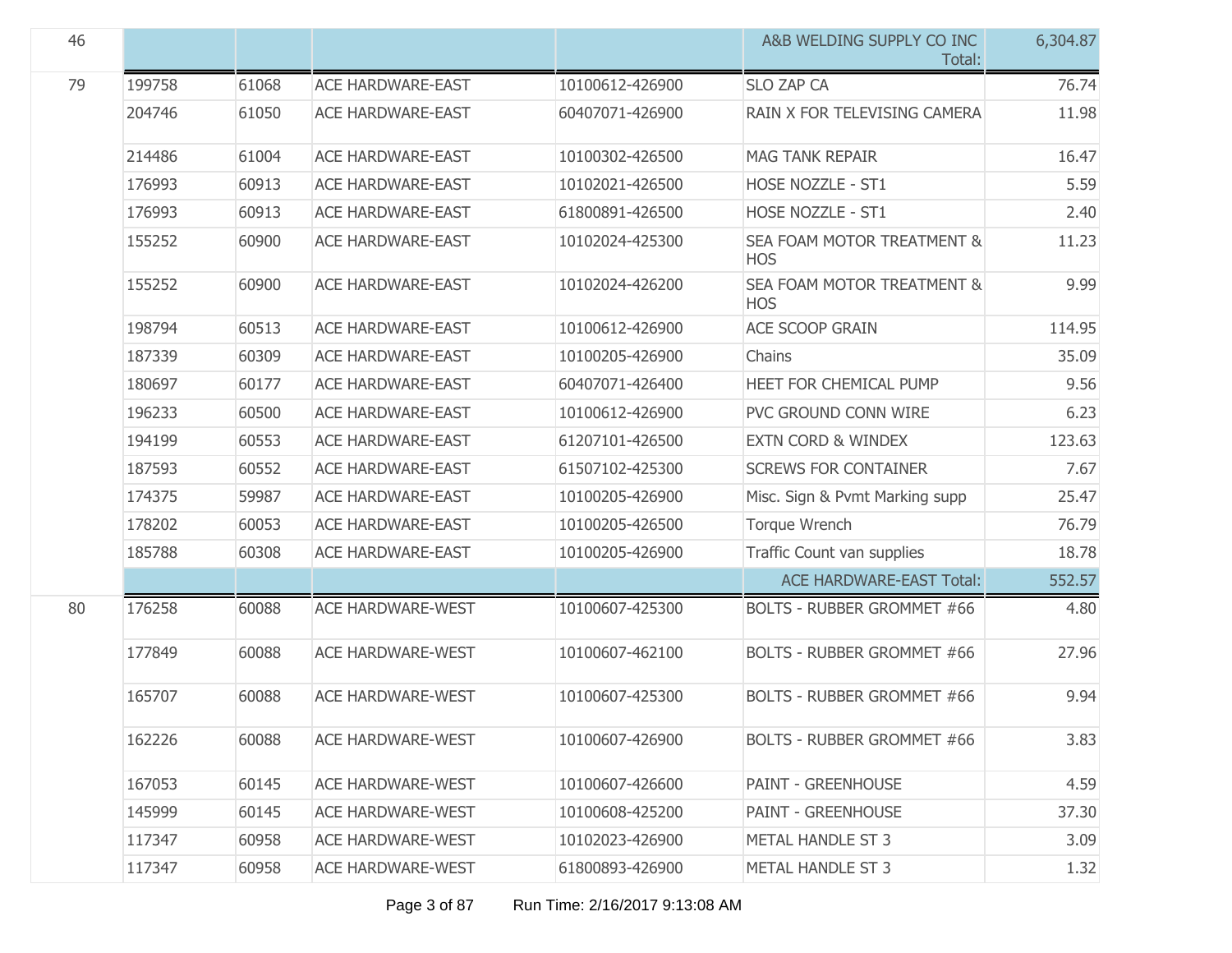| 80 | 9075   |       | <b>ACE HARDWARE-WEST</b> | 10102023-426900 | CREDIT RETURNED METAL<br><b>HANDLE ST 3</b>         | (3.09) |
|----|--------|-------|--------------------------|-----------------|-----------------------------------------------------|--------|
|    | 9075   |       | <b>ACE HARDWARE-WEST</b> | 61800893-426900 | <b>CREDIT RETURNED METAL</b><br><b>HANDLE ST 3</b>  | (1.32) |
|    | 207408 | 61049 | <b>ACE HARDWARE-WEST</b> | 60907401-426900 | <b>DRILL BITS</b>                                   | 8.04   |
|    | 202806 | 60811 | <b>ACE HARDWARE-WEST</b> | 60207014-426900 | DRIVE GUIDE MAGNET 2),<br><b>GLOVES</b>             | 34.65  |
|    | 202643 | 60812 | <b>ACE HARDWARE-WEST</b> | 60207011-426900 | O-RINGS, LAVA, MARKERS                              | 34.07  |
|    | 204423 | 60814 | <b>ACE HARDWARE-WEST</b> | 60207011-426400 | <b>HAND CLEANER</b>                                 | 15.99  |
|    | 204647 | 60815 | <b>ACE HARDWARE-WEST</b> | 60207014-426900 | WD40, PHILIP, BIT, MGNET, DRIL                      | 34.61  |
|    | 165610 | 60909 | <b>ACE HARDWARE-WEST</b> | 10102025-426400 | VEHICLE WASH BRUSH, NOZZLE,<br>AN                   | 40.27  |
|    | 165610 | 60909 | <b>ACE HARDWARE-WEST</b> | 10102025-426500 | VEHICLE WASH BRUSH, NOZZLE,<br>AN                   | 6.99   |
|    | 165610 | 60909 | <b>ACE HARDWARE-WEST</b> | 61800895-426400 | VEHICLE WASH BRUSH, NOZZLE,<br>AN                   | 17.25  |
|    | 165610 | 60909 | <b>ACE HARDWARE-WEST</b> | 61800895-426500 | VEHICLE WASH BRUSH, NOZZLE,<br>AN                   | 3.00   |
|    | 165886 | 60921 | <b>ACE HARDWARE-WEST</b> | 10102026-426400 | <b>LIGHT BULBS</b>                                  | 5.36   |
|    | 165886 | 60921 | <b>ACE HARDWARE-WEST</b> | 61800896-426400 | <b>LIGHT BULBS</b>                                  | 2.31   |
|    | 183688 | 60457 | <b>ACE HARDWARE-WEST</b> | 10100612-426500 | OIS UNIVERSAL ADAPTER                               | 4.31   |
|    | 183189 | 60479 | <b>ACE HARDWARE-WEST</b> | 10100607-425300 | <b>BOLTS - LIFT ARM REPAIR #22</b>                  | 3.15   |
|    | 186395 | 60479 | <b>ACE HARDWARE-WEST</b> | 10100607-426900 | <b>BOLTS - LIFT ARM REPAIR #22</b>                  | 4.79   |
|    | 185522 | 60479 | <b>ACE HARDWARE-WEST</b> | 10100607-425300 | <b>BOLTS - LIFT ARM REPAIR #22</b>                  | 17.64  |
|    | 203967 | 60885 | <b>ACE HARDWARE-WEST</b> | 61300664-426900 | <b>ICE MELT</b>                                     | 47.97  |
|    | 186418 | 60708 | <b>ACE HARDWARE-WEST</b> | 10100108-426100 | <b>VEHICLE SUPPLIES</b>                             | 9.96   |
|    | 184471 | 60340 | <b>ACE HARDWARE-WEST</b> | 60207011-426400 | SPONGE, DAWN                                        | 16.48  |
|    | 176555 | 60073 | <b>ACE HARDWARE-WEST</b> | 10102030-426400 | <b>EYEGLASS CLIPS, SNOW</b><br><b>SHOVELS &amp;</b> | 23.99  |
|    | 176555 | 60073 | <b>ACE HARDWARE-WEST</b> | 10102030-426500 | <b>EYEGLASS CLIPS, SNOW</b><br><b>SHOVELS &amp;</b> | 52.98  |
|    | 176555 | 60073 | <b>ACE HARDWARE-WEST</b> | 10102030-426900 | <b>EYEGLASS CLIPS, SNOW</b><br><b>SHOVELS &amp;</b> | 29.97  |
|    | 133409 | 59932 | <b>ACE HARDWARE-WEST</b> | 10500115-426500 | <b>CHAIN LOOP - BLM VETS</b>                        | 29.99  |
|    | 161513 | 60070 | <b>ACE HARDWARE-WEST</b> | 10102030-426200 | STIHL BAR OIL                                       | 15.99  |
|    |        |       |                          |                 |                                                     |        |

Page 4 of 87 Run Time: 2/16/2017 9:13:08 AM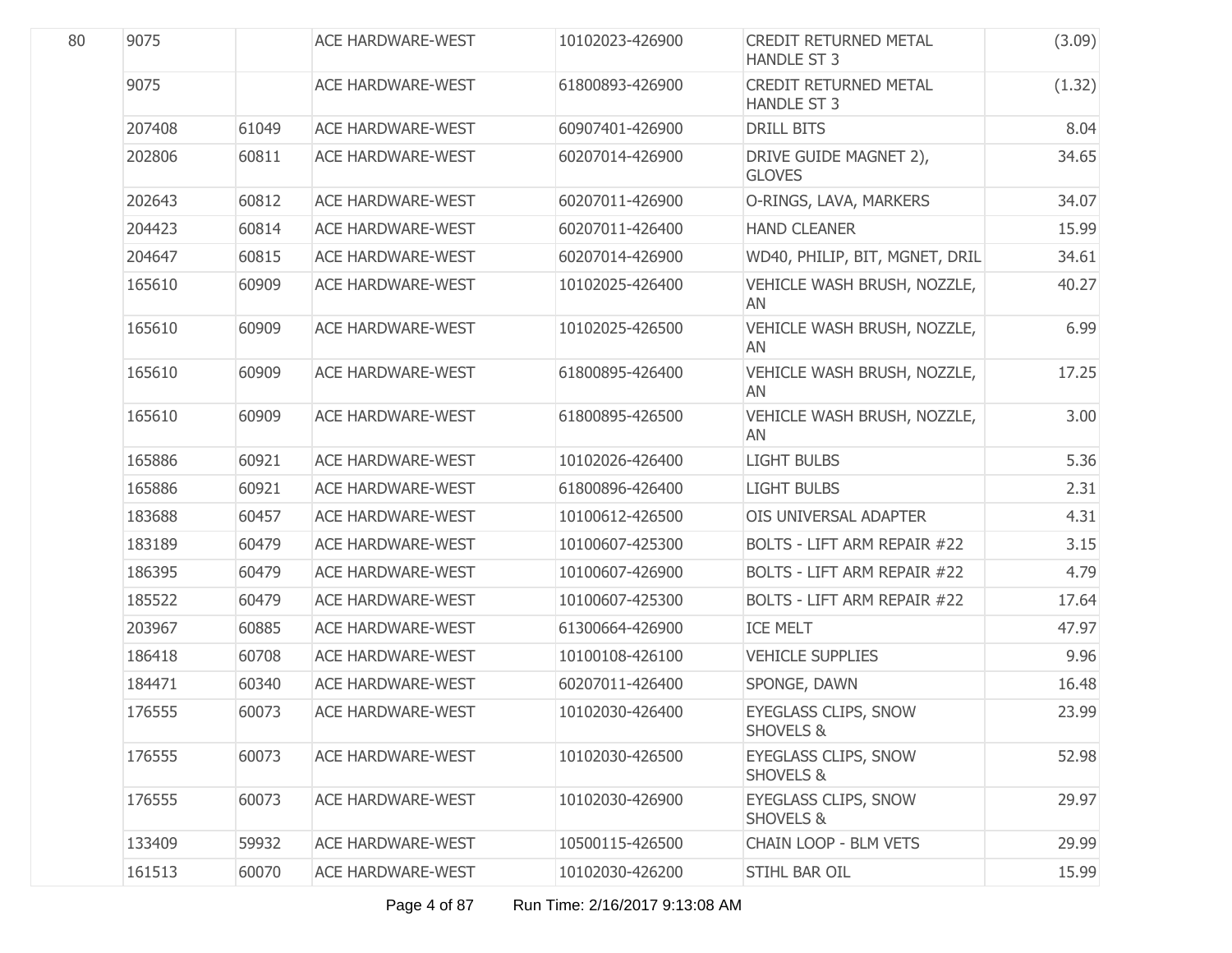| 80   | 196935   | 60567 | <b>ACE HARDWARE-WEST</b>                          | 61300604-426900 | <b>FURNACE FILTERS</b>                                   | 14.58    |
|------|----------|-------|---------------------------------------------------|-----------------|----------------------------------------------------------|----------|
|      | 14186    |       | <b>ACE HARDWARE-WEST</b>                          | 60207011-426400 | CREDIT RETURNED DOOR HWD<br><b>SET</b>                   | (4.41)   |
|      |          |       |                                                   |                 | <b>ACE HARDWARE-WEST Total:</b>                          | 558.35   |
| 81   | 305293   | 60960 | ACE STEEL & RECYCLING INC                         | 10100202-426900 | STEEL PLATE - WELDING TABLE                              | 306.69   |
|      | 305293   | 60960 | ACE STEEL & RECYCLING INC                         | 61800890-426900 | STEEL PLATE - WELDING TABLE                              | 131.44   |
|      | 305427   | 60424 | ACE STEEL & RECYCLING INC                         | 10100302-426500 | PLOW SHOES & S199                                        | 226.71   |
|      | 305422   | 60424 | ACE STEEL & RECYCLING INC                         | 10100302-425100 | PLOW SHOES & S199                                        | 18.04    |
|      |          |       |                                                   |                 | ACE STEEL & RECYCLING INC<br>Total:                      | 682.88   |
| 86   | 7159     | 60551 | <b>ACTION MECHANICAL INC</b>                      | 61507102-425200 | INSPECTION; REPLACED FILTER                              | 367.35   |
|      |          |       |                                                   |                 | <b>ACTION MECHANICAL INC Total:</b>                      | 367.35   |
| 90   | 4614364  | 60110 | <b>ADAMS ISC</b>                                  | 61400665-425300 | RING/BEARING                                             | 23.98    |
|      | 12013015 | 59722 | <b>ADAMS ISC</b>                                  | 10100618-425100 | <b>BUS REPAIRS</b>                                       | 192.00   |
|      |          |       |                                                   |                 | <b>ADAMS ISC Total:</b>                                  | 215.98   |
| 97   | 68389927 | 59799 | ADECCO EMPLOYMENT SERVICES 61207101-422500        |                 | <b>JANITORIAL LABOR</b>                                  | 279.48   |
|      | 68389927 | 59799 | ADECCO EMPLOYMENT SERVICES 61507102-422500        |                 | <b>JANITORIAL LABOR</b>                                  | 279.47   |
|      | 68389927 | 59799 | ADECCO EMPLOYMENT SERVICES 61507103-422500        |                 | <b>JANITORIAL LABOR</b>                                  | 279.47   |
|      | 68401201 | 60220 | ADECCO EMPLOYMENT SERVICES 61207101-422500        |                 | JANITOR AND OPERATOR TEMP<br><b>LABO</b>                 | 181.28   |
|      | 68401201 | 60220 | ADECCO EMPLOYMENT SERVICES 61507102-422500        |                 | <b>JANITOR AND OPERATOR TEMP</b><br><b>LABO</b>          | 181.28   |
|      | 68401201 | 60220 | ADECCO EMPLOYMENT SERVICES 61507103-422500        |                 | JANITOR AND OPERATOR TEMP<br><b>LABO</b>                 | 2,809.84 |
|      |          |       |                                                   |                 | ADECCO EMPLOYMENT SERVICES<br>Total:                     | 4,010.82 |
| 100  | 28310    | 60891 | <b>ADTECH INC</b>                                 | 60407072-422500 | TROUBLESHOOT FIRE PANEL                                  | 100.00   |
|      |          |       |                                                   |                 | <b>ADTECH INC Total:</b>                                 | 100.00   |
| 8839 | 4629     | 60035 | ALL SEASONS PET CARE                              | 10100201-429800 | <b>K9 BOARDING</b>                                       | 234.00   |
|      |          |       |                                                   |                 | ALL SEASONS PET CARE Total:                              | 234.00   |
| 151  | 17684    | 60448 | <b>ALLEGIANT EMERGENCY</b><br><b>SERVICES INC</b> | 10102030-426900 | <b>FACEPIECE ADAPTER &amp;</b><br><b>CARTRIDGES</b>      | 821.92   |
|      |          |       |                                                   |                 | <b>ALLEGIANT EMERGENCY</b><br><b>SERVICES INC Total:</b> | 821.92   |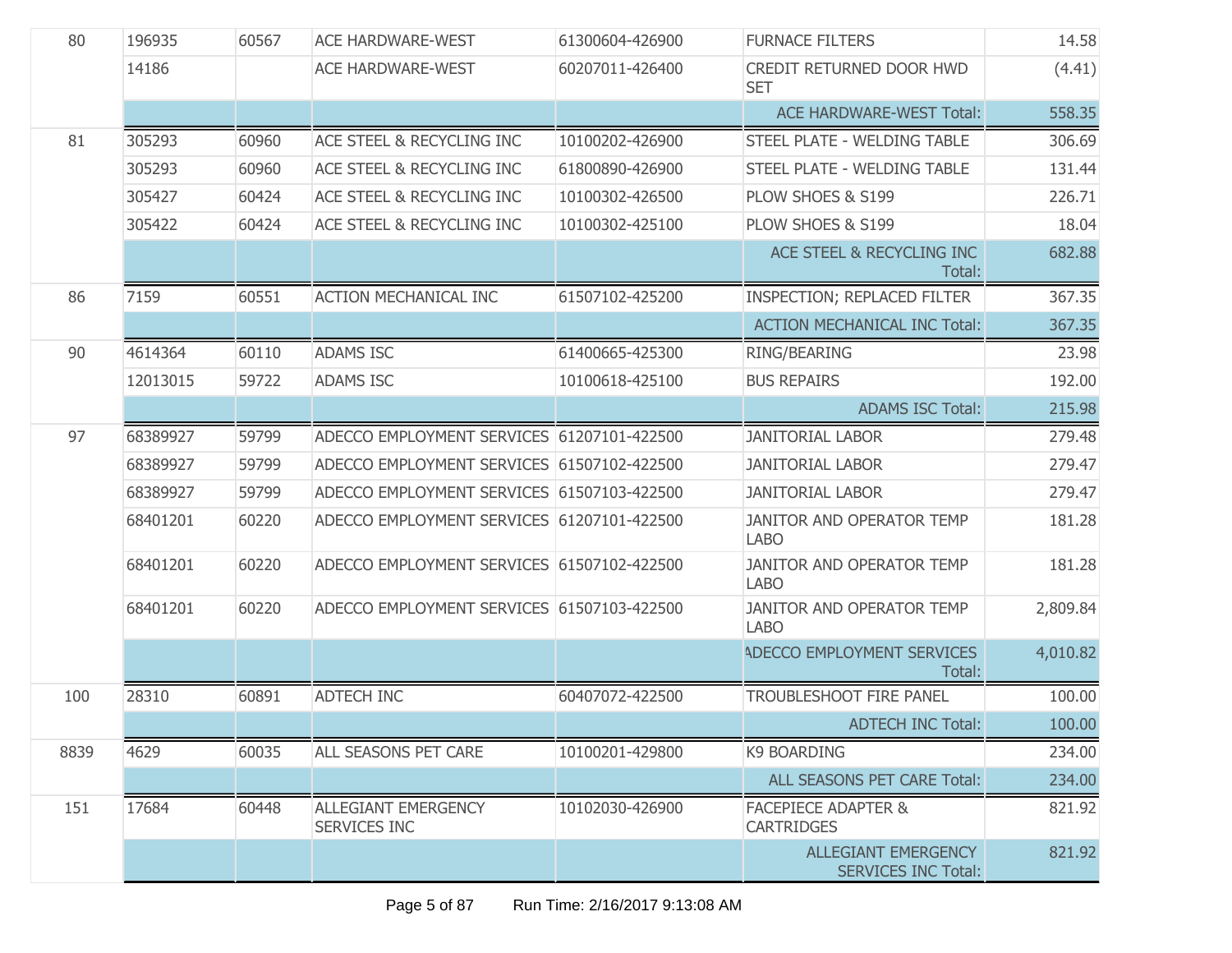| 164         | LCAS1100929             | 60119 | <b>ALSCO INC</b>                         | 10100603-426400 | towel service                                   | 61.15    |
|-------------|-------------------------|-------|------------------------------------------|-----------------|-------------------------------------------------|----------|
| LCAS1103931 |                         | 60497 | <b>ALSCO INC</b>                         | 10100612-426400 | PRO TOWELS                                      | 59.89    |
|             | LCAS1102462             | 60510 | <b>ALSCO INC</b>                         | 10100603-426400 | PRO TOWELS                                      | 61.15    |
|             | LCAS1103308             | 60359 | <b>ALSCO INC</b>                         | 61507103-426400 | <b>FACILITY MATS</b>                            | 27.85    |
|             | LCAS1101805             | 59801 | <b>ALSCO INC</b>                         | 61507102-426400 | <b>JANITORIAL SUPPLIES</b>                      | 21.10    |
|             | LCAS1101804             | 59800 | <b>ALSCO INC</b>                         | 61507103-426400 | <b>FACILITY MATS</b>                            | 27.85    |
|             | LCAS1102439             | 60144 | <b>ALSCO INC</b>                         | 10100612-426400 | <b>JANITORIAL SUPPLIES</b>                      | 59.89    |
|             |                         |       |                                          |                 | <b>ALSCO INC Total:</b>                         | 318.88   |
| 8883        | 02/06/17                | 61117 | <b>ALVIN MEYER</b>                       | 60207014-453000 | REFUND OVERPMT FINAL BILL<br>0220               | 13.59    |
|             |                         |       |                                          |                 | <b>ALVIN MEYER Total:</b>                       | 13.59    |
| 183         | 0114360                 | 60291 | AMERICAN LEGAL PUBLISHING<br><b>CORP</b> | 10106021-422500 | <b>FOLIO UPDATES</b>                            | 132.60   |
|             |                         |       |                                          |                 | AMERICAN LEGAL PUBLISHING<br><b>CORP Total:</b> | 132.60   |
| 191         | 2017                    | 60707 | AMERICAN PUBLIC WORKS<br><b>ASSOC</b>    | 10100108-429200 | <b>ANNUAL DUES</b>                              | 80.00    |
|             |                         |       |                                          |                 | AMERICAN PUBLIC WORKS<br><b>ASSOC Total:</b>    | 80.00    |
| 8851        | 11/16/16                | 60964 | <b>AMY ADAMS</b>                         | 10500115-453000 | STATE SHARE 4691 CLIFF DR<br><b>HAZA</b>        | 1,650.00 |
|             | 01/26/17                | 60965 | <b>AMY ADAMS</b>                         | 10500115-453000 | CITY SHARE 4691 CLIFF DR<br><b>HAZAR</b>        | 1,237.00 |
|             |                         |       |                                          |                 | <b>AMY ADAMS Total:</b>                         | 2,887.00 |
| 7144        | $01/17 -$<br>01/19/2017 | 60089 | <b>ANDY BERNARD</b>                      | 10100608-427000 | REIMB FOR PARKING AT<br><b>ARBORIST</b>         | 15.00    |
|             |                         |       |                                          |                 | <b>ANDY BERNARD Total:</b>                      | 15.00    |
| 7825        | 309333                  | 60464 | ANIMAL CLINIC OF RAPID CITY              | 10100201-429800 | <b>MEDS JARY</b>                                | 250.08   |
|             |                         |       |                                          |                 | ANIMAL CLINIC OF RAPID CITY<br>Total:           | 250.08   |
| 267         | 147927                  | 60901 | ARMSTRONG EXTINGUISHER<br>SVC. INC.      | 10102027-422500 | ANNUAL EXTINGUISHER<br><b>MAINTENANC</b>        | 42.00    |
|             | 147927                  | 60901 | ARMSTRONG EXTINGUISHER<br>SVC. INC.      | 61800897-422500 | ANNUAL EXTINGUISHER<br><b>MAINTENANC</b>        | 18.00    |
|             | 148031                  | 59794 | ARMSTRONG EXTINGUISHER<br>SVC. INC.      | 61507102-425300 | EXTINGUISHER MAINTENANCE                        | 69.00    |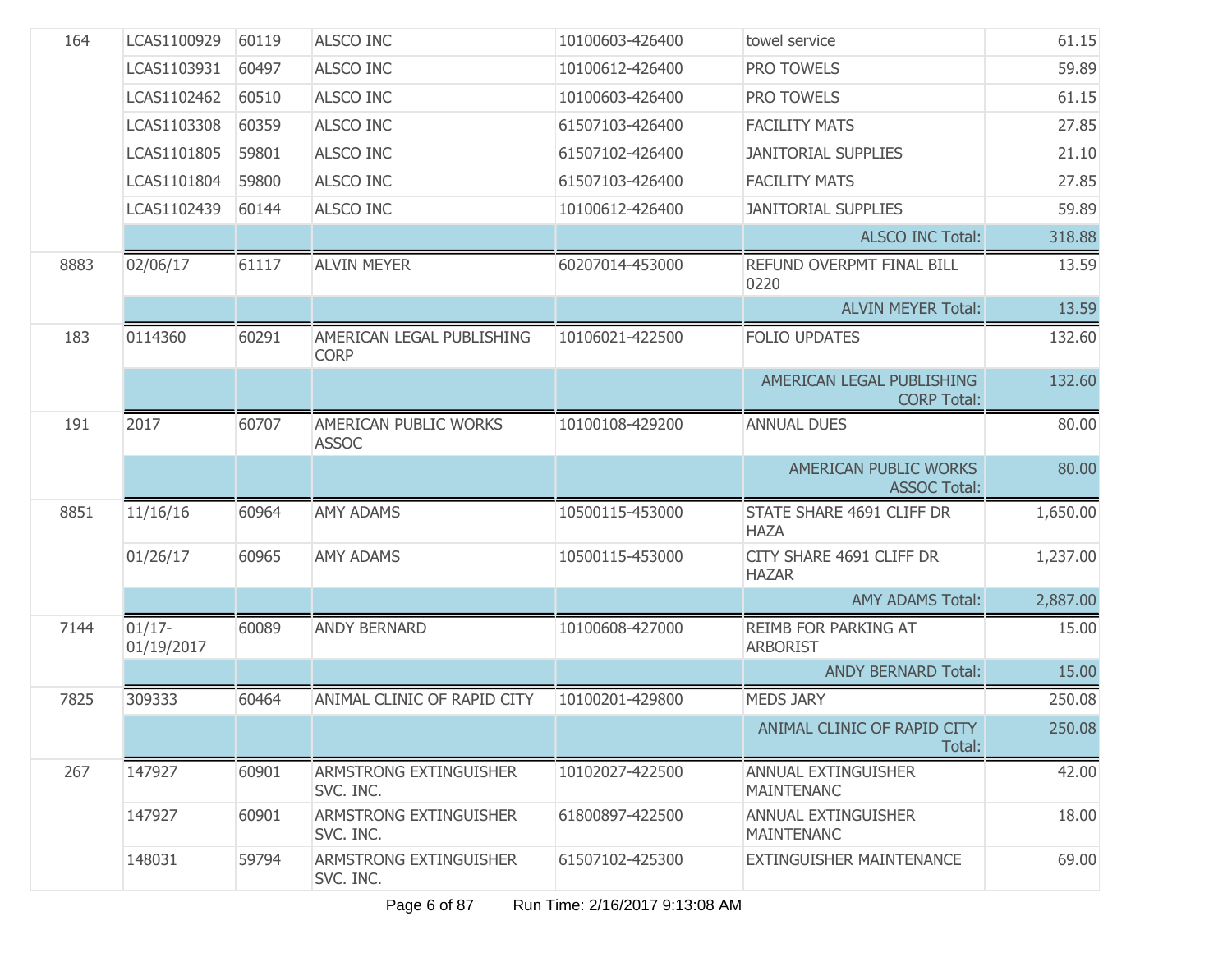| 267  |            |       |                                          |                 | <b>ARMSTRONG EXTINGUISHER</b><br>SVC. INC. Total: | 129.00    |
|------|------------|-------|------------------------------------------|-----------------|---------------------------------------------------|-----------|
| 5535 | 94536876   | 60967 | ARROW INTERNATIONAL INC                  | 61800890-429700 | <b>EMS DISPOSABLES</b>                            | 1,210.24  |
|      |            |       |                                          |                 | ARROW INTERNATIONAL INC<br>Total:                 | 1,210.24  |
| 283  | ASAP-8043  | 59669 | <b>ASAP ANALYTICAL LLC</b>               | 10100201-426100 | <b>EVD CRIMP CAPS</b>                             | 5,962.24  |
|      |            |       |                                          |                 | ASAP ANALYTICAL LLC Total:                        | 5,962.24  |
| 8852 | 01/26/17   | 60403 | <b>ASHLEY SAMMELMAN</b>                  | 50508910-431000 | 07-1473 ANAMOSA ST RECON<br><b>EASEM</b>          | 275.00    |
|      |            |       |                                          |                 | <b>ASHLEY SAMMELMAN Total:</b>                    | 275.00    |
| 295  | N694819    | 59666 | ASSOCIATED BAG COMPANY                   | 10100201-426100 | <b>EVD SUPPLIES</b>                               | 857.69    |
|      |            |       |                                          |                 | <b>ASSOCIATED BAG COMPANY</b><br>Total:           | 857.69    |
| 329  | 12822      | 60695 | <b>AZTECA SYSTEMS INC</b>                | 60407071-422500 | <b>AZTECA SYSTEMS LLC</b><br><b>CITYWORKS A</b>   | 890.00    |
|      |            |       |                                          |                 | <b>AZTECA SYSTEMS INC Total:</b>                  | 890.00    |
| 371  | 27520      | 61027 | <b>BANNER ASSOCIATES INC</b>             | 60400833-422300 | 15-2266 WRF POTABLE WATER<br><b>IMPR</b>          | 6,434.50  |
|      |            |       |                                          |                 | <b>BANNER ASSOCIATES INC Total:</b>               | 6,434.50  |
| 384  | 295867     | 60261 | <b>BARGAIN BARN TIRE &amp; REPAIR</b>    | 61507102-426700 | TIRE REPAIR ON COMPRESSOR                         | 15.00     |
|      |            |       |                                          |                 | <b>BARGAIN BARN TIRE &amp; REPAIR</b><br>Total:   | 15.00     |
| 8451 | 934-104350 | 60918 | <b>BATTERIES PLUS BULBS</b>              | 10102023-425300 | BATTERIES FOR STREAMLIGHT -<br>R <sub>3</sub>     | 23.95     |
|      | 934-104647 | 61062 | <b>BATTERIES PLUS BULBS</b>              | 10100616-425900 | <b>12V LEAD DURA</b>                              | 16.95     |
|      |            |       |                                          |                 | <b>BATTERIES PLUS BULBS Total:</b>                | 40.90     |
| 414  | 370        | 60425 | <b>BATTLE CREEK SUPPLY</b>               | 10100305-425100 | <b>SHOP TOWELS</b>                                | 195.80    |
|      |            |       |                                          |                 | <b>BATTLE CREEK SUPPLY Total:</b>                 | 195.80    |
| 458  | 1006187    | 60508 | BECKER ARENA PRODUCTS                    | 10100603-426900 | FRAME PKG RESIN PRO ALL RED                       | 1,541.95  |
|      | 1006158    | 60122 | <b>BECKER ARENA PRODUCTS</b>             | 10100603-426900 | dasher board cover                                | 344.67    |
|      |            |       |                                          |                 | <b>BECKER ARENA PRODUCTS Total:</b>               | 1,886.62  |
| 510  | 484        | 60883 | BERKLEY ASSIGNED RISK<br><b>SERVICES</b> | 79200967-422500 | <b>ADMIN FEES</b>                                 | 12,639.00 |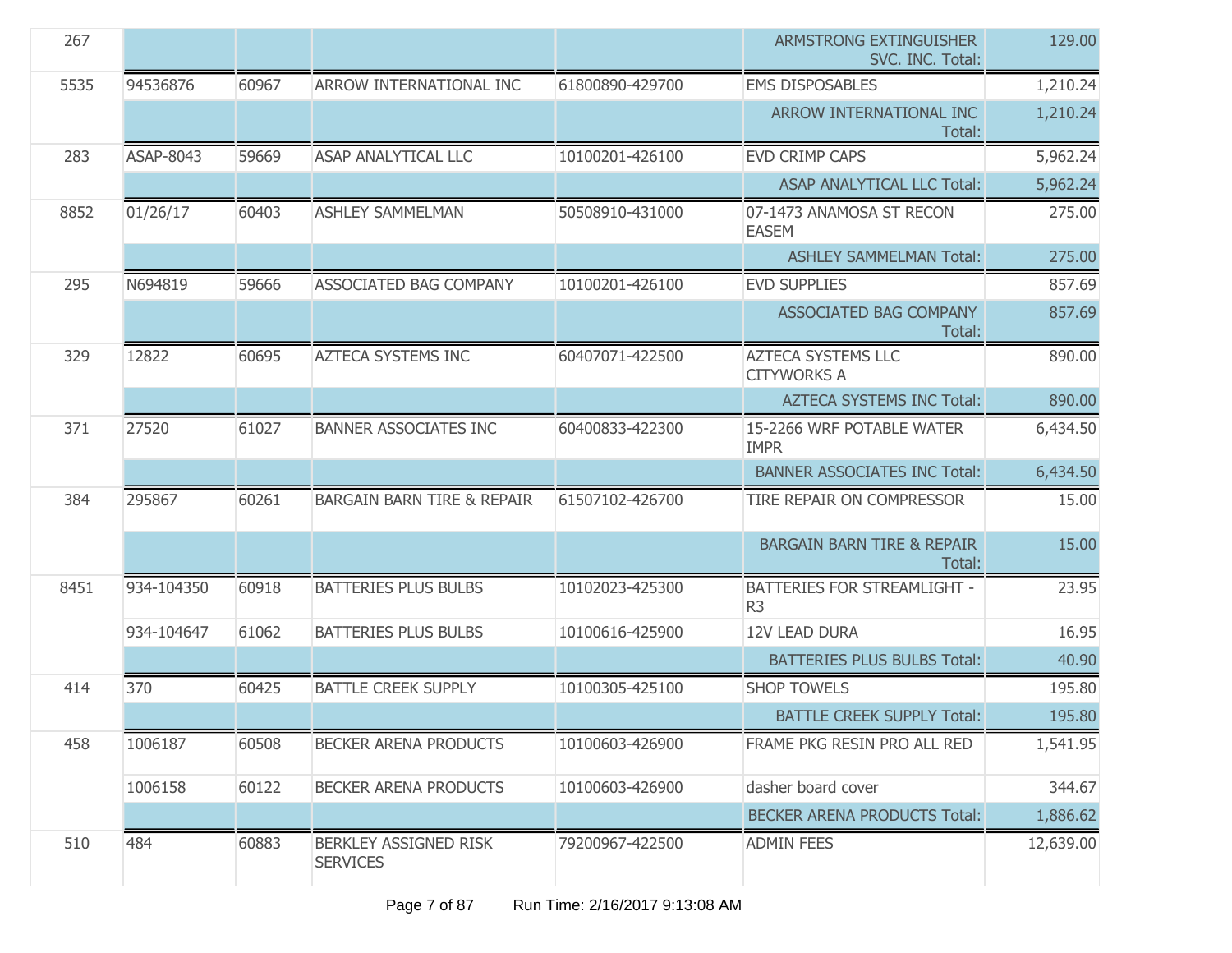| 510  |            |       |                                    |                 | BERKLEY ASSIGNED RISK<br><b>SERVICES Total:</b> | 12,639.00 |
|------|------------|-------|------------------------------------|-----------------|-------------------------------------------------|-----------|
| 8864 | 01/31/17   | 60566 | <b>BERTHA SQUIRES</b>              | 50508910-431000 | 07-1473 ANAMOSA ST RECON<br><b>EASEM</b>        | 100.00    |
|      |            |       |                                    |                 | <b>BERTHA SQUIRES Total:</b>                    | 100.00    |
| 8879 | 02/06/17   | 61111 | <b>BEVERLY KISSER</b>              | 60207014-453000 | REFUND OVERPMT FINAL BILL<br>0200               | 434.44    |
|      |            |       |                                    |                 | <b>BEVERLY KISSER Total:</b>                    | 434.44    |
| 536  | 30893      | 60396 | <b>BH SERVICES INC</b>             | 60800840-422500 | PROF SERVICES                                   | 1,587.44  |
|      |            |       |                                    |                 | <b>BH SERVICES INC Total:</b>                   | 1,587.44  |
| 549  | 02 638475  | 60669 | BIERSCHBACH EQUIPMENT INC          | 60207011-426900 | PACT SENSOR COVER, FILTER<br><b>SET</b>         | 75.55     |
|      | 02 638426  | 60324 | BIERSCHBACH EQUIPMENT INC          | 60207012-425100 | ARROW BOARD W303                                | 633.50    |
|      |            |       |                                    |                 | BIERSCHBACH EQUIPMENT INC<br>Total:             | 709.05    |
| 551  | NP49487003 | 60798 | <b>BIG D OIL COMPANY</b>           | 10100618-426200 | <b>FUEL</b>                                     | 17,217.33 |
|      |            |       |                                    |                 | <b>BIG D OIL COMPANY Total:</b>                 | 17,217.33 |
| 584  | 08026      | 60219 | <b>BLACK HILLS BUSINESS SOURCE</b> | 61507102-426100 | <b>OFFICE SUPPLIES</b>                          | 128.22    |
|      | 08026      | 60219 | <b>BLACK HILLS BUSINESS SOURCE</b> | 61507103-426100 | <b>OFFICE SUPPLIES</b>                          | 128.22    |
|      | 0394CM     |       | <b>BLACK HILLS BUSINESS SOURCE</b> | 61507102-426100 | CREDIT RETURNED KEYBOARD<br><b>COVER</b>        | (20.99)   |
|      | 08098      | 61042 | <b>BLACK HILLS BUSINESS SOURCE</b> | 60207012-426100 | <b>OFFICE SUPPLIES</b>                          | 77.24     |
|      | 08098      | 61042 | <b>BLACK HILLS BUSINESS SOURCE</b> | 60407071-426100 | <b>OFFICE SUPPLIES</b>                          | 71.45     |
|      | 08098      | 61042 | <b>BLACK HILLS BUSINESS SOURCE</b> | 60907401-426100 | <b>OFFICE SUPPLIES</b>                          | 45.69     |
|      |            |       |                                    |                 | <b>BLACK HILLS BUSINESS SOURCE</b><br>Total:    | 429.83    |
| 586  | 111702     | 61072 | <b>BLACK HILLS CHEMICAL CO INC</b> | 10100612-426400 | <b>DISINFECTANT</b>                             | 114.73    |
|      | 110569A    | 60405 | BLACK HILLS CHEMICAL CO INC        | 10106062-426400 | <b>JANITORIAL SUPPLIES</b>                      | 24.95     |
|      | 111506     | 60167 | BLACK HILLS CHEMICAL CO INC        | 60207012-426400 | VACUUM CLEANER FOR THE<br><b>SHOP</b>           | 102.89    |
|      | 111506     | 60167 | BLACK HILLS CHEMICAL CO INC        | 60407071-426400 | VACUUM CLEANER FOR THE<br><b>SHOP</b>           | 88.19     |
|      | 111506     | 60167 | <b>BLACK HILLS CHEMICAL CO INC</b> | 60907401-426400 | VACUUM CLEANER FOR THE<br><b>SHOP</b>           | 53.90     |
|      | 111352     | 60176 | BLACK HILLS CHEMICAL CO INC        | 61507103-426400 | <b>JANITORIAL</b>                               | 276.60    |

Page 8 of 87 Run Time: 2/16/2017 9:13:08 AM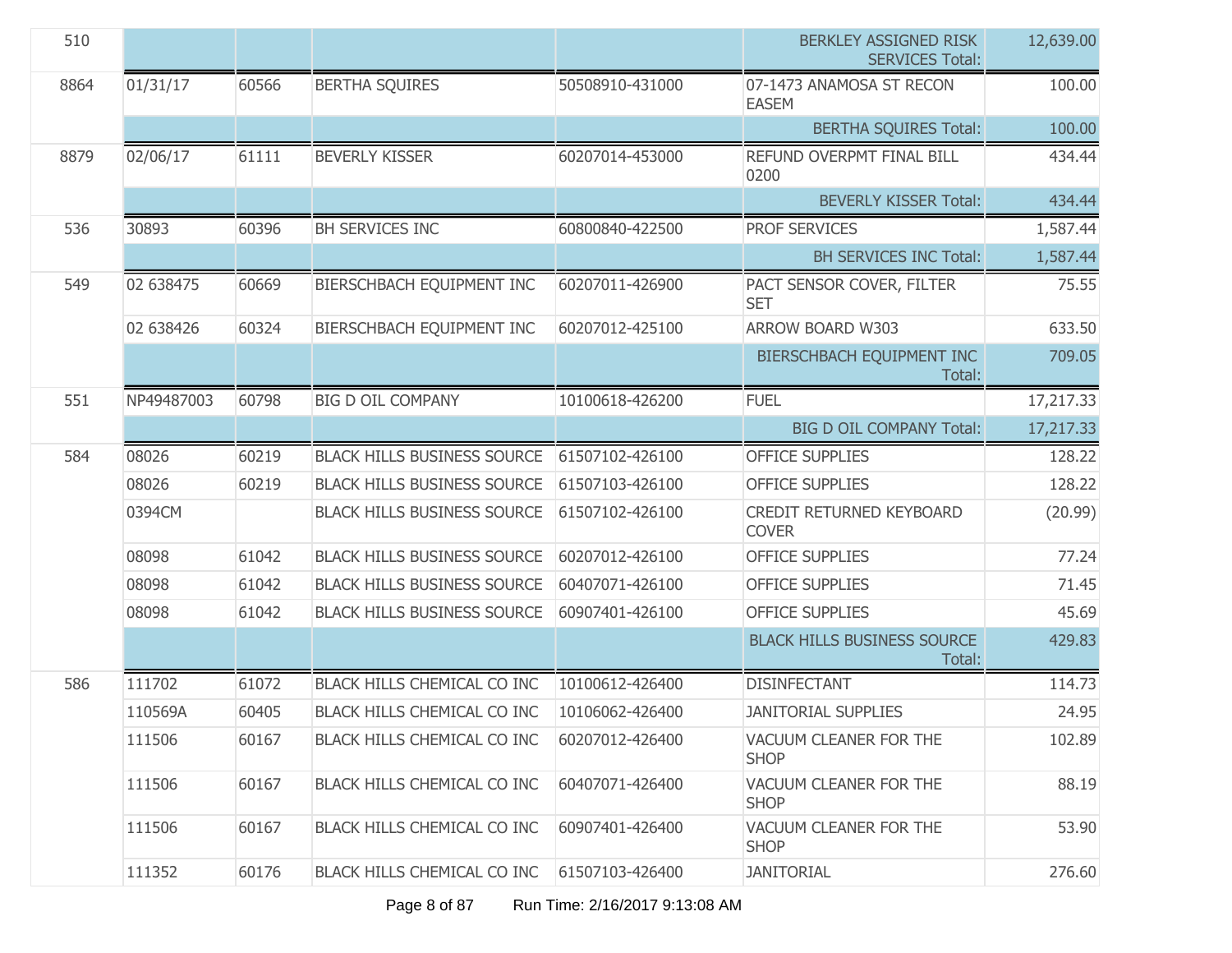| 586 | 111406                 | 59985 | BLACK HILLS CHEMICAL CO INC                    | 10100301-426400 | <b>CLEANING SUPPLIES</b>                              | 84.10     |
|-----|------------------------|-------|------------------------------------------------|-----------------|-------------------------------------------------------|-----------|
|     | 111351A                | 60499 | BLACK HILLS CHEMICAL CO INC                    | 10100612-426400 | <b>VAC BAGS</b>                                       | 74.62     |
|     | 111175                 | 60116 | BLACK HILLS CHEMICAL CO INC                    | 10100612-426400 | air freshener, toilet tissue,                         | 155.86    |
|     | 111390                 | 60465 | BLACK HILLS CHEMICAL CO INC                    | 10100612-426400 | <b>MOP</b>                                            | 179.88    |
|     | 111351                 | 60498 | BLACK HILLS CHEMICAL CO INC                    | 10100612-426400 | <b>WINDOW CLEANER</b>                                 | 450.52    |
|     |                        |       |                                                |                 | BLACK HILLS CHEMICAL CO INC<br>Total:                 | 1,606.24  |
| 589 | 241                    |       | <b>BLACK HILLS COUNCIL LOCL</b><br><b>GOVT</b> | 10100621-460700 | 2017 MEMBERSHIP                                       | 17,500.00 |
|     |                        |       |                                                |                 | <b>BLACK HILLS COUNCIL LOCL</b><br><b>GOVT Total:</b> | 17,500.00 |
| 622 | 4017654883<br>01/19/17 | 60214 | <b>BLACK HILLS ENERGY</b>                      | 61207101-421100 | POLE REPAIR                                           | 1,049.29  |
|     | 12731825<br>01/31      |       | <b>BLACK HILLS ENERGY</b>                      | 10100205-428300 |                                                       | 53.06     |
|     | 12570142<br>01/31      |       | <b>BLACK HILLS ENERGY</b>                      | 10100205-428300 |                                                       | 18.55     |
|     | 12655563<br>01/31      |       | <b>BLACK HILLS ENERGY</b>                      | 10100205-428300 |                                                       | 23.29     |
|     | 12807195<br>01/31      |       | <b>BLACK HILLS ENERGY</b>                      | 10100205-428300 |                                                       | 24.31     |
|     | 12773436<br>01/31      |       | <b>BLACK HILLS ENERGY</b>                      | 10100205-428300 |                                                       | 12.00     |
|     | 12227510<br>02/07      |       | <b>BLACK HILLS ENERGY</b>                      | 10100607-428300 |                                                       | 280.31    |
|     | 12236601<br>02/07      |       | <b>BLACK HILLS ENERGY</b>                      | 10100607-428300 |                                                       | 127.48    |
|     | 20064553<br>02/05      |       | <b>BLACK HILLS ENERGY</b>                      | 10100607-428300 |                                                       | 12.00     |
|     | <b>NONE 02/09</b>      |       | <b>BLACK HILLS ENERGY</b>                      | 10100304-428300 |                                                       | 24.75     |
|     | 12237846<br>02/07      |       | <b>BLACK HILLS ENERGY</b>                      | 10100205-428300 |                                                       | 26.83     |
|     | 12237883<br>02/07      |       | <b>BLACK HILLS ENERGY</b>                      | 10100205-428300 |                                                       | 22.89     |
|     | 12489041<br>02/07      |       | <b>BLACK HILLS ENERGY</b>                      | 10100205-428300 |                                                       | 21.89     |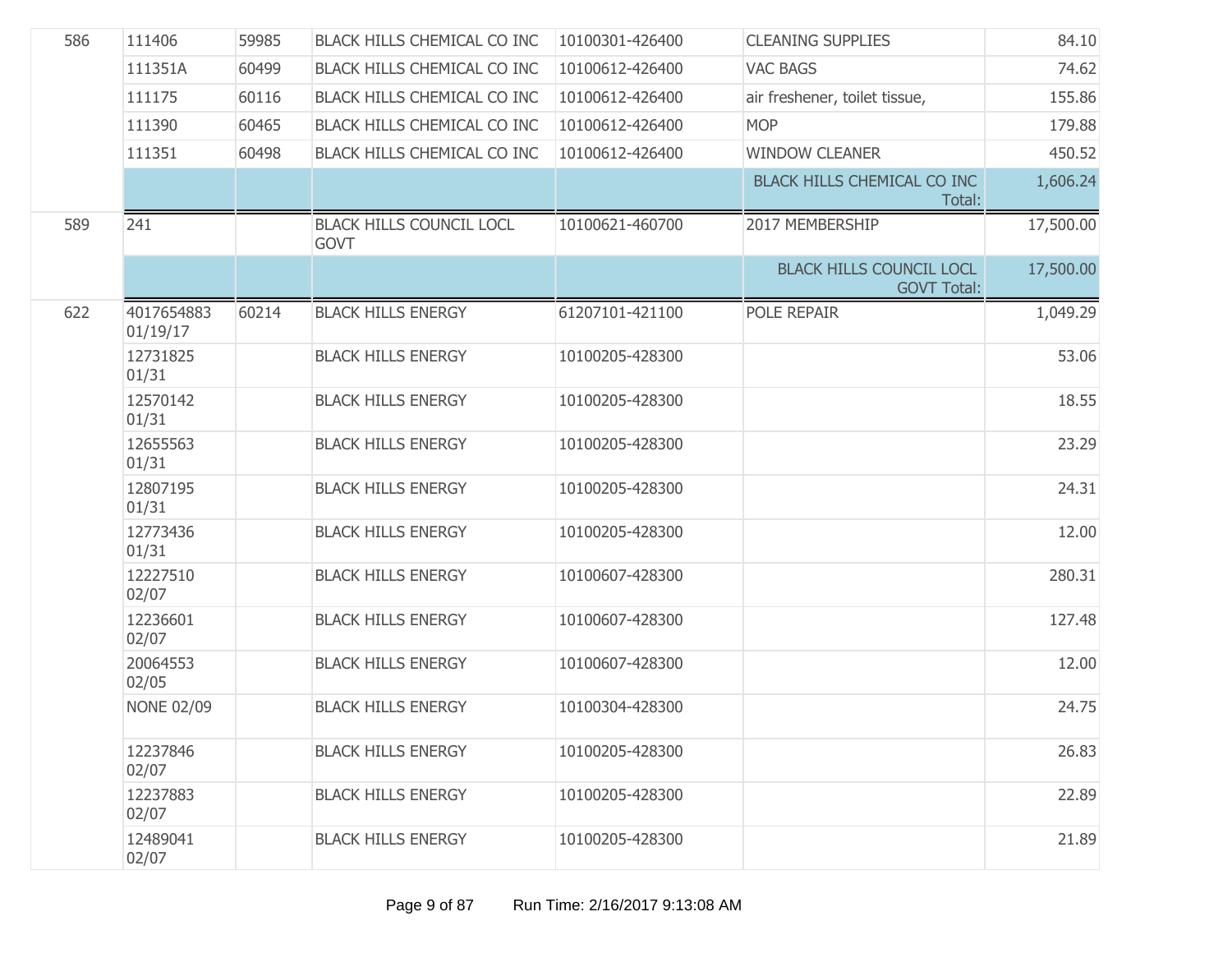| 622 | <b>NONE 02/08</b> | <b>BLACK HILLS ENERGY</b> | 10100607-428300 | 55.65    |
|-----|-------------------|---------------------------|-----------------|----------|
|     | 12767071<br>02/05 | <b>BLACK HILLS ENERGY</b> | 10100607-428300 | 458.21   |
|     | 12767125<br>02/07 | <b>BLACK HILLS ENERGY</b> | 10100202-428300 | 884.12   |
|     | 12218465<br>02/07 | <b>BLACK HILLS ENERGY</b> | 10100205-428300 | 25.73    |
|     | 12432829<br>01/30 | <b>BLACK HILLS ENERGY</b> | 10100607-428300 | 1,130.01 |
|     | 12384870<br>01/30 | <b>BLACK HILLS ENERGY</b> | 10100607-428300 | 12.00    |
|     | 12432784<br>01/30 | <b>BLACK HILLS ENERGY</b> | 10100607-428300 | 2,973.60 |
|     | 12236850<br>02/05 | <b>BLACK HILLS ENERGY</b> | 10100607-428300 | 12.00    |
|     | 12764731<br>02/05 | <b>BLACK HILLS ENERGY</b> | 10100607-428300 | 82.07    |
|     | 13083384<br>02/05 | <b>BLACK HILLS ENERGY</b> | 61507103-428300 | 265,88   |
|     | 12570727<br>02/05 | <b>BLACK HILLS ENERGY</b> | 61507102-428300 | 774.35   |
|     | 15572842<br>02/05 | <b>BLACK HILLS ENERGY</b> | 61507102-428300 | 366.77   |
|     | 18963958<br>02/05 | <b>BLACK HILLS ENERGY</b> | 10100607-428300 | 682.18   |
|     | 12775332<br>02/07 | <b>BLACK HILLS ENERGY</b> | 10100205-428300 | 592.40   |
|     | 12775332<br>02/07 | <b>BLACK HILLS ENERGY</b> | 10100201-428300 | 592.40   |
|     | 17042801<br>02/06 | <b>BLACK HILLS ENERGY</b> | 61507103-428300 | 653.28   |
|     | 15572844<br>02/05 | <b>BLACK HILLS ENERGY</b> | 61507102-428300 | 600.50   |
|     | 17434903<br>02/05 | <b>BLACK HILLS ENERGY</b> | 61507103-428300 | 82.48    |
|     | 13175223<br>02/05 | <b>BLACK HILLS ENERGY</b> | 60407071-428300 | 369.16   |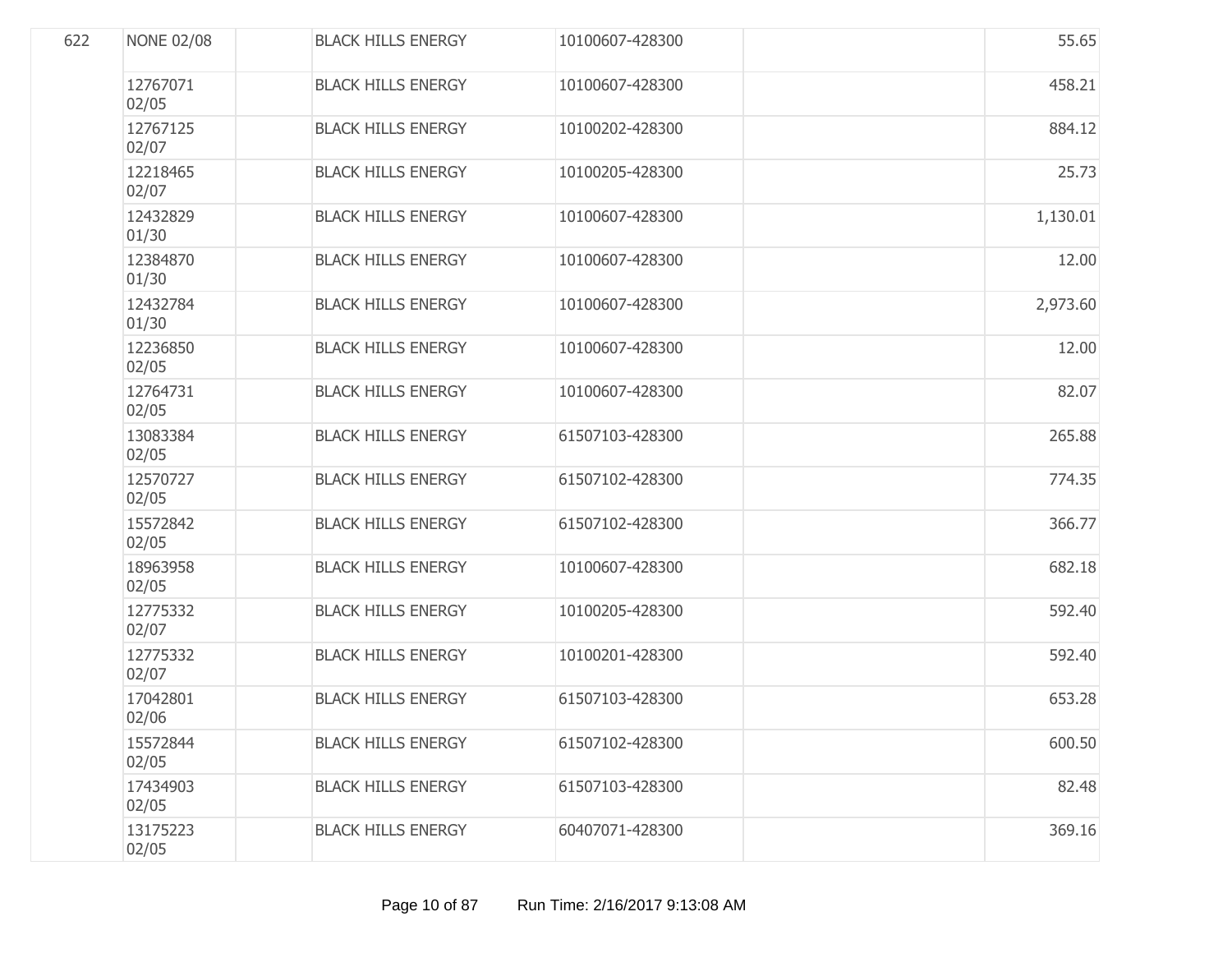| 622 | 12731661<br>02/05 | <b>BLACK HILLS ENERGY</b> | 10100205-428300 | 56.87    |
|-----|-------------------|---------------------------|-----------------|----------|
|     | 12375836<br>02/05 | <b>BLACK HILLS ENERGY</b> | 61507102-428300 | 442.39   |
|     | 16814404<br>02/07 | <b>BLACK HILLS ENERGY</b> | 10100205-428300 | 83.31    |
|     | <b>NONE 02/07</b> | <b>BLACK HILLS ENERGY</b> | 10100607-428300 | 46.81    |
|     | 12153254<br>02/07 | <b>BLACK HILLS ENERGY</b> | 10100607-428300 | 475.30   |
|     | 12775332<br>02/07 | <b>BLACK HILLS ENERGY</b> | 10100618-428300 | 1,184.81 |
|     | 12776809<br>02/05 | <b>BLACK HILLS ENERGY</b> | 77504134-428300 | 12.00    |
|     | 12775761<br>02/05 | <b>BLACK HILLS ENERGY</b> | 77504134-428300 | 159.87   |
|     | 12571628<br>02/05 | <b>BLACK HILLS ENERGY</b> | 77504134-428300 | 355.83   |
|     | 12775762<br>02/05 | <b>BLACK HILLS ENERGY</b> | 77504134-428300 | 73.69    |
|     | 12775405<br>02/05 | <b>BLACK HILLS ENERGY</b> | 77700914-428300 | 3,651.89 |
|     | 12192045<br>02/05 | <b>BLACK HILLS ENERGY</b> | 61507102-428300 | 477.60   |
|     | <b>NONE 02/06</b> | <b>BLACK HILLS ENERGY</b> | 61507102-428300 | 21.05    |
|     | <b>NONE 02/06</b> | <b>BLACK HILLS ENERGY</b> | 61507102-428300 | 26.10    |
|     | 12306655<br>02/05 | <b>BLACK HILLS ENERGY</b> | 61507102-428300 | 109.23   |
|     | 12767233<br>02/05 | <b>BLACK HILLS ENERGY</b> | 61507102-428300 | 120.39   |
|     | 12225919<br>02/05 | <b>BLACK HILLS ENERGY</b> | 77504134-428300 | 1,236.10 |
|     | 13146259<br>02/05 | <b>BLACK HILLS ENERGY</b> | 77504134-428300 | 132.26   |
|     | 12775379<br>02/05 | <b>BLACK HILLS ENERGY</b> | 60407072-428300 | 5,622.02 |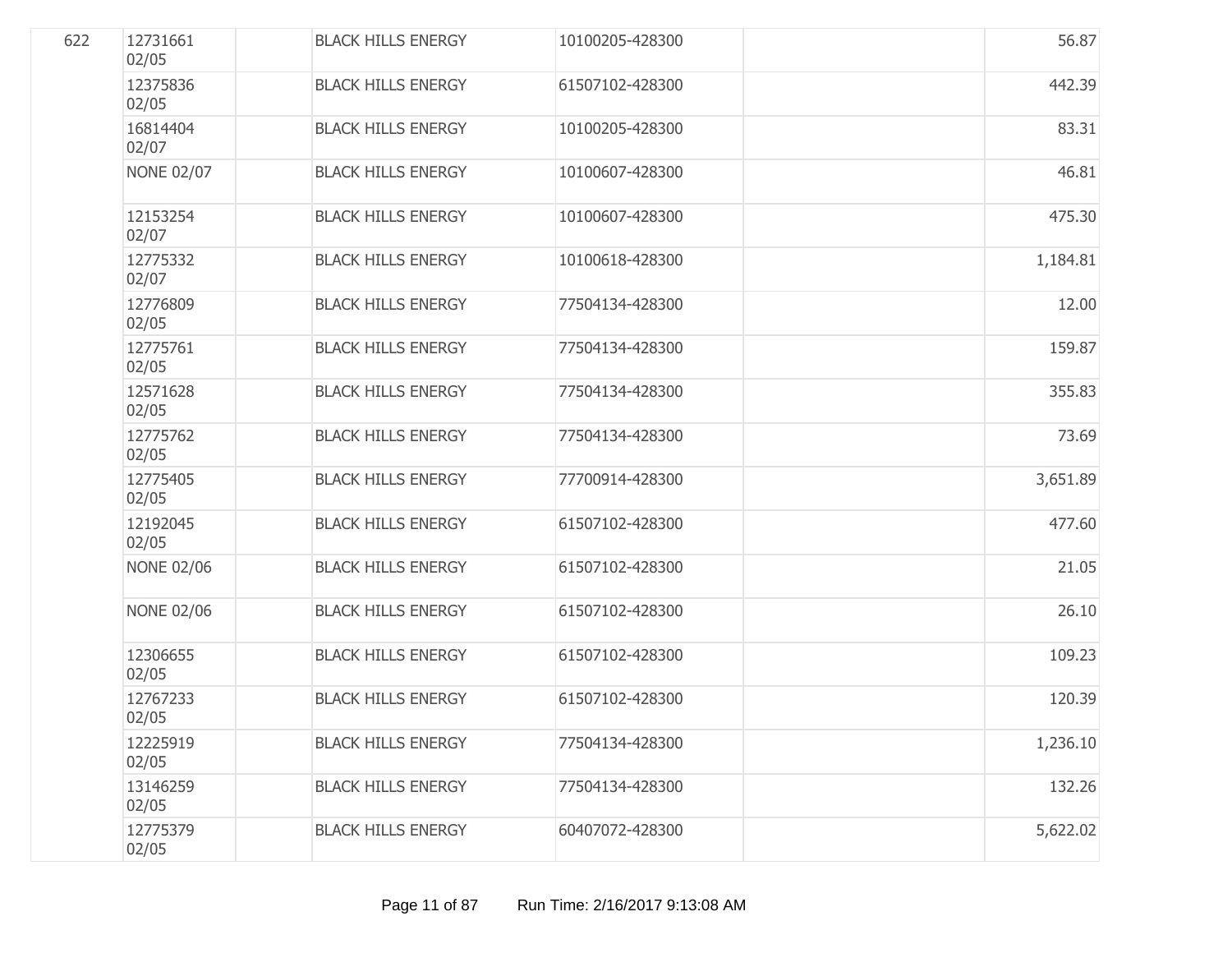| 622 | 12775556<br>02/05 | <b>BLACK HILLS ENERGY</b> | 60407072-428300 | 5,171.34  |
|-----|-------------------|---------------------------|-----------------|-----------|
|     | 12775557<br>02/05 | <b>BLACK HILLS ENERGY</b> | 60407072-428300 | 14,123.10 |
|     | 12775558<br>02/05 | <b>BLACK HILLS ENERGY</b> | 60407072-428300 | 5,014.63  |
|     | 20375131<br>02/05 | <b>BLACK HILLS ENERGY</b> | 60407072-428300 | 183.01    |
|     | <b>NONE 02/06</b> | <b>BLACK HILLS ENERGY</b> | 61507102-428300 | 11.61     |
|     | 12227335<br>02/03 | <b>BLACK HILLS ENERGY</b> | 10100615-428300 | 173.00    |
|     | 12571723<br>02/05 | <b>BLACK HILLS ENERGY</b> | 10106064-428300 | 62.54     |
|     | 12775195<br>02/03 | <b>BLACK HILLS ENERGY</b> | 60407071-428300 | 95.20     |
|     | 12766508<br>02/05 | <b>BLACK HILLS ENERGY</b> | 60407071-428300 | 425.71    |
|     | 12766507<br>02/05 | <b>BLACK HILLS ENERGY</b> | 60407071-428300 | 53.54     |
|     | 12227262<br>02/05 | <b>BLACK HILLS ENERGY</b> | 60407072-428300 | 15,445.71 |
|     | 12818316<br>02/05 | <b>BLACK HILLS ENERGY</b> | 10100205-428300 | 31.86     |
|     | 12760792<br>02/05 | <b>BLACK HILLS ENERGY</b> | 10100302-428300 | 60.78     |
|     | 16887039<br>02/05 | <b>BLACK HILLS ENERGY</b> | 10100607-428300 | 354.92    |
|     | 12568393<br>02/05 | <b>BLACK HILLS ENERGY</b> | 10100607-428300 | 12.00     |
|     | 18488921<br>02/05 | <b>BLACK HILLS ENERGY</b> | 10100607-428300 | 439.83    |
|     | <b>NONE 02/06</b> | <b>BLACK HILLS ENERGY</b> | 10100607-428300 | 11.12     |
|     | 13152075<br>02/05 | <b>BLACK HILLS ENERGY</b> | 10100205-428300 | 30.26     |
|     | 12805576<br>02/05 | <b>BLACK HILLS ENERGY</b> | 10100205-428300 | 26.03     |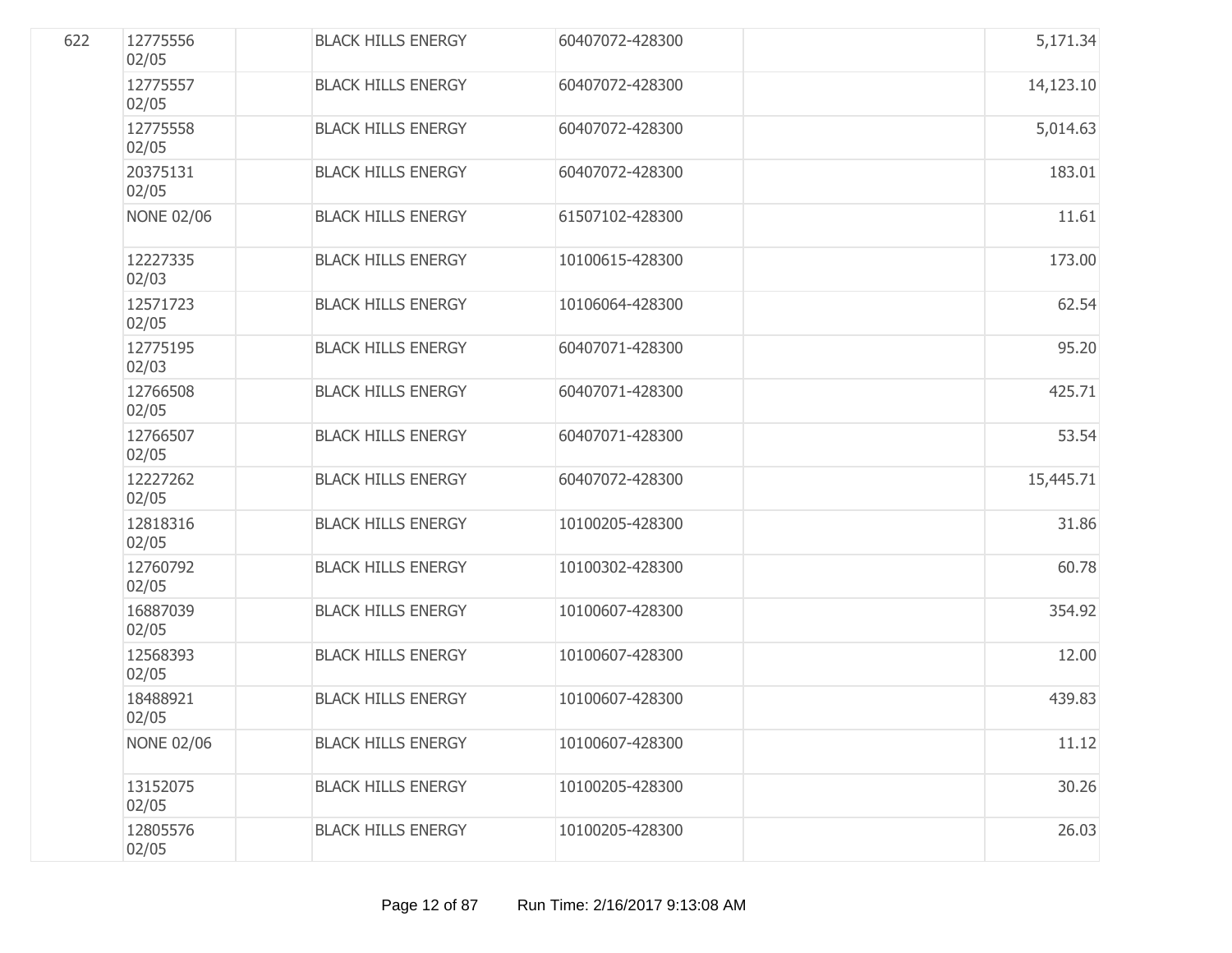| 622 | 12805516<br>02/05 | <b>BLACK HILLS ENERGY</b> | 10100205-428300 | 23.10  |
|-----|-------------------|---------------------------|-----------------|--------|
|     | 12805611<br>02/05 | <b>BLACK HILLS ENERGY</b> | 10100205-428300 | 106.50 |
|     | 12770139<br>02/05 | <b>BLACK HILLS ENERGY</b> | 10100205-428300 | 25.82  |
|     | 12571716<br>02/05 | <b>BLACK HILLS ENERGY</b> | 10100205-428300 | 147.06 |
|     | 12568392<br>02/05 | <b>BLACK HILLS ENERGY</b> | 10100205-428300 | 26.73  |
|     | 12768508<br>02/05 | <b>BLACK HILLS ENERGY</b> | 10100205-428300 | 24.93  |
|     | 12488973<br>02/05 | <b>BLACK HILLS ENERGY</b> | 10100205-428300 | 54.57  |
|     | 12489000<br>02/05 | <b>BLACK HILLS ENERGY</b> | 10100205-428300 | 32.97  |
|     | 12655953<br>02/05 | <b>BLACK HILLS ENERGY</b> | 10100205-428300 | 41.55  |
|     | 12568395<br>02/05 | <b>BLACK HILLS ENERGY</b> | 10100205-428300 | 39.85  |
|     | 12313258<br>02/02 | <b>BLACK HILLS ENERGY</b> | 10102024-428300 | 561.67 |
|     | 12313258<br>02/02 | <b>BLACK HILLS ENERGY</b> | 61800894-428300 | 276.65 |
|     | 18487279<br>02/03 | <b>BLACK HILLS ENERGY</b> | 10100607-428300 | 68.81  |
|     | 12488946<br>02/02 | <b>BLACK HILLS ENERGY</b> | 10100205-428300 | 12.00  |
|     | 20376077<br>02/03 | <b>BLACK HILLS ENERGY</b> | 10100205-428300 | 122.00 |
|     | 13090342<br>02/03 | <b>BLACK HILLS ENERGY</b> | 10100205-428300 | 67.07  |
|     | 12329189<br>02/02 | <b>BLACK HILLS ENERGY</b> | 60207011-428300 | 243.07 |
|     | 12303207<br>02/03 | <b>BLACK HILLS ENERGY</b> | 60207011-428300 | 149.06 |
|     | 16605972<br>02/03 | <b>BLACK HILLS ENERGY</b> | 60207011-428300 | 952.11 |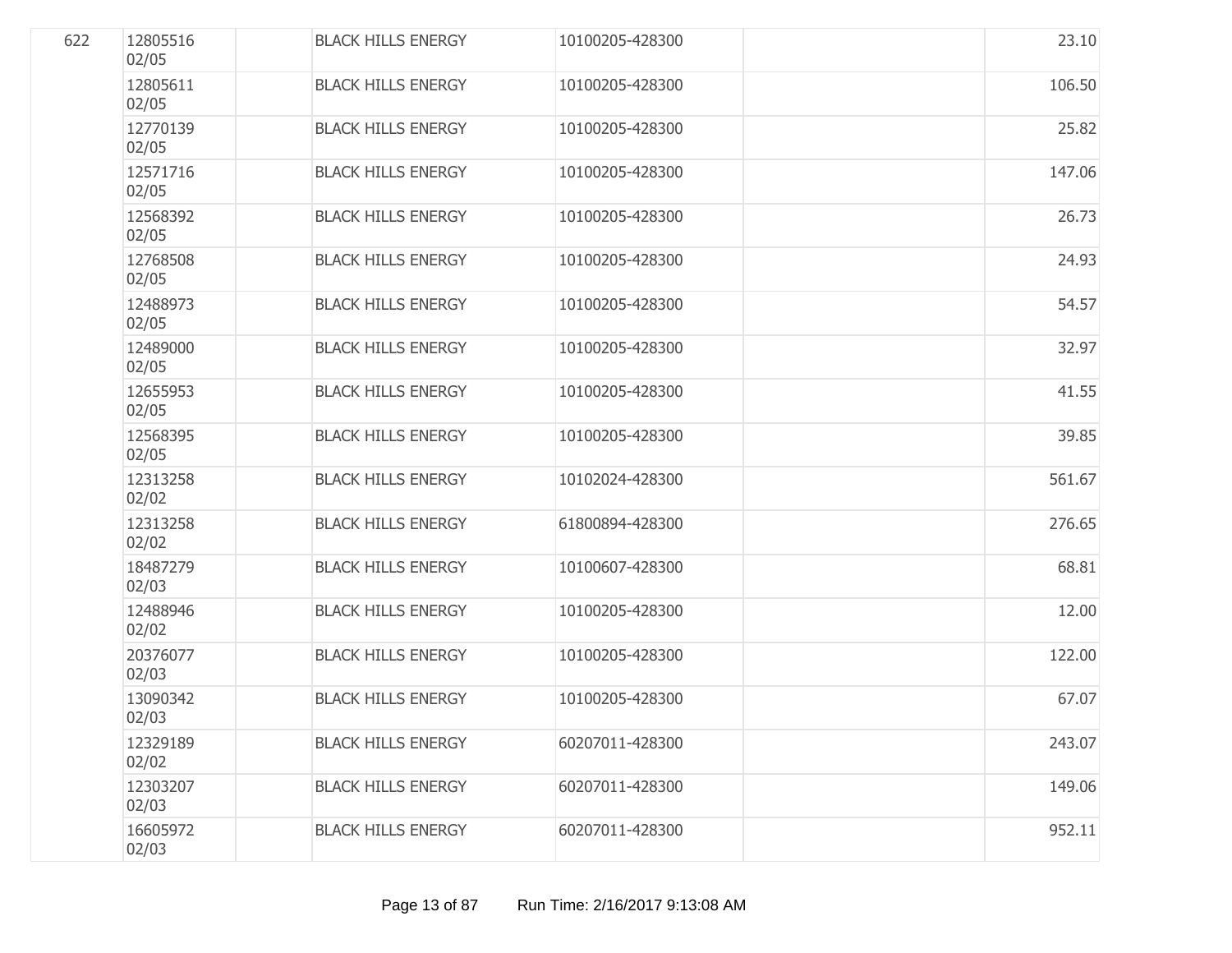| 622 | 12227286<br>02/03 | <b>BLACK HILLS ENERGY</b> | 60207011-428300 | 359.99    |
|-----|-------------------|---------------------------|-----------------|-----------|
|     | 12767152<br>02/03 | <b>BLACK HILLS ENERGY</b> | 10102026-428300 | 489.64    |
|     | 12767152<br>02/03 | <b>BLACK HILLS ENERGY</b> | 61800896-428300 | 241.16    |
|     | 19407184<br>02/02 | <b>BLACK HILLS ENERGY</b> | 10100607-428300 | 34.76     |
|     | 12304139<br>02/02 | <b>BLACK HILLS ENERGY</b> | 10100607-428300 | 34.90     |
|     | 12218414<br>02/02 | <b>BLACK HILLS ENERGY</b> | 10100607-428300 | 12.36     |
|     | 12806303<br>02/03 | <b>BLACK HILLS ENERGY</b> | 60207011-428300 | 163.53    |
|     | 12770367<br>02/03 | <b>BLACK HILLS ENERGY</b> | 60207011-428300 | 63.24     |
|     | 12770057<br>02/03 | <b>BLACK HILLS ENERGY</b> | 60207011-428300 | 56.24     |
|     | <b>NONE 02/03</b> | <b>BLACK HILLS ENERGY</b> | 10100205-428300 | 23.72     |
|     | <b>NONE 02/03</b> | <b>BLACK HILLS ENERGY</b> | 10100304-428300 | 32,847.70 |
|     | <b>NONE 02/03</b> | <b>BLACK HILLS ENERGY</b> | 10100304-428300 | 32,333.58 |
|     | <b>NONE 02/03</b> | <b>BLACK HILLS ENERGY</b> | 10100607-428300 | 59.45     |
|     | <b>NONE 02/03</b> | <b>BLACK HILLS ENERGY</b> | 10100607-428300 | 61.96     |
|     | <b>NONE 02/03</b> | <b>BLACK HILLS ENERGY</b> | 10100607-428300 | 182.68    |
|     | 12768025<br>02/03 | <b>BLACK HILLS ENERGY</b> | 10100205-428300 | 28.85     |
|     | 18964094<br>02/03 | <b>BLACK HILLS ENERGY</b> | 10100205-428300 | 19.36     |
|     | 12262333<br>02/02 | <b>BLACK HILLS ENERGY</b> | 10100205-428300 | 98.55     |
|     | 12229194<br>02/03 | <b>BLACK HILLS ENERGY</b> | 10100205-428300 | 48.81     |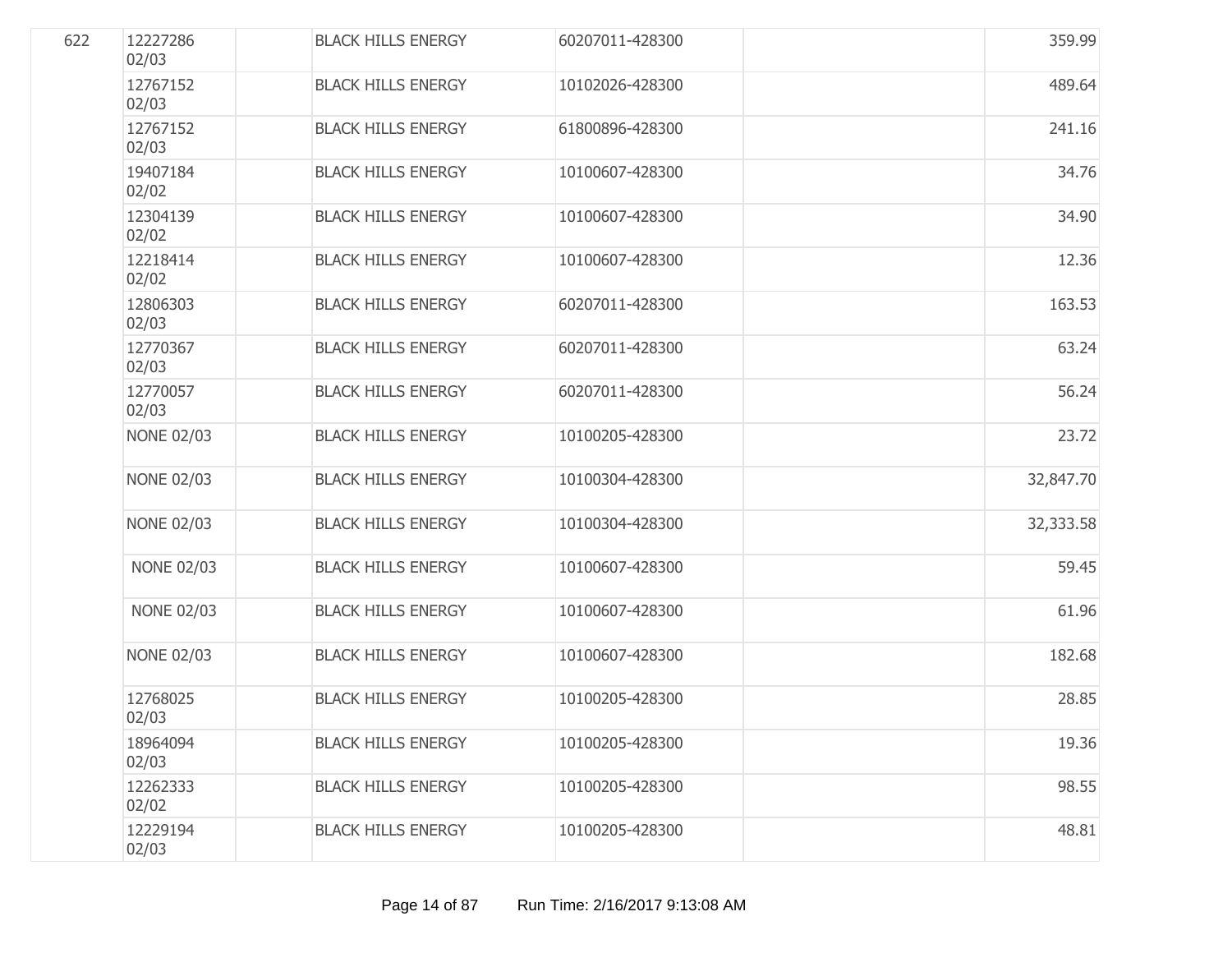| 622 | 17689842<br>02/03 |       | <b>BLACK HILLS ENERGY</b>                            | 10100205-428300 |                                                             | 57.58      |
|-----|-------------------|-------|------------------------------------------------------|-----------------|-------------------------------------------------------------|------------|
|     | 12237769<br>02/03 |       | <b>BLACK HILLS ENERGY</b>                            | 10100205-428300 |                                                             | 29.65      |
|     |                   |       |                                                      |                 | <b>BLACK HILLS ENERGY Total:</b>                            | 138,546.38 |
| 637 | 126933BH          | 60120 | <b>BLACK HILLS TRUCK &amp; TRAILER</b><br><b>INC</b> | 10100612-425100 | vehicle maint                                               | 28.16      |
|     |                   |       |                                                      |                 | <b>BLACK HILLS TRUCK &amp; TRAILER</b><br><b>INC Total:</b> | 28.16      |
| 638 | 5281              | 61145 | <b>BLACK HILLS URGENT CARE</b>                       | 10100202-422500 | <b>DRUG SCREENS</b>                                         | 528.00     |
|     | 4585              | 61143 | <b>BLACK HILLS URGENT CARE</b>                       | 10100202-422500 | <b>DRUG SCREENS</b>                                         | 96.00      |
|     |                   |       |                                                      |                 | <b>BLACK HILLS URGENT CARE</b><br>Total:                    | 624.00     |
| 652 | 29920             | 60718 | <b>BLACKSTRAP INC</b>                                | 10100302-426400 | <b>ROAD SALT</b>                                            | 1,999.00   |
|     | 29918             | 60718 | <b>BLACKSTRAP INC</b>                                | 10100302-426400 | <b>ROAD SALT</b>                                            | 1,945.05   |
|     | 106937            | 60718 | <b>BLACKSTRAP INC</b>                                | 10100302-426400 | <b>ROAD SALT</b>                                            | 2,127.58   |
|     | 106938            | 60718 | <b>BLACKSTRAP INC</b>                                | 10100302-426400 | <b>ROAD SALT</b>                                            | 2,433.53   |
|     | 29919             | 60718 | <b>BLACKSTRAP INC</b>                                | 10100302-426400 | <b>ROAD SALT</b>                                            | 1,986.06   |
|     |                   |       |                                                      |                 | <b>BLACKSTRAP INC Total:</b>                                | 10,491.22  |
| 691 | IVC0093712        | 59408 | <b>BOOT BARN INC</b>                                 | 60207012-426300 | UNIFORM WILLIAM HAAS                                        | 65.00      |
|     | IVC0093716        | 60258 | <b>BOOT BARN INC</b>                                 | 10100305-426300 | <b>JARID JESKE</b>                                          | 60.00      |
|     | IVC0093714        | 60108 | <b>BOOT BARN INC</b>                                 | 10100607-426300 | SAFETY BOOTS - ANDERSON, M                                  | 199.99     |
|     | IVC0093715        | 60181 | <b>BOOT BARN INC</b>                                 | 10100305-426300 | <b>KEVIN TIFFT</b>                                          | 90.00      |
|     |                   |       |                                                      |                 | <b>BOOT BARN INC Total:</b>                                 | 414.99     |
| 692 | 912509144         | 60433 | <b>BORDER STATES ELECTRIC</b><br><b>SUPPLY</b>       | 10100304-426500 | Coding tape & hole saws                                     | 35.06      |
|     | 912509144         | 60433 | <b>BORDER STATES ELECTRIC</b><br><b>SUPPLY</b>       | 10100304-426900 | Coding tape & hole saws                                     | 4.28       |
|     | 912495679         | 60369 | <b>BORDER STATES ELECTRIC</b><br><b>SUPPLY</b>       | 10100304-426900 | Wire connectors                                             | 9.04       |
|     | 912530431         | 60720 | <b>BORDER STATES ELECTRIC</b><br><b>SUPPLY</b>       | 10100305-426900 | <b>GFI RECEPS</b>                                           | 61.53      |
|     | 912530434         | 60998 | <b>BORDER STATES ELECTRIC</b><br><b>SUPPLY</b>       | 10100304-426900 | Photocells                                                  | 48.24      |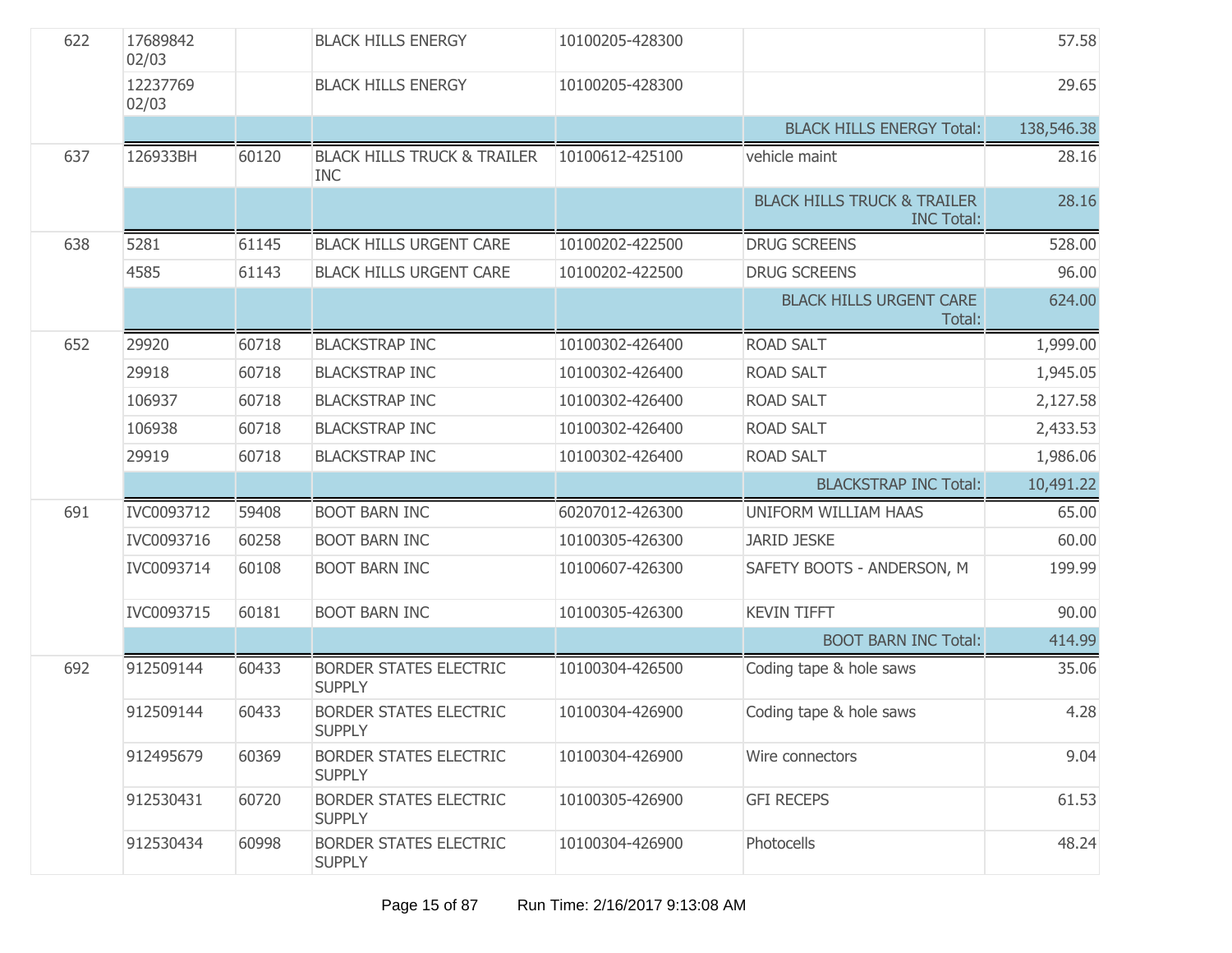| 692  | 912495680 | 60895 | <b>BORDER STATES ELECTRIC</b><br><b>SUPPLY</b> | 61300604-425200 | <b>BALLAST</b>                                        | 18.24     |
|------|-----------|-------|------------------------------------------------|-----------------|-------------------------------------------------------|-----------|
|      | 912502945 | 60409 | <b>BORDER STATES ELECTRIC</b><br><b>SUPPLY</b> | 60407072-425700 | TERTIARY UTILITY: HIGH BAY<br>LIG                     | 1,305.38  |
|      | 912509095 | 61070 | <b>BORDER STATES ELECTRIC</b><br><b>SUPPLY</b> | 10100612-425700 | OSRA FL T8 32w                                        | 148.26    |
|      | 912353389 | 57614 | <b>BORDER STATES ELECTRIC</b><br><b>SUPPLY</b> | 60407072-425300 | WELDER: LOCKING PLUG, CABLE,                          | 68.81     |
|      | 912353389 | 57614 | <b>BORDER STATES ELECTRIC</b><br><b>SUPPLY</b> | 60407072-425700 | WELDER: LOCKING PLUG, CABLE,                          | 16.38     |
|      | 912357112 | 57614 | <b>BORDER STATES ELECTRIC</b><br><b>SUPPLY</b> | 60407072-425300 | WELDER: LOCKING PLUG, CABLE,                          | 14.18     |
|      | 912357107 | 57614 | <b>BORDER STATES ELECTRIC</b><br><b>SUPPLY</b> | 60407072-425300 | WELDER: LOCKING PLUG, CABLE,                          | 79.65     |
|      | 912551137 | 57614 | <b>BORDER STATES ELECTRIC</b><br><b>SUPPLY</b> | 60407072-425300 | WELDER: LOCKING PLUG, CABLE,                          | 79.65     |
|      | 912502961 | 60646 | <b>BORDER STATES ELECTRIC</b><br><b>SUPPLY</b> | 60407072-425700 | MACHINE SHOP EQUIPMENT:<br>LUGS,                      | 92.74     |
|      |           |       |                                                |                 | <b>BORDER STATES ELECTRIC</b><br><b>SUPPLY Total:</b> | 1,981.44  |
| 699  | 82385268  | 60927 | BOUND TREE MEDICAL INC                         | 61800890-426900 | EMS DISPOSABLES & NON -<br><b>DISPOS</b>              | 172.90    |
|      | 82385268  | 60927 | BOUND TREE MEDICAL INC                         | 61800890-429700 | EMS DISPOSABLES & NON -<br><b>DISPOS</b>              | 900.67    |
|      | 82390533  | 60966 | <b>BOUND TREE MEDICAL INC</b>                  | 61800890-426900 | <b>EMS NON-DISPOSABLES</b>                            | 773.85    |
|      | 82385269  | 60931 | <b>BOUND TREE MEDICAL INC</b>                  | 61800890-429700 | <b>EMS DISPOSABLES</b>                                | 566.45    |
|      | 82385270  | 60930 | BOUND TREE MEDICAL INC                         | 61800890-429700 | <b>EMS DISPOSABLES</b>                                | 1,466.61  |
|      | 82386461  | 60933 | <b>BOUND TREE MEDICAL INC</b>                  | 61800890-429700 | <b>EMS DISPOSABLES</b>                                | 507.98    |
|      | 82383963  | 60105 | BOUND TREE MEDICAL INC                         | 61800890-429700 | <b>EMS DISPOSABLES</b>                                | 18.04     |
|      |           |       |                                                |                 | <b>BOUND TREE MEDICAL INC Total:</b>                  | 4,406.50  |
| 8657 | 139       | 60924 | <b>BRIAN SINNOTT-EMS</b><br><b>CONSULTING</b>  | 61800890-422500 | <b>BILLING DATA ENTRY SERVICE</b><br>/DE              | 10,224.00 |
|      |           |       |                                                |                 | <b>BRIAN SINNOTT-EMS</b><br><b>CONSULTING Total:</b>  | 10,224.00 |
| 8891 | 02/06/17  | 61132 | <b>BRIAN SMITH</b>                             | 60207014-453000 | REFUND OVERPMT FINAL BILL<br>0200                     | 11.59     |
|      |           |       |                                                |                 | <b>BRIAN SMITH Total:</b>                             | 11.59     |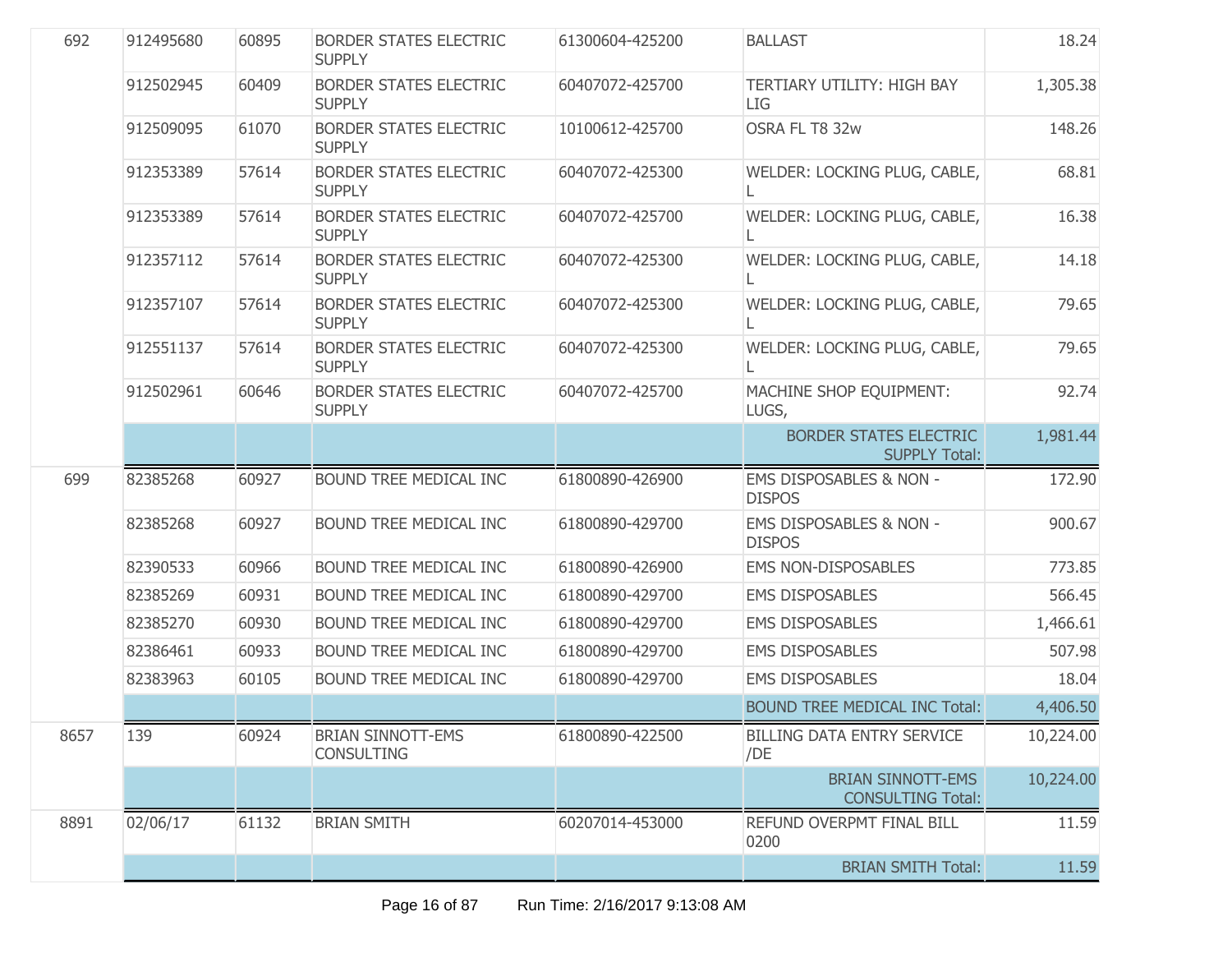| 830 | 93940-02           | 60564 | <b>BURNS &amp; MCDONNELL</b><br><b>ENGINEERING</b> | 61507104-422300 | 16-2370 CELL 13, 14 & 17 LANDF                            | 7,610.43   |
|-----|--------------------|-------|----------------------------------------------------|-----------------|-----------------------------------------------------------|------------|
|     |                    |       |                                                    |                 | <b>BURNS &amp; MCDONNELL</b><br><b>ENGINEERING Total:</b> | 7,610.43   |
| 842 | 06SS00002582 57528 |       | BUTLER MACHINERY CO.                               | 60407071-436000 | <b>BACKHOE 450F-CUURENT YEAR</b>                          | 133,923.00 |
|     | 06PS0498497        | 60050 | BUTLER MACHINERY CO.                               | 61507103-425300 | AIR/OIL/FUEL FILTERS                                      | 187.86     |
|     |                    |       |                                                    |                 | <b>BUTLER MACHINERY CO. Total:</b>                        | 134,110.86 |
| 854 | 8477               | 60435 | <b>CABLE COMMUNICATION</b><br>SERVICES INC         | 10100304-422500 | Chief & Flamingo conduit insta                            | 500.00     |
|     | 8477               | 60435 | <b>CABLE COMMUNICATION</b><br><b>SERVICES INC</b>  | 10100304-426900 | Chief & Flamingo conduit insta                            | 1,540.82   |
|     |                    |       |                                                    |                 | <b>CABLE COMMUNICATION</b><br><b>SERVICES INC Total:</b>  | 2,040.82   |
| 884 | 02/28/17           |       | CANYON LAKE SENIOR CENTER                          | 10100621-456800 | 1/4 CANYON LK SENIOR CENTER                               | 3,500.00   |
|     |                    |       |                                                    |                 | CANYON LAKE SENIOR CENTER<br>Total:                       | 3,500.00   |
| 905 | 2590-467181        | 60968 | CARQUEST AUTO PARTS                                | 10100205-425100 | T701 Warning lights                                       | 25.32      |
|     | 2590-467192        | 60937 | <b>CARQUEST AUTO PARTS</b>                         | 10100205-425100 | <b>Truck Fuses</b>                                        | 44.09      |
|     | 2590-466913        | 60774 | <b>CARQUEST AUTO PARTS</b>                         | 10100205-426900 | Truck wiper blades                                        | 25.74      |
|     | 2590-465920        | 60418 | <b>CARQUEST AUTO PARTS</b>                         | 10100302-425100 | UNITS S226, S099, & S018                                  | 7.19       |
|     | 2590-466080        |       | <b>CARQUEST AUTO PARTS</b>                         | 10100302-425100 | CREDIT RETURNED OIL SEAL                                  | (7.19)     |
|     | 2590-466442        | 60418 | CARQUEST AUTO PARTS                                | 10100302-425100 | UNITS S226, S099, & S018                                  | 276.42     |
|     | 2590-466442        | 60418 | CARQUEST AUTO PARTS                                | 10100302-425100 | UNITS S226, S099, & S018                                  | (27.00)    |
|     | 2590-466442        | 60418 | <b>CARQUEST AUTO PARTS</b>                         | 10100302-425100 | UNITS S226, S099, & S018                                  | (27.00)    |
|     | 2590-466526        | 60649 | <b>CARQUEST AUTO PARTS</b>                         | 60407072-426900 | MISC: SCREWDRIVER BITS,<br><b>WASHER</b>                  | 9.90       |
|     | 2590-466265        | 60285 | <b>CARQUEST AUTO PARTS</b>                         | 61507102-425300 | <b>AIR FILTER</b>                                         | 81.20      |
|     | 2590-466264        | 60284 | CARQUEST AUTO PARTS                                | 61507102-425300 | <b>AIR FILTER</b>                                         | 81.20      |
|     | 2590-465802        | 60365 | CARQUEST AUTO PARTS                                | 10100205-425100 | T706 Battery                                              | 91.11      |
|     | 2590-466050        | 60164 | <b>CARQUEST AUTO PARTS</b>                         | 60207012-425100 | <b>TOOL BOXES 305, 313</b>                                | 309.68     |
|     | 2590-466767        | 60658 | <b>CARQUEST AUTO PARTS</b>                         | 60407072-425100 | VEHICLE TRUCK: MOTOR OIL,<br>OIL                          | 158.07     |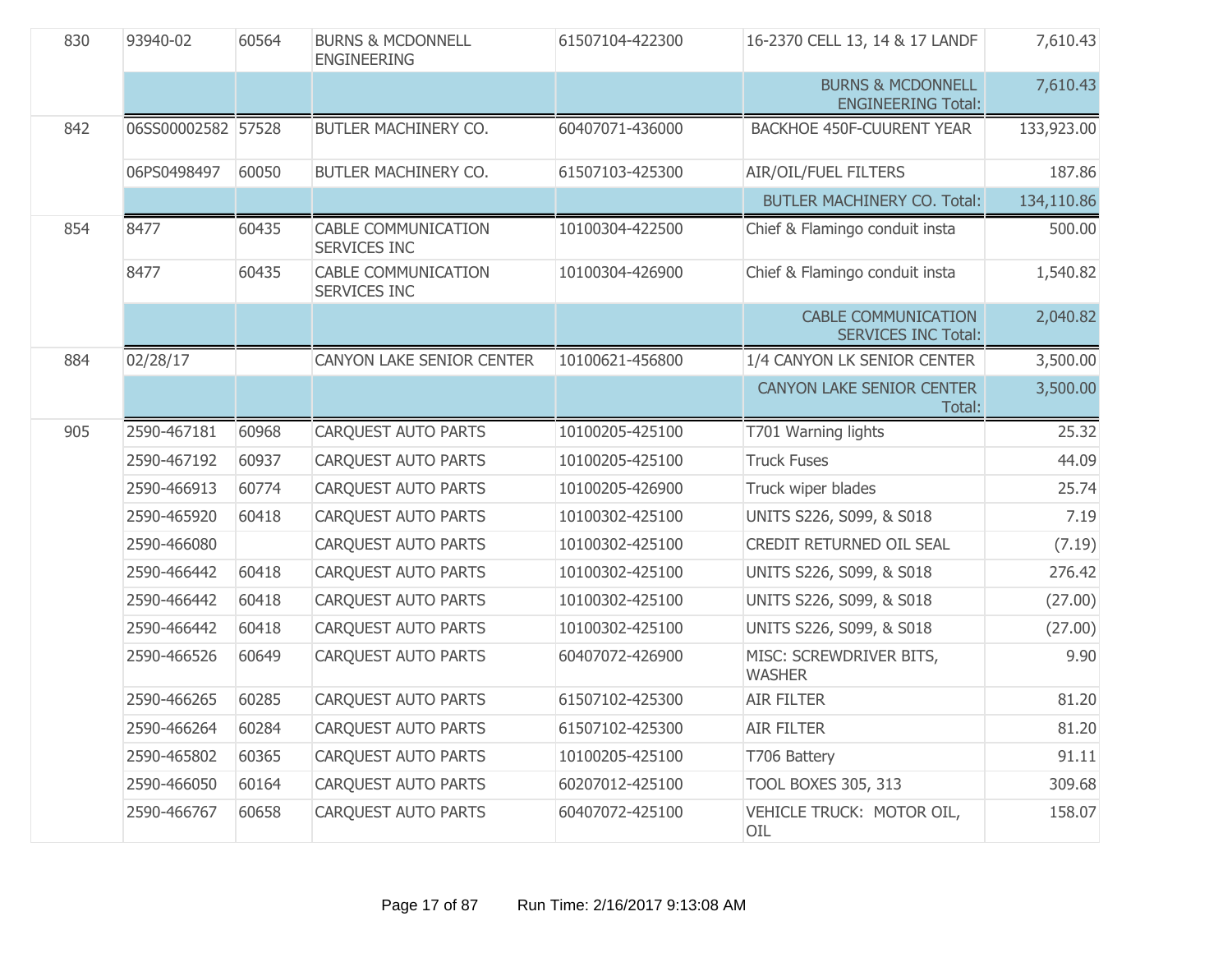| 905 | 2590-466440 | 60649 | <b>CARQUEST AUTO PARTS</b> | 60407072-426500 | MISC: SCREWDRIVER BITS,<br><b>WASHER</b> | 13.61   |
|-----|-------------|-------|----------------------------|-----------------|------------------------------------------|---------|
|     | 2590-466440 | 60649 | <b>CARQUEST AUTO PARTS</b> | 60407072-426900 | MISC: SCREWDRIVER BITS,<br><b>WASHER</b> | 97.89   |
|     | 2590-465962 | 60193 | <b>CARQUEST AUTO PARTS</b> | 61207101-425100 | <b>AIR FILTER</b>                        | 37.45   |
|     | 2590-464746 | 59027 | <b>CARQUEST AUTO PARTS</b> | 60407072-425100 | UNIT #815: BATTERY,<br><b>ALTERNATOR</b> | 276.42  |
|     | 2590-464746 | 59027 | <b>CARQUEST AUTO PARTS</b> | 60407072-425100 | UNIT #815: BATTERY,<br><b>ALTERNATOR</b> | (27.00) |
|     | 2590-464746 | 59027 | <b>CARQUEST AUTO PARTS</b> | 60407072-425100 | UNIT #815: BATTERY,<br><b>ALTERNATOR</b> | (27.00) |
|     | 2590-464737 | 59027 | <b>CARQUEST AUTO PARTS</b> | 60407072-425100 | UNIT #815: BATTERY,<br><b>ALTERNATOR</b> | 149.95  |
|     | 2590-465854 | 60021 | <b>CARQUEST AUTO PARTS</b> | 10100201-425100 | <b>BATTERY UNIT 119</b>                  | 106.41  |
|     | 2590-465854 | 60021 | <b>CARQUEST AUTO PARTS</b> | 10100201-425100 | <b>BATTERY UNIT 119</b>                  | (22.00) |
|     | 2590-466230 | 60217 | <b>CARQUEST AUTO PARTS</b> | 60207014-425100 | <b>BATTERY W310</b>                      | 123.83  |
|     | 2590-466230 | 60217 | <b>CARQUEST AUTO PARTS</b> | 60207014-425100 | <b>BATTERY W310</b>                      | (22.00) |
|     | 2590-465483 | 59726 | <b>CARQUEST AUTO PARTS</b> | 61300664-425300 | RING/BEARING                             | 35.48   |
|     | 2590-465805 | 60175 | <b>CARQUEST AUTO PARTS</b> | 61507102-426500 | <b>SOCKET</b>                            | 8.79    |
|     | 2590-465867 | 60186 | <b>CARQUEST AUTO PARTS</b> | 61207101-426500 | <b>STRAP WRENCH</b>                      | 18.55   |
|     | 2590-466008 | 60188 | <b>CARQUEST AUTO PARTS</b> | 61207101-425100 | <b>HYD FILTER</b>                        | 115.02  |
|     | 2590-465960 | 60189 | <b>CARQUEST AUTO PARTS</b> | 61207101-425100 | <b>FUEL &amp; LUBE</b>                   | 55.65   |
|     | 2590-465905 | 60191 | <b>CARQUEST AUTO PARTS</b> | 61207101-425100 | <b>COUPLERS</b>                          | 56.66   |
|     | 2590-465886 | 60190 | <b>CARQUEST AUTO PARTS</b> | 61207101-425100 | PLUG & COUPLER                           | 11.48   |
|     | 2590-466071 | 59793 | <b>CARQUEST AUTO PARTS</b> | 61207101-426900 | OIL ABSORBENT                            | 52.98   |
|     | 2590-466002 | 60049 | <b>CARQUEST AUTO PARTS</b> | 61507103-425300 | <b>AIR FILTERS</b>                       | 104.29  |
|     | 2590-466031 | 60187 | CARQUEST AUTO PARTS        | 61207101-425100 | <b>DESICCANT FILTER</b>                  | 34.93   |
|     | 2590-466047 | 60185 | CARQUEST AUTO PARTS        | 61207101-426500 | <b>GALV MEASURE</b>                      | 21.82   |
|     | 2590-465868 | 60172 | <b>CARQUEST AUTO PARTS</b> | 61507102-426500 | <b>STRAP WRENCH</b>                      | 18.55   |
|     | 2590-465685 | 60174 | <b>CARQUEST AUTO PARTS</b> | 61507102-425300 | <b>AIR FILTERS</b>                       | 40.95   |
|     | 2590-466374 | 60533 | <b>CARQUEST AUTO PARTS</b> | 61207101-426500 | <b>LONG NOSE PLIERS</b>                  | 17.85   |
|     | 2590-466441 | 60532 | <b>CARQUEST AUTO PARTS</b> | 61207101-426500 | <b>ADJ WRENCH</b>                        | 17.93   |
|     | 2590-466367 | 60531 | <b>CARQUEST AUTO PARTS</b> | 61207101-426500 | PAINT STICK & PAINT MARKER               | 10.35   |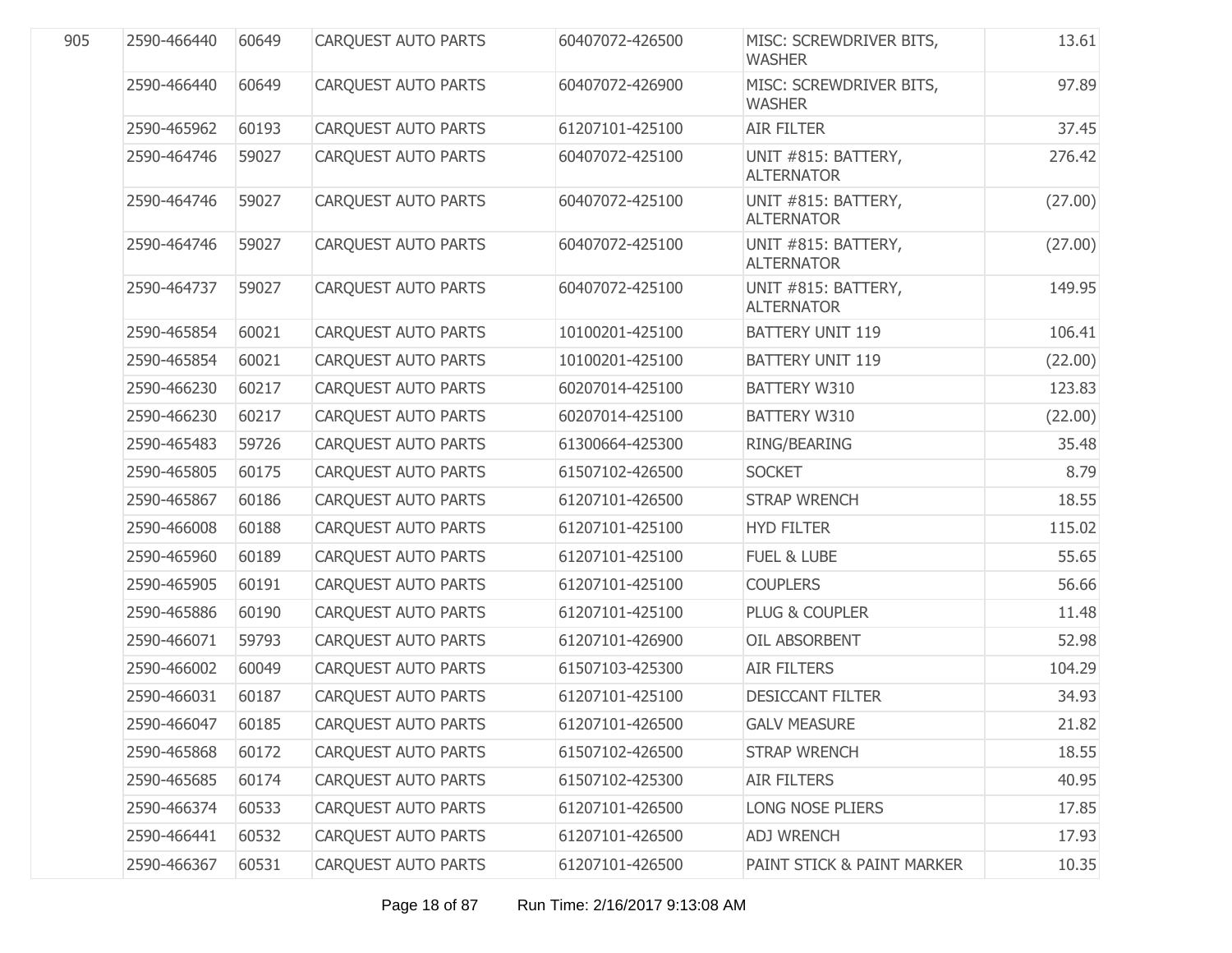| 905 | 2590-466577 | 60530 | <b>CARQUEST AUTO PARTS</b>     | 61207101-426500 | <b>ENGRAVER</b>                          | 32.95    |
|-----|-------------|-------|--------------------------------|-----------------|------------------------------------------|----------|
|     | 2590-466523 | 60529 | <b>CARQUEST AUTO PARTS</b>     | 61207101-425100 | STUB PUMP & HYDRAULIC HOSE-<br><b>BU</b> | 563.38   |
|     | 2590-466475 | 60528 | <b>CARQUEST AUTO PARTS</b>     | 61207101-425100 | <b>FUEL FILTER</b>                       | 4.90     |
|     | 2590-466083 | 60418 | <b>CARQUEST AUTO PARTS</b>     | 10100302-425100 | UNITS S226, S099, & S018                 | 17.85    |
|     | 2590-466405 | 60417 | <b>CARQUEST AUTO PARTS</b>     | 10100301-425100 | <b>UNITS S016 &amp; S199</b>             | 276.42   |
|     | 2590-466405 | 60417 | <b>CARQUEST AUTO PARTS</b>     | 10100301-425100 | <b>UNITS S016 &amp; S199</b>             | (54.00)  |
|     | 2590-466439 | 60417 | <b>CARQUEST AUTO PARTS</b>     | 10100301-425100 | <b>UNITS S016 &amp; S199</b>             | 11.02    |
|     | 2590-466272 | 60352 | <b>CARQUEST AUTO PARTS</b>     | 61507103-425300 | <b>OIL FILTER</b>                        | 2.03     |
|     | 2590-466269 | 60351 | <b>CARQUEST AUTO PARTS</b>     | 61507102-425100 | <b>AIR FILTER</b>                        | 3.05     |
|     | 2590-466237 | 60538 | <b>CARQUEST AUTO PARTS</b>     | 61207101-426500 | ADJUSTABLE FILTER WRENCH                 | 25.95    |
|     |             |       |                                |                 | <b>CARQUEST AUTO PARTS Total:</b>        | 3,261.12 |
| 931 | 0004933     | 60505 | <b>CBH COOPERATIVE</b>         | 10100603-428500 | <b>PROPANE</b>                           | 127.00   |
|     | 66668       | 60277 | <b>CBH COOPERATIVE</b>         | 61507103-426200 | <b>FUEL</b>                              | 259.64   |
|     | 66669       | 60275 | <b>CBH COOPERATIVE</b>         | 61507102-426200 | <b>FUEL</b>                              | 2,724.80 |
|     | 63323       | 59646 | <b>CBH COOPERATIVE</b>         | 61507103-426200 | <b>DIESEL</b>                            | 661.53   |
|     | 63348       | 59974 | <b>CBH COOPERATIVE</b>         | 61207101-426200 | <b>DIESEL</b>                            | 597.75   |
|     | 63347       | 59978 | <b>CBH COOPERATIVE</b>         | 61507102-426200 | <b>DIESEL</b>                            | 1,269.00 |
|     | 201353      | 59719 | <b>CBH COOPERATIVE</b>         | 60407072-428500 | PROPANE, 1/20/2017                       | 345.93   |
|     | 0004946     | 60543 | <b>CBH COOPERATIVE</b>         | 61507103-426200 | PROPANE DELIVERY CHARGE                  | 152.40   |
|     | 0004921     | 60117 | <b>CBH COOPERATIVE</b>         | 10100603-428500 | propane                                  | 101.60   |
|     | 63349       | 59979 | <b>CBH COOPERATIVE</b>         | 61507103-426200 | <b>DIESEL</b>                            | 359.55   |
|     | 66690       | 60539 | <b>CBH COOPERATIVE</b>         | 61507102-426200 | <b>FUEL</b>                              | 1,145.67 |
|     | 66689       | 60540 | <b>CBH COOPERATIVE</b>         | 61207101-426200 | <b>FUEL</b>                              | 294.04   |
|     | 66670       | 60348 | <b>CBH COOPERATIVE</b>         | 61507103-426200 | <b>FUEL</b>                              | 714.15   |
|     | 0004934     | 60200 | <b>CBH COOPERATIVE</b>         | 61207101-426200 | <b>PROPANE</b>                           | 203.20   |
|     | 0004922     | 59461 | <b>CBH COOPERATIVE</b>         | 61507103-426200 | <b>PROPANE</b>                           | 152.40   |
|     |             |       |                                |                 | <b>CBH COOPERATIVE Total:</b>            | 9,108.66 |
| 938 | 142251      | 60468 | <b>CEM SALES &amp; SERVICE</b> | 10100612-425500 | <b>SENSOR</b>                            | 345.40   |
|     |             |       |                                |                 | <b>CEM SALES &amp; SERVICE Total:</b>    | 345.40   |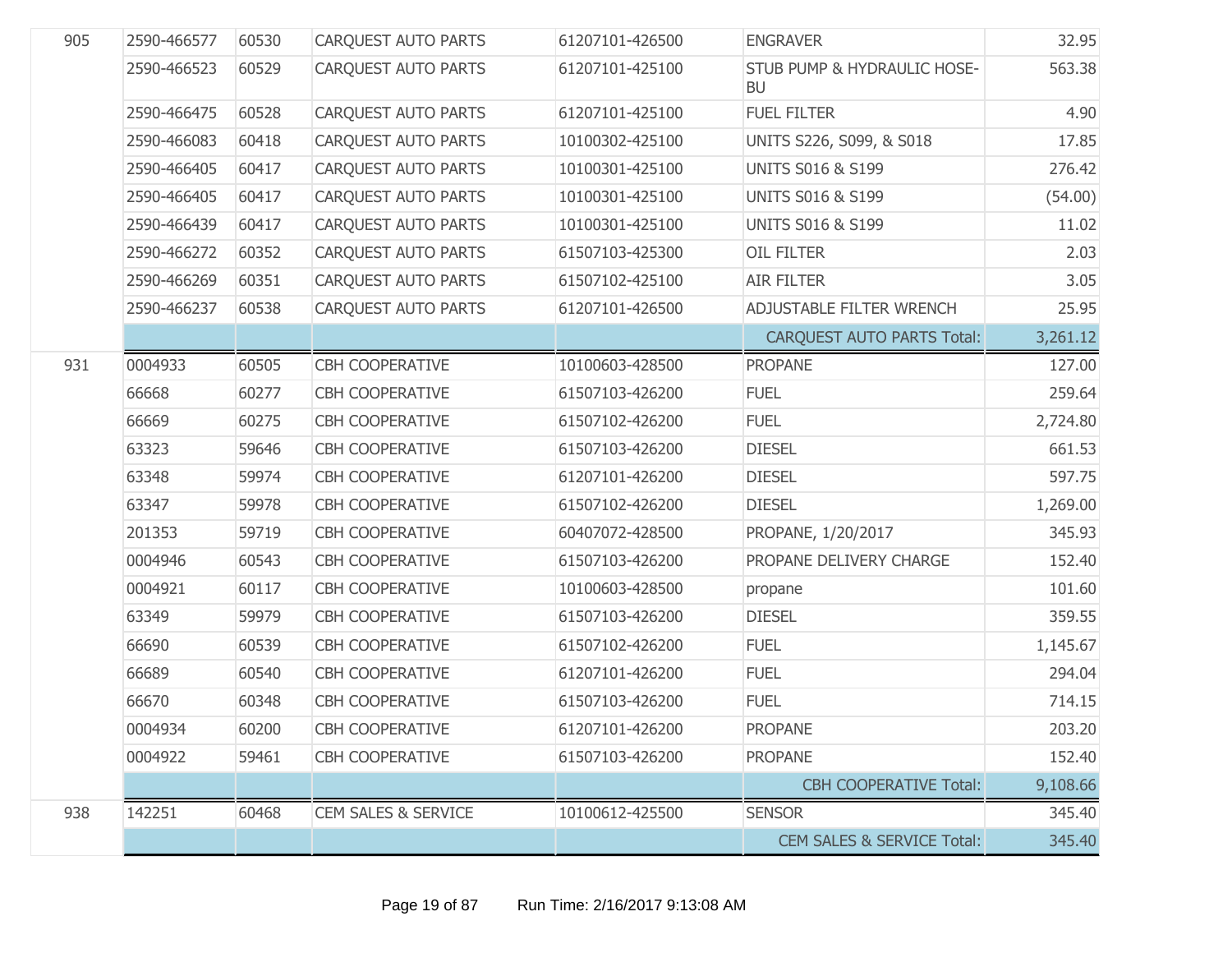| 8871 | 1341                   | 61060 | <b>CENTER FOR PUBLIC SAFETY</b><br>MANAGEMENT LLC | 10400112-422500 | <b>COMPREHENSIVE ANALYSIS</b><br><b>RCFD</b>                    | 25,000.00 |
|------|------------------------|-------|---------------------------------------------------|-----------------|-----------------------------------------------------------------|-----------|
|      |                        |       |                                                   |                 | <b>CENTER FOR PUBLIC SAFETY</b><br><b>MANAGEMENT LLC Total:</b> | 25,000.00 |
| 945  | 360246                 | 60621 | <b>CENTURY BUSINESS PRODUCTS</b><br><b>INC</b>    | 10100607-425300 | COPY MACHINE MAINTENANCE<br><b>FEE</b>                          | 152.42    |
|      |                        |       |                                                   |                 | <b>CENTURY BUSINESS PRODUCTS</b><br><b>INC Total:</b>           | 152.42    |
| 947  | A375892                | 60741 | <b>CENTURYLINK</b>                                | 50508911-422500 | 12-2032 DYESS AVE<br><b>RECONSTRUCTI</b>                        | 27,848.86 |
|      |                        |       |                                                   |                 | <b>CENTURYLINK Total:</b>                                       | 27,848.86 |
| 948  | 6053423696<br>01/25/17 | 60993 | <b>CENTURYLINK</b>                                | 60207011-428100 | 01/25 SVC CHARGES                                               | 59.56     |
|      | 605Z22006499<br>001/22 |       | <b>CENTURYLINK</b>                                | 60602073-428100 | DATA LINE CHG PHONE SVC CHG                                     | 3.96      |
|      | 605Z22006499<br>001/22 |       | <b>CENTURYLINK</b>                                | 60407071-428100 | DATA LINE CHG PHONE SVC CHG                                     | 165.36    |
|      | 605Z22006499<br>001/22 |       | <b>CENTURYLINK</b>                                | 60407071-428100 | DATA LINE CHG PHONE SVC CHG                                     | 198.43    |
|      | 605Z22006499<br>001/22 |       | <b>CENTURYLINK</b>                                | 60602073-428100 | DATA LINE CHG PHONE SVC CHG                                     | 1.98      |
|      | 605Z22006499<br>001/22 |       | <b>CENTURYLINK</b>                                | 60602073-428100 | DATA LINE CHG PHONE SVC CHG                                     | 119.39    |
|      | 605Z22006499<br>001/22 |       | <b>CENTURYLINK</b>                                | 10100202-428100 | DATA LINE CHG PHONE SVC CHG                                     | 165.36    |
|      | 605Z22006499<br>001/22 |       | <b>CENTURYLINK</b>                                | 60407071-428100 | DATA LINE CHG PHONE SVC CHG                                     | 165.36    |
|      | 605Z22006499<br>001/22 |       | <b>CENTURYLINK</b>                                | 60602073-428100 | DATA LINE CHG PHONE SVC CHG                                     | 119.39    |
|      | 605Z22006499<br>001/22 |       | <b>CENTURYLINK</b>                                | 10100610-428100 | DATA LINE CHG PHONE SVC CHG                                     | 165.36    |
|      | 605Z22006499<br>001/22 |       | <b>CENTURYLINK</b>                                | 10100201-428100 | DATA LINE CHG PHONE SVC CHG                                     | 165.36    |
|      | 605Z22006499<br>001/22 |       | <b>CENTURYLINK</b>                                | 60602073-428100 | DATA LINE CHG PHONE SVC CHG                                     | 86.32     |
|      | 605Z22006499<br>001/22 |       | <b>CENTURYLINK</b>                                | 60602073-428100 | DATA LINE CHG PHONE SVC CHG                                     | 3.96      |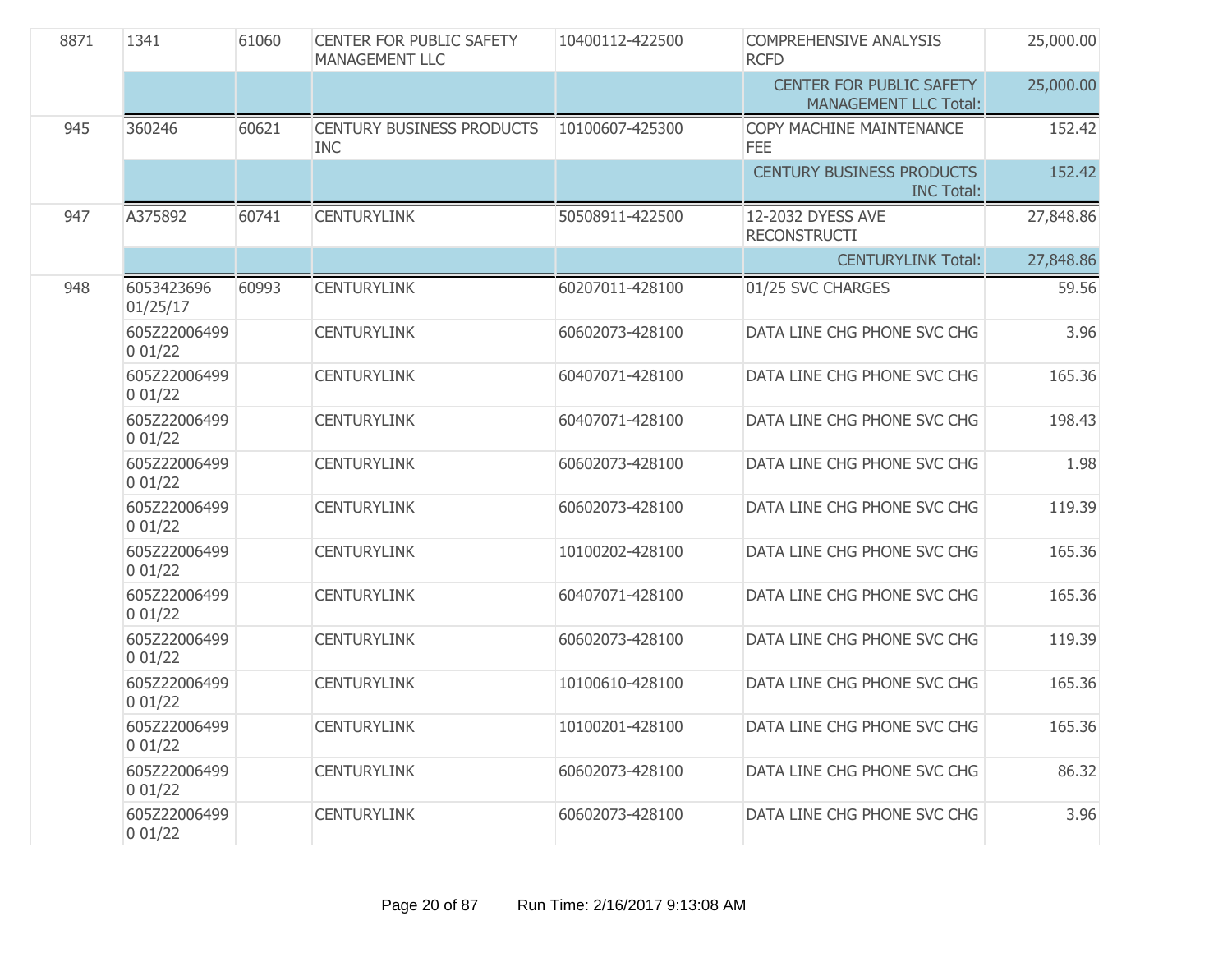| 948  | 605Z22006499<br>001/22 |       | <b>CENTURYLINK</b>            | 60602079-428100 | DATA LINE CHG PHONE SVC CHG             | 85.28    |
|------|------------------------|-------|-------------------------------|-----------------|-----------------------------------------|----------|
|      | 605Z22006499<br>001/22 |       | <b>CENTURYLINK</b>            | 10100201-428100 | DATA LINE CHG PHONE SVC CHG             | 187.20   |
|      | 605Z22006499<br>001/22 |       | <b>CENTURYLINK</b>            | 60407071-428100 | DATA LINE CHG PHONE SVC CHG             | 118.35   |
|      | 605Z22006499<br>001/22 |       | <b>CENTURYLINK</b>            | 60602076-428100 | DATA LINE CHG PHONE SVC CHG             | 3.96     |
|      | 605Z22006499<br>001/22 |       | <b>CENTURYLINK</b>            | 60602079-428100 | DATA LINE CHG PHONE SVC CHG             | 3.96     |
|      | 605Z22006499<br>001/22 |       | <b>CENTURYLINK</b>            | 10100201-428100 | DATA LINE CHG PHONE SVC CHG             | 85.28    |
|      | 605Z22006499<br>001/22 |       | <b>CENTURYLINK</b>            | 10100201-428100 | DATA LINE CHG PHONE SVC CHG             | 85.28    |
|      | 605Z22006499<br>001/22 |       | <b>CENTURYLINK</b>            | 10100201-428100 | DATA LINE CHG PHONE SVC CHG             | 85.28    |
|      | 605Z22006499<br>001/22 |       | <b>CENTURYLINK</b>            | 10100201-428100 | DATA LINE CHG PHONE SVC CHG             | 159.12   |
|      | 605Z22006499<br>001/22 |       | <b>CENTURYLINK</b>            | 60407071-428100 | DATA LINE CHG PHONE SVC CHG             | 52.89    |
|      | 605Z22006499<br>001/22 |       | <b>CENTURYLINK</b>            | 10100603-428100 | DATA LINE CHG PHONE SVC CHG             | 33.52    |
|      |                        |       |                               |                 | <b>CENTURYLINK Total:</b>               | 2,319.91 |
| 950  | 435850                 | 60026 | <b>CERILLIANT CORPORATION</b> | 10100201-426100 | <b>EVD ETHANOL</b>                      | 670.00   |
|      |                        |       |                               |                 | <b>CERILLIANT CORPORATION</b><br>Total: | 670.00   |
| 788  | 01/11/17               | 60100 | <b>CHRIS BRUBAKER</b>         | 61800890-427000 | PER DIEM                                | 35.00    |
|      | 01/26/2017             | 60939 | <b>CHRIS BRUBAKER</b>         | 61800890-427000 | PER DIEM                                | 35.00    |
|      |                        |       |                               |                 | <b>CHRIS BRUBAKER Total:</b>            | 70.00    |
| 8863 | 1                      | 60565 | <b>CHRIS MOELLER</b>          | 10100108-422500 | ROAD KILL CONTRACT                      | 475.00   |
|      |                        |       |                               |                 | <b>CHRIS MOELLER Total:</b>             | 475.00   |
| 988  | 830241                 | 59736 | CHRIS SUPPLY COMPANY INC      | 60407071-426900 | SHRINK TUBE TO REPAIR CORD<br>ON        | 26.09    |
|      | 830277                 | 59807 | CHRIS SUPPLY COMPANY INC      | 60207011-426900 | FUSES 10), COOLING FAN JS               | 119.90   |
|      | 830733                 | 60222 | CHRIS SUPPLY COMPANY INC      | 60907401-426900 | HEAT SHRINK FOR USE ON UNIT<br>W8       | 11.68    |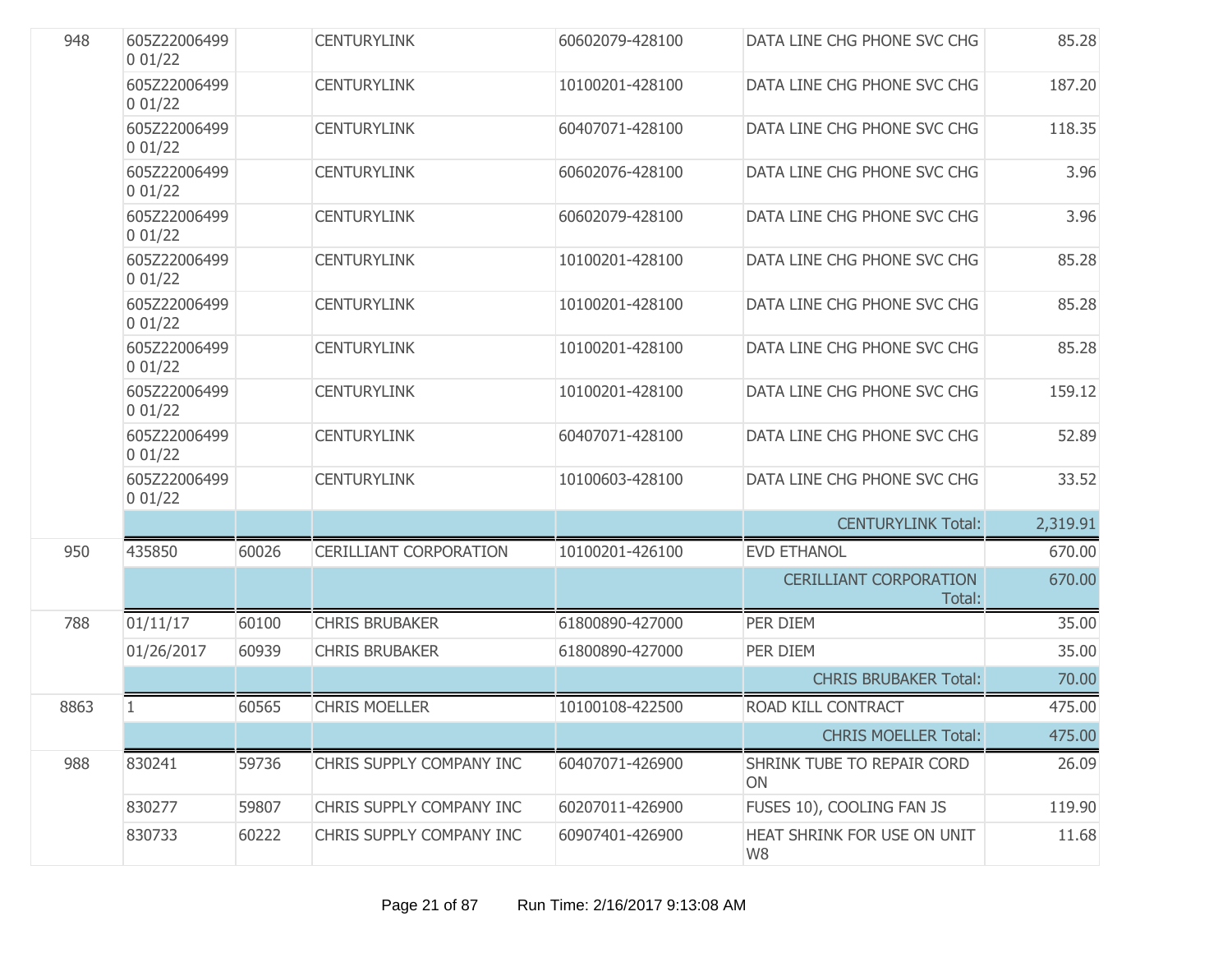| 988  | 831049                | 60715 | CHRIS SUPPLY COMPANY INC  | 10100108-426900 | <b>MISC SUPPLIES</b>                         | 33.14    |
|------|-----------------------|-------|---------------------------|-----------------|----------------------------------------------|----------|
|      | 831099                | 60959 | CHRIS SUPPLY COMPANY INC  | 10100202-426900 | MIC CABLES FOR P.O.I                         | 73.45    |
|      | 831099                | 60959 | CHRIS SUPPLY COMPANY INC  | 61800890-426900 | MIC CABLES FOR P.O.I                         | 31.48    |
|      | 830490                | 60160 | CHRIS SUPPLY COMPANY INC  | 60407072-425300 | <b>RAS PUMPS: EXHAUST FAN</b>                | 41.68    |
|      |                       |       |                           |                 | CHRIS SUPPLY COMPANY INC<br>Total:           | 337.42   |
| 1011 | 7439-851436           | 60478 | <b>CITIZENOBSERVER</b>    | 10100201-422500 | <b>SUBSCRIPTION RENEWAL</b>                  | 3,900.00 |
|      |                       |       |                           |                 | <b>CITIZENOBSERVER Total:</b>                | 3,900.00 |
| 1013 | 02/22/17              |       | CITY OF RAPID CITY        | 61300604-441000 | CART BARN PRINC & INT                        | 1,563.52 |
|      | 02/22/17              |       | CITY OF RAPID CITY        | 61300604-442000 | CART BARN PRINC & INT                        | 31.55    |
|      | <b>AEC2484</b>        | 60997 | <b>CITY OF RAPID CITY</b> | 50508910-422500 | 15-2268 SEGER DR RECON<br>143RD T            | 200.00   |
|      | 41329                 | 60125 | <b>CITY OF RAPID CITY</b> | 10100607-422500 | <b>TIRE DISPOSAL</b>                         | 33.60    |
|      | CIBP17-0076           | 60257 | <b>CITY OF RAPID CITY</b> | 60200933-422500 | 14-2218 WATER DISTRIBUTION<br><b>SCA</b>     | 85.00    |
|      | 01/09/2017            | 59732 | <b>CITY OF RAPID CITY</b> | 10100201-426100 | <b>DEPARTMENT MEETING</b><br><b>SUPPLIES</b> | 45.23    |
|      | $01-09-17$            | 59732 | <b>CITY OF RAPID CITY</b> | 10100201-426100 | <b>DEPARTMENT MEETING</b><br><b>SUPPLIES</b> | 41.91    |
|      | $01/30 -$<br>02/03/17 |       | CITY OF RAPID CITY        | 10100101-426100 | POSTAGE 01/30-02/03/17                       | 2.27     |
|      | $01/30 -$<br>02/03/17 |       | <b>CITY OF RAPID CITY</b> | 10106021-426100 | POSTAGE 01/30-02/03/17                       | 0.91     |
|      | $01/30 -$<br>02/03/17 |       | CITY OF RAPID CITY        | 10106022-426100 | POSTAGE 01/30-02/03/17                       | 7.71     |
|      | $01/30 -$<br>02/03/17 |       | CITY OF RAPID CITY        | 10100106-426100 | POSTAGE 01/30-02/03/17                       | 31.91    |
|      | $01/30 -$<br>02/03/17 |       | <b>CITY OF RAPID CITY</b> | 10100108-426100 | POSTAGE 01/30-02/03/17                       | 10.19    |
|      | $01/30 -$<br>02/03/17 |       | CITY OF RAPID CITY        | 10100111-426100 | POSTAGE 01/30-02/03/17                       | 25.11    |
|      | $01/30 -$<br>02/03/17 |       | CITY OF RAPID CITY        | 10100201-426100 | POSTAGE 01/30-02/03/17                       | 54.25    |
|      | $01/30 -$<br>02/03/17 |       | <b>CITY OF RAPID CITY</b> | 10100204-426100 | POSTAGE 01/30-02/03/17                       | 15.13    |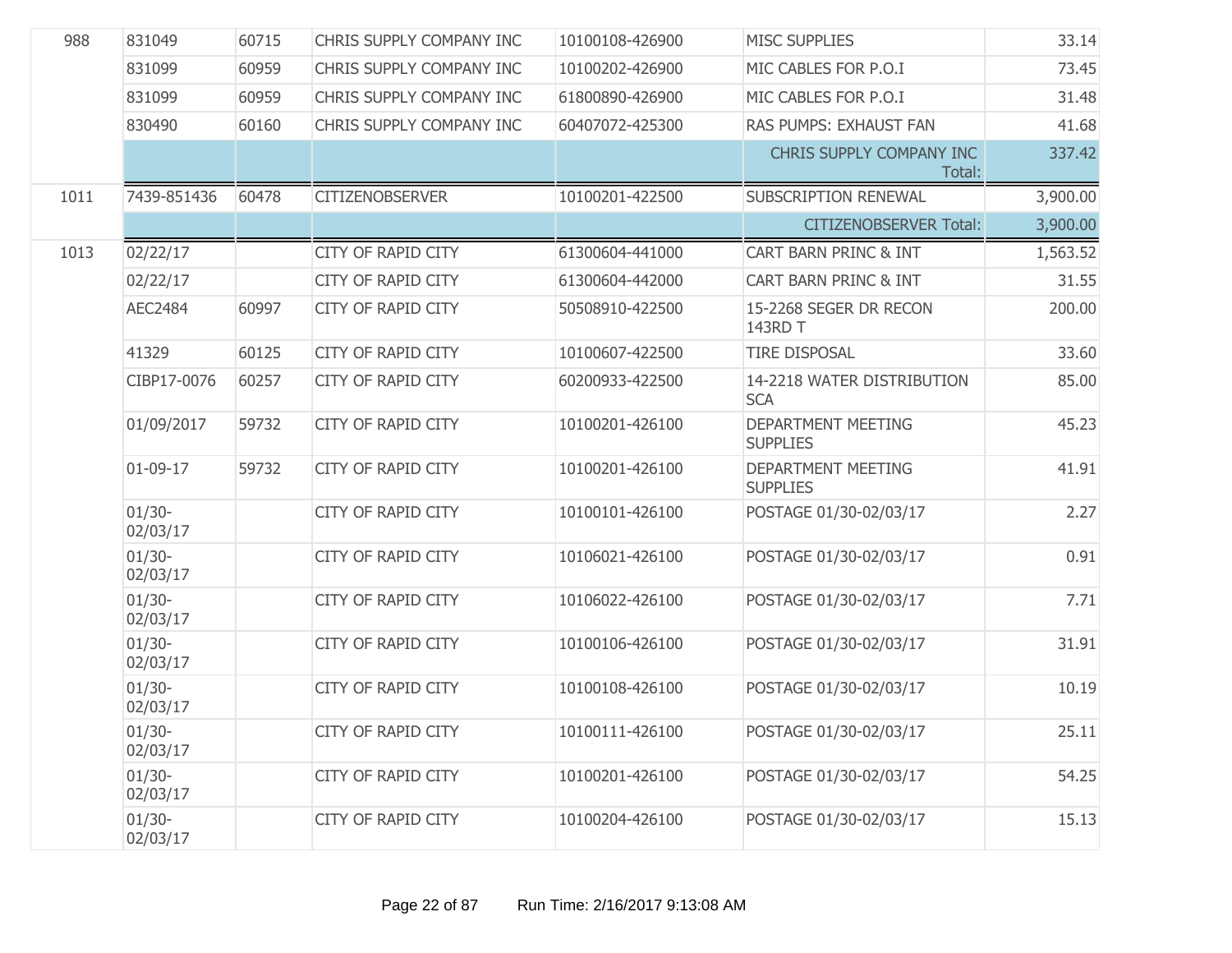| 1013 | $01/30 -$<br>02/03/17 | <b>CITY OF RAPID CITY</b> | 10100618-426100 | POSTAGE 01/30-02/03/17       | 3.17      |
|------|-----------------------|---------------------------|-----------------|------------------------------|-----------|
|      | $01/30 -$<br>02/03/17 | <b>CITY OF RAPID CITY</b> | 10100711-426100 | POSTAGE 01/30-02/03/17       | 6.80      |
|      | $01/30 -$<br>02/03/17 | <b>CITY OF RAPID CITY</b> | 60700860-426100 | POSTAGE 01/30-02/03/17       | 0.90      |
|      | $01/30 -$<br>02/03/17 | <b>CITY OF RAPID CITY</b> | 60602074-426100 | POSTAGE 01/30-02/03/17       | 30.10     |
|      | $01/30 -$<br>02/03/17 | <b>CITY OF RAPID CITY</b> | 61300604-426100 | POSTAGE 01/30-02/03/17       | 0.45      |
|      | $01/30 -$<br>02/03/17 | <b>CITY OF RAPID CITY</b> | 60207014-426100 | POSTAGE 01/30-02/03/17       | 46.20     |
|      | $01/30 -$<br>02/03/17 | <b>CITY OF RAPID CITY</b> | 61207101-426100 | POSTAGE 01/30-02/03/17       | 1.36      |
|      | $01/30 -$<br>02/03/17 | <b>CITY OF RAPID CITY</b> | 61800890-426100 | POSTAGE 01/30-02/03/17       | 396.06    |
|      | $01/30 -$<br>02/03/17 | <b>CITY OF RAPID CITY</b> | 10100620-426100 | POSTAGE 01/30-02/03/17       | 0.91      |
|      | $01/30 -$<br>02/03/17 | <b>CITY OF RAPID CITY</b> | 60407074-426100 | POSTAGE 01/30-02/03/17       | 8.16      |
|      | <b>FEB 2017</b>       | <b>CITY OF RAPID CITY</b> | 10100106-415000 | FEB17 CITY PAID RETIREES INS | 424.00    |
|      | <b>FEB 2017</b>       | <b>CITY OF RAPID CITY</b> | 10100111-415000 | FEB17 CITY PAID RETIREES INS | 424.00    |
|      | <b>FEB 2017</b>       | <b>CITY OF RAPID CITY</b> | 10100201-415000 | FEB17 CITY PAID RETIREES INS | 16,112.00 |
|      | <b>FEB 2017</b>       | <b>CITY OF RAPID CITY</b> | 10100202-415000 | FEB17 CITY PAID RETIREES INS | 13,144.00 |
|      | <b>FEB 2017</b>       | <b>CITY OF RAPID CITY</b> | 10100204-415000 | FEB17 CITY PAID RETIREES INS | 424.00    |
|      | <b>FEB 2017</b>       | <b>CITY OF RAPID CITY</b> | 10100301-415000 | FEB17 CITY PAID RETIREES INS | 424.00    |
|      | <b>FEB 2017</b>       | <b>CITY OF RAPID CITY</b> | 10100607-415000 | FEB17 CITY PAID RETIREES INS | 2,968.00  |
|      | <b>FEB 2017</b>       | <b>CITY OF RAPID CITY</b> | 10100609-415000 | FEB17 CITY PAID RETIREES INS | 848.00    |
|      | <b>FEB 2017</b>       | <b>CITY OF RAPID CITY</b> | 10100618-415000 | FEB17 CITY PAID RETIREES INS | 848.00    |
|      | <b>FEB 2017</b>       | <b>CITY OF RAPID CITY</b> | 10100620-415000 | FEB17 CITY PAID RETIREES INS | 424.00    |
|      | <b>FEB 2017</b>       | <b>CITY OF RAPID CITY</b> | 61800890-415000 | FEB17 CITY PAID RETIREES INS | 1,696.00  |
|      | <b>FEB 2017</b>       | <b>CITY OF RAPID CITY</b> | 77700914-415000 | FEB17 CITY PAID RETIREES INS | 424.00    |
|      | <b>FEB 2017</b>       | <b>CITY OF RAPID CITY</b> | 60602074-415000 | FEB17 CITY PAID RETIREES INS | 2,120.00  |
|      | <b>FEB 2017</b>       | <b>CITY OF RAPID CITY</b> | 60602079-415000 | FEB17 CITY PAID RETIREES INS | 1,696.00  |
|      | <b>FEB 2017</b>       | <b>CITY OF RAPID CITY</b> | 77504132-415000 | FEB17 CITY PAID RETIREES INS | 424.00    |
|      |                       |                           |                 |                              |           |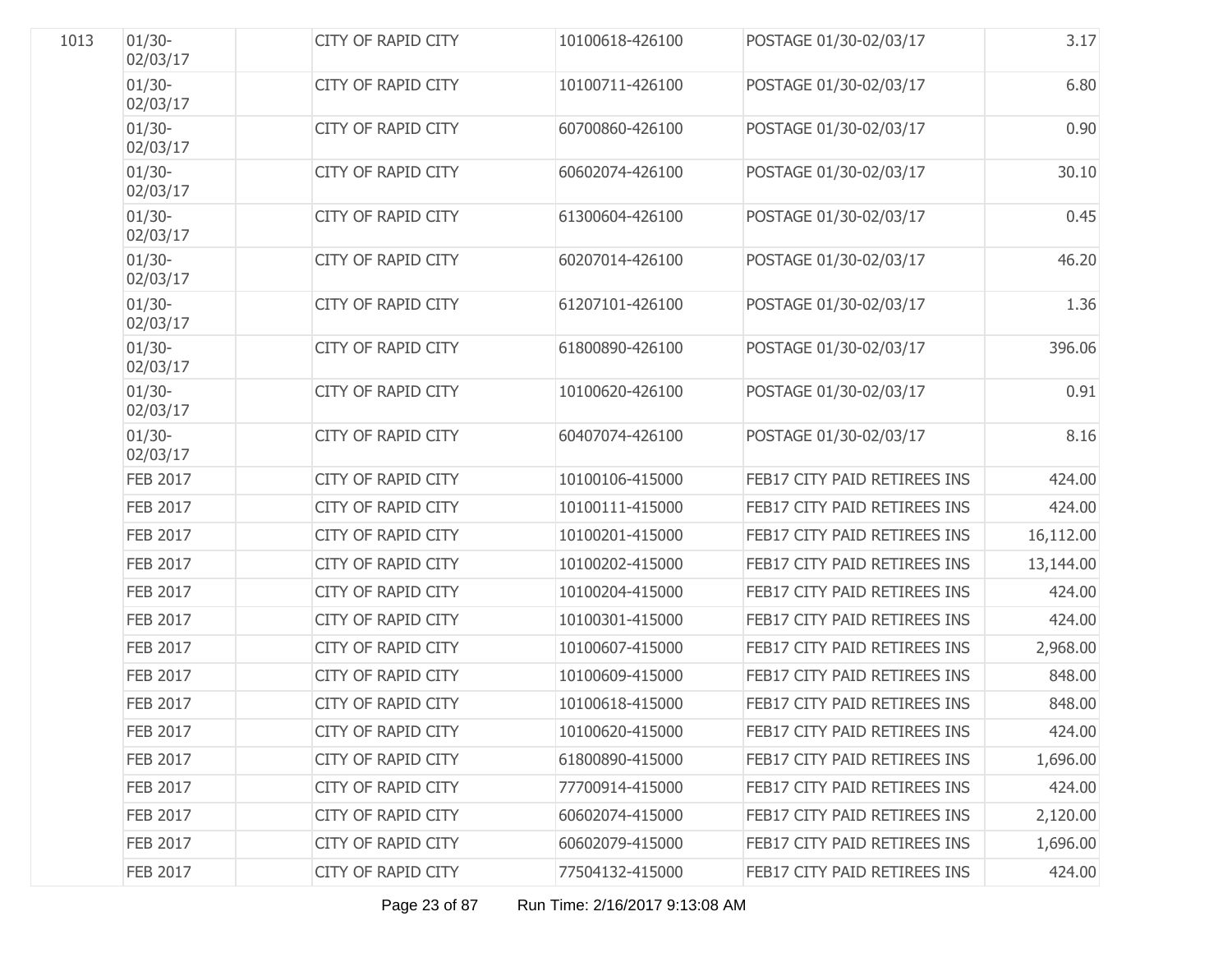| 1013 | <b>FEB 2017</b>       |       | <b>CITY OF RAPID CITY</b> | 77504134-415000 | FEB17 CITY PAID RETIREES INS | 848.00   |
|------|-----------------------|-------|---------------------------|-----------------|------------------------------|----------|
|      | <b>FEB 2017</b>       |       | <b>CITY OF RAPID CITY</b> | 10106021-415000 | FEB17 CITY PAID RETIREES INS | 848.00   |
|      | <b>FEB 2017</b>       |       | CITY OF RAPID CITY        | 60207011-415000 | FEB17 CITY PAID RETIREES INS | 424.00   |
|      | <b>FEB 2017</b>       |       | <b>CITY OF RAPID CITY</b> | 60207012-415000 | FEB17 CITY PAID RETIREES INS | 1,272.00 |
|      | <b>FEB 2017</b>       |       | CITY OF RAPID CITY        | 60207014-415000 | FEB17 CITY PAID RETIREES INS | 424.00   |
|      | <b>FEB 2017</b>       |       | <b>CITY OF RAPID CITY</b> | 60407071-415000 | FEB17 CITY PAID RETIREES INS | 848.00   |
|      | <b>FEB 2017</b>       |       | CITY OF RAPID CITY        | 60407072-415000 | FEB17 CITY PAID RETIREES INS | 848.00   |
|      | <b>FEB 2017</b>       |       | <b>CITY OF RAPID CITY</b> | 60407073-415000 | FEB17 CITY PAID RETIREES INS | 424.00   |
|      | <b>FEB 2017</b>       |       | CITY OF RAPID CITY        | 61207101-415000 | FEB17 CITY PAID RETIREES INS | 424.00   |
|      | <b>FEB 2017</b>       |       | <b>CITY OF RAPID CITY</b> | 61507103-415000 | FEB17 CITY PAID RETIREES INS | 424.00   |
|      | 02/02/17              | 61181 | <b>CITY OF RAPID CITY</b> | 60700860-422500 | PETTY CASH                   | 21.20    |
|      | 01/19/17              | 61181 | <b>CITY OF RAPID CITY</b> | 60207014-453000 | PETTY CASH                   | 6.48     |
|      | $02/06 -$<br>02/10/17 |       | <b>CITY OF RAPID CITY</b> | 10100101-426100 | POSTAGE 02/06-02/10/17       | 8.16     |
|      | $02/06 -$<br>02/10/17 |       | <b>CITY OF RAPID CITY</b> | 10106021-426100 | POSTAGE 02/06-02/10/17       | 1.82     |
|      | $02/06 -$<br>02/10/17 |       | <b>CITY OF RAPID CITY</b> | 10106022-426100 | POSTAGE 02/06-02/10/17       | 193.14   |
|      | $02/06 -$<br>02/10/17 |       | <b>CITY OF RAPID CITY</b> | 10100106-426100 | POSTAGE 02/06-02/10/17       | 20.37    |
|      | $02/06 -$<br>02/10/17 |       | <b>CITY OF RAPID CITY</b> | 10100108-426100 | POSTAGE 02/06-02/10/17       | 46.07    |
|      | $02/06 -$<br>02/10/17 |       | <b>CITY OF RAPID CITY</b> | 10100111-426100 | POSTAGE 02/06-02/10/17       | 20.40    |
|      | $02/06 -$<br>02/10/17 |       | CITY OF RAPID CITY        | 10100201-426100 | POSTAGE 02/06-02/10/17       | 43.85    |
|      | $02/06 -$<br>02/10/17 |       | <b>CITY OF RAPID CITY</b> | 10100202-426100 | POSTAGE 02/06-02/10/17       | 3.04     |
|      | $02/06 -$<br>02/10/17 |       | CITY OF RAPID CITY        | 10100204-426100 | POSTAGE 02/06-02/10/17       | 10.30    |
|      | $02/06 -$<br>02/10/17 |       | CITY OF RAPID CITY        | 10100301-426100 | POSTAGE 02/06-02/10/17       | 0.45     |
|      | $02/06 -$<br>02/10/17 |       | <b>CITY OF RAPID CITY</b> | 10100401-426100 | POSTAGE 02/06-02/10/17       | 0.91     |
|      | $02/06 -$<br>02/10/17 |       | CITY OF RAPID CITY        | 10100601-426100 | POSTAGE 02/06-02/10/17       | 6.34     |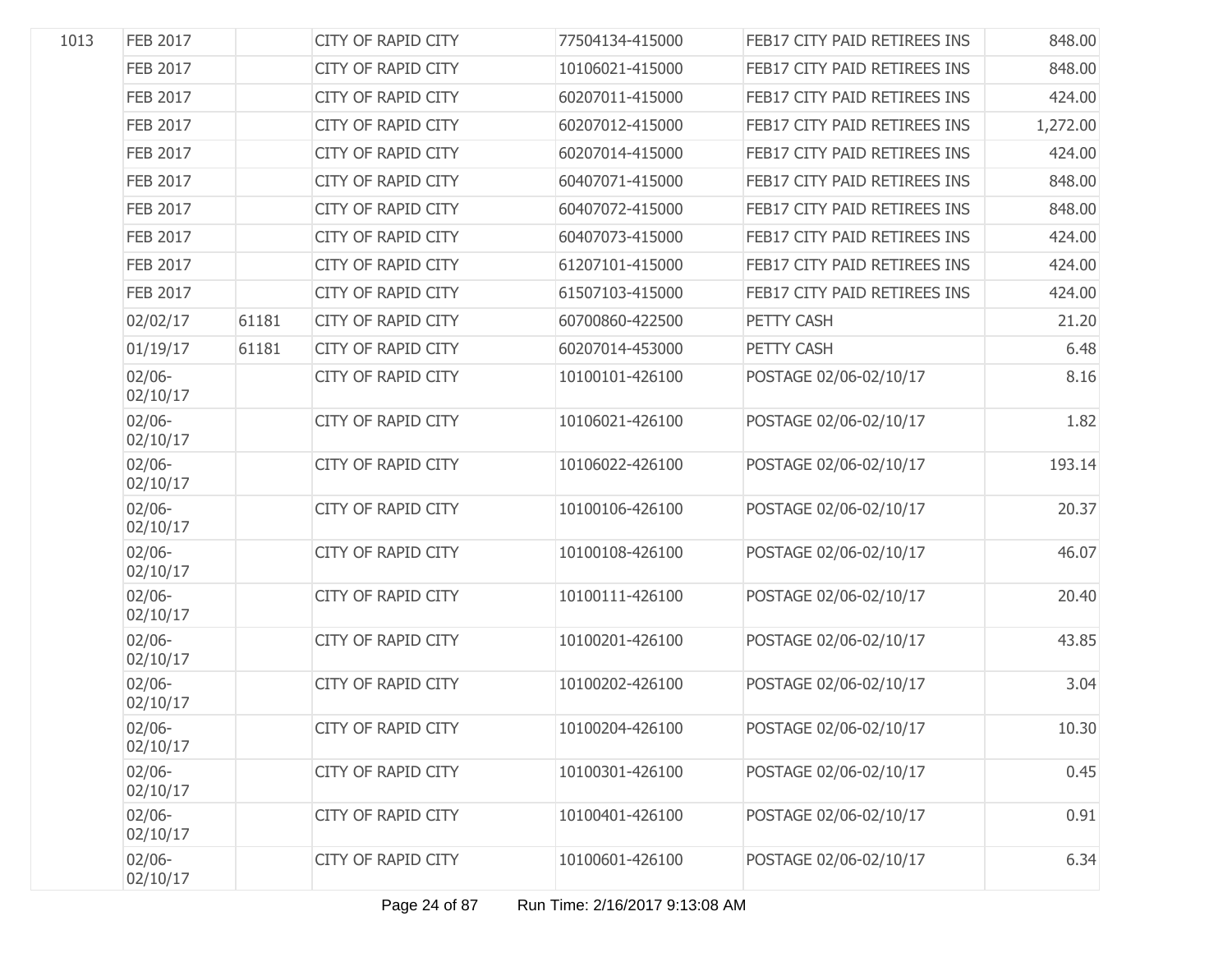| 1013 | $02/06 -$<br>02/10/17 |       | <b>CITY OF RAPID CITY</b>  | 10100607-426100 | POSTAGE 02/06-02/10/17            | 1.36      |
|------|-----------------------|-------|----------------------------|-----------------|-----------------------------------|-----------|
|      | $02/06 -$<br>02/10/17 |       | <b>CITY OF RAPID CITY</b>  | 10100612-426100 | POSTAGE 02/06-02/10/17            | 14.95     |
|      | $02/06 -$<br>02/10/17 |       | CITY OF RAPID CITY         | 10100618-426100 | POSTAGE 02/06-02/10/17            | 5.43      |
|      | $02/06 -$<br>02/10/17 |       | <b>CITY OF RAPID CITY</b>  | 10100706-426100 | POSTAGE 02/06-02/10/17            | 40.21     |
|      | $02/06 -$<br>02/10/17 |       | <b>CITY OF RAPID CITY</b>  | 10100711-426100 | POSTAGE 02/06-02/10/17            | 14.25     |
|      | $02/06 -$<br>02/10/17 |       | <b>CITY OF RAPID CITY</b>  | 60700860-426100 | POSTAGE 02/06-02/10/17            | 0.91      |
|      | $02/06 -$<br>02/10/17 |       | <b>CITY OF RAPID CITY</b>  | 61000870-426100 | POSTAGE 02/06-02/10/17            | 0.45      |
|      | $02/06 -$<br>02/10/17 |       | <b>CITY OF RAPID CITY</b>  | 60602074-426100 | POSTAGE 02/06-02/10/17            | 16.84     |
|      | $02/06 -$<br>02/10/17 |       | <b>CITY OF RAPID CITY</b>  | 60207014-426100 | POSTAGE 02/06-02/10/17            | 23.75     |
|      | $02/06 -$<br>02/10/17 |       | <b>CITY OF RAPID CITY</b>  | 60407071-426100 | POSTAGE 02/06-02/10/17            | 0.45      |
|      | $02/06 -$<br>02/10/17 |       | <b>CITY OF RAPID CITY</b>  | 61207101-426100 | POSTAGE 02/06-02/10/17            | 0.45      |
|      | $02/06 -$<br>02/10/17 |       | <b>CITY OF RAPID CITY</b>  | 61507103-426100 | POSTAGE 02/06-02/10/17            | 0.45      |
|      | $02/06 -$<br>02/10/17 |       | <b>CITY OF RAPID CITY</b>  | 10100708-426100 | POSTAGE 02/06-02/10/17            | 0.45      |
|      | $02/06 -$<br>02/10/17 |       | <b>CITY OF RAPID CITY</b>  | 10100603-426100 | POSTAGE 02/06-02/10/17            | 13.59     |
|      | $02/06 -$<br>02/10/17 |       | <b>CITY OF RAPID CITY</b>  | 61800890-426100 | POSTAGE 02/06-02/10/17            | 414.19    |
|      | $02/06 -$<br>02/10/17 |       | <b>CITY OF RAPID CITY</b>  | 10100620-426100 | POSTAGE 02/06-02/10/17            | 9.11      |
|      | $02/06 -$<br>02/10/17 |       | <b>CITY OF RAPID CITY</b>  | 60407074-426100 | POSTAGE 02/06-02/10/17            | 2.27      |
|      |                       |       |                            |                 | <b>CITY OF RAPID CITY Total:</b>  | 52,768.04 |
| 1045 | 104134                | 60297 | <b>CLINIQA CORPORATION</b> | 10100201-426100 | EVD LAB ETHANOL                   | 447.00    |
|      |                       |       |                            |                 | <b>CLINIQA CORPORATION Total:</b> | 447.00    |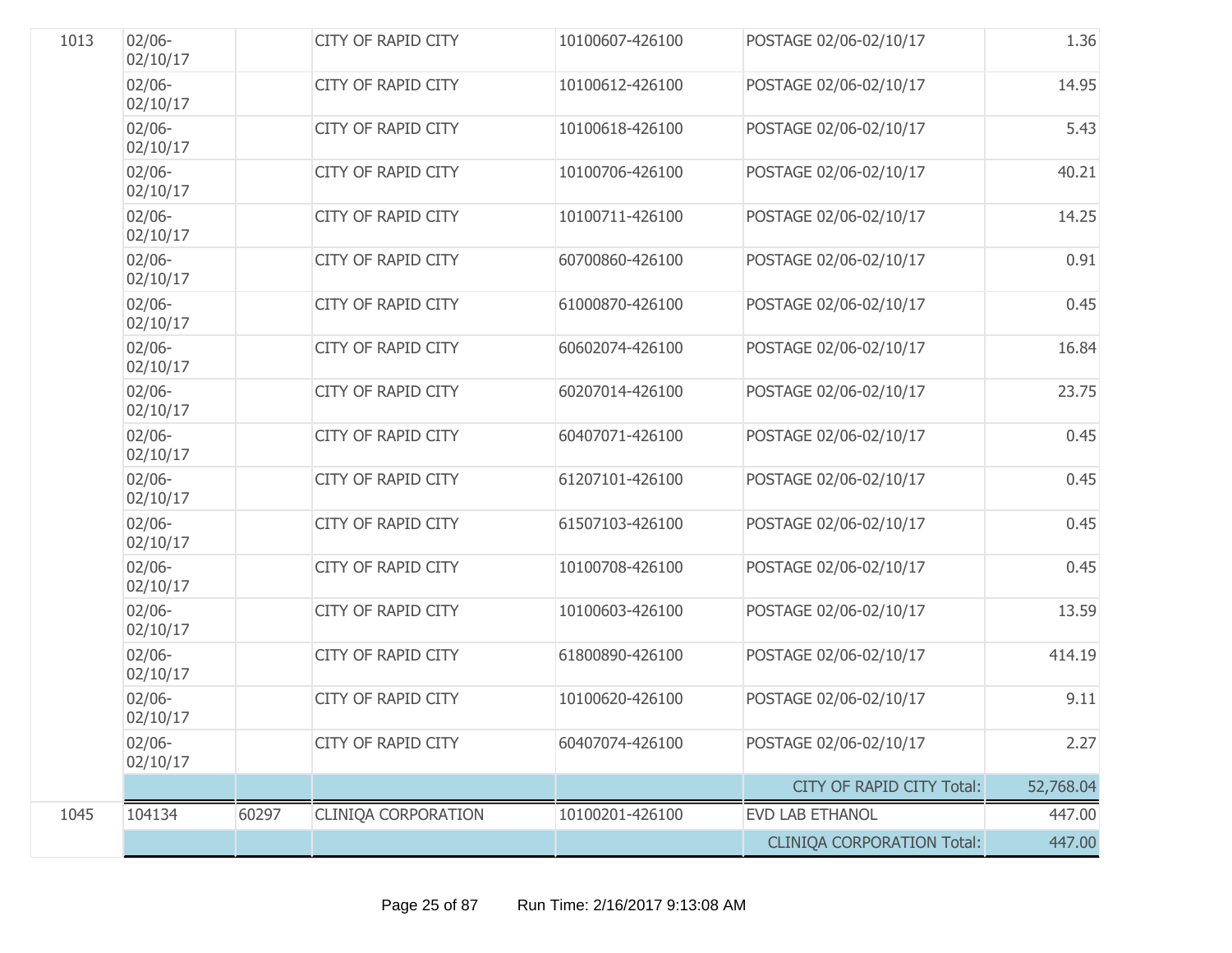| 1053 | 2082226  | 60143 | COCA-COLA OF THE BLACK HILLS 10100612-452000 |                 | <b>CONCESSION MERCHANDISE FOR</b><br><b>RES</b> | 187.50    |
|------|----------|-------|----------------------------------------------|-----------------|-------------------------------------------------|-----------|
|      | 2082226  | 60143 | COCA-COLA OF THE BLACK HILLS 10100612-452000 |                 | <b>CONCESSION MERCHANDISE FOR</b><br><b>RES</b> | (9.00)    |
|      | 2041366  | 59964 | COCA-COLA OF THE BLACK HILLS 60407072-428400 |                 | BOTTLED WATER, 1/24/2017                        | 33.30     |
|      | 2041366  | 59964 | COCA-COLA OF THE BLACK HILLS 60407072-428400 |                 | BOTTLED WATER, 1/24/2017                        | (15.00)   |
|      | 2037850  | 60507 | COCA-COLA OF THE BLACK HILLS 10100603-452000 |                 | <b>AQUAPURE WATER</b>                           | 63.00     |
|      |          |       |                                              |                 | COCA-COLA OF THE BLACK HILLS<br>Total:          | 259.80    |
| 8843 | 11978    | 60908 | <b>COMMTECH INC</b>                          | 10102023-429500 | CAD SYSTEM CABLES AND<br><b>INSTALLA</b>        | 2,447.55  |
|      | 11978    | 60908 | <b>COMMTECH INC</b>                          | 61800893-429500 | CAD SYSTEM CABLES AND<br><b>INSTALLA</b>        | 1,048.95  |
|      |          |       |                                              |                 | <b>COMMTECH INC Total:</b>                      | 3,496.50  |
| 1093 | 20513    | 61061 | <b>COMPLETE CONCRETE</b>                     | 60200933-438100 | 15-2051 MT RUSHMORE RD<br><b>UTILITY</b>        | 14,497.48 |
|      |          |       |                                              |                 | <b>COMPLETE CONCRETE Total:</b>                 | 14,497.48 |
| 1103 | 01/31/17 |       | <b>CONNECTIONS INC</b>                       | 10100111-422500 | JAN17 EAP                                       | 1,287.57  |
|      |          |       |                                              |                 |                                                 |           |
|      |          |       |                                              |                 | <b>CONNECTIONS INC Total:</b>                   | 1,287.57  |
| 1113 | 217074   | 60698 | CONTRACTOR'S SUPPLY INC                      | 60407071-426900 | SAFETY CONES FOR WORKING IN<br>TH               | 198.00    |
|      | 217086   | 60773 | CONTRACTOR'S SUPPLY INC                      | 10100205-426900 | Thermal liners                                  | 30.00     |
|      | 217115   | 61000 | CONTRACTOR'S SUPPLY INC                      | 10100305-426300 | <b>NCK MUIR</b>                                 | 105.00    |
|      | 216958   | 60054 | CONTRACTOR'S SUPPLY INC                      | 10100205-426900 | <b>HD50</b>                                     | 34.00     |
|      | 217073   | 60434 | CONTRACTOR'S SUPPLY INC                      | 10100205-426900 | Buried utility marking supplie                  | 36.70     |
|      | 217073   | 60434 | CONTRACTOR'S SUPPLY INC                      | 10100304-426900 | Buried utility marking supplie                  | 36.70     |
|      |          |       |                                              |                 | <b>CONTRACTOR'S SUPPLY INC</b><br>Total:        | 440.40    |
| 1123 | 349247   | 60072 | COPY COUNTRY INC.                            | 10102030-426900 | SD FIRE LAWS FIELD BOOKS                        | 38.25     |
|      | 348726   | 58619 | COPY COUNTRY INC.                            | 60200934-422500 | 14-2196 EAST RAPID CITY<br><b>WATER</b>         | 260.35    |
|      | 349529   | 60999 | COPY COUNTRY INC.                            | 50508910-422500 | 15-2268 SEGER DR RECON<br>143RD T               | 1,699.20  |
|      | 349421   | 61069 | COPY COUNTRY INC.                            | 10100612-426900 | <b>BLUELINE</b>                                 | 55.80     |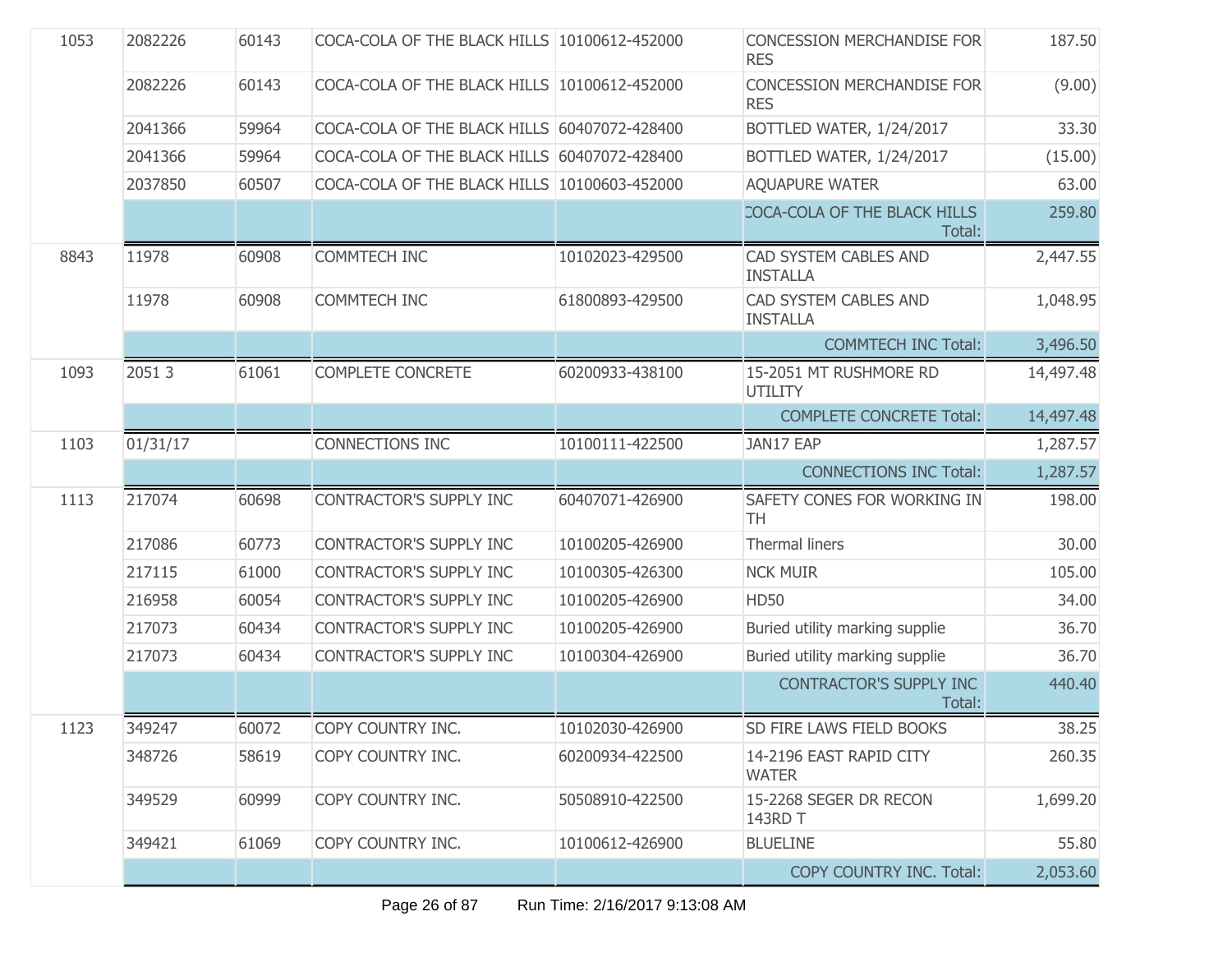| 1132 | 02/28/17                 |       | CORNERSTONE RESCUE MISSION 10100621-459500          |                 | FEB17 CORNERSTONE RESCUE<br><b>MISSION</b>                  | 20,833.33 |
|------|--------------------------|-------|-----------------------------------------------------|-----------------|-------------------------------------------------------------|-----------|
|      |                          |       |                                                     |                 | <b>CORNERSTONE RESCUE MISSION</b><br>Total:                 | 20,833.33 |
| 1148 | 02/01/17                 |       | COURT APPOINTED SPECIAL<br><b>ADVOCATES PROGRAM</b> | 10100621-459400 | 1/4 CASA                                                    | 1,500.00  |
|      |                          |       |                                                     |                 | COURT APPOINTED SPECIAL<br><b>ADVOCATES PROGRAM Total:</b>  | 1,500.00  |
| 1164 | S502955522.0 60482<br>02 |       | CRESCENT ELECTRIC SUPPLY CO   10100607-426900       |                 | <b>WIRING DEVICE - SPLICE GRIP</b>                          | 26.60     |
|      | S503118059.0<br>01       | 60357 | CRESCENT ELECTRIC SUPPLY CO 61507103-425700         |                 | <b>LIGHTS AND BUSHINGS</b>                                  | 153.18    |
|      | S503129349.0<br>01       | 60430 | CRESCENT ELECTRIC SUPPLY CO                         | 10100304-426900 | Fuseholders                                                 | 337.14    |
|      | S503123770.0<br>01       |       | CRESCENT ELECTRIC SUPPLY CO                         | 10100205-426900 | <b>CREDIT EXCHANGED ELECTRO</b><br>PHOTOSENSOR FOR TURNLOCK | (9.03)    |
|      | S503133587.0<br>01       | 60431 | <b>CRESCENT ELECTRIC SUPPLY CO</b>                  | 10100304-426900 | Lamps and conduit                                           | 155.90    |
|      | S502879704.0<br>01       | 55196 | CRESCENT ELECTRIC SUPPLY CO                         | 10100304-426900 | 2 1kW cobraheads                                            | 583.70    |
|      | S502871659.0<br>01       | 55196 | CRESCENT ELECTRIC SUPPLY CO                         | 10100304-426900 | 2 1kW cobraheads                                            | 583.70    |
|      | S503030408.0<br>01       | 60368 | CRESCENT ELECTRIC SUPPLY CO                         | 10100304-426900 | 400W HPS streetlights                                       | 610.35    |
|      | S503117675.0<br>01       | 60371 | CRESCENT ELECTRIC SUPPLY CO                         | 10100205-426900 | Energy-saving light for truck                               | 139.86    |
|      |                          |       |                                                     |                 | <b>CRESCENT ELECTRIC SUPPLY CO</b><br>Total:                | 2,581.40  |
| 1167 | 9468                     | 58992 | <b>CRICKET LAWN SERVICE</b>                         | 26000927-422500 | 402 SOUTH STREET - SNOW<br><b>REMOVA</b>                    | 65.00     |
|      | 9456                     | 58936 | <b>CRICKET LAWN SERVICE</b>                         | 26000927-422500 | 2024 CENTRAL BLVD - SNOW<br><b>REMOV</b>                    | 45.00     |
|      | 9482                     | 60313 | <b>CRICKET LAWN SERVICE</b>                         | 26000927-422500 | 626 DISK DRIVE - SNOW<br><b>REMOVAL</b>                     | 85.00     |
|      | 9483                     | 60329 | <b>CRICKET LAWN SERVICE</b>                         | 26000927-422500 | 703 WILLSIE AVENUE - SNOW<br><b>REMO</b>                    | 45.00     |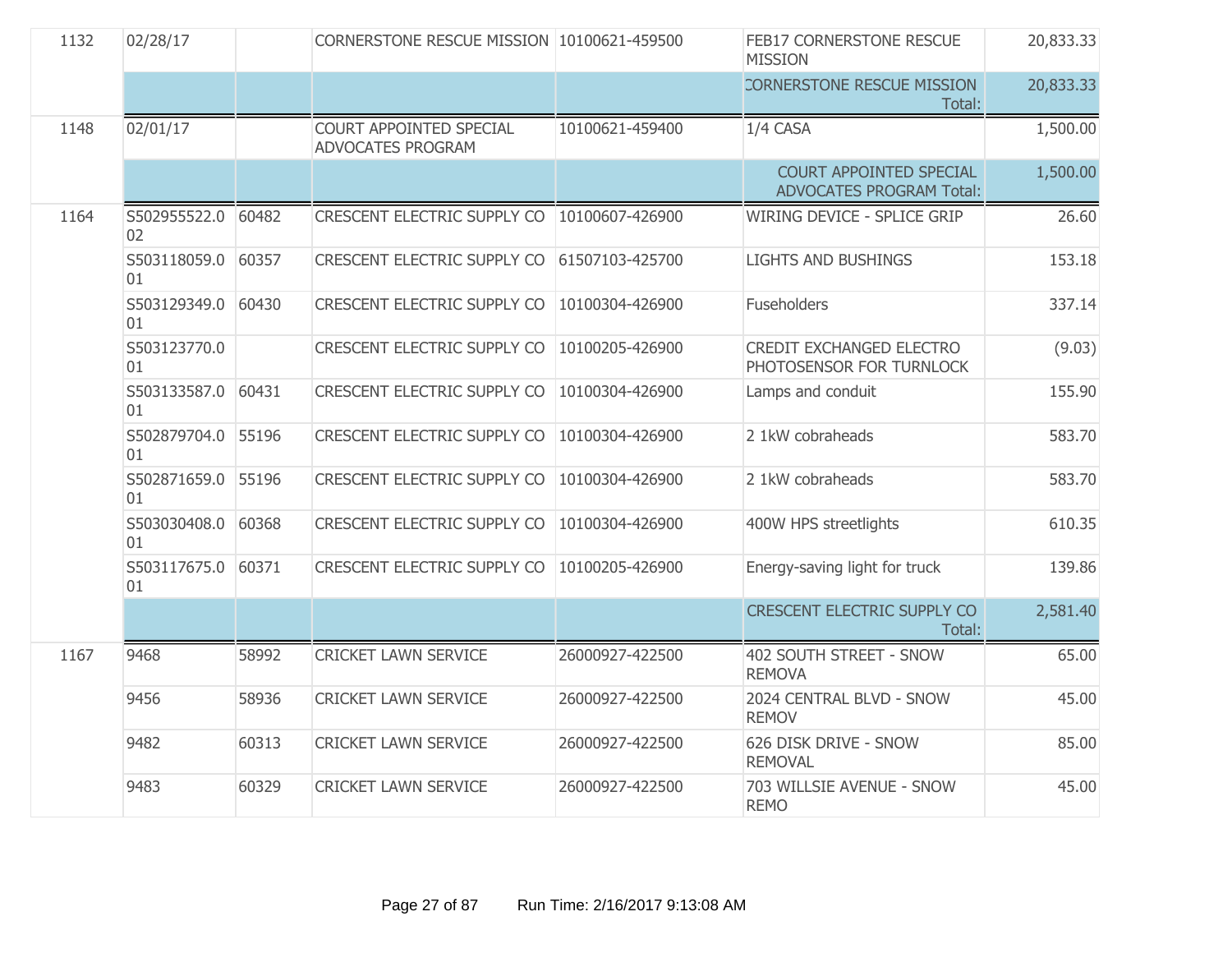| 1167 | 9484 | 60331 | <b>CRICKET LAWN SERVICE</b> | 26000927-422500 | <b>648 KATHRYN AVENUE - SNOW</b><br><b>REMO</b> | 45.00  |
|------|------|-------|-----------------------------|-----------------|-------------------------------------------------|--------|
|      | 9485 | 60332 | <b>CRICKET LAWN SERVICE</b> | 26000927-422500 | 232 E NEW YORK STREET -<br>SNOW R               | 65.00  |
|      | 9480 | 60315 | <b>CRICKET LAWN SERVICE</b> | 26000927-422500 | 114 MADISON STREET - SNOW<br><b>REMO</b>        | 45.00  |
|      | 9481 | 60314 | <b>CRICKET LAWN SERVICE</b> | 26000927-422500 | 644 DISK DRIVE - SNOW<br><b>REMOVAL</b>         | 85.00  |
|      | 9505 | 60596 | <b>CRICKET LAWN SERVICE</b> | 26000927-422500 | 406 QUINCY STREET - SNOW<br><b>REMOV</b>        | 45.00  |
|      | 9503 | 60598 | <b>CRICKET LAWN SERVICE</b> | 26000927-422500 | 402 QUINCY STREET - SNOW<br><b>REMOV</b>        | 65.00  |
|      | 9498 | 60317 | <b>CRICKET LAWN SERVICE</b> | 26000927-422500 | 1701 RUSHMORE STREET -<br>SNOW RE               | 85.00  |
|      | 9499 | 60316 | <b>CRICKET LAWN SERVICE</b> | 26000927-422500 | 1638 RUSHMORE STREET                            | 95.00  |
|      | 9502 | 60583 | <b>CRICKET LAWN SERVICE</b> | 26000927-422500 | 112 E NORTH STREET - SNOW<br><b>REMO</b>        | 115.00 |
|      | 9500 | 60581 | <b>CRICKET LAWN SERVICE</b> | 26000927-422500 | 202 E NEW YORK STREET -<br><b>SNOW R</b>        | 65.00  |
|      | 9501 | 60582 | <b>CRICKET LAWN SERVICE</b> | 26000927-422500 | 128 E NORTH STREET - SNOW<br><b>REM</b>         | 115.00 |
|      | 9479 | 60289 | <b>CRICKET LAWN SERVICE</b> | 26000927-422500 | 112 MADISON STREET - X2<br><b>DAYS</b>          | 170.00 |
|      | 9492 | 60323 | <b>CRICKET LAWN SERVICE</b> | 26000927-422500 | 3644 CANYON LAKE DRIVE -<br><b>SNOW</b>         | 65.00  |
|      | 9493 | 60322 | <b>CRICKET LAWN SERVICE</b> | 26000927-422500 | 3650 CANYON LAKE DRIVE -<br><b>SNOW</b>         | 65.00  |
|      | 9494 | 60321 | <b>CRICKET LAWN SERVICE</b> | 26000927-422500 | 3656 CANYON LAKE DRIVE -<br><b>SNOW</b>         | 65.00  |
|      | 9495 | 60320 | <b>CRICKET LAWN SERVICE</b> | 26000927-422500 | 3708 CANYON LAKE DRIVE -<br><b>SNOW</b>         | 65.00  |
|      | 9496 | 60319 | <b>CRICKET LAWN SERVICE</b> | 26000927-422500 | W ST PATRICK STREET &<br><b>SHERIDAN</b>        | 65.00  |
|      | 9497 | 60318 | <b>CRICKET LAWN SERVICE</b> | 26000927-422500 | 1720 EVERGREEN DRIVE - SNOW<br><b>RE</b>        | 95.00  |
|      | 9486 | 60336 | <b>CRICKET LAWN SERVICE</b> | 26000927-422500 | 1313 N LACROSSE STREET -<br><b>SNOW</b>         | 185.00 |
|      | 9487 | 60337 | <b>CRICKET LAWN SERVICE</b> | 26000927-422500 | 270 BENGAL DRIVE - SNOW<br><b>REMOVA</b>        | 135.00 |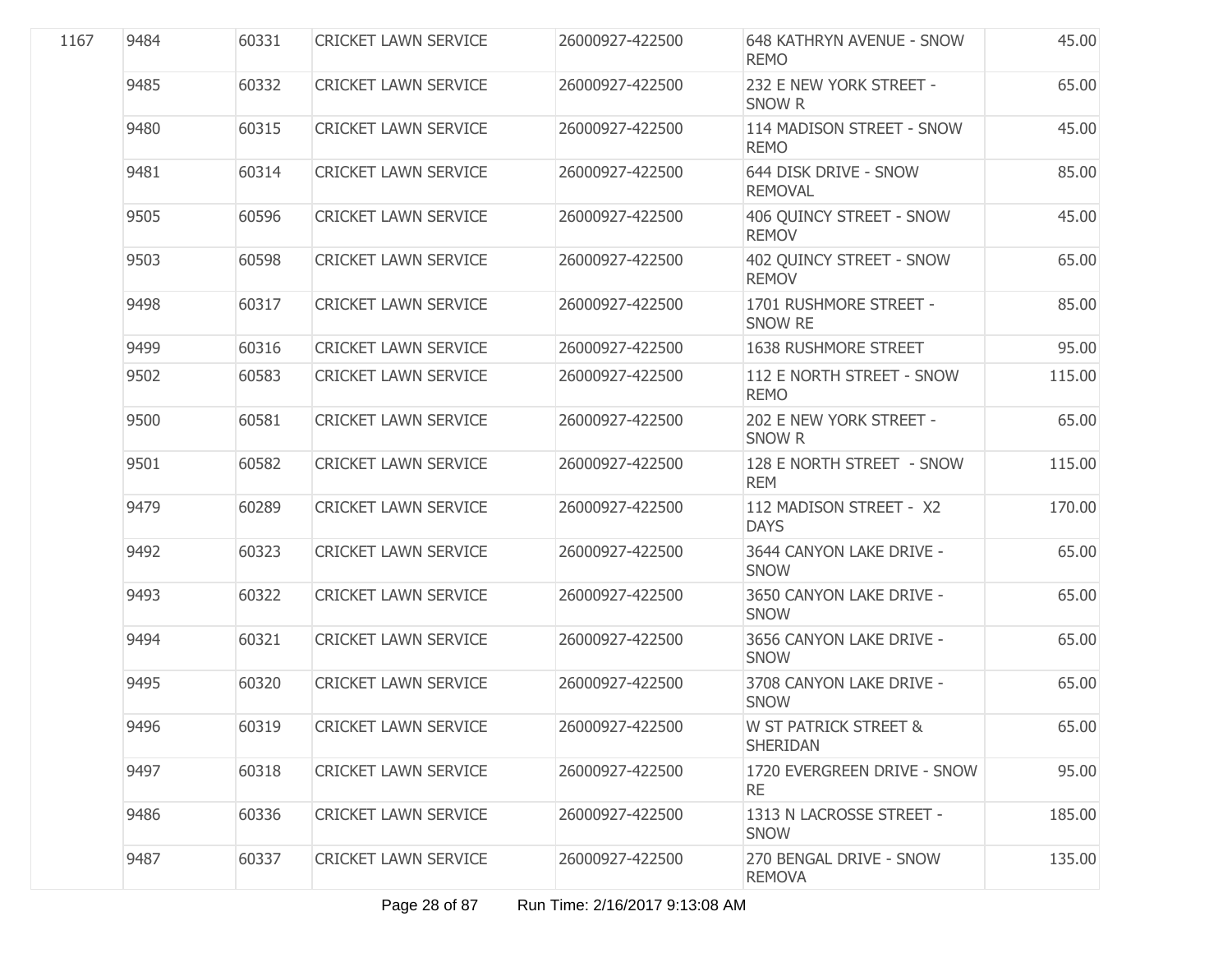| 1167 | 9488      | 60338 | <b>CRICKET LAWN SERVICE</b>   | 26000927-422500 | 285 BENGAL DRIVE - SNOW<br><b>REMOVA</b>        | 55.00    |
|------|-----------|-------|-------------------------------|-----------------|-------------------------------------------------|----------|
|      | 9489      | 60339 | <b>CRICKET LAWN SERVICE</b>   | 26000927-422500 | 295 BENGAL DRIVE - SNOW<br><b>REMOVA</b>        | 65.00    |
|      | 9490      | 60341 | <b>CRICKET LAWN SERVICE</b>   | 26000927-422500 | 636 HALLEY - SNOW REMOV                         | 45.00    |
|      | 9491      | 60343 | <b>CRICKET LAWN SERVICE</b>   | 26000927-422500 | 5001 MISTYWOOD LANE - SNOW<br><b>REM</b>        | 85.00    |
|      |           |       |                               |                 | <b>CRICKET LAWN SERVICE Total:</b>              | 2,225.00 |
| 8882 | 02/06/17  | 61115 | <b>CYNTHIA MCGILL</b>         | 60207014-453000 | REFUND OVERPMT FINAL BILL<br>0028               | 46.94    |
|      |           |       |                               |                 | <b>CYNTHIA MCGILL Total:</b>                    | 46.94    |
| 1209 | 78974     | 60467 | D&M AG SUPPLY INC             | 10100612-426400 | <b>SODA</b>                                     | 202.50   |
|      |           |       |                               |                 | D&M AG SUPPLY INC Total:                        | 202.50   |
| 1218 | 02/28/17  |       | DAHL FINE ARTS CENTER         | 10106062-456000 | FEB17 DAHL                                      | 8,041.67 |
|      |           |       |                               |                 | <b>DAHL FINE ARTS CENTER Total:</b>             | 8,041.67 |
| 1231 | 42490     | 60483 | DAKOTA BATTERY/ELECTRIC       | 60700860-425300 | BATTERY #C034                                   | 225.32   |
|      | 42932     | 60281 | DAKOTA BATTERY/ELECTRIC       | 61507102-425300 | <b>STARTER DRIVE &amp; FASTENERS</b>            | 204.09   |
|      |           |       |                               |                 | DAKOTA BATTERY/ELECTRIC<br>Total:               | 429.41   |
| 1234 | IN312913  | 60366 | <b>DAKOTA BUSINESS CENTER</b> | 10100204-425300 | MAINTENANCE AGREEMENT                           | 353.31   |
|      | IN313295  | 60376 | DAKOTA BUSINESS CENTER        | 10100204-425300 | MAINTENANCE AGREEMENTS                          | 161.45   |
|      | IN312915  | 60106 | <b>DAKOTA BUSINESS CENTER</b> | 61808900-425300 | <b>COPIER MAINTENANCE - EMS</b><br><b>BILLI</b> | 208.57   |
|      | IN3131293 | 60710 | DAKOTA BUSINESS CENTER        | 10100108-425300 | <b>COPIER MAINTENANCE</b><br><b>CONTRACT</b>    | 217.50   |
|      | IN312790  | 60912 | <b>DAKOTA BUSINESS CENTER</b> | 10100202-426100 | POST IT NOTES                                   | 6.97     |
|      | IN312790  | 60912 | DAKOTA BUSINESS CENTER        | 61800890-426100 | POST IT NOTES                                   | 2.99     |
|      | IN313008  | 60911 | DAKOTA BUSINESS CENTER        | 10100202-426100 | PENS, DESK PROTECTOR,<br><b>RULERS</b>          | 24.36    |
|      | IN313008  | 60911 | DAKOTA BUSINESS CENTER        | 61800890-426100 | PENS, DESK PROTECTOR,<br><b>RULERS</b>          | 10.44    |
|      | IN312809  | 60915 | DAKOTA BUSINESS CENTER        | 10100202-426100 | CONTRACT OVERAGE OF COPIES<br>- S               | 96.89    |
|      | IN312809  | 60915 | DAKOTA BUSINESS CENTER        | 61800890-426100 | CONTRACT OVERAGE OF COPIES<br>- S               | 41.53    |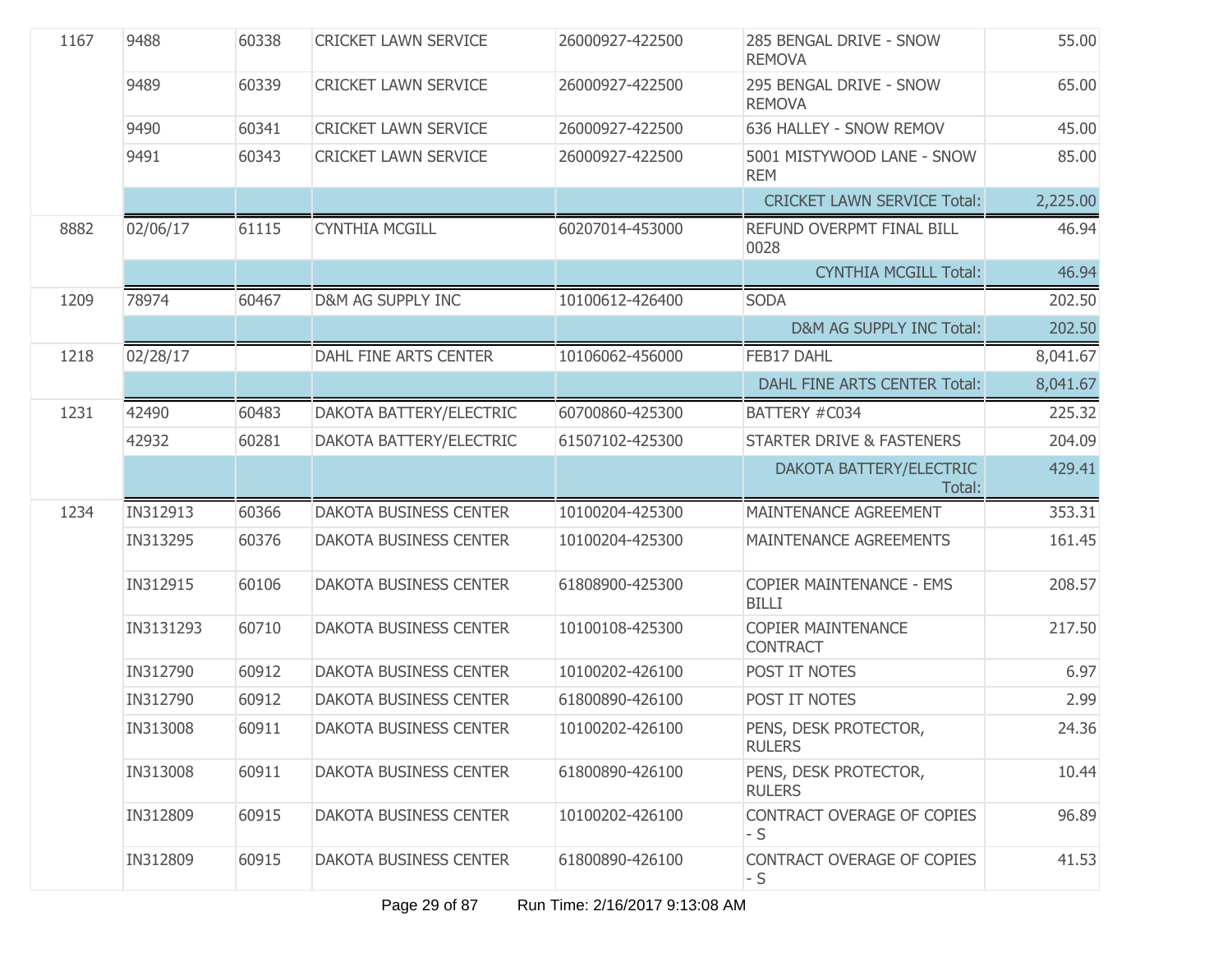| 1234 |           |       |                                    |                 | <b>DAKOTA BUSINESS CENTER</b><br>Total:  | 1,124.01 |
|------|-----------|-------|------------------------------------|-----------------|------------------------------------------|----------|
| 5570 | 2678      | 60287 | DAKOTA HILLS PEST SERVICE          | 61507102-422500 | PEST CONTROL                             | 100.00   |
|      | 2676      | 60204 | <b>DAKOTA HILLS PEST SERVICE</b>   | 61507102-422500 | PEST CONTROL                             | 75.00    |
|      | 2677      | 60203 | <b>DAKOTA HILLS PEST SERVICE</b>   | 61507102-422500 | PEST CONTROL                             | 50.00    |
|      |           |       |                                    |                 | DAKOTA HILLS PEST SERVICE<br>Total:      | 225.00   |
| 1248 | 100419003 | 60509 | <b>DAKOTA PARTY</b>                | 10100603-452000 | <b>TABLE CLOTHES</b>                     | 146.91   |
|      | 421512    | 60466 | <b>DAKOTA PARTY</b>                | 10100612-452000 | <b>TABLECLOTHES</b>                      | 39.84    |
|      |           |       |                                    |                 | <b>DAKOTA PARTY Total:</b>               | 186.75   |
| 1260 | C727389   | 59795 | <b>DAKOTA SUPPLY GROUP</b>         | 61507102-425200 | SQ HEAD AND UNION TYPE                   | 128.11   |
|      | C775218   | 60557 | <b>DAKOTA SUPPLY GROUP</b>         | 61507103-425300 | SHOP RADIANT HEATER DUCT<br><b>REPAI</b> | 2.95     |
|      | C771396   | 60558 | <b>DAKOTA SUPPLY GROUP</b>         | 61507103-425700 | <b>RECYCLE LINE &amp; STOCK</b>          | 68.72    |
|      | C781958   | 61137 | DAKOTA SUPPLY GROUP                | 60207011-426900 | PARTS FOR PRV                            | 484.80   |
|      | C793391   | 60675 | DAKOTA SUPPLY GROUP                | 60407072-426900 | ADMIN BLDG UTILITY: AIR<br><b>FILTER</b> | 171.36   |
|      | C786602   | 60644 | <b>DAKOTA SUPPLY GROUP</b>         | 60407072-426900 | PRETREATMENT BLDG UTILITY:<br><b>AIR</b> | 132.12   |
|      |           |       |                                    |                 | <b>DAKOTA SUPPLY GROUP Total:</b>        | 988.06   |
| 6888 | 1109      | 60792 | DAKOTA TRUCK & AUTO LLC            | 10100618-425100 | <b>BUS REPAIRS</b>                       | 231.87   |
|      | 1102      | 60398 | DAKOTA TRUCK & AUTO LLC            | 10100618-425100 | <b>BUS REPAIRS</b>                       | 214.91   |
|      | 1099      | 60398 | DAKOTA TRUCK & AUTO LLC            | 10100618-425100 | <b>BUS REPAIRS</b>                       | 474.46   |
|      | 1097      | 60398 | DAKOTA TRUCK & AUTO LLC            | 10100618-425100 | <b>BUS REPAIRS</b>                       | 445.42   |
|      | 1104      | 60398 | DAKOTA TRUCK & AUTO LLC            | 10100618-425100 | <b>BUS REPAIRS</b>                       | 700.38   |
|      | 1108      | 60792 | DAKOTA TRUCK & AUTO LLC            | 10100618-425100 | <b>BUS REPAIRS</b>                       | 946.89   |
|      | 1116      | 60792 | DAKOTA TRUCK & AUTO LLC            | 10100618-425100 | <b>BUS REPAIRS</b>                       | 141.25   |
|      | 1111      | 60792 | DAKOTA TRUCK & AUTO LLC            | 10100618-425100 | <b>BUS REPAIRS</b>                       | 496.72   |
|      | 1113      | 60792 | <b>DAKOTA TRUCK &amp; AUTO LLC</b> | 10100618-425100 | <b>BUS REPAIRS</b>                       | 396.10   |
|      | 1096      | 60398 | DAKOTA TRUCK & AUTO LLC            | 10100618-425100 | <b>BUS REPAIRS</b>                       | 134.95   |
|      | 1094      | 60398 | DAKOTA TRUCK & AUTO LLC            | 10100618-425100 | <b>BUS REPAIRS</b>                       | 548.16   |
|      |           |       |                                    |                 | DAKOTA TRUCK & AUTO LLC<br>Total:        | 4,731.11 |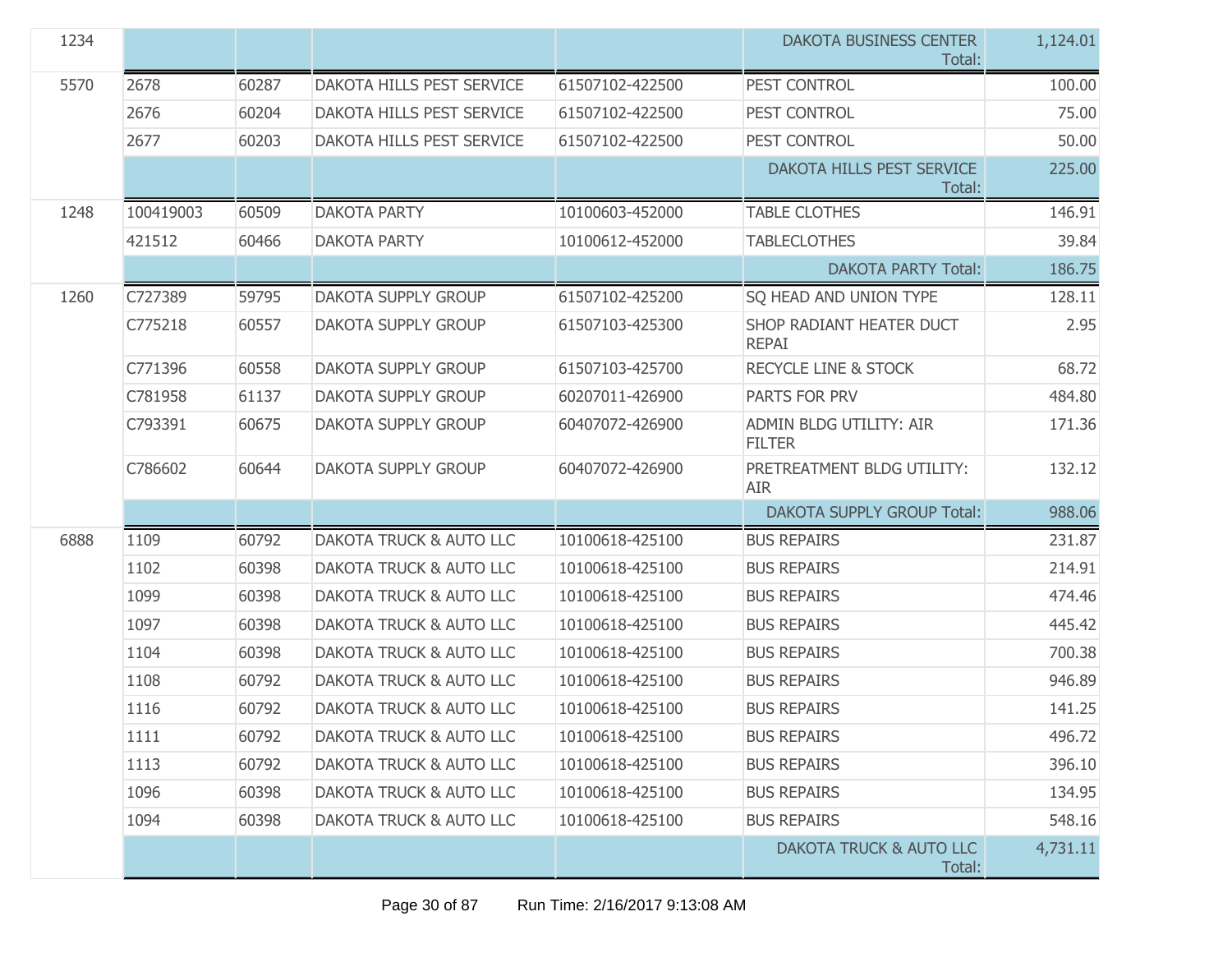| 1267 | 6-4146                   | 60259 | DALE'S TIRE & RETREADING INC                 | 61507102-426700 | <b>TIRE REPAIR</b>                                  | 207.20   |
|------|--------------------------|-------|----------------------------------------------|-----------------|-----------------------------------------------------|----------|
|      | 6-4125                   | 60301 | DALE'S TIRE & RETREADING INC                 | 10100201-426700 | <b>TIRES</b>                                        | 551.20   |
|      | 6-4189                   | 60301 | DALE'S TIRE & RETREADING INC                 | 10100201-426700 | <b>TIRES</b>                                        | 551.20   |
|      | 2-11357                  | 60948 | DALE'S TIRE & RETREADING INC                 | 61800893-426700 | <b>TIRES MED 3</b>                                  | 130.03   |
|      |                          |       |                                              |                 | DALE'S TIRE & RETREADING INC<br>Total:              | 1,439.63 |
| 8867 | 01/25/17                 | 60739 | <b>DANIEL S MURRAY</b>                       | 50508910-431000 | 15-2268 SEGER DR<br><b>RECONSTRUCTIO</b>            | 4,836.08 |
|      |                          |       |                                              |                 | <b>DANIEL S MURRAY Total:</b>                       | 4,836.08 |
| 1284 | INV1036504               | 60296 | <b>DASH MEDICAL GLOVES</b>                   | 10100201-426100 | DASH MED GLOVES                                     | 1,466.50 |
|      |                          |       |                                              |                 | <b>DASH MEDICAL GLOVES Total:</b>                   | 1,466.50 |
| 1380 | 173143                   | 59912 | DIVE RESCUE INTERNATIONAL<br><b>INC</b>      | 10102023-427000 | DIVE RESCUE: RECERTIFICATION<br>&                   | 240.00   |
|      |                          |       |                                              |                 | DIVE RESCUE INTERNATIONAL<br><b>INC Total:</b>      | 240.00   |
| 2178 | $01/18/17$ -<br>01/20/17 | 60033 | <b>DON HEDRICK</b>                           | 10100201-427000 | <b>MEALS-WATERTOWN</b>                              | 230.18   |
|      |                          |       |                                              |                 | <b>DON HEDRICK Total:</b>                           | 230.18   |
| 2983 | 02/28/17                 |       | DR. NATHAN LONG                              | 61800890-422500 | FEB17 CONTRACTED SVCS                               | 1,400.00 |
|      |                          |       |                                              |                 | DR. NATHAN LONG Total:                              | 1,400.00 |
| 1454 | 5754-00002-<br>0004      | 60544 | DUHAMEL BROADCASTING ENT                     | 61507103-422900 | DEC/JAN ADVERTISING KOTA                            | 660.00   |
|      | 5754-00003-<br>0004      | 60545 | DUHAMEL BROADCASTING ENT                     | 61507103-422900 | DEC/JAN ADVERTISING KQRA                            | 660.00   |
|      |                          |       |                                              |                 | DUHAMEL BROADCASTING ENT<br>Total:                  | 1,320.00 |
| 1472 | 2027733909               | 60949 | E-470 PUBLIC HIGHWAY<br><b>AUTHORITY</b>     | 61800890-426900 | LATE FEE - AMBULANCE<br><b>TRANSFER T</b>           | 5.00     |
|      |                          |       |                                              |                 | E-470 PUBLIC HIGHWAY<br><b>AUTHORITY Total:</b>     | 5.00     |
| 1475 | 02/28/17                 |       | <b>EARLY CHILDHOOD</b><br><b>CONNECTIONS</b> | 10100621-621200 | FEB17 EARLY CHILDHOOD<br><b>CONNECTIONS</b>         | 4,166.67 |
|      |                          |       |                                              |                 | <b>EARLY CHILDHOOD</b><br><b>CONNECTIONS Total:</b> | 4,166.67 |
| 1491 | X201030698:0             | 60855 | EDDIES TRUCK SALES & SERVICE 10100302-425100 |                 | <b>UNITS</b>                                        | 16.90    |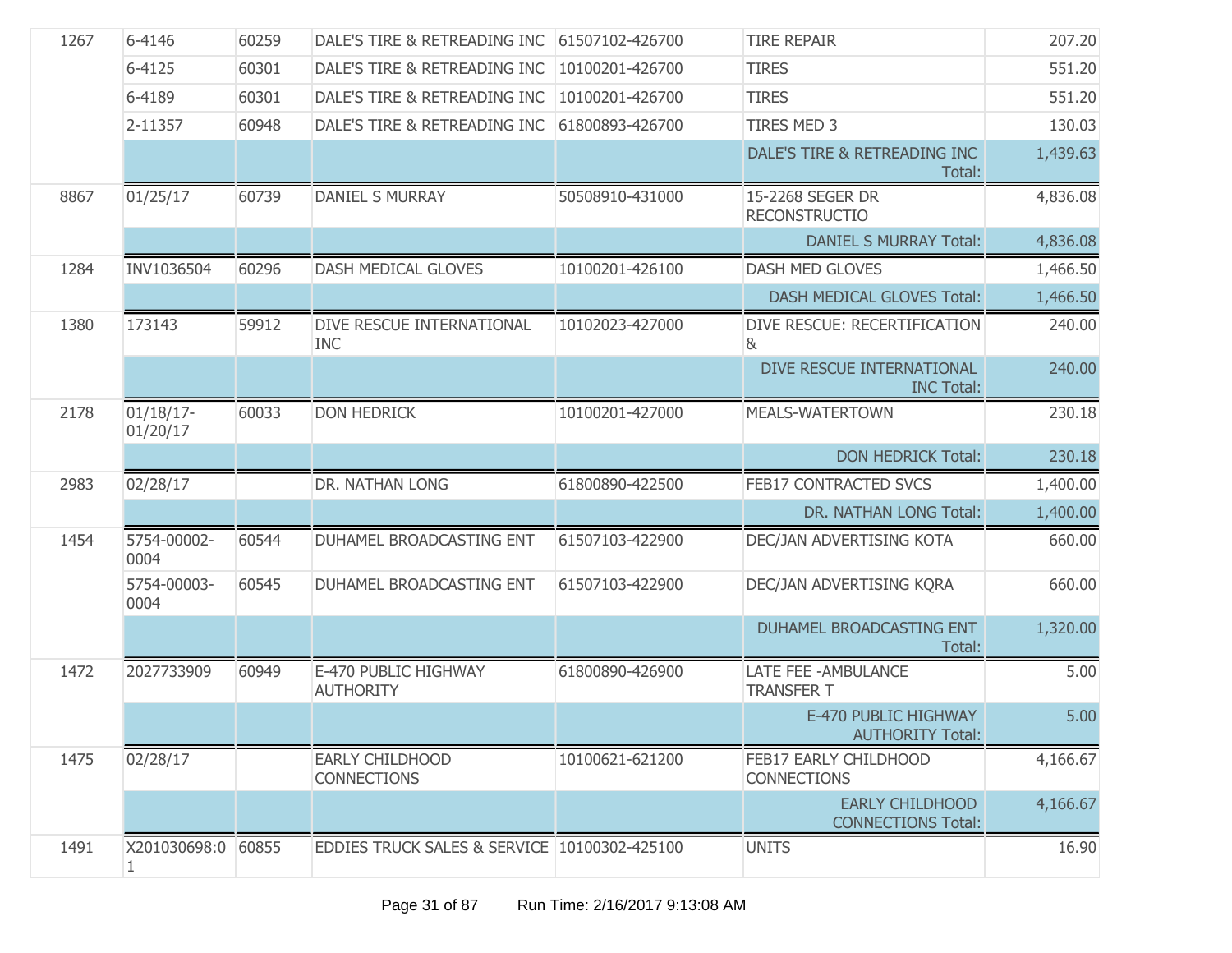| 1491 | X201030745:0 60855       |       | EDDIES TRUCK SALES & SERVICE 10100301-425100             |                 | <b>UNITS</b>                                      | 7.85     |
|------|--------------------------|-------|----------------------------------------------------------|-----------------|---------------------------------------------------|----------|
|      | X201030660:0 60855       |       | EDDIES TRUCK SALES & SERVICE 10100302-425100             |                 | <b>UNITS</b>                                      | 43.61    |
|      | X201030455:0 60426       |       | EDDIES TRUCK SALES & SERVICE 10100401-425100             |                 | <b>UNITS</b>                                      | 18.06    |
|      | X201030384:0 60426       |       | EDDIES TRUCK SALES & SERVICE 10100302-425100             |                 | <b>UNITS</b>                                      | 502.17   |
|      | X201030490:0             |       | EDDIES TRUCK SALES & SERVICE 10100302-425100             |                 | <b>CREDIT RETURNED STARTER</b>                    | (187.50) |
|      | X201029977:0 59787       |       | EDDIES TRUCK SALES & SERVICE 61207101-425100             |                 | ABS MODULATOR VALVE                               | 127.76   |
|      | X201030000:0 59786<br>1  |       | EDDIES TRUCK SALES & SERVICE 61207101-425100             |                 | <b>RELAY VALVE KIT</b>                            | 88.20    |
|      | X201029913:0 59785<br>1. |       | EDDIES TRUCK SALES & SERVICE 61207101-425100             |                 | DESICCANT CARTRIDGE                               | 27.08    |
|      | X201030312:0 60426       |       | EDDIES TRUCK SALES & SERVICE 10100302-425100             |                 | <b>UNITS</b>                                      | 146.74   |
|      | X201030465:0 60426<br>1  |       | EDDIES TRUCK SALES & SERVICE 10100301-425100             |                 | <b>UNITS</b>                                      | 97.95    |
|      | X201030538:0 60426<br>1. |       | EDDIES TRUCK SALES & SERVICE 10100301-425100             |                 | <b>UNITS</b>                                      | 167.29   |
|      | R201011684:0 60218       |       | EDDIES TRUCK SALES & SERVICE 61207101-425100             |                 | SERVICE CALL AND REPAIR                           | 3,765.90 |
|      | X201030457:0 60353<br>ı  |       | EDDIES TRUCK SALES & SERVICE 61507103-425300             |                 | <b>COVER BATTERY BOX</b>                          | 194.96   |
|      | X201030009:0 60180       |       | EDDIES TRUCK SALES & SERVICE 10100302-425100             |                 | <b>UNIT S063</b>                                  | 494.15   |
|      |                          |       |                                                          |                 | <b>EDDIES TRUCK SALES &amp; SERVICE</b><br>Total: | 5,511.12 |
| 1536 | 1879381                  | 60928 | EMERGENCY MEDICAL PRODUCTS 61800890-426900<br><b>INC</b> |                 | <b>EMS NON-DISPOSABLES</b>                        | 239.80   |
|      |                          |       |                                                          |                 | <b>EMERGENCY MEDICAL</b><br>PRODUCTS INC Total:   | 239.80   |
| 8846 | M32057 PD                | 60294 | <b>EVERBRIDGE INC</b>                                    | 10100201-422500 | <b>SERVICE FEE</b>                                | 4,500.00 |
|      |                          |       |                                                          |                 | <b>EVERBRIDGE INC Total:</b>                      | 4,500.00 |
| 1592 | 0131RCMEAD               | 60568 | <b>EVERGREEN OFFICE PRODUCTS</b><br><b>INC</b>           | 61300604-425300 | <b>JANUARY MAINTENANCE</b><br><b>AGREEMENT</b>    | 27.50    |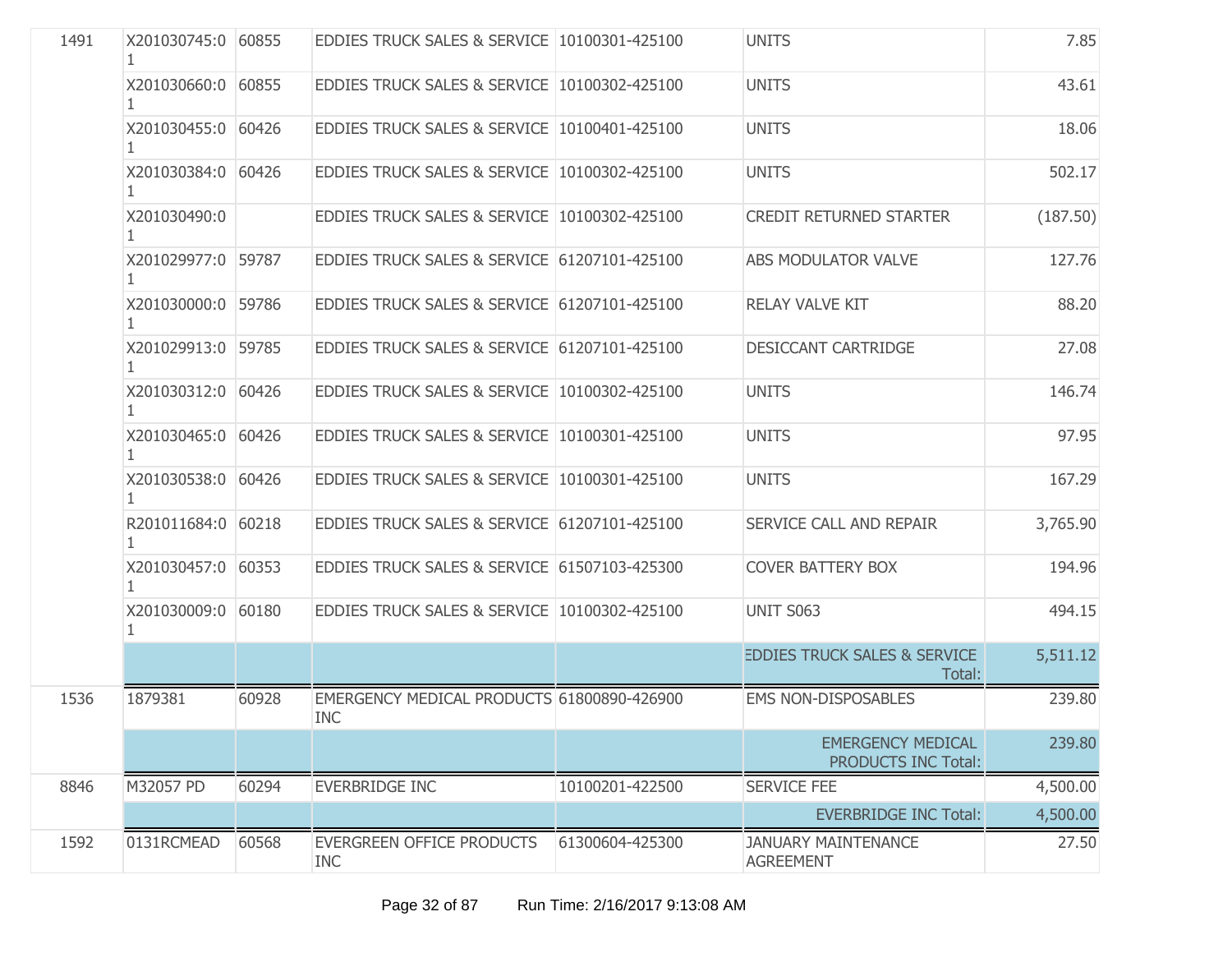| 1592 | 034777-00    | 60619 | EVERGREEN OFFICE PRODUCTS<br><b>INC</b> | 61300604-426100 | LABEL RIBBON/CARD STOCK                               | 8.99    |
|------|--------------|-------|-----------------------------------------|-----------------|-------------------------------------------------------|---------|
|      | 034491-01    | 60619 | EVERGREEN OFFICE PRODUCTS<br><b>INC</b> | 61300604-426100 | LABEL RIBBON/CARD STOCK                               | 40.92   |
|      | 034491-01 CR |       | EVERGREEN OFFICE PRODUCTS<br><b>INC</b> | 61300604-426100 | CR RTN LABEL 1/2" CUT                                 | (17.29) |
|      | 045701-00    | 60391 | EVERGREEN OFFICE PRODUCTS<br><b>INC</b> | 10100111-426100 | <b>OFFICE SUPPLIES</b>                                | 82.62   |
|      | 035012-00    | 60709 | EVERGREEN OFFICE PRODUCTS<br><b>INC</b> | 10100108-426100 | <b>OFFICE SUPPLIES</b>                                | 19.98   |
|      | 537200       | 60028 | EVERGREEN OFFICE PRODUCTS<br><b>INC</b> | 10100201-426100 | COAT RACK OCONNELL                                    | 150.00  |
|      | 045699-00    | 60090 | EVERGREEN OFFICE PRODUCTS<br><b>INC</b> | 10100111-426100 | <b>OFFICE SUPPLIES</b>                                | 58.92   |
|      | 034942-00    | 60091 | EVERGREEN OFFICE PRODUCTS<br><b>INC</b> | 10106021-426100 | <b>OFFICE SUPPLIES</b>                                | 17.58   |
|      | 034651-00    | 60460 | EVERGREEN OFFICE PRODUCTS<br><b>INC</b> | 10100201-426100 | <b>BINDER COVERS</b>                                  | 41.99   |
|      |              |       |                                         |                 | <b>EVERGREEN OFFICE PRODUCTS</b><br><b>INC Total:</b> | 431.21  |
|      |              |       |                                         |                 |                                                       |         |
| 1619 | 65183697 SO  | 60342 | <b>FARMER BROTHERS CO</b>               | 60407072-426300 | <b>COFFEE</b>                                         | 120.66  |
|      |              |       |                                         |                 | <b>FARMER BROTHERS CO Total:</b>                      | 120.66  |
| 1627 | SDRA160788   | 60501 | <b>FASTENAL COMPANY</b>                 | 10100603-426500 | <b>DRILL BIT</b>                                      | 38.74   |
|      | SDRAP243564  | 60484 | FASTENAL COMPANY                        | 10100607-425100 | <b>BOLTS - #50</b>                                    | 6.00    |
|      | SDRA160736   | 60455 | <b>FASTENAL COMPANY</b>                 | 61507102-425300 | <b>COIL NUT &amp; ROD</b>                             | 46.51   |
|      | SDRA160737   | 60454 | <b>FASTENAL COMPANY</b>                 | 61207101-425100 | <b>FASTENERS</b>                                      | 170.32  |
|      | SDRA160925   | 60556 | <b>FASTENAL COMPANY</b>                 | 61507103-425300 | <b>CITIZEN CAMPASS FLAPPERS</b>                       | 38.47   |
|      | SDRA160778   | 60354 | <b>FASTENAL COMPANY</b>                 | 61507103-425300 | <b>GREASE GUN REPAIR BARRELS</b>                      | 131.53  |
|      | SDRA160573   | 59790 | <b>FASTENAL COMPANY</b>                 | 61507102-425300 | <b>FASTENERS</b>                                      | 32.63   |
|      | SDRA160565   | 59789 | <b>FASTENAL COMPANY</b>                 | 61207101-426500 | <b>BATTERY</b>                                        | 217.99  |
|      | SDRA160566   | 60052 | <b>FASTENAL COMPANY</b>                 | 61507102-425300 | <b>FASTENERS</b>                                      | 107.07  |
|      | SDRAP243360  | 60245 | <b>FASTENAL COMPANY</b>                 | 61507102-425300 | <b>NUTS</b>                                           | 70.92   |
|      | SDRAP243427  | 59777 | <b>FASTENAL COMPANY</b>                 | 60207012-426900 | <b>BLUE MARKING PAINT</b>                             | 59.28   |
|      | SDRA160734   | 60159 | <b>FASTENAL COMPANY</b>                 | 60407072-426500 | POWER TOOL: CHISELS                                   | 52.57   |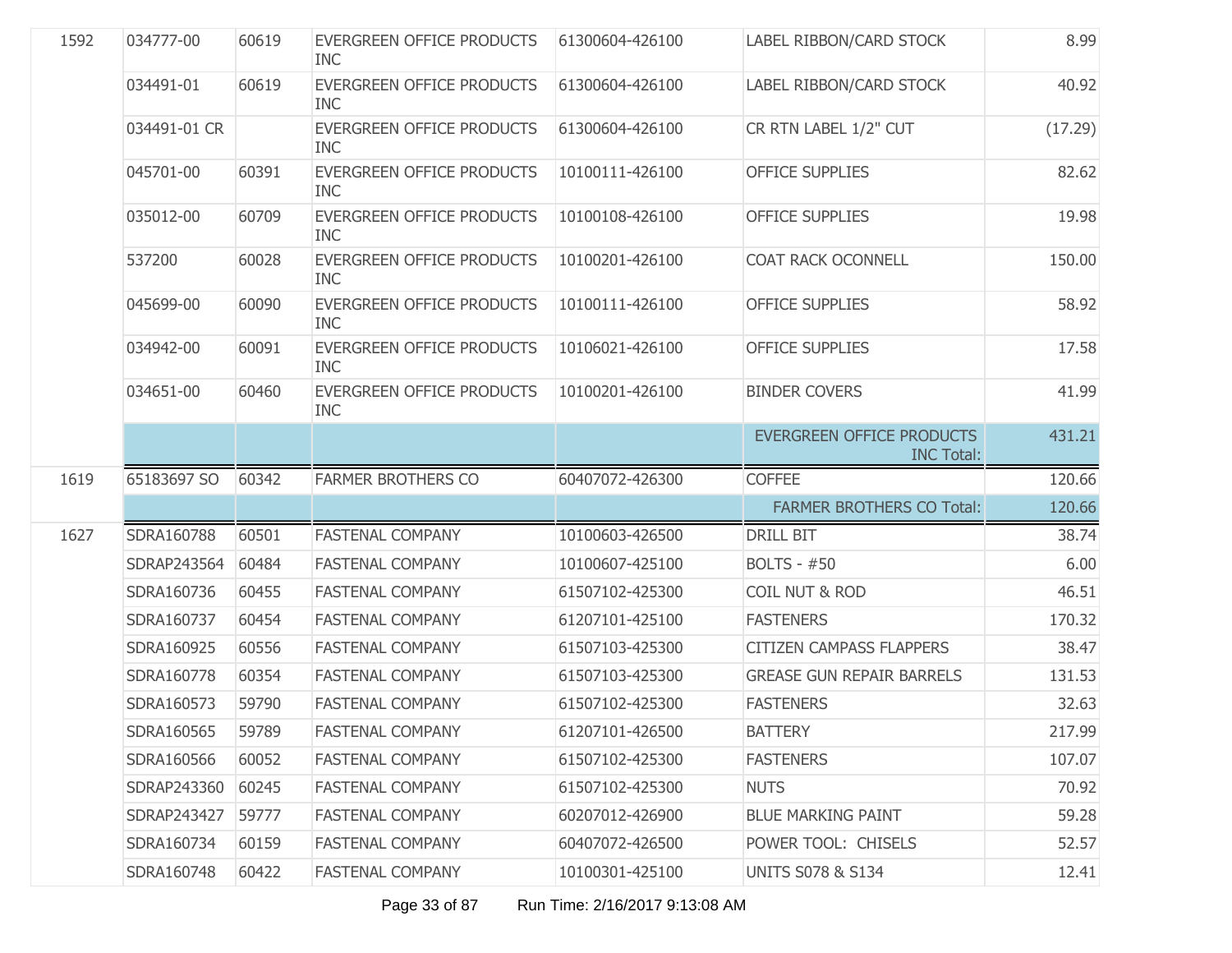| 1627 | SDRA160738  | 60422 | <b>FASTENAL COMPANY</b>                      | 10100302-425100 | <b>UNITS S078 &amp; S134</b>                        | 664.99    |
|------|-------------|-------|----------------------------------------------|-----------------|-----------------------------------------------------|-----------|
|      | SDRAP243483 | 59960 | <b>FASTENAL COMPANY</b>                      | 60207014-426900 | CONNECTIONS, CBL TIES FOR<br><b>STOC</b>            | 106.39    |
|      | SDRA160634  | 59966 | <b>FASTENAL COMPANY</b>                      | 61207101-426500 | DRILL AND DRIVER KIT                                | 308.99    |
|      | SDRA160637  | 59965 | <b>FASTENAL COMPANY</b>                      | 61207101-426900 | <b>FASTENERS</b>                                    | 2,738.84  |
|      | SDRA160570  | 59798 | <b>FASTENAL COMPANY</b>                      | 61507103-426500 | BOLTS, WASHERS AND NUTS                             | 134.07    |
|      |             |       |                                              |                 | <b>FASTENAL COMPANY Total:</b>                      | 4,937.72  |
| 1633 | 5-686-27323 | 60330 | <b>FEDERAL EXPRESS</b><br><b>CORPORATION</b> | 60207011-426100 | <b>SHIPPING</b>                                     | 55.54     |
|      | 5-679-15655 | 60030 | <b>FEDERAL EXPRESS</b><br><b>CORPORATION</b> | 10100201-426100 | <b>SHIPPING</b>                                     | 184.43    |
|      | 5-685-80119 | 60477 | <b>FEDERAL EXPRESS</b><br><b>CORPORATION</b> | 10100201-426100 | <b>SHIPPING</b>                                     | 262.82    |
|      | 5-693-86323 | 60882 | <b>FEDERAL EXPRESS</b><br><b>CORPORATION</b> | 60602074-426100 | <b>SHIPPING</b>                                     | 36.95     |
|      |             |       |                                              |                 | <b>FEDERAL EXPRESS</b><br><b>CORPORATION Total:</b> | 539.74    |
| 8725 | 02/01/17    |       | FEEDING SOUTH DAKOTA                         | 10100621-456300 | 1/4 FEEDING SOUTH DAKOTA                            | 3,825.00  |
|      |             |       |                                              |                 |                                                     |           |
|      |             |       |                                              |                 | FEEDING SOUTH DAKOTA Total:                         | 3,825.00  |
| 1647 | J15-137.13  | 60824 | FERBER ENGINEERING                           | 50508910-422300 | 15-2032 DYESS AVE<br><b>RECONSTRUCTI</b>            | 2,446.91  |
|      | J15-137.13  | 60824 | FERBER ENGINEERING                           | 50508911-422300 | 15-2032 DYESS AVE<br><b>RECONSTRUCTI</b>            | 3,496.71  |
|      | J15-137.13  | 60824 | <b>FERBER ENGINEERING</b>                    | 60400831-422300 | 15-2032 DYESS AVE<br><b>RECONSTRUCTI</b>            | 1,047.63  |
|      | J15-119.15  | 60804 | <b>FERBER ENGINEERING</b>                    | 50508910-422300 | 15-2232 38TH STREET<br><b>RECONSTRUC</b>            | 4,415.63  |
|      | J15-119.15  | 60804 | <b>FERBER ENGINEERING</b>                    | 50508911-422300 | 15-2232 38TH STREET<br><b>RECONSTRUC</b>            | 2,943.74  |
|      | J15-119.15  | 60804 | <b>FERBER ENGINEERING</b>                    | 60200933-422300 | 15-2232 38TH STREET<br><b>RECONSTRUC</b>            | 3,679.69  |
|      | J15-119.15  | 60804 | <b>FERBER ENGINEERING</b>                    | 60400833-422300 | 15-2232 38TH STREET<br><b>RECONSTRUC</b>            | 3,679.69  |
|      | J15-133.15  | 60790 | <b>FERBER ENGINEERING</b>                    | 50508910-422300 | 15-2268 SEGER DR<br><b>RECONSTRUCTIO</b>            | 22,204.38 |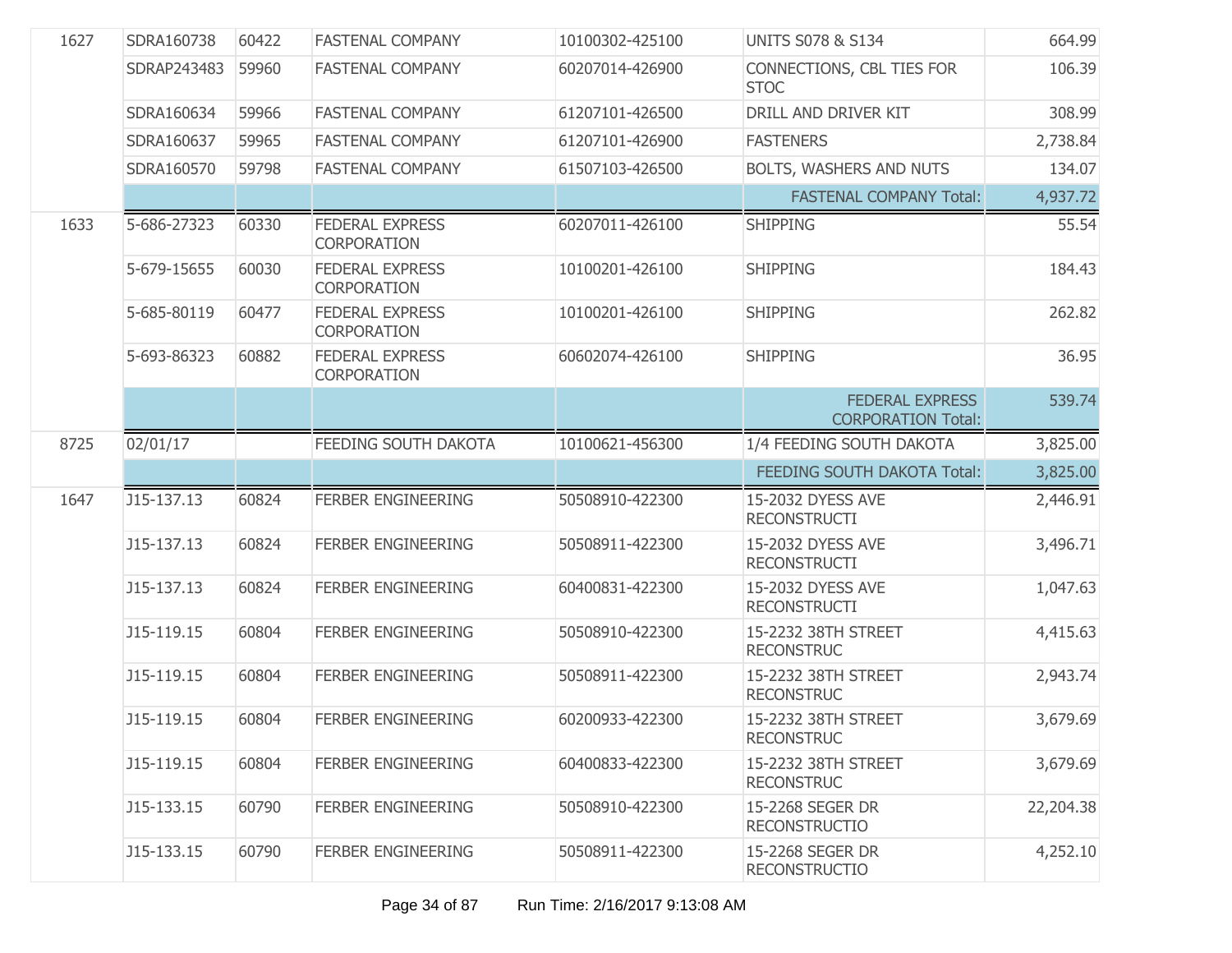| 1647 | J15-133.15 | 60790 | <b>FERBER ENGINEERING</b>                       | 60200941-422300 | 15-2268 SEGER DR<br><b>RECONSTRUCTIO</b>                         | 10,393.51 |
|------|------------|-------|-------------------------------------------------|-----------------|------------------------------------------------------------------|-----------|
|      | J15-133.15 | 60790 | <b>FERBER ENGINEERING</b>                       | 60400831-422300 | 15-2268 SEGER DR<br><b>RECONSTRUCTIO</b>                         | 10,393.51 |
|      | J16-117.4  | 60789 | <b>FERBER ENGINEERING</b>                       | 60200933-422300 | 11-2001 STURGIS ROAD AREA<br>UTIL                                | 2,540.00  |
|      | J16-117.4  | 60789 | <b>FERBER ENGINEERING</b>                       | 60400833-422300 | 11-2001 STURGIS ROAD AREA<br>UTIL                                | 2,540.00  |
|      | J14-136.25 | 60806 | <b>FERBER ENGINEERING</b>                       | 50508910-422300 | 13-2086 SEGER DRVE RECON<br><b>DYESS</b>                         | 660.20    |
|      | J14-136.25 | 60806 | FERBER ENGINEERING                              | 50508911-422300 | 13-2086 SEGER DRVE RECON<br><b>DYESS</b>                         | 514.26    |
|      | J14-136.25 | 60806 | <b>FERBER ENGINEERING</b>                       | 60200941-422300 | 13-2086 SEGER DRVE RECON<br><b>DYESS</b>                         | 399.60    |
|      | J14-136.25 | 60806 | <b>FERBER ENGINEERING</b>                       | 60400831-422300 | 13-2086 SEGER DRVE RECON<br><b>DYESS</b>                         | 1,282.19  |
|      | J16-102.11 | 60825 | FERBER ENGINEERING                              | 50508910-422300 | 14-2189 BALDWIN STREET<br><b>RECONST</b>                         | 628.35    |
|      | J16-102.11 | 60825 | <b>FERBER ENGINEERING</b>                       | 50508911-422300 | 14-2189 BALDWIN STREET<br><b>RECONST</b>                         | 51.64     |
|      | J16-102.11 | 60825 | <b>FERBER ENGINEERING</b>                       | 60200933-422300 | 14-2189 BALDWIN STREET<br><b>RECONST</b>                         | 290.01    |
|      | J16-102.11 | 60825 | <b>FERBER ENGINEERING</b>                       | 60400833-422300 | 14-2189 BALDWIN STREET<br><b>RECONST</b>                         | 290.00    |
|      |            |       |                                                 |                 | <b>FERBER ENGINEERING Total:</b>                                 | 78,149.75 |
| 1648 | 4528920    | 60469 | FERGUSON ENTERPRISES INC                        | 10100612-426900 | 2 CCY BASIN LAV CP                                               | 291.42    |
|      | 4547176    | 61071 | FERGUSON ENTERPRISES INC                        | 10100612-426900 | 5 MTR LAV FCT                                                    | 711.19    |
|      |            |       |                                                 |                 | FERGUSON ENTERPRISES INC<br>Total:                               | 1,002.61  |
| 1675 | 127206     | 60400 | FIRST AMERICAN TITLE<br>COMPANY OF SOUTH DAKOTA | 60200933-422500 | 14-2193 EAST RAPID CITY<br><b>SOUTHS</b>                         | 179.00    |
|      |            |       |                                                 |                 | FIRST AMERICAN TITLE<br><b>COMPANY OF SOUTH DAKOTA</b><br>Total: | 179.00    |
| 1682 | 184694     | 60524 | FIRST PHOTO INC                                 | 10100201-426100 | <b>EVD PHOTOS</b>                                                | 9.50      |
|      |            |       |                                                 |                 | FIRST PHOTO INC Total:                                           | 9.50      |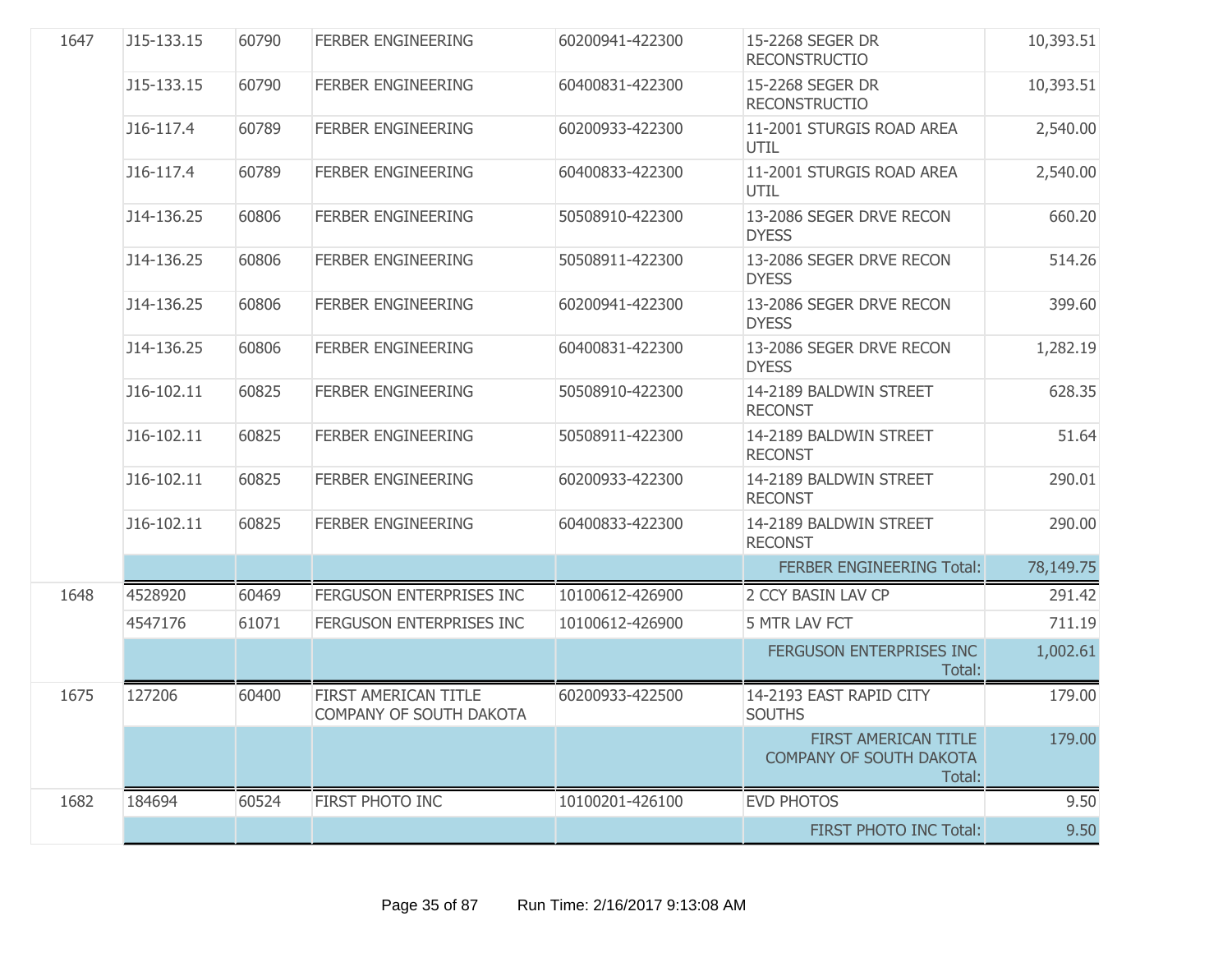| 7545 | 2679-9649 | 60395 | FISH WINDOW CLEANING             | 60800840-422500 | <b>PROF SERVICES</b>                        | 50.00     |
|------|-----------|-------|----------------------------------|-----------------|---------------------------------------------|-----------|
|      |           |       |                                  |                 | FISH WINDOW CLEANING Total:                 | 50.00     |
| 1694 | 8819635   | 60027 | <b>FISHER SCIENTIFIC</b>         | 10100201-426100 | <b>EVD TEST KITS</b>                        | 467.92    |
|      |           |       |                                  |                 | <b>FISHER SCIENTIFIC Total:</b>             | 467.92    |
| 1728 | 27619     | 61139 | FMG INC.                         | 50508910-422300 | 07-1473 ANAMOSA STREET<br>UTILITI           | 4,379.15  |
|      | 27618     | 61096 | FMG INC.                         | 50508910-422300 | 12-2053 SILVER STREET<br><b>INTERCHA</b>    | 1,975.19  |
|      | 27618     | 61096 | FMG INC.                         | 50508911-422300 | 12-2053 SILVER STREET<br><b>INTERCHA</b>    | 2,211.02  |
|      | 27618     | 61096 | FMG INC.                         | 60200933-422300 | 12-2053 SILVER STREET<br><b>INTERCHA</b>    | 3,626.09  |
|      | 27618     | 61096 | FMG INC.                         | 60400833-422300 | 12-2053 SILVER STREET<br><b>INTERCHA</b>    | 4,215.70  |
|      |           |       |                                  |                 | FMG INC. Total:                             | 16,407.15 |
| 8885 | 02/06/17  | 61122 | <b>FRANK PAUWELS</b>             | 60207014-453000 | REFUND OVERPMT FINAL BILL<br>0044           | 10.50     |
|      |           |       |                                  |                 | <b>FRANK PAUWELS Total:</b>                 | 10.50     |
| 1799 | 7637      | 60647 | FRONTIER WATER SERVICE           | 60407072-428400 | WATER, 1/24/2017, 1/27/2017, 1              | 73.00     |
|      | 7653      | 60647 | FRONTIER WATER SERVICE           | 60407072-428400 | WATER, 1/24/2017, 1/27/2017, 1              | 73.00     |
|      | 7665      | 60647 | FRONTIER WATER SERVICE           | 60407072-428400 | WATER, 1/24/2017, 1/27/2017, 1              | 73.00     |
|      |           |       |                                  |                 | FRONTIER WATER SERVICE<br>Total:            | 219.00    |
| 1819 | 91527     | 60221 | <b>G &amp; R CONTROLS INC</b>    | 60407072-425300 | REPAIR DIGESTER BOILERS                     | 406.28    |
|      |           |       |                                  |                 | G & R CONTROLS INC Total:                   | 406.28    |
| 1820 | 00154493  | 61051 | G&H DISTRIBUTING INC.            | 60407071-425300 | PARTS FOR UNIT W851                         | 52.54     |
|      | 00154495  | 61051 | <b>G&amp;H DISTRIBUTING INC.</b> | 60407071-425300 | PARTS FOR UNIT W851                         | 1.40      |
|      | 00154312  | 60413 | <b>G&amp;H DISTRIBUTING INC.</b> | 60407071-426900 | <b>WORK GLOVES-SHOP</b><br><b>INVENTORY</b> | 74.88     |
|      | 00153998  | 60051 | <b>G&amp;H DISTRIBUTING INC.</b> | 61507103-425300 | <b>REPAIR PARTS</b>                         | 178.24    |
|      | 00154127  | 60126 | <b>G&amp;H DISTRIBUTING INC.</b> | 10100607-426400 | NITRIL GLOVE - JANITORIAL USE               | 11.33     |
|      | 00154234  | 60355 | G&H DISTRIBUTING INC.            | 61507103-425300 | <b>LOADER HOSE</b>                          | 79.97     |
|      | 00154356  | 60453 | G&H DISTRIBUTING INC.            | 61207101-426300 | <b>STOCK SAFETY GLOVES</b>                  | 156.32    |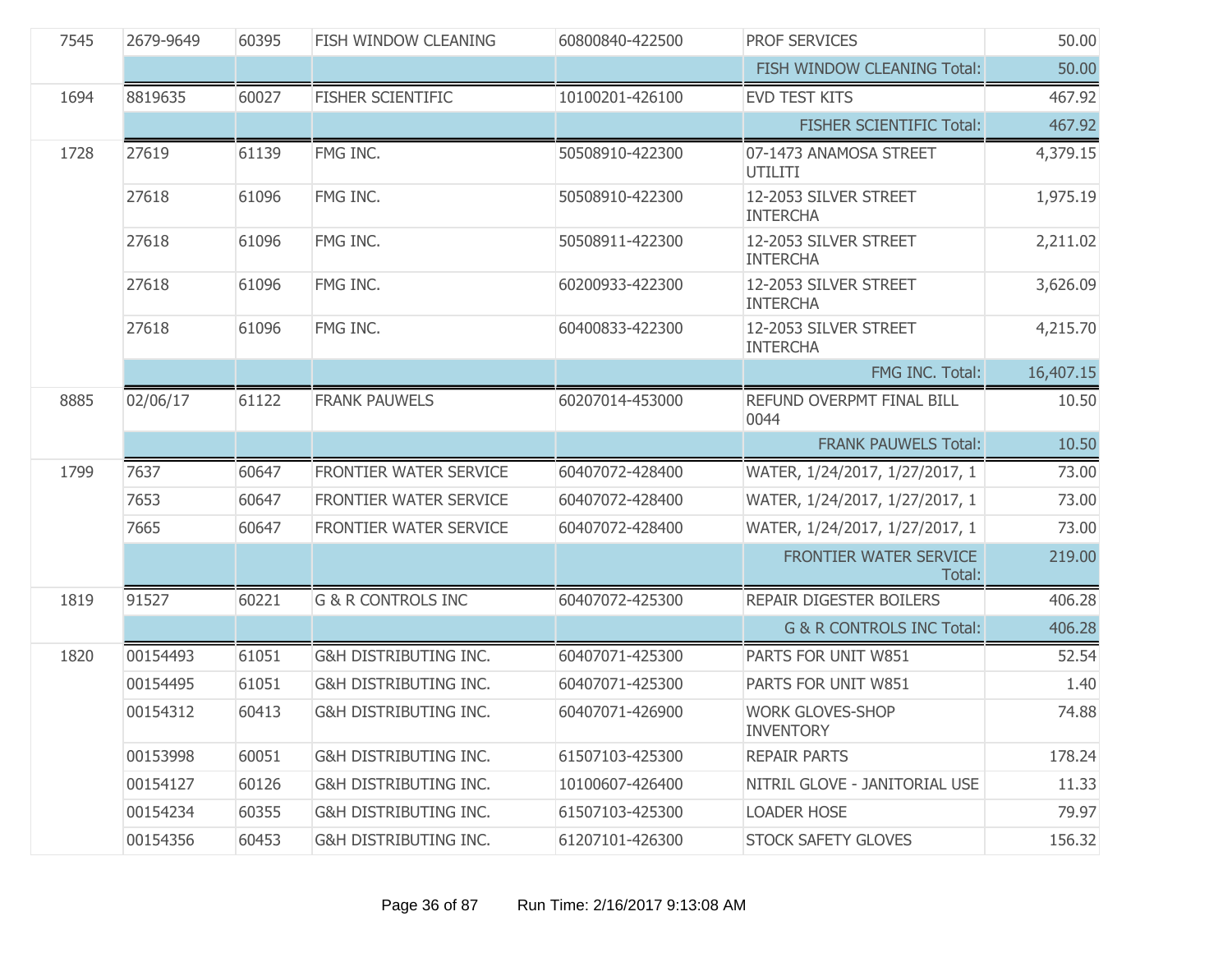| 1820 |           |       |                                                         |                 | <b>G&amp;H DISTRIBUTING INC. Total:</b>                        | 554.68    |
|------|-----------|-------|---------------------------------------------------------|-----------------|----------------------------------------------------------------|-----------|
| 1864 | 62370     | 60994 | <b>GENERAL REPAIR SERVICES</b>                          | 60207011-425300 | CASING RING 2) FOR WEST ST<br><b>PUM</b>                       | 739.82    |
|      |           |       |                                                         |                 | <b>GENERAL REPAIR SERVICES</b><br>Total:                       | 739.82    |
| 1866 | 17731     | 59986 | <b>GENERAL TRAFFIC CONTROLS</b>                         | 10100205-426900 | signal cap flashers                                            | 188.12    |
|      |           |       |                                                         |                 | <b>GENERAL TRAFFIC CONTROLS</b><br>Total:                      | 188.12    |
| 1900 | 359230    | 61045 | <b>GILSON INC</b>                                       | 10100201-426100 | <b>EVD TIPACK</b>                                              | 820.72    |
|      |           |       |                                                         |                 | <b>GILSON INC Total:</b>                                       | 820.72    |
| 1922 | 270320039 | 60829 | <b>GODFREY BRAKE SERVICE &amp;</b><br><b>SUPPLY INC</b> | 60407072-426500 | <b>VEHICLE TRUCK: WHEEL CHOCKS</b>                             | 51.14     |
|      | 270270005 | 60410 | <b>GODFREY BRAKE SERVICE &amp;</b><br><b>SUPPLY INC</b> | 60907401-425300 | JUNCTION BOX FOR REPAIRS TO<br><b>UN</b>                       | 28.10     |
|      | 270130057 | 59788 | <b>GODFREY BRAKE SERVICE &amp;</b><br><b>SUPPLY INC</b> | 61207101-425100 | COMB BR AND CLEVIS                                             | 71.89     |
|      | 270170041 | 60260 | <b>GODFREY BRAKE SERVICE &amp;</b><br><b>SUPPLY INC</b> | 61507102-425300 | <b>TRUCK REPAIR</b>                                            | 167.78    |
|      |           |       |                                                         |                 | <b>GODFREY BRAKE SERVICE &amp;</b><br><b>SUPPLY INC Total:</b> | 318.91    |
| 1924 | 313701    | 57459 | <b>GOLDEN WEST TECHNOLOGIES</b><br><b>INC</b>           | 50508919-422500 | STORAGE HARDWARE RPLCMT                                        | 17,278.99 |
|      | 313574    | 60246 | <b>GOLDEN WEST TECHNOLOGIES</b><br><b>INC</b>           | 10100301-422500 | <b>FAX LINE</b>                                                | 138.60    |
|      | 313692    | 59083 | <b>GOLDEN WEST TECHNOLOGIES</b><br><b>INC</b>           | 61000870-429500 | PURCHASE SWITCH FOR GARAGE<br><b>CAM</b>                       | 3,160.00  |
|      | 313371    | 60898 | <b>GOLDEN WEST TECHNOLOGIES</b><br><b>INC</b>           | 10102020-426900 | ADD PHONE TO CONFERENCE<br><b>ROOM S</b>                       | 173.06    |
|      | 313371    | 60898 | <b>GOLDEN WEST TECHNOLOGIES</b><br><b>INC</b>           | 10102030-426900 | ADD PHONE TO CONFERENCE<br><b>ROOM S</b>                       | 403.82    |
|      | 313370    | 60899 | <b>GOLDEN WEST TECHNOLOGIES</b><br><b>INC</b>           | 10100202-425300 | RE-ORGANIZE SWITCHBOARD<br><b>EXTENS</b>                       | 77.00     |
|      | 313370    | 60899 | <b>GOLDEN WEST TECHNOLOGIES</b><br><b>INC</b>           | 61800890-425300 | RE-ORGANIZE SWITCHBOARD<br><b>EXTENS</b>                       | 33.00     |
|      |           |       |                                                         |                 | <b>GOLDEN WEST TECHNOLOGIES</b><br><b>INC Total:</b>           | 21,264.47 |
| 1979 | 1-494926  | 60127 | <b>GREAT WESTERN TIRE INC.</b>                          | 10100607-426700 | <b>FLAT REPAIR</b>                                             | 28.00     |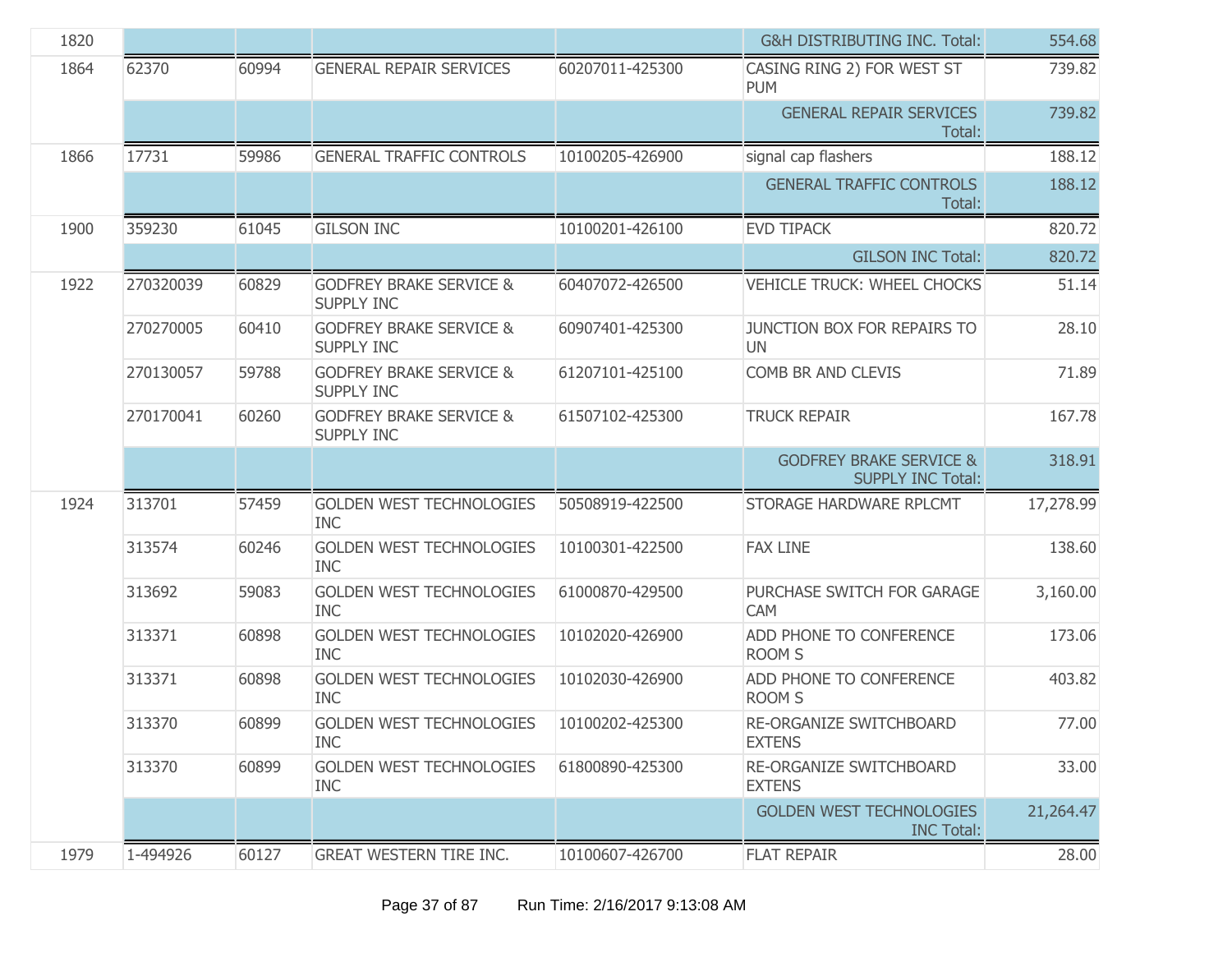| 1-494695   | 59797 | <b>GREAT WESTERN TIRE INC.</b>  | 61207101-426700 | <b>TIRES</b>                              | 455.80   |
|------------|-------|---------------------------------|-----------------|-------------------------------------------|----------|
| 1-GS495228 | 60485 | <b>GREAT WESTERN TIRE INC.</b>  | 10100607-426700 | TIRES $#1$                                | 683.32   |
| 1-495180   | 60526 | <b>GREAT WESTERN TIRE INC.</b>  | 61207101-425100 | <b>FLAT REPAIR</b>                        | 33.00    |
| 1-495452   | 61157 | <b>GREAT WESTERN TIRE INC.</b>  | 10100618-425100 | <b>BUS REPAIRS</b>                        | 11.95    |
| 1-495237   | 61157 | <b>GREAT WESTERN TIRE INC.</b>  | 10100618-425100 | <b>BUS REPAIRS</b>                        | 33.90    |
| 1-495522   | 61079 | <b>GREAT WESTERN TIRE INC.</b>  | 10100201-426700 | <b>TIRES UNIT 120</b>                     | 231.43   |
|            |       |                                 |                 | <b>GREAT WESTERN TIRE INC.</b><br>Total:  | 1,477.40 |
| 1547       | 59791 | <b>GRIMM'S PUMP SERVICE INC</b> | 61507102-425300 | <b>HOSE CURB</b>                          | 86.99    |
|            |       |                                 |                 | <b>GRIMM'S PUMP SERVICE INC</b><br>Total: | 86.99    |
| 12/29/2016 | 60897 | <b>GUY BENNETT</b>              | 61800890-427000 | PER DIEM                                  | 48.00    |
|            |       |                                 |                 | <b>GUY BENNETT Total:</b>                 | 48.00    |
| 2268727    | 60254 | <b>HARDWARE HANK</b>            | 60207011-426500 | <b>INSERT PLATE FOR TABLE SAW</b>         | 33.29    |
| 2266952    | 60128 | <b>HARDWARE HANK</b>            | 10100607-425500 | PLUMBING SUPPLIES -<br><b>STORYBOOK</b>   | 20.49    |
| 2268421    | 60486 | <b>HARDWARE HANK</b>            | 10100607-426900 | <b>SCAPER</b>                             | 59.38    |
| 2268422    | 60486 | <b>HARDWARE HANK</b>            | 10100607-426400 | <b>SCAPER</b>                             | 53.91    |
| 2268260    | 60922 | <b>HARDWARE HANK</b>            | 61800893-425100 | WINDSHIELD WASHER FLUID M3                | 4.48     |
|            |       |                                 |                 | <b>HARDWARE HANK Total:</b>               | 171.55   |
| 04-012517  | 60234 | HARNEY BUSINESS GROUP           | 79300968-422500 | <b>Emerging Leader Series Trainin</b>     | 1,350.00 |
|            |       |                                 |                 | <b>HARNEY BUSINESS GROUP Total:</b>       | 1,350.00 |
| T61344     | 60451 | HARVEYS LOCK SHOP INC           | 61507102-426500 | <b>DUPLICATE KEY</b>                      | 7.00     |
| T61298     | 60452 | HARVEYS LOCK SHOP INC           | 61207101-426900 | <b>DUPLICATE KEYS</b>                     | 14.00    |
| T61278     | 60129 | HARVEYS LOCK SHOP INC           | 10100607-426900 | <b>KEYS - SOAP DISPENSER</b>              | 19.56    |
| T61304     | 60229 | HARVEYS LOCK SHOP INC           | 10100607-426900 | KEYS, KEY HIDER                           | 10.29    |
|            |       |                                 |                 | <b>HARVEYS LOCK SHOP INC Total:</b>       | 50.85    |
| 4020219 RI | 60995 | HAWKINS CHEMICAL INC            | 60207011-426400 | SODIUM HYDROXIDE JS 4,217.4<br>LВ         | 2,145.00 |
| 4008549    | 60158 | HAWKINS CHEMICAL INC            | 60407073-426400 | METHANOL, 4/CS                            | 55.00    |
|            |       |                                 |                 | HAWKINS CHEMICAL INC Total:               | 2,200.00 |
| G657495    | 59581 | HD SUPPLY WATERWORKS LTD        | 60207012-425500 | 24" WATER MAIN REPAIR                     | 1,873.26 |
|            |       |                                 |                 |                                           |          |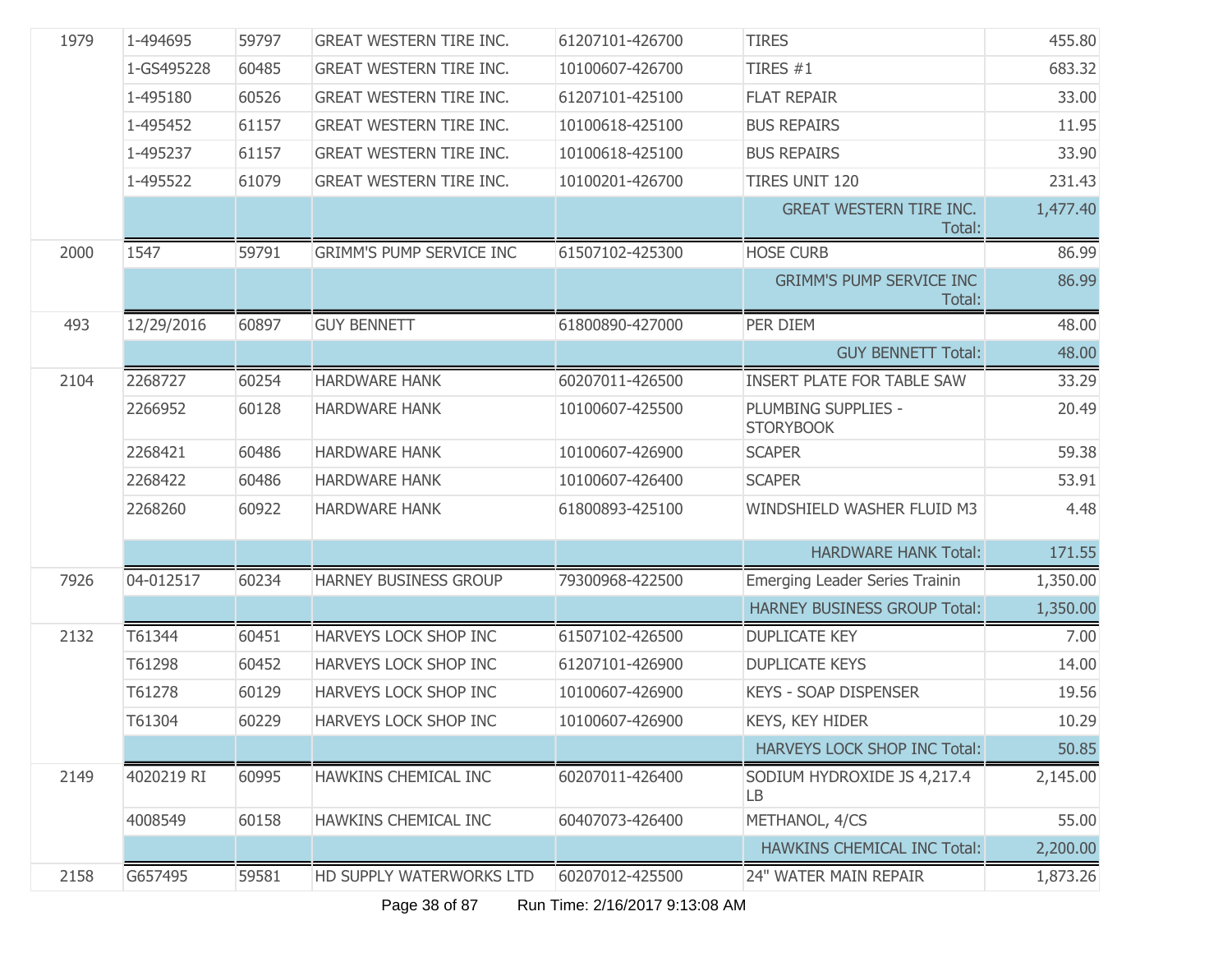| 2158 | G681755    | 60166 | HD SUPPLY WATERWORKS LTD  | 60207012-425500 | CPLG, VALVE BOX                          | 1,569.83  |
|------|------------|-------|---------------------------|-----------------|------------------------------------------|-----------|
|      | G711653    | 60327 | HD SUPPLY WATERWORKS LTD  | 60207012-425500 | PVC PIPE                                 | 69.00     |
|      | G711640    | 60223 | HD SUPPLY WATERWORKS LTD  | 60207012-425500 | <b>6" HYMAX CPLG</b>                     | 760.00    |
|      | G657482    | 59580 | HD SUPPLY WATERWORKS LTD  | 60207012-425500 | 20" HYMAX                                | 2,491.78  |
|      | G657470    | 59582 | HD SUPPLY WATERWORKS LTD  | 60207012-425500 | 18" WATER MAIN REPAIR                    | 2,307.26  |
|      | G718678    | 60328 | HD SUPPLY WATERWORKS LTD  | 60207012-425500 | <b>SEWER PIPE</b>                        | 27.16     |
|      |            |       |                           |                 | HD SUPPLY WATERWORKS LTD<br>Total:       | 9,098.29  |
| 2159 | 1200032777 | 60402 | HDR ENGINEERING INC       | 60400831-422300 | 14-2095 SOUTHSIDE DRIVE<br><b>SEWER</b>  | 4,389.86  |
|      | 1200032779 | 60408 | HDR ENGINEERING INC       | 60400833-422300 | 16-2342 WRF PROCESS<br><b>RELIABILIT</b> | 17,357.32 |
|      |            |       |                           |                 | HDR ENGINEERING INC Total:               | 21,747.18 |
| 2173 | 112031     | 61160 | HEAVY CONSTRUCTOR'S INC   | 10100609-432000 | 16-2355 LIBRARY PUBLIC AREA<br>UP        | 22,591.89 |
|      |            |       |                           |                 | HEAVY CONSTRUCTOR'S INC<br>Total:        | 22,591.89 |
| 2200 | 02/01/17   |       | HELP! LINE CENTER INC     | 10100621-461500 | 1/4 HELPLINE CENTER                      | 5,000.00  |
|      |            |       |                           |                 | HELP! LINE CENTER INC Total:             | 5,000.00  |
| 2207 | 37955350   | 60934 | HENRY SCHEIN INC          | 61800890-429700 | <b>EMS DISPOSABLES</b>                   | 268.38    |
|      | 37952372   | 60935 | HENRY SCHEIN INC          | 61800890-426900 | <b>EMS NON - DISPOSABLES</b>             | 597.80    |
|      | 38036996   | 60932 | HENRY SCHEIN INC          | 61800890-429700 | <b>EMS DISPOSABLES</b>                   | 95.44     |
|      |            |       |                           |                 | HENRY SCHEIN INC Total:                  | 961.62    |
| 8894 | 02/02/17   | 61083 | <b>HERMAN D ROBERTS</b>   | 50508910-431000 | 14-1473 ANAMOSA STREET<br><b>RECONST</b> | 1,000.00  |
|      |            |       |                           |                 | <b>HERMAN D ROBERTS Total:</b>           | 1,000.00  |
| 6111 | 02/06/2017 | 61110 | HILLCREST INVESTMENT LLC  | 60207014-453000 | REFUND OVERPMT FINAL BILL<br>0067        | 56.21     |
|      | 02/06/17   | 61109 | HILLCREST INVESTMENT LLC  | 60207014-453000 | REFUND OVERPMT FINAL BILL<br>0067        | 50.56     |
|      |            |       |                           |                 | HILLCREST INVESTMENT LLC<br>Total:       | 106.77    |
| 2262 | 864771     | 60360 | <b>HILLS MATERIALS CO</b> | 10100302-424300 | <b>HIRED SNOW HELP</b>                   | 2,450.00  |
|      | 864206     | 60356 | <b>HILLS MATERIALS CO</b> | 61507103-425300 | RIVER ROCK FOR BIO FILTER                | 582.84    |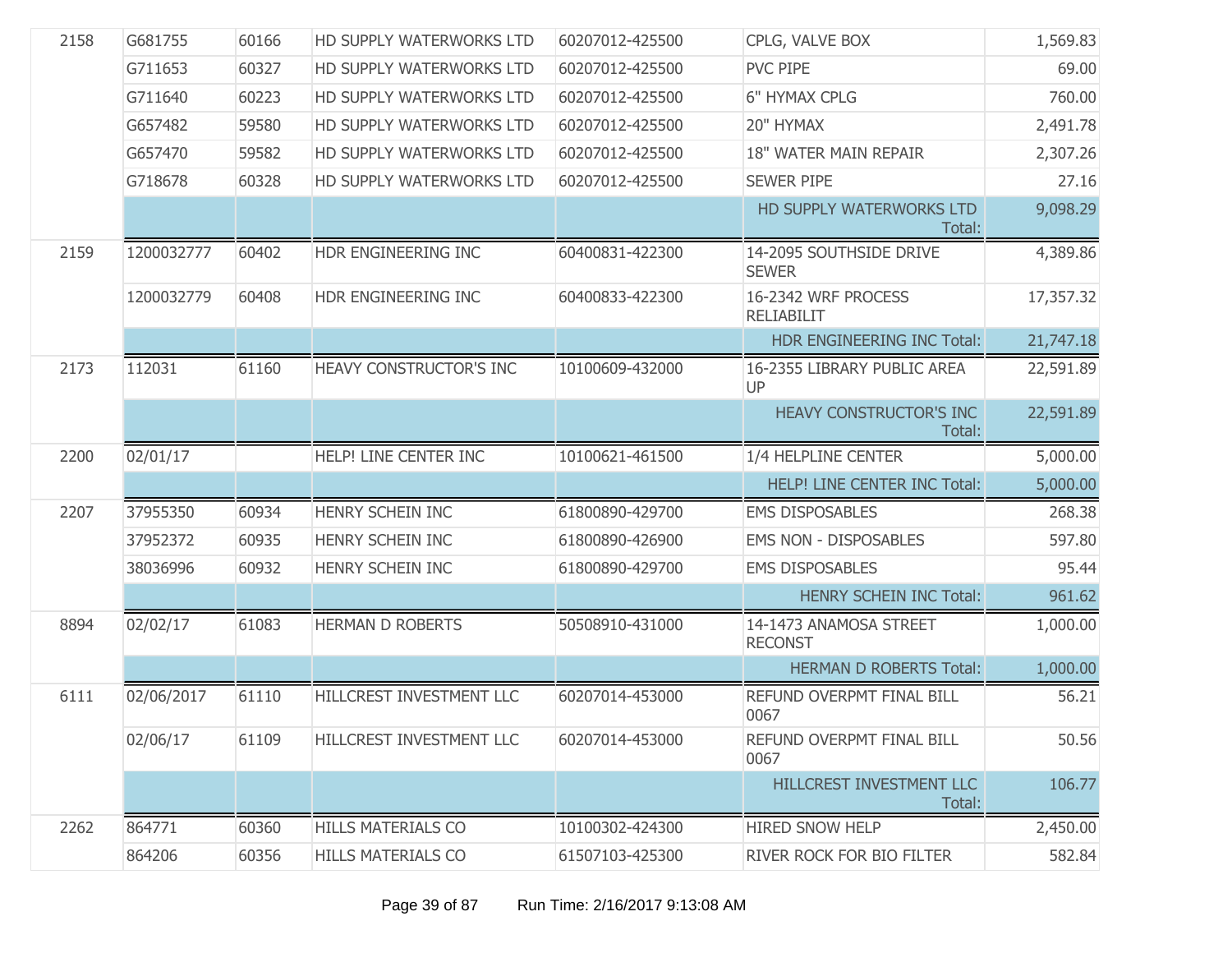| 2262 |                                |       |                          |                 | <b>HILLS MATERIALS CO Total:</b>                | 3,032.84  |
|------|--------------------------------|-------|--------------------------|-----------------|-------------------------------------------------|-----------|
| 8911 | 02/13/17                       | 61643 | <b>HILLSVIEW LLC</b>     | 60200933-431000 | 14-2193 ERCWSE - SOTHSIDE<br><b>DRIV</b>        | 20,014.28 |
|      |                                |       |                          |                 | <b>HILLSVIEW LLC Total:</b>                     | 20,014.28 |
| 5925 | 301_01021702 60523             |       | <b>HOLIDAY COMPANIES</b> | 10100201-422500 | <b>CAR WASHES</b>                               | 1,048.50  |
|      |                                |       |                          |                 | <b>HOLIDAY COMPANIES</b><br>Total:              | 1,048.50  |
| 2293 | 473710                         | 60130 | HOLIDAY INN-CITY CENTER  | 10100608-427000 | LODGING FOR ARBORIST CONF                       | 188.00    |
|      | 67800913                       | 60130 | HOLIDAY INN-CITY CENTER  | 10100608-427000 | LODGING FOR ARBORIST CONF                       | 188.00    |
|      | 67800912                       | 60130 | HOLIDAY INN-CITY CENTER  | 10100608-427000 | LODGING FOR ARBORIST CONF                       | 188.00    |
|      | 473681                         | 60635 | HOLIDAY INN-CITY CENTER  | 10100106-427000 | Hotel                                           | 55.00     |
|      |                                |       |                          |                 | HOLIDAY INN-CITY CENTER<br>Total:               | 619.00    |
| 7647 | 91327-1                        | 60554 | HOMESLICE MEDIA GROUP    | 61507103-422900 | <b>JANUARY ADVERTISING</b>                      | 400.00    |
|      | 91322-1                        | 60554 | HOMESLICE MEDIA GROUP    | 61507103-422900 | <b>JANUARY ADVERTISING</b>                      | 400.00    |
|      | 91328-1                        | 60554 | HOMESLICE MEDIA GROUP    | 61507103-422900 | <b>JANUARY ADVERTISING</b>                      | 400.00    |
|      | 91324-1                        | 60554 | HOMESLICE MEDIA GROUP    | 61507103-422900 | <b>JANUARY ADVERTISING</b>                      | 400.00    |
|      |                                |       |                          |                 | <b>HOMESLICE MEDIA GROUP Total:</b>             | 1,600.00  |
| 2380 | 03/07/17<br><b>LARUS</b>       | 60387 | <b>IAPMO</b>             | 10100204-427000 | REGISTRATIONS FOR PLUMBING<br><b>CON</b>        | 80.00     |
|      | 03/27/17<br><b>SCHNITTGRUN</b> | 60387 | <b>IAPMO</b>             | 10100204-427000 | REGISTRATIONS FOR PLUMBING<br><b>CON</b>        | 80.00     |
|      | 03/27/17<br><b>PULKRABEK</b>   | 60387 | <b>IAPMO</b>             | 10100204-427000 | <b>REGISTRATIONS FOR PLUMBING</b><br><b>CON</b> | 80.00     |
|      | 03/27/17<br>VANDERPOL          | 60387 | <b>IAPMO</b>             | 10100204-427000 | REGISTRATIONS FOR PLUMBING<br><b>CON</b>        | 80.00     |
|      |                                |       |                          |                 | <b>IAPMO Total:</b>                             | 320.00    |
| 2394 | 104584                         | 59682 | <b>IMAGE TREND INC</b>   | 10100202-422500 | ANNUAL SUPPORT FEES                             | 3,920.00  |
|      | 104584                         | 59682 | <b>IMAGE TREND INC</b>   | 61800890-422500 | <b>ANNUAL SUPPORT FEES</b>                      | 1,440.00  |
|      |                                |       |                          |                 | <b>IMAGE TREND INC Total:</b>                   | 5,360.00  |
| 2409 | 2912175                        | 59452 | <b>INDOFF INC</b>        | 60207013-426100 | FILLER PAPER, HANGING FILES,<br>B               | 92.84     |
|      | 2914773                        | 61147 | <b>INDOFF INC</b>        | 10100618-426100 | <b>SUPPLY ORDER</b>                             | 83.98     |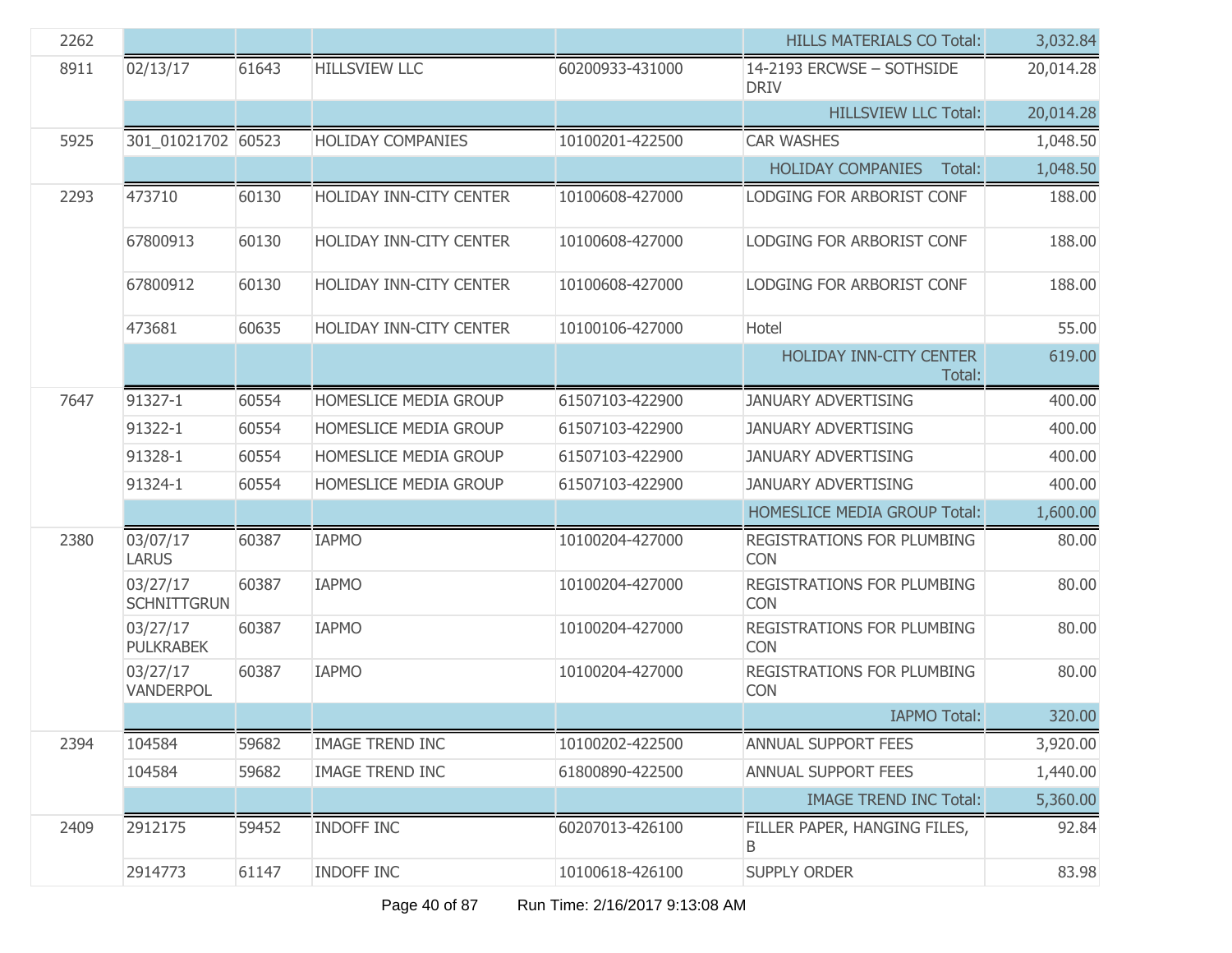| 2409 | 2914267                              | 60215 | <b>INDOFF INC</b>                               | 60207011-426100 | <b>CORK BULLETIN BOARD JS</b>                          | 42.99    |
|------|--------------------------------------|-------|-------------------------------------------------|-----------------|--------------------------------------------------------|----------|
|      |                                      |       |                                                 |                 | <b>INDOFF INC Total:</b>                               | 219.81   |
| 2429 | 49393                                | 60182 | <b>INSTA CHAIN INC</b>                          | 10100302-425100 | UNIT S018                                              | 606.71   |
|      |                                      |       |                                                 |                 | <b>INSTA CHAIN INC Total:</b>                          | 606.71   |
| 2437 | 2017                                 | 60304 | INTERNATIONAL ASSOCIATION<br>FOR IDENTIFICATION | 10100201-429200 | IAI MEMBERSHIP GERHARDT                                | 80.00    |
|      |                                      |       |                                                 |                 | INTERNATIONAL ASSOCIATION<br>FOR IDENTIFICATION Total: | 80.00    |
| 2453 | 190100200817 60292<br>$\overline{4}$ |       | <b>INTERSTATE BATTERIES INC</b>                 | 10100201-426100 | AA AND AAA BATTERIES                                   | 171.00   |
|      | 61126261                             | 60131 | <b>INTERSTATE BATTERIES INC</b>                 | 10100607-425300 | <b>VEHICLE BATTERY</b>                                 | 118.92   |
|      | 190100200822 60427<br>7              |       | <b>INTERSTATE BATTERIES INC</b>                 | 10100301-426500 | MINOR TOOL BATTERY                                     | 21.40    |
|      | 190100100767 60095<br>2              |       | <b>INTERSTATE BATTERIES INC</b>                 | 61800894-425100 | <b>BATTERY M14</b>                                     | 225.90   |
|      | 190100200820 60487<br>5              |       | <b>INTERSTATE BATTERIES INC</b>                 | 10100607-425100 | <b>AUTO BATTER #63</b>                                 | 89.95    |
|      | 190100100781 59557<br>1              |       | <b>INTERSTATE BATTERIES INC</b>                 | 61000870-426900 | <b>MISC SUPPLIES</b>                                   | 408.00   |
|      |                                      |       |                                                 |                 | <b>INTERSTATE BATTERIES INC</b><br>Total:              | 1,035.17 |
| 8890 | 02/06/17                             | 61131 | <b>JACK SITCH</b>                               | 60207014-453000 | REFUND OVERPMT FINAL BILL<br>0200                      | 29.11    |
|      |                                      |       |                                                 |                 | <b>JACK SITCH Total:</b>                               | 29.11    |
| 1183 | $01/04/17$ -<br>01/07/17             | 59875 | <b>JASON CULBERSON</b>                          | 61800890-427000 | PER DIEM                                               | 108.00   |
|      |                                      |       |                                                 |                 | <b>JASON CULBERSON Total:</b>                          | 108.00   |
| 3997 | $01/04/17$ -<br>01/06/17             | 59874 | <b>JASON REITZ</b>                              | 61800890-427000 | PER DIEM                                               | 108.00   |
|      | $01/10-$<br>01/11/17                 | 59870 | <b>JASON REITZ</b>                              | 61800890-427000 | PER DIEM                                               | 35.00    |
|      |                                      |       |                                                 |                 | <b>JASON REITZ Total:</b>                              | 143.00   |
| 6238 | 401                                  | 60517 | <b>JEFF THAYER</b>                              | 10100201-422500 | <b>DEF TACTICS</b>                                     | 200.00   |
|      |                                      |       |                                                 |                 | <b>JEFF THAYER Total:</b>                              | 200.00   |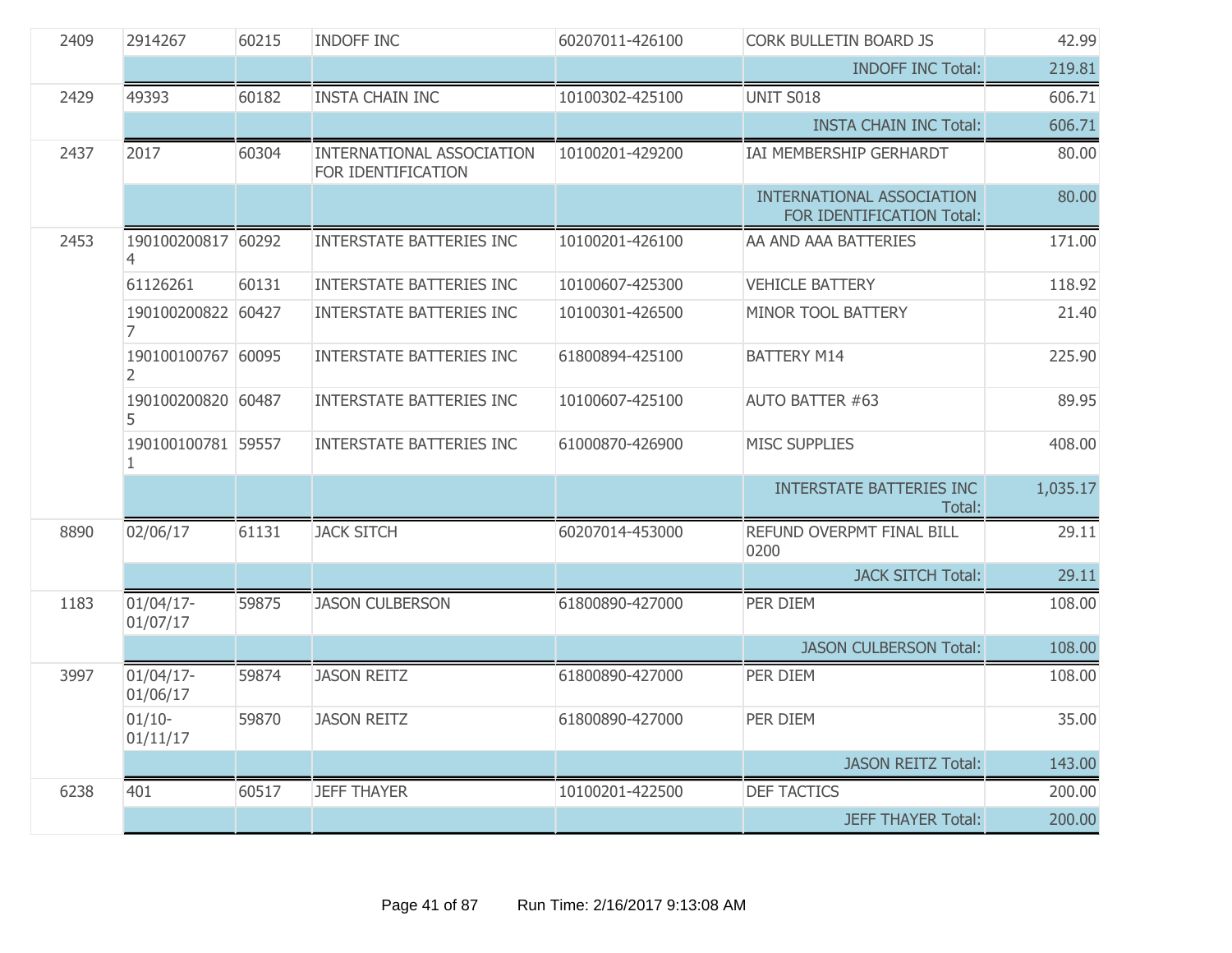| 2850 | 01/29/17                 | 60390 | <b>JEFFREY LARUS</b>           | 10100204-429200 | <b>CERTIFICATION RENEWAL</b>                 | 110.00    |
|------|--------------------------|-------|--------------------------------|-----------------|----------------------------------------------|-----------|
|      |                          |       |                                |                 | <b>JEFFREY LARUS Total:</b>                  | 110.00    |
| 2512 | SJ91049                  | 60132 | JENNER EQUIPMENT CO            | 10100607-425300 | WIRE HARNESS #43                             | 256.02    |
|      | SJ91334A                 | 60411 | JENNER EQUIPMENT CO            | 60907401-425300 | WINDOW SEAL FOR UNIT W883                    | 13.48     |
|      | SJ91418                  | 60622 | JENNER EQUIPMENT CO            | 10100607-425300 | <b>TIE ROD #23</b>                           | 43.15     |
|      | SJ91548                  | 60659 | JENNER EQUIPMENT CO            | 60407072-425300 | VEHICLE: BOLTS, WASHERS                      | 34.40     |
|      |                          |       |                                |                 | JENNER EQUIPMENT CO Total:                   | 347.05    |
| 2515 | 815520                   | 60525 | <b>JENNIGES UPHOLSTERY</b>     | 10100201-425100 | <b>BACK SEAT COVER UNIT 123</b>              | 80.00     |
|      |                          |       |                                |                 | <b>JENNIGES UPHOLSTERY Total:</b>            | 80.00     |
| 1881 | $01/19/17$ -<br>01/20/17 | 60099 | <b>JEREMY GIBBONS</b>          | 61800890-427000 | PER DIEM                                     | 45.00     |
|      |                          |       |                                |                 | <b>JEREMY GIBBONS Total:</b>                 | 45.00     |
| 8735 | 01/20/17                 | 60047 | <b>JEREMY KUIPERS</b>          | 60407072-429200 | JEREMY KUIPERS: CDL &<br><b>ENDORSEM</b>     | 20.00     |
|      |                          |       |                                |                 | <b>JEREMY KUIPERS Total:</b>                 | 20.00     |
| 2530 | 13638                    | 59968 | JJ'S ENGRAVING & SALES         | 61207101-426100 | <b>HAGER NAME BADGE</b>                      | 8.50      |
|      | 13657                    | 60950 | JJ'S ENGRAVING & SALES         | 61800890-426900 | NAME PLATE FOR DOOR - B.<br><b>LONG</b>      | 9.00      |
|      |                          |       |                                |                 | JJ'S ENGRAVING & SALES Total:                | 17.50     |
| 8888 | 02/06/17                 | 61128 | <b>JOHN SEEGER</b>             | 60207014-453000 | REFUND OVERPMT FINAL BILL<br>0757            | 91.22     |
|      |                          |       |                                |                 | <b>JOHN SEEGER Total:</b>                    | 91.22     |
| 2551 | 1629349                  | 60124 | JOHNSON BROS. WESTERN<br>WHLS. | 10100612-452000 | drinks                                       | 52.20     |
|      |                          |       |                                |                 | JOHNSON BROS. WESTERN<br><b>WHLS. Total:</b> | 52.20     |
| 2552 | 00039759467              | 60562 | JOHNSON CONTROLS INC           | 61000871-432000 | 16-2349 PARKING GARAGE<br><b>CAMERAS</b>     | 46,037.25 |
|      |                          |       |                                |                 | JOHNSON CONTROLS INC Total:                  | 46,037.25 |
| 2554 | 110544                   | 60705 | JOHNSON MACHINE INC.           | 10100108-425100 | <b>VEHICLE MAINTENANCE</b>                   | 13.52     |
|      | 109334                   | 60954 | JOHNSON MACHINE INC.           | 10102021-425100 | OIL AND AIR FILTER CAR 17                    | 11.86     |
|      | 110618                   | 60946 | JOHNSON MACHINE INC.           | 61800891-426200 | DEF FLUID UNIT 8148                          | 25.68     |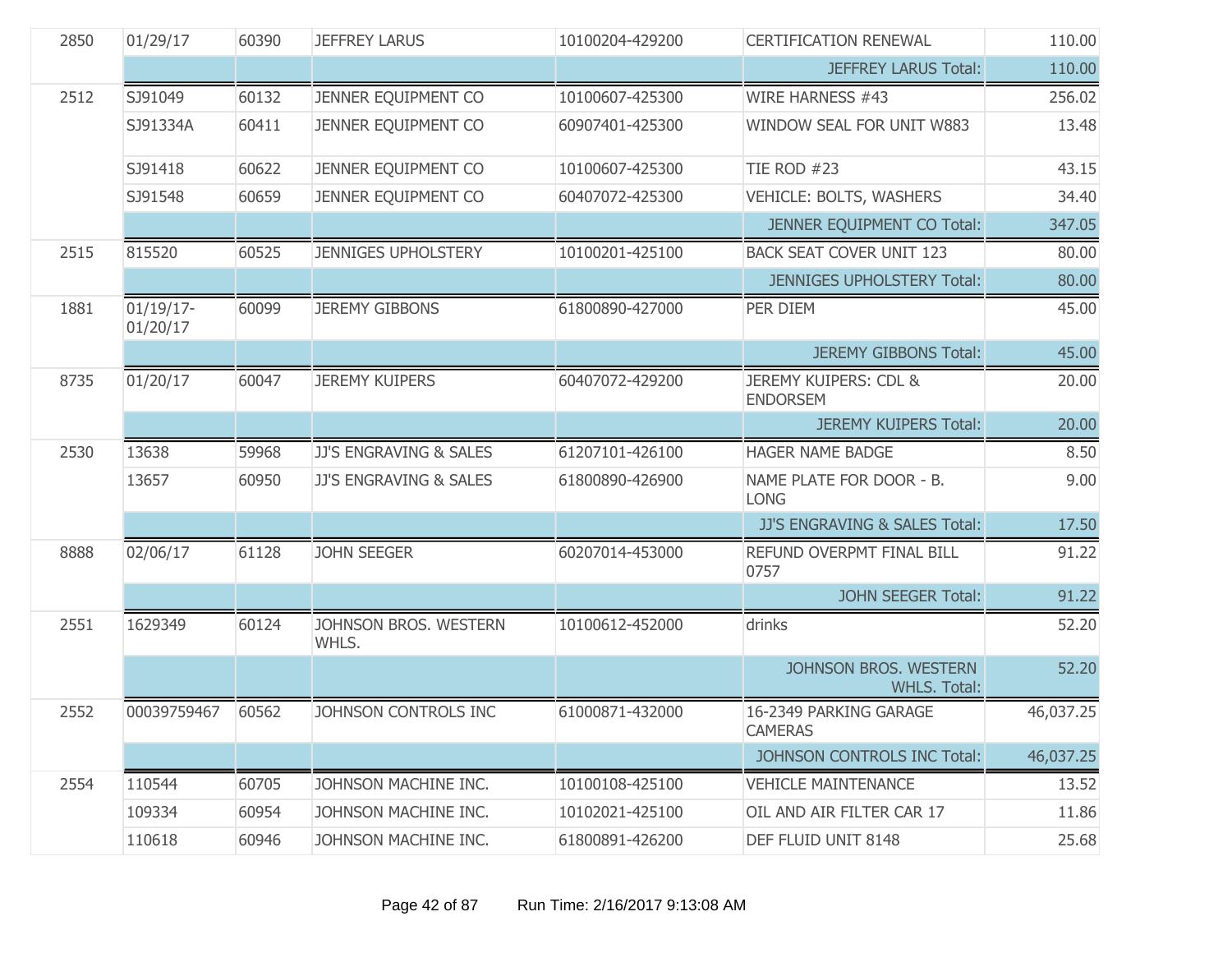| 2554 | 110918 | 60945 | JOHNSON MACHINE INC. | 61800893-425100 | <b>RELAY MED 3</b>         | 15.41   |
|------|--------|-------|----------------------|-----------------|----------------------------|---------|
|      | 110901 | 60419 | JOHNSON MACHINE INC. | 10100302-425100 | UNITS AND SHOP SUPPLIES    | 15.90   |
|      | 111589 | 60520 | JOHNSON MACHINE INC. | 10100201-425100 | <b>BULB UNIT 159</b>       | 22.47   |
|      | 111770 | 60449 | JOHNSON MACHINE INC. | 61207101-426200 | 64 OZ HOWES                | 334.44  |
|      | 679189 | 60419 | JOHNSON MACHINE INC. | 10100301-425100 | UNITS AND SHOP SUPPLIES    | 22.26   |
|      | 110166 | 60419 | JOHNSON MACHINE INC. | 10100301-425100 | UNITS AND SHOP SUPPLIES    | 33.98   |
|      | 110806 | 60419 | JOHNSON MACHINE INC. | 10100305-426900 | UNITS AND SHOP SUPPLIES    | 9.71    |
|      | 109132 | 60419 | JOHNSON MACHINE INC. | 10100305-426400 | UNITS AND SHOP SUPPLIES    | 12.36   |
|      | 110535 | 60419 | JOHNSON MACHINE INC. | 10100401-425100 | UNITS AND SHOP SUPPLIES    | 118.99  |
|      | 111734 | 60419 | JOHNSON MACHINE INC. | 10100401-425100 | UNITS AND SHOP SUPPLIES    | 18.70   |
|      | 678647 | 60134 | JOHNSON MACHINE INC. | 60700860-425300 | MISC REPAIR PARTS - STOCK  | 60.91   |
|      | 085988 | 60262 | JOHNSON MACHINE INC. | 61507103-425300 | FRIGHT CHARGES FOR FILTERS | 9.85    |
|      | 110158 | 60419 | JOHNSON MACHINE INC. | 10100301-425100 | UNITS AND SHOP SUPPLIES    | 78.88   |
|      | 109311 | 60419 | JOHNSON MACHINE INC. | 10100301-425100 | UNITS AND SHOP SUPPLIES    | 19.08   |
|      | 109133 | 60419 | JOHNSON MACHINE INC. | 10100301-425100 | UNITS AND SHOP SUPPLIES    | 35.88   |
|      | 110525 | 60419 | JOHNSON MACHINE INC. | 10100301-425100 | UNITS AND SHOP SUPPLIES    | 36.41   |
|      | 109834 | 60299 | JOHNSON MACHINE INC. | 10100201-425100 | <b>CAR PARTS</b>           | 7.48    |
|      | 110168 | 60299 | JOHNSON MACHINE INC. | 10100201-425100 | <b>CAR PARTS</b>           | 11.04   |
|      | 678746 | 60133 | JOHNSON MACHINE INC. | 10100607-426900 | <b>SCRAPER</b>             | 30.87   |
|      | 678269 | 60133 | JOHNSON MACHINE INC. | 10100607-425100 | <b>SCRAPER</b>             | 93.96   |
|      | 677975 | 60133 | JOHNSON MACHINE INC. | 10100607-425300 | <b>SCRAPER</b>             | 6.12    |
|      | 677988 | 60133 | JOHNSON MACHINE INC. | 10100607-425300 | <b>SCRAPER</b>             | 6.58    |
|      | 74276  | 61001 | JOHNSON MACHINE INC. | 10100302-425100 | UNIT S018                  | 14.97   |
|      | 106880 | 61041 | JOHNSON MACHINE INC. | 10100201-425100 | <b>WIPER BLADES</b>        | 33.46   |
|      | 107038 |       | JOHNSON MACHINE INC. | 10100201-425100 | CR RTN TRICO FORCE BLD     | (33.46) |
|      | 110187 | 60196 | JOHNSON MACHINE INC. | 61207101-425100 | <b>WIPER BLADE</b>         | 22.26   |
|      | 108850 | 60022 | JOHNSON MACHINE INC. | 10100201-425100 | <b>CAR PARTS</b>           | 5.97    |
|      | 108954 | 60022 | JOHNSON MACHINE INC. | 10100201-425100 | <b>CAR PARTS</b>           | 33.39   |
|      | 112013 | 60860 | JOHNSON MACHINE INC. | 10100302-425100 | <b>UNITS</b>               | 24.00   |
|      | 111924 | 60860 | JOHNSON MACHINE INC. | 10100302-425100 | <b>UNITS</b>               | 9.09    |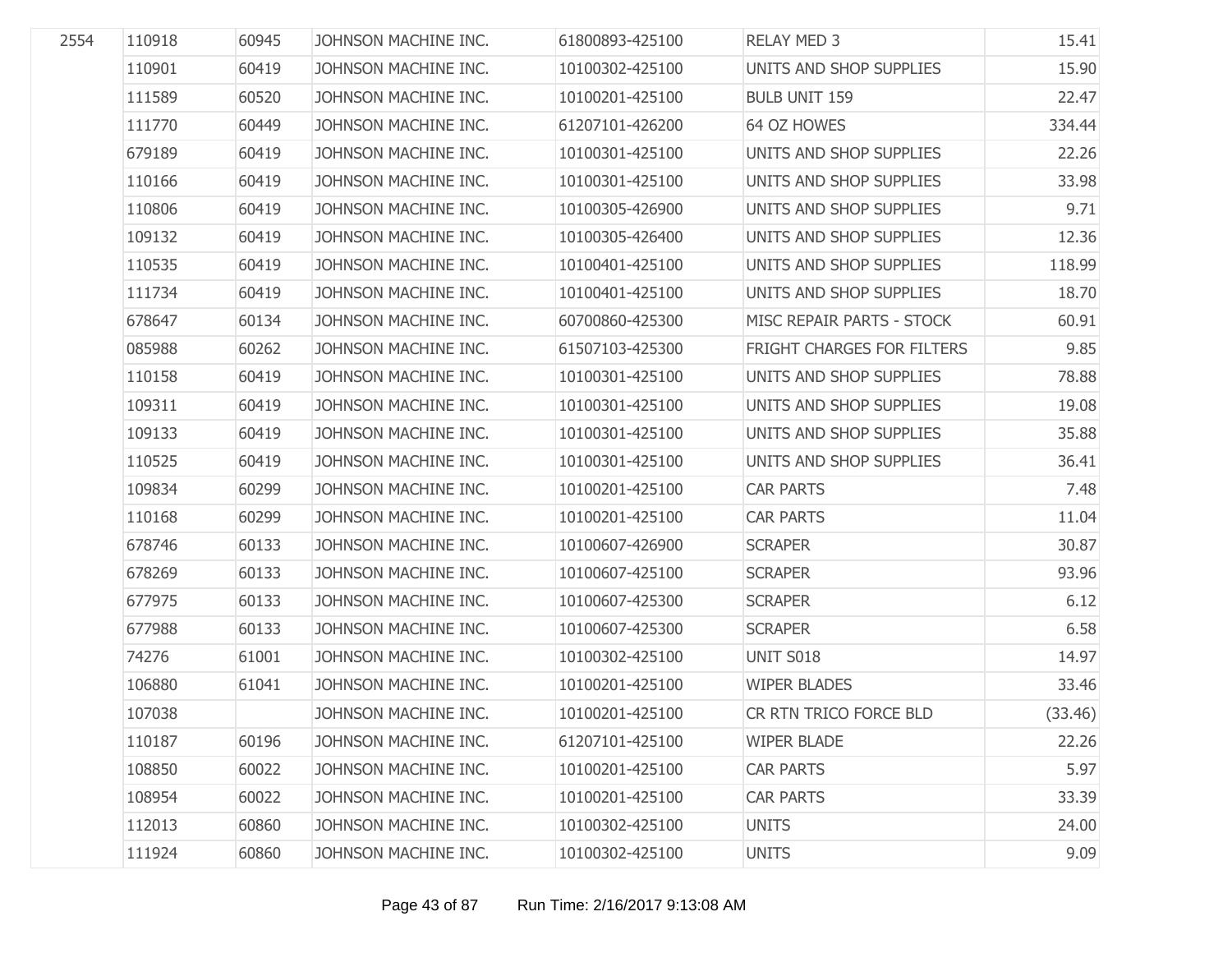| 2554 | 111755               | 60860 | JOHNSON MACHINE INC.         | 10100302-425100 | <b>UNITS</b>                             | 19.08    |
|------|----------------------|-------|------------------------------|-----------------|------------------------------------------|----------|
|      | 111987               | 60860 | JOHNSON MACHINE INC.         | 10100302-425100 | <b>UNITS</b>                             | 76.32    |
|      | 112867               | 61002 | JOHNSON MACHINE INC.         | 10100301-425100 | <b>UNIT S022</b>                         | 8.88     |
|      | 111949               | 61003 | JOHNSON MACHINE INC.         | 10100301-425100 | UNIT S018                                | 9.84     |
|      | 108792               | 60112 | JOHNSON MACHINE INC.         | 10100612-425900 | vehicle maintenance supplies             | 23.49    |
|      | 680070               | 60632 | JOHNSON MACHINE INC.         | 60700860-425300 | <b>WIPER BLADES</b>                      | 27.03    |
|      | 109174               | 60862 | JOHNSON MACHINE INC.         | 10100401-425100 | <b>UNIT S023</b>                         | 13.71    |
|      | 110582               |       | JOHNSON MACHINE INC.         | 10100401-425100 | CR RTN BATT CABLE<br><b>CONNECTOR</b>    | (13.71)  |
|      | 112682               | 60860 | JOHNSON MACHINE INC.         | 10100302-425100 | <b>UNITS</b>                             | 15.90    |
|      | 111616               | 60860 | JOHNSON MACHINE INC.         | 10100302-425100 | <b>UNITS</b>                             | 21.81    |
|      | 110558               | 60944 | JOHNSON MACHINE INC.         | 61800891-425100 | OIL FILTER UNIT 8148                     | 3.87     |
|      | 108343               | 60943 | JOHNSON MACHINE INC.         | 61800893-425100 | <b>BRAKE PADS M3</b>                     | 72.47    |
|      | 680029               | 60623 | JOHNSON MACHINE INC.         | 10100607-425100 | <b>VISTA BEAM</b>                        | 68.40    |
|      | 679928               | 60623 | JOHNSON MACHINE INC.         | 10100608-426900 | <b>VISTA BEAM</b>                        | 58.04    |
|      | 680110               | 60623 | JOHNSON MACHINE INC.         | 10100607-425100 | <b>VISTA BEAM</b>                        | 32.72    |
|      | 679882               | 60576 | JOHNSON MACHINE INC.         | 60700860-425300 | SEAT COVER #C012                         | 144.24   |
|      |                      |       |                              |                 | JOHNSON MACHINE INC. Total:              | 1,744.11 |
| 2583 | 76251                | 60793 | <b>JOLLY LANE GREENHOUSE</b> | 60800840-422500 | PROF SERVICES                            | 75.00    |
|      |                      |       |                              |                 | <b>JOLLY LANE GREENHOUSE Total:</b>      | 75.00    |
| 848  | $01/10-$<br>01/11/17 | 59869 | <b>JON BUXTON</b>            | 61800890-427000 | PER DIEM                                 | 35.00    |
|      | 01/26/2017           | 60938 | <b>JON BUXTON</b>            | 61800890-427000 | PER DIEM                                 | 35.00    |
|      |                      |       |                              |                 | <b>JON BUXTON Total:</b>                 | 70.00    |
| 2613 | 10080100             | 60019 | KADRMAS LEE & JACKSON        | 50508910-422300 | 16-2336 RAPID CITY SURVEY<br><b>CONT</b> | 1,969.00 |
|      | 10080100             | 60019 | KADRMAS LEE & JACKSON        | 50508911-422300 | 16-2336 RAPID CITY SURVEY<br><b>CONT</b> | 1,969.00 |
|      | 10080100             | 60019 | KADRMAS LEE & JACKSON        | 60200933-422300 | 16-2336 RAPID CITY SURVEY<br><b>CONT</b> | 1,969.00 |
|      | 10080100             | 60019 | KADRMAS LEE & JACKSON        | 60400833-422300 | 16-2336 RAPID CITY SURVEY<br><b>CONT</b> | 1,969.00 |
|      |                      |       |                              |                 | <b>KADRMAS LEE &amp; JACKSON Total:</b>  | 7,876.00 |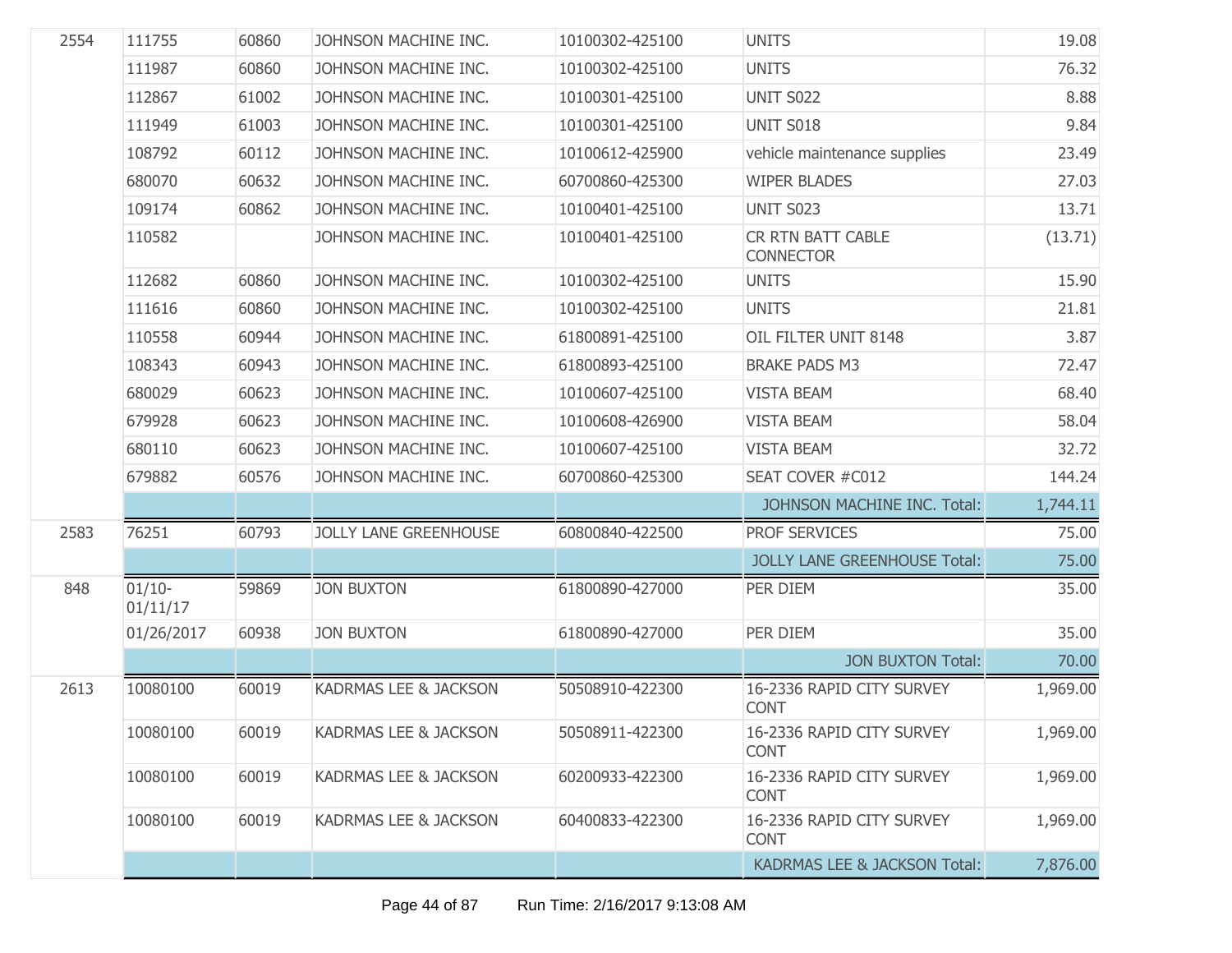| 8877 | 02/06/17 | 61107 | <b>KARI GREENE</b>        | 60207014-453000 | REFUND OVERPMT FINAL BILL<br>0069        | 10.69  |
|------|----------|-------|---------------------------|-----------------|------------------------------------------|--------|
|      |          |       |                           |                 | <b>KARI GREENE Total:</b>                | 10.69  |
| 8782 | 02/06/17 | 61086 | <b>KATHY ALEXANDER</b>    | 60207014-453000 | REFUND OVERPMT FINAL BILL<br>0198        | 31.57  |
|      |          |       |                           |                 | <b>KATHY ALEXANDER Total:</b>            | 31.57  |
| 2679 | 12109288 | 61073 | KIEFFER SANITATION INC    | 61300604-422500 | FEB 2017 GARBAGE SERVICE                 | 213.00 |
|      | 12100040 | 61158 | KIEFFER SANITATION INC    | 10100618-422500 | PROF SERVICES                            | 98.56  |
|      |          |       |                           |                 | KIEFFER SANITATION INC Total:            | 311.56 |
| 2719 | 183157   | 60569 | <b>KNECHT HOME CENTER</b> | 61300664-426900 | PANEL/LINER/SCREWS/FINISH<br><b>WASH</b> | 51.68  |
|      | 182762   | 60470 | <b>KNECHT HOME CENTER</b> | 10100612-425900 | <b>SPLYFCT</b>                           | 8.62   |
|      | 182762   | 60470 | <b>KNECHT HOME CENTER</b> | 10100612-426500 | <b>SPLYFCT</b>                           | 110.30 |
|      | 177341   | 60211 | <b>KNECHT HOME CENTER</b> | 61507102-425300 | <b>PLYWOOD</b>                           | 26.21  |
|      | 166880   | 60170 | <b>KNECHT HOME CENTER</b> | 60207012-426900 | T POST                                   | 74.85  |
|      | 167071   | 60135 | <b>KNECHT HOME CENTER</b> | 60700860-425900 | <b>BOLTS</b>                             | 2.00   |
|      | 177174   | 60135 | KNECHT HOME CENTER        | 60700860-426400 | <b>BOLTS</b>                             | $5.55$ |
|      | 177174   | 60135 | <b>KNECHT HOME CENTER</b> | 60700860-426500 | <b>BOLTS</b>                             | 31.58  |
|      | 202587   | 60976 | KNECHT HOME CENTER        | 60207014-426900 | DRILL BIT, DRILL SCREW, PLIER,           | 40.76  |
|      | 198948   | 60624 | KNECHT HOME CENTER        | 60700860-425700 | <b>ELECTRICAL REPAIRS</b>                | 15.37  |
|      | 199778   | 61075 | KNECHT HOME CENTER        | 10100601-426900 | PIPE INSULATING                          | 1.91   |
|      | 185098   | 61076 | <b>KNECHT HOME CENTER</b> | 10100601-426900 | <b>BAR FLT</b>                           | 38.37  |
|      | 180907   | 60516 | <b>KNECHT HOME CENTER</b> | 60700860-425200 | <b>REDWOOD</b>                           | 34.16  |
|      | 184753   | 60926 | <b>KNECHT HOME CENTER</b> | 10100202-426900 | FIRE TRAING PROPS - 108 &<br><b>WDT</b>  | 467.80 |
|      | 183282   | 60923 | KNECHT HOME CENTER        | 10102021-426900 | <b>GORILLA GLUE ST1</b>                  | 5.77   |
|      | 183282   | 60923 | <b>KNECHT HOME CENTER</b> | 61800891-426900 | <b>GORILLA GLUE ST1</b>                  | 2.48   |
|      | 179791   | 60925 | <b>KNECHT HOME CENTER</b> | 10102026-425200 | ALUMINUM DUCT ST6                        | 8.73   |
|      | 179791   | 60925 | KNECHT HOME CENTER        | 61800896-425200 | <b>ALUMINUM DUCT ST6</b>                 | 3.74   |
|      |          |       |                           |                 | <b>KNECHT HOME CENTER Total:</b>         | 929.88 |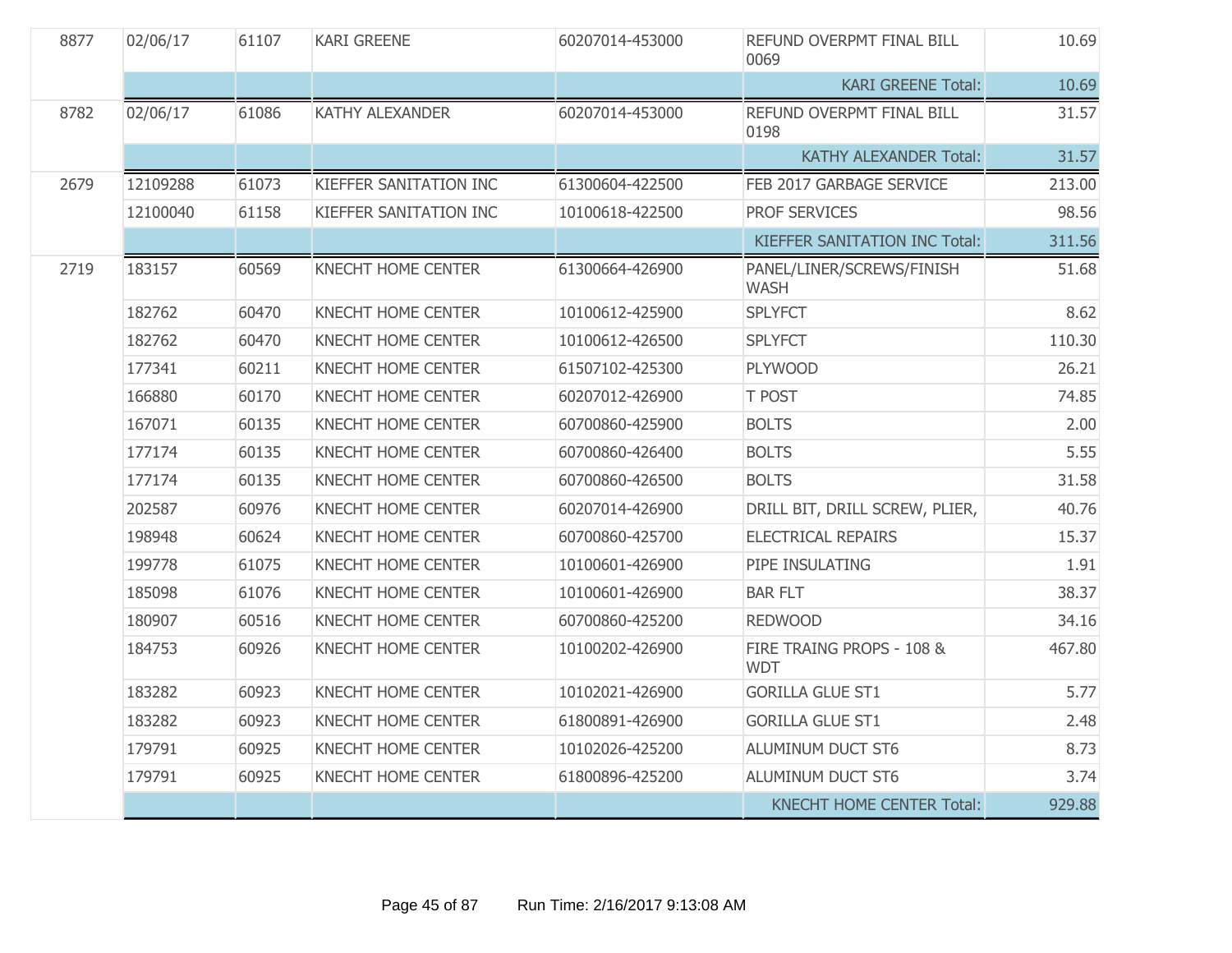| 2739 | 949525560  | 60981 | KONE INC                                     | 60207011-425300 | PACT ELEVATOR MAINT FEB<br>2017                     | 83.51    |
|------|------------|-------|----------------------------------------------|-----------------|-----------------------------------------------------|----------|
|      |            |       |                                              |                 | <b>KONE INC Total:</b>                              | 83.51    |
| 8869 | 02/03/17   | 60643 | <b>KOTI MEREDITH</b>                         | 61000870-453000 | <b>LEASED PKNG RFD</b>                              | 74.55    |
|      |            |       |                                              |                 | KOTI MEREDITH Total:                                | 74.55    |
| 2772 | 21805      | 59629 | <b>KT CONNECTIONS INC</b>                    | 60207014-429500 | HP LASERJET M606DN LASER<br><b>PRINT</b>            | 3,954.00 |
|      | 21817      | 59627 | KT CONNECTIONS INC                           | 10100106-429500 | Computer                                            | 1,545.00 |
|      |            |       |                                              |                 | KT CONNECTIONS INC Total:                           | 5,499.00 |
| 6217 | 01/27/2017 | 60312 | <b>LEAH HARRIS</b>                           | 60407073-427000 | LEAH HARRIS: MEAL REIMB,<br><b>SEMIN</b>            | 14.00    |
|      |            |       |                                              |                 | <b>LEAH HARRIS Total:</b>                           | 14.00    |
| 8388 | LTS0030336 | 60512 | <b>LEARN TO SKATE USA</b>                    | 10100603-429200 | <b>MEMBERSHIPS</b>                                  | 392.00   |
|      | LTS0029601 | 60511 | <b>LEARN TO SKATE USA</b>                    | 10100603-429200 | <b>MEMBERSHIPS</b>                                  | 36.75    |
|      | LTS0028820 | 60118 | <b>LEARN TO SKATE USA</b>                    | 10100603-422500 | memberships                                         | 453.25   |
|      |            |       |                                              |                 | <b>LEARN TO SKATE USA Total:</b>                    | 882.00   |
| 6577 | 604        | 60992 | LESTER-ROBBINS<br><b>CONSTRUCTION</b>        | 60207012-425400 | 1106 9TH ST                                         | 2,294.49 |
|      | 605        | 60991 | <b>LESTER-ROBBINS</b><br><b>CONSTRUCTION</b> | 60207012-425400 | 922 MAIN ST                                         | 3,477.05 |
|      |            |       |                                              |                 | <b>LESTER-ROBBINS</b><br><b>CONSTRUCTION Total:</b> | 5,771.54 |
| 6816 | 138378     | 60023 | <b>LIBERTY SUPERSTORES</b>                   | 10100201-425100 | <b>CAR PARTS</b>                                    | 73.68    |
|      | 138559     | 60298 | <b>LIBERTY SUPERSTORES</b>                   | 10100201-425100 | FILTERS UNIT 150                                    | 73.68    |
|      | 138377     | 60023 | <b>LIBERTY SUPERSTORES</b>                   | 10100201-425100 | <b>CAR PARTS</b>                                    | 31.88    |
|      | 138383     | 60023 | <b>LIBERTY SUPERSTORES</b>                   | 10100201-425100 | <b>CAR PARTS</b>                                    | 33.16    |
|      | 138429     | 60023 | <b>LIBERTY SUPERSTORES</b>                   | 10100201-425100 | <b>CAR PARTS</b>                                    | 184.00   |
|      | 138336     | 60023 | <b>LIBERTY SUPERSTORES</b>                   | 10100201-425100 | <b>CAR PARTS</b>                                    | 37.44    |
|      | 138341     |       | <b>LIBERTY SUPERSTORES</b>                   | 10100201-425100 | CR CORE RETURN                                      | (40.00)  |
|      | 138339     | 60023 | <b>LIBERTY SUPERSTORES</b>                   | 10100201-425100 | <b>CAR PARTS</b>                                    | 183.20   |
|      |            |       |                                              |                 | <b>LIBERTY SUPERSTORES Total:</b>                   | 577.04   |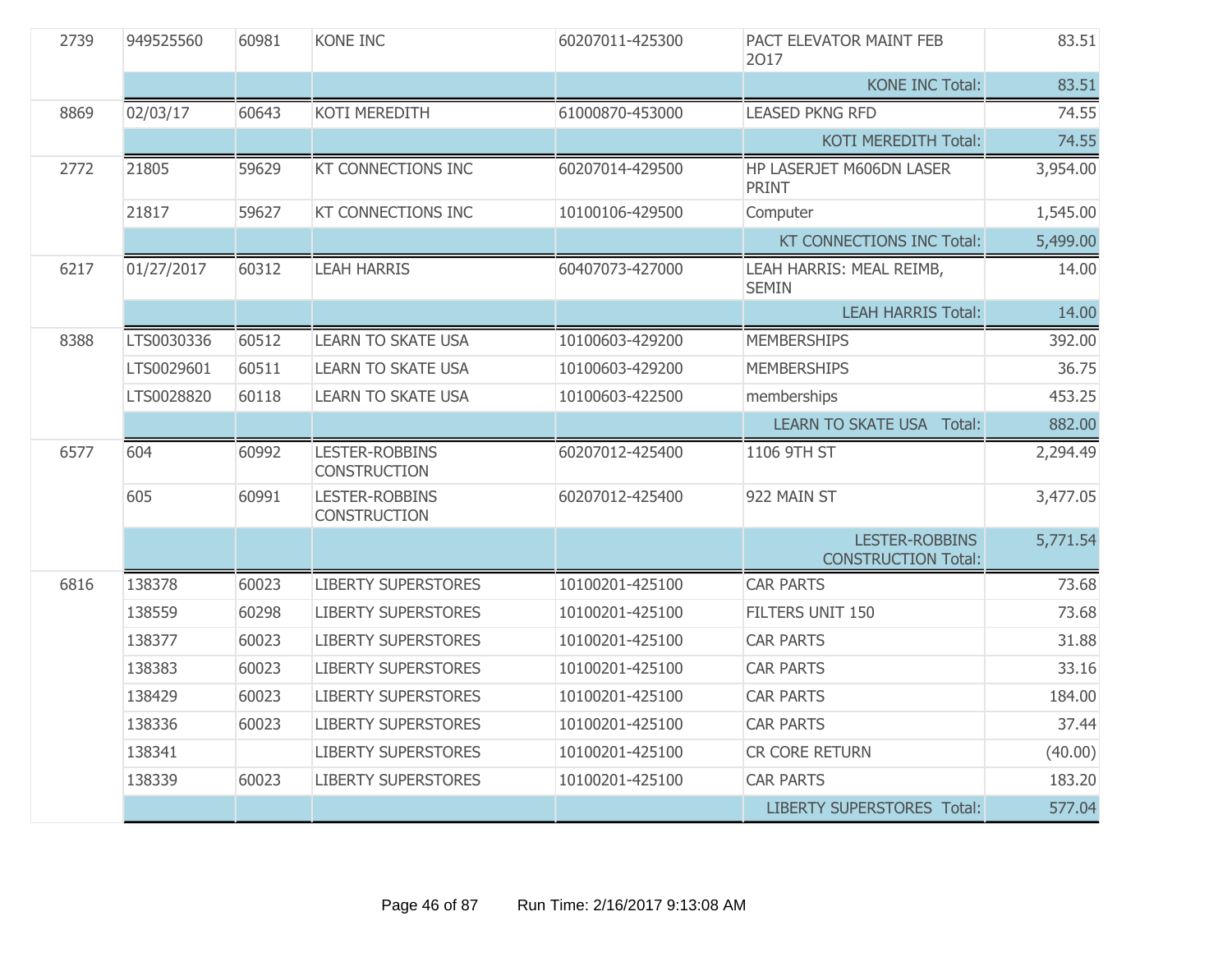| 2934 | $17 - 16$          | 60920 | LIFESAVING RESOURCES INC | 10102023-426900 | ICE & RESCUE GUIDEBOOKS AND<br>DE        | 169.00    |
|------|--------------------|-------|--------------------------|-----------------|------------------------------------------|-----------|
|      |                    |       |                          |                 | LIFESAVING RESOURCES INC<br>Total:       | 169.00    |
| 2935 | 02/28/17           |       | <b>LIFEWAYS INC</b>      | 10100621-460900 | <b>FEB17 LIFEWAYS</b>                    | 5,000.00  |
|      |                    |       |                          |                 | <b>LIFEWAYS INC Total:</b>               | 5,000.00  |
| 2938 | 78428              | 60401 | LIGHTING MAINTENANCE CO  | 10100304-422500 | Jan 2017 - Monthly Maintenance           | 4,250.40  |
|      |                    |       |                          |                 | LIGHTING MAINTENANCE CO<br>Total:        | 4,250.40  |
| 2946 | 2207 1             | 60696 | <b>LIND EXCO</b>         | 60907403-437100 | 14-2207 SOUTH TRUCK ROUTE<br><b>DBDP</b> | 28,146.56 |
|      |                    |       |                          |                 | LIND EXCO Total:                         | 28,146.56 |
| 8892 | 02/06/17           | 61133 | <b>LINDA SOMMERS</b>     | 60207014-453000 | REFUND OVERPMT FINAL BILL<br>0730        | 14.25     |
|      |                    |       |                          |                 | <b>LINDA SOMMERS Total:</b>              | 14.25     |
| 2951 | 817                | 60347 | LIND-EXCO INC            | 10100302-424300 | <b>HIRED SNOW HELP</b>                   | 12,440.00 |
|      |                    |       |                          |                 | LIND-EXCO INC Total:                     | 12,440.00 |
| 2794 | 02/06/17           | 61112 | <b>LLOYD LACROIX</b>     | 60207014-453000 | REFUND OVERPMT FINAL BILL<br>0731        | 12.72     |
|      |                    |       |                          |                 | <b>LLOYD LACROIX Total:</b>              | 12.72     |
| 8844 | 12/12/16           | 60092 | <b>LONI BEDARD</b>       | 10500115-453000 | STATE SHARE 6141 WILDWOOD<br><b>HAZA</b> | 2,551.00  |
|      | 01/25/17           | 60107 | <b>LONI BEDARD</b>       | 10500115-453000 | CITY SHARE 6141 WILDWOOD<br><b>HAZAR</b> | 1,500.00  |
|      |                    |       |                          |                 | <b>LONI BEDARD Total:</b>                | 4,051.00  |
| 8889 | 02/06/17           | 61130 | <b>LONNIE SHAFFER</b>    | 60207014-453000 | REFUND OVERPMT FINAL BILL<br>0200        | 47.52     |
|      |                    |       |                          |                 | <b>LONNIE SHAFFER Total:</b>             | 47.52     |
| 3004 | 911639             | 60136 | LOWE'S                   | 60700860-426900 | <b>FOLDING CHAIRS</b>                    | 216.36    |
|      | 901999             | 56186 | LOWE'S                   | 60407071-426900 | SUPPLIES FOR ST PAT ODOR<br><b>CONTR</b> | 59.56     |
|      | 910666<br>01/09/17 | 59144 | LOWE'S                   | 10100612-426900 | <b>SHOP VAC</b>                          | 61.64     |
|      | 910003             | 60471 | LOWE'S                   | 10100612-426900 | <b>C-IRON TRANSFER PMP</b>               | 165.30    |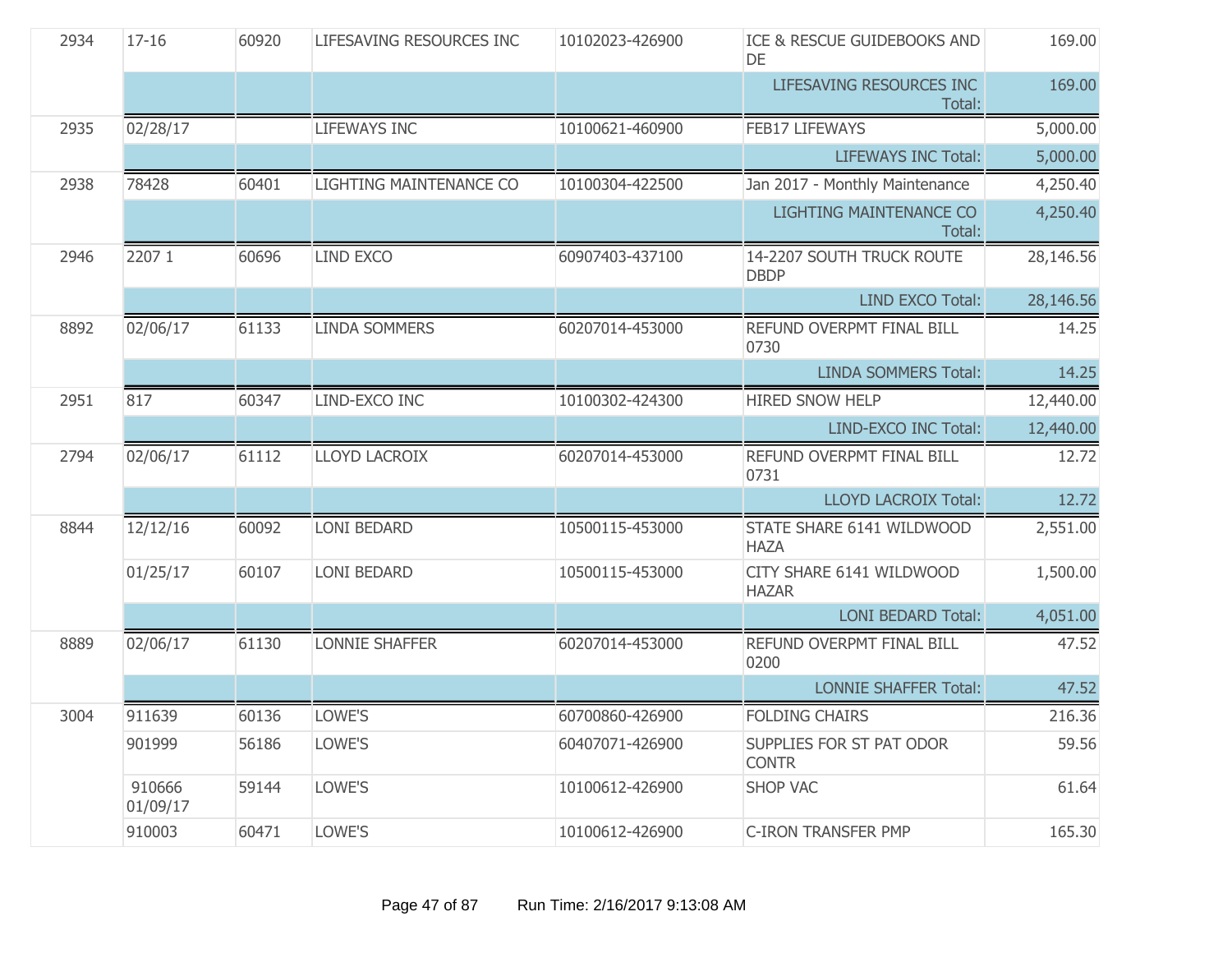| 3004 |           |       |                                 |                 | <b>LOWE'S Total:</b>                          | 502.86    |
|------|-----------|-------|---------------------------------|-----------------|-----------------------------------------------|-----------|
| 3022 | 02/01/17  |       | LUTHERAN SOCIAL SERVICES        | 10100621-612200 | 2017 LUTHERAN SOCIAL<br><b>SERVICES</b>       | 1,250.00  |
|      |           |       |                                 |                 | LUTHERAN SOCIAL SERVICES<br>Total:            | 1,250.00  |
| 8874 | 02/06/17  | 61095 | <b>LYDA BUSSE</b>               | 60207014-453000 | REFUND OVERPMT FINAL BILL<br>0038             | 74.26     |
|      |           |       |                                 |                 | <b>LYDA BUSSE Total:</b>                      | 74.26     |
| 3692 | 327534    | 60459 | LYNN PEAVEY COMPANY             | 10100201-426100 | <b>EVD SUPPLIES</b>                           | 242.10    |
|      | 327641    | 61104 | LYNN PEAVEY COMPANY             | 10100201-426100 | <b>EVD SUPPLIES</b>                           | 758.50    |
|      |           |       |                                 |                 | LYNN PEAVEY COMPANY Total:                    | 1,000.60  |
| 3036 | IN-313669 | 59624 | M G OIL CO                      | 60207012-426200 | W329                                          | 49.72     |
|      | IN-315160 | 60179 | M G OIL CO                      | 10100301-426200 | <b>FLUID</b>                                  | 292.20    |
|      | IN-314883 | 59622 | M G OIL CO                      | 10100607-426200 | <b>MOTOR OIL</b>                              | 871.75    |
|      | IN-313272 | 60093 | M G OIL CO                      | 10100202-426200 | <b>BULK OIL FOR DIESEL UNITS</b>              | 576.10    |
|      | IN-313272 | 60093 | M G OIL CO                      | 61800890-426200 | <b>BULK OIL FOR DIESEL UNITS</b>              | 246.90    |
|      | IN-315779 | 60423 | M G OIL CO                      | 10100301-426900 | STOCK AND UNIT S133                           | 91.85     |
|      | IN-315700 | 60423 | M G OIL CO                      | 10100302-425100 | STOCK AND UNIT S133                           | 12.88     |
|      | IN-315906 | 60423 | M G OIL CO                      | 10100301-426200 | STOCK AND UNIT S133                           | 452.65    |
|      | IN-315886 | 60625 | M G OIL CO                      | 10100607-426200 | <b>FUEL</b>                                   | 961.71    |
|      | IN-315661 | 60344 | M G OIL CO                      | 60407072-426200 | GASOLINE, ETHANOL, DIESEL<br><b>FUEL</b>      | 2,675.54  |
|      |           |       |                                 |                 | M G OIL CO Total:                             | 6,231.30  |
| 8876 | 02/06/17  | 61106 | <b>MANDY FAGERNESS</b>          | 60207014-453000 | REFUND OVERPMT FINAL BILL<br>0901             | 37.04     |
|      |           |       |                                 |                 | <b>MANDY FAGERNESS Total:</b>                 | 37.04     |
| 8886 | 02/06/17  | 61125 | <b>MANUEL RAMOS</b>             | 60207014-453000 | REFUND OVERPMT FINAL BILL<br>0069             | 203.68    |
|      |           |       |                                 |                 | <b>MANUEL RAMOS Total:</b>                    | 203.68    |
| 8866 | 01/05/17  | 60737 | MAPLE AVENUE DEVELOPMENT<br>LLC | 50508910-431000 | 15-2268 SEGER DR<br><b>RECONSTRUCTIO</b>      | 19,338.61 |
|      |           |       |                                 |                 | MAPLE AVENUE DEVELOPMENT<br><b>LLC Total:</b> | 19,338.61 |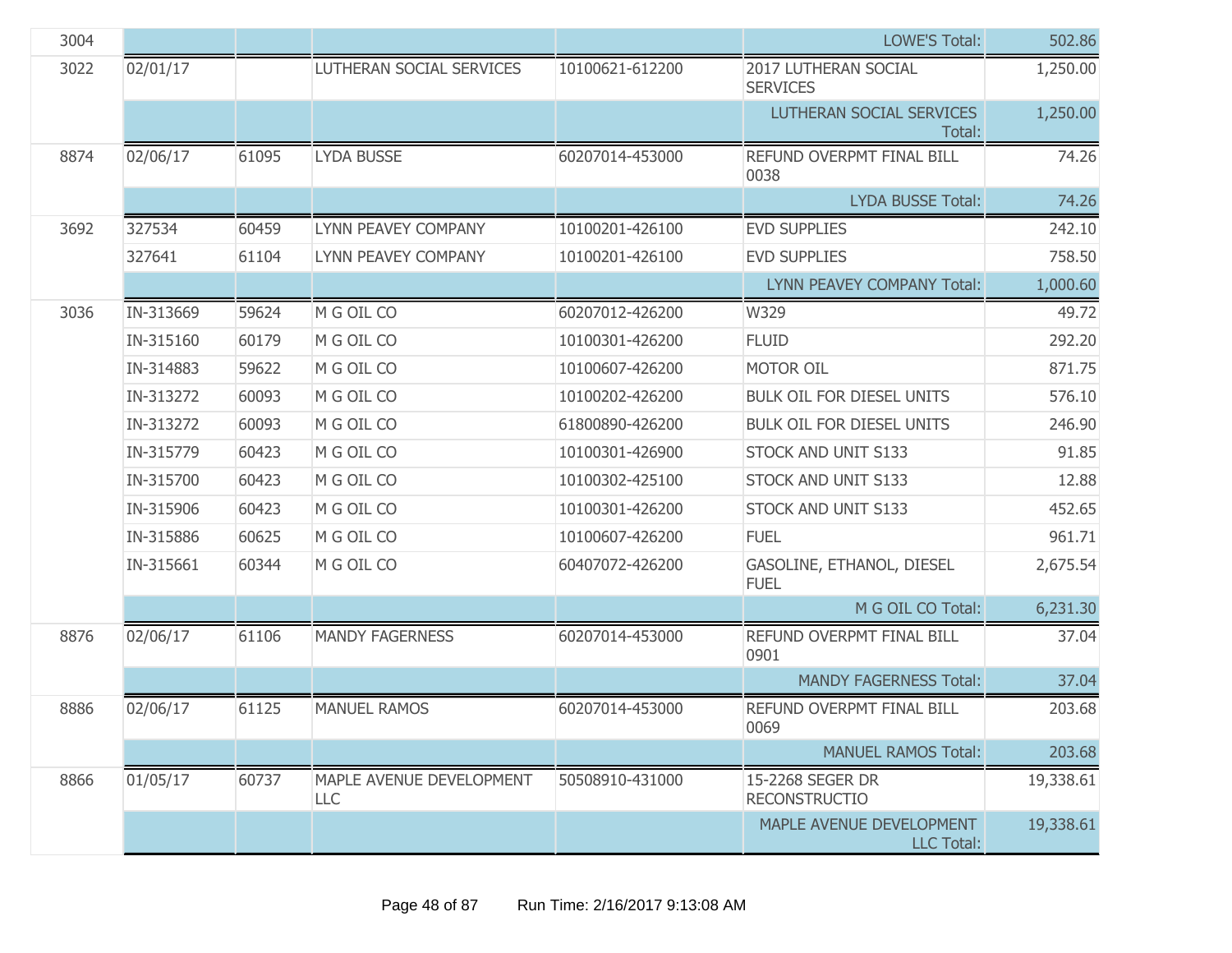| 8873 | 02/06/17                 | 61093 | <b>MARGARET BULLINGER</b>  | 60207014-453000 | REFUND OVERPMT FINAL BILL<br>0901               | 21.38    |
|------|--------------------------|-------|----------------------------|-----------------|-------------------------------------------------|----------|
|      |                          |       |                            |                 | <b>MARGARET BULLINGER Total:</b>                | 21.38    |
| 763  | $01/26 -$<br>01/28/17    | 60361 | <b>MARK BRODRICK</b>       | 10100204-427000 | PER DIEM AND MILEAGE<br><b>REIMBURSE</b>        | 248.70   |
|      |                          |       |                            |                 | <b>MARK BRODRICK Total:</b>                     | 248.70   |
| 8813 | 02/06/17                 | 61135 | <b>MARTIN THUNDER HAWK</b> | 60207014-453000 | REFUND OVERPMT FINAL BILL<br>0026               | 25.00    |
|      |                          |       |                            |                 | <b>MARTIN THUNDER HAWK Total:</b>               | 25.00    |
| 3112 | 101890                   | 60852 | <b>MATCO TOOLS</b>         | 10100305-426300 | <b>KEITH DYK</b>                                | 200.00   |
|      |                          |       |                            |                 | <b>MATCO TOOLS Total:</b>                       | 200.00   |
| 3115 | 51132220                 | 60977 | MATHESON TRI-GAS INC       | 60207011-424400 | ARGON, CO2, NITROGEN 013117                     | 27.90    |
|      | 51132222                 | 60977 | MATHESON TRI-GAS INC       | 60207011-424400 | ARGON, CO2, NITROGEN 013117                     | 27.90    |
|      | 14761971                 | 60288 | MATHESON TRI-GAS INC       | 61507103-425300 | MILLER LENS COVERS                              | 93.84    |
|      | 14736539                 | 59792 | MATHESON TRI-GAS INC       | 61507102-426900 | <b>NORTON WHEEL AND CUTOFF</b><br><b>GEMINI</b> | 56.37    |
|      | 51120562                 | 60548 | MATHESON TRI-GAS INC       | 10100201-424600 | <b>EVD TANK RENTAL</b>                          | 46.50    |
|      |                          |       |                            |                 | MATHESON TRI-GAS INC Total:                     | 252.51   |
| 2684 | 02/01/17-<br>02/05/17    | 60887 | MATT KIMBALL'S GOLF SHOP   | 61300604-422500 | FEB 1-5, 2017 CONTRACT                          | 221.34   |
|      | $01/21/17$ -<br>01/25/17 | 60458 | MATT KIMBALL'S GOLF SHOP   | 61300604-422500 | JAN 21-25, 2017 CONTRACT                        | 286.95   |
|      | 9082                     | 60618 | MATT KIMBALL'S GOLF SHOP   | 61300604-422500 | FEB 2017 MANAGEMENT<br><b>CONTRACT</b>          | 3,500.00 |
|      |                          |       |                            |                 | MATT KIMBALL'S GOLF SHOP<br>Total:              | 4,008.29 |
| 8880 | 02/06/17                 | 61113 | <b>MAX LACROIX</b>         | 60207014-453000 | REFUND OVERPMT FINAL BILL<br>0058               | 50.24    |
|      |                          |       |                            |                 | <b>MAX LACROIX Total:</b>                       | 50.24    |
| 3164 | 16046130                 | 60800 | MCKIE FORD INC             | 10100618-425100 | <b>BUS REPAIRS</b>                              | 35.14    |
|      | 15040599                 | 60521 | MCKIE FORD INC             | 10100201-425100 | <b>CAR PARTS</b>                                | 72.62    |
|      | 15040600                 | 60521 | MCKIE FORD INC             | 10100201-425100 | <b>CAR PARTS</b>                                | 72.62    |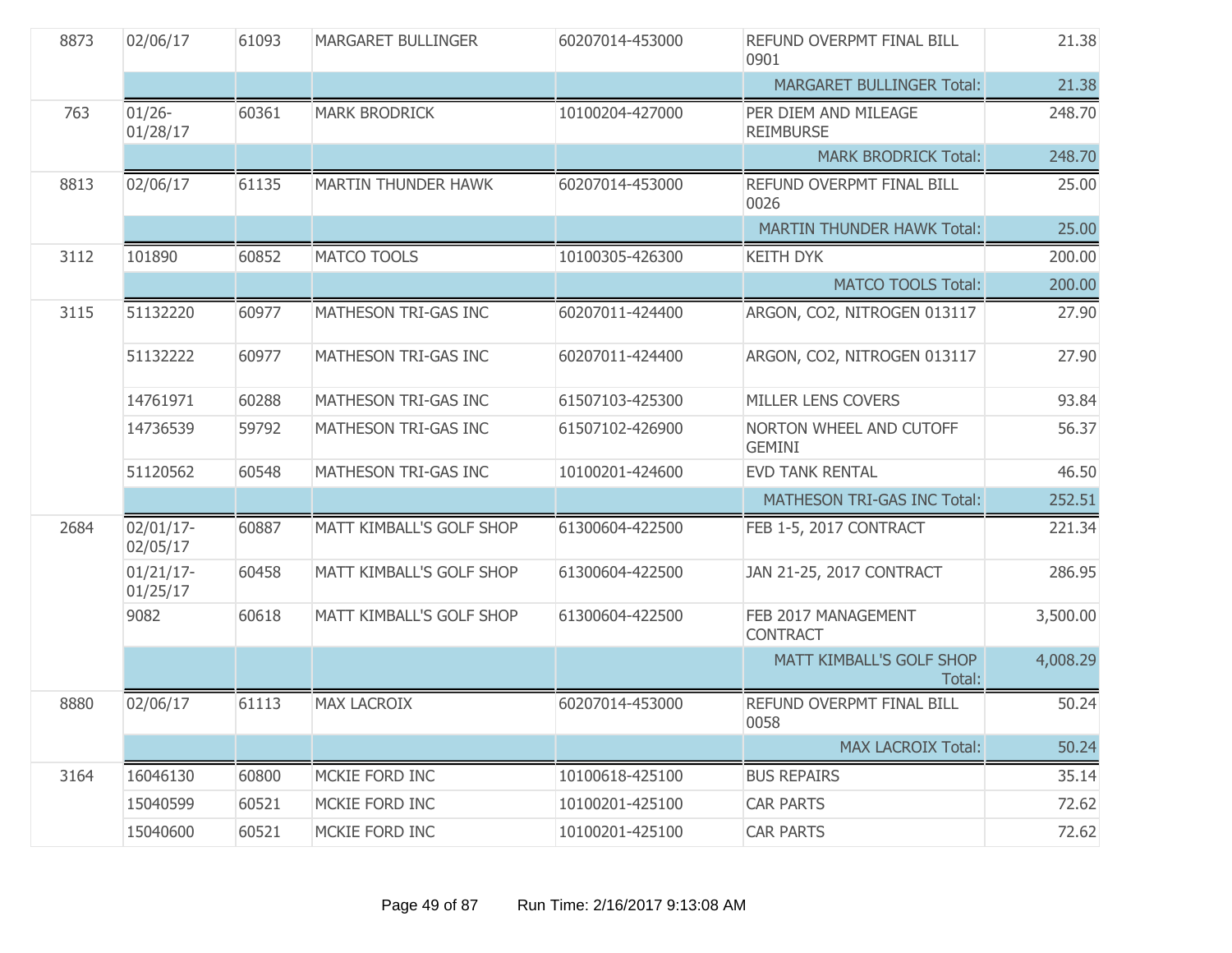| 3164 | 15040474          | 60300 | MCKIE FORD INC                        | 10100201-425100 | <b>CAR PARTS</b>                                    | 72.62     |
|------|-------------------|-------|---------------------------------------|-----------------|-----------------------------------------------------|-----------|
|      | 15040478          | 60300 | MCKIE FORD INC                        | 10100201-425100 | <b>CAR PARTS</b>                                    | 51.39     |
|      | 15040370          | 60951 | MCKIE FORD INC                        | 10100202-425100 | DAMPER ASSY. - RAPID RIDE<br><b>BUS</b>             | 7.16      |
|      | 15040258          | 60952 | MCKIE FORD INC                        | 10100202-425100 | <b>GEAR PLUNGER, TUBE &amp;</b><br><b>BUSHING -</b> | 88.72     |
|      | F7298             | 57526 | MCKIE FORD INC                        | 60207011-436000 | FORD 1/2 TON 4X4 EXTENDED<br>CAB                    | 28,657.00 |
|      |                   |       |                                       |                 | <b>MCKIE FORD INC Total:</b>                        | 29,057.27 |
| 3191 | 64763             | 60940 | MEDICAL WASTE TRANSPORT<br><b>INC</b> | 61800890-422500 | MEDICAL WASTE DISPOSALE /<br><b>JAN</b>             | 281.22    |
|      |                   |       |                                       |                 | MEDICAL WASTE TRANSPORT<br><b>INC Total:</b>        | 281.22    |
| 3208 | 12868             | 60146 | <b>MENARDS</b>                        | 10100607-425200 | <b>GREENHOUSE REPAIRS</b>                           | 142.92    |
|      | 11223             | 59906 | <b>MENARDS</b>                        | 61800897-426900 | CAR CHARGERS FOR M7                                 | 31.93     |
|      | 14045             | 60797 | <b>MENARDS</b>                        | 10100618-426900 | <b>MISC SUPPLIES</b>                                | 76.34     |
|      | 12748             | 60563 | <b>MENARDS</b>                        | 61507103-425200 | PLYWOOD AG PAD                                      | 518.55    |
|      | 12214             | 60645 | <b>MENARDS</b>                        | 60407072-425700 | ADMIN BLDG: LOBBY PENDANT<br><b>LIGH</b>            | 239.94    |
|      | 11635             | 60111 | <b>MENARDS</b>                        | 10100612-426900 | lumber                                              | 30.43     |
|      | 12703             | 60905 | <b>MENARDS</b>                        | 10102027-425200 | EPOXY, BOTS, AND PLUNGER                            | 3.84      |
|      | 12703             | 60905 | <b>MENARDS</b>                        | 10102027-426400 | EPOXY, BOTS, AND PLUNGER                            | 1.39      |
|      | 12703             | 60905 | <b>MENARDS</b>                        | 61800897-425200 | EPOXY, BOTS, AND PLUNGER                            | 1.65      |
|      | 12703             | 60905 | <b>MENARDS</b>                        | 61800897-426400 | EPOXY, BOTS, AND PLUNGER                            | 0.60      |
|      | 13405<br>01/27/17 | 60936 | <b>MENARDS</b>                        | 10100202-426900 | <b>TOOLBOX FOR RADIOS</b>                           | 11.89     |
|      | 13405<br>01/27/17 | 60936 | <b>MENARDS</b>                        | 61800890-426900 | <b>TOOLBOX FOR RADIOS</b>                           | 5.09      |
|      | 14151             | 60713 | <b>MENARDS</b>                        | 10100302-421100 | REPLACE BOX MAIL                                    | 57.60     |
|      | 13300             | 60256 | <b>MENARDS</b>                        | 60207011-426900 | BRUSH, CONST SCREWS, STAND<br>2)                    | 39.64     |
|      | 13165             | 60163 | <b>MENARDS</b>                        | 60407072-426500 | TOOL: LADDER, 6FT ALUMINUM                          | 39.96     |
|      | 13033             | 60161 | <b>MENARDS</b>                        | 60407072-426500 | SAFETY: HAND SPREADER, ICE<br><b>MEL</b>            | 13.98     |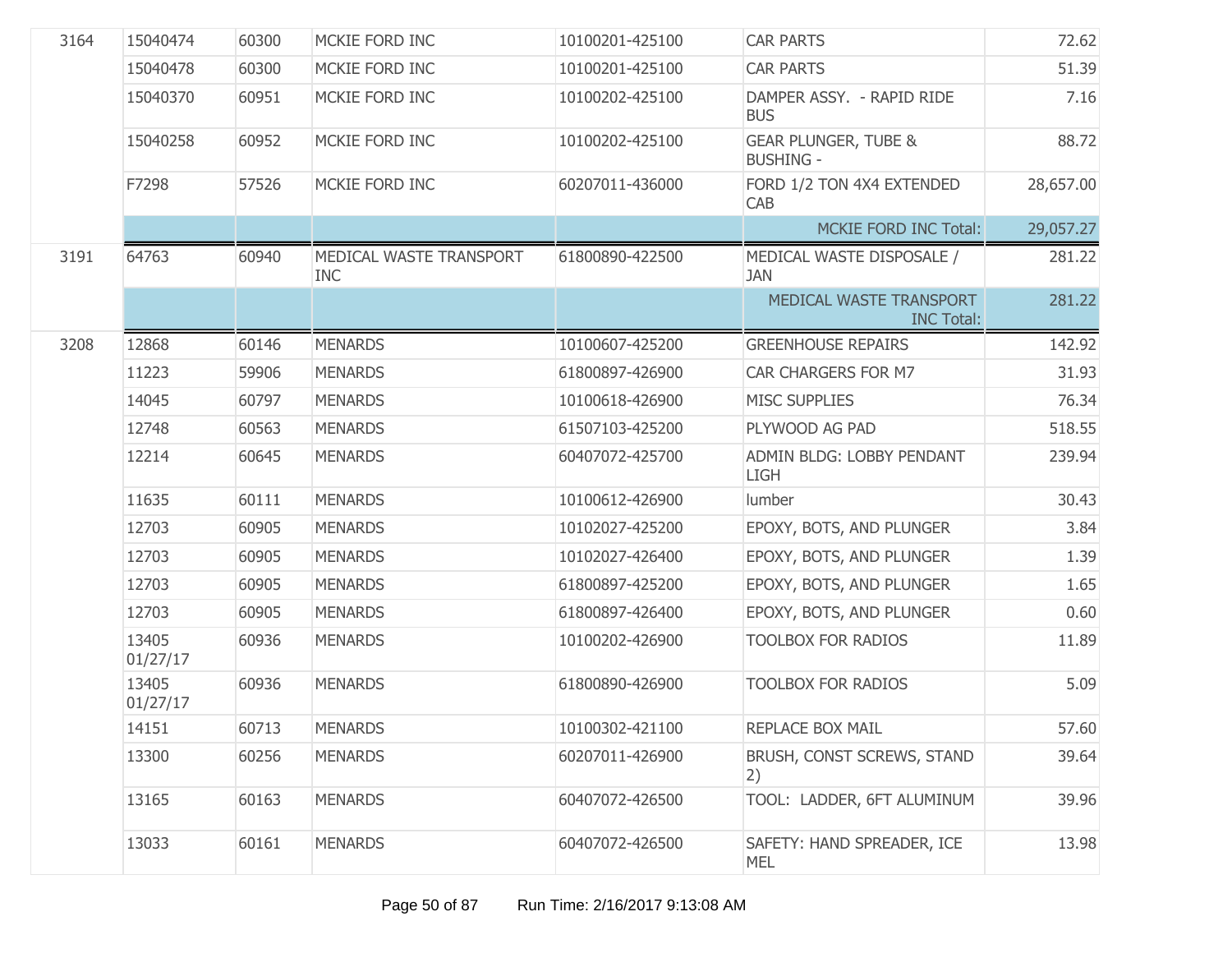| 3208 | 13033             | 60161 | <b>MENARDS</b>                                                | 60407072-426900 | SAFETY: HAND SPREADER, ICE<br><b>MEL</b>             | 70.46    |
|------|-------------------|-------|---------------------------------------------------------------|-----------------|------------------------------------------------------|----------|
|      |                   |       |                                                               |                 | <b>MENARDS Total:</b>                                | 1,286.21 |
| 3225 | 00079             |       | METROPOLITAN LIFE INSURANCE 70200922-454200<br><b>COMPANY</b> |                 | MAR17 LIFE                                           | 5,782.82 |
|      |                   |       |                                                               |                 | METROPOLITAN LIFE INSURANCE<br><b>COMPANY Total:</b> | 5,782.82 |
| 3242 | 140410801854<br>5 |       | MIDCONTINENT<br><b>COMMUNICATIONS</b>                         | 10100607-428100 | 140410801 02/02/17                                   | 344.08   |
|      | 140410801854<br>5 |       | MIDCONTINENT<br><b>COMMUNICATIONS</b>                         | 10106024-428100 | 140410801 02/02/17                                   | 1,925.00 |
|      | 140410801854<br>5 |       | MIDCONTINENT<br><b>COMMUNICATIONS</b>                         | 10106024-428100 | 140410801 02/02/17                                   | 425.00   |
|      | 140410801854<br>5 |       | MIDCONTINENT<br><b>COMMUNICATIONS</b>                         | 10106024-428100 | 140410801 02/02/17                                   | 765.00   |
|      | 140410801854<br>5 |       | MIDCONTINENT<br><b>COMMUNICATIONS</b>                         | 61300664-422500 | 140410801 02/02/17                                   | 220.00   |
|      | 140410801854<br>5 |       | MIDCONTINENT<br><b>COMMUNICATIONS</b>                         | 61300664-422500 | 140410801 02/02/17                                   | 75.00    |
|      | 140410801854<br>5 |       | MIDCONTINENT<br><b>COMMUNICATIONS</b>                         | 61400665-422500 | 140410801 02/02/17                                   | 140.92   |
|      | 140410801854<br>5 |       | MIDCONTINENT<br><b>COMMUNICATIONS</b>                         | 10100620-428100 | 140410801 02/02/17                                   | 240.00   |
|      | 140410801854<br>5 |       | MIDCONTINENT<br><b>COMMUNICATIONS</b>                         | 10100615-428100 | 140410801 02/02/17                                   | 124.72   |
|      | 140410801854<br>5 |       | MIDCONTINENT<br><b>COMMUNICATIONS</b>                         | 10100615-428100 | 140410801 02/02/17                                   | 125.00   |
|      | 140410801854<br>5 |       | MIDCONTINENT<br><b>COMMUNICATIONS</b>                         | 10100616-428100 | 140410801 02/02/17                                   | 207.87   |
|      | 140410801854<br>5 |       | MIDCONTINENT<br><b>COMMUNICATIONS</b>                         | 10100616-428100 | 140410801 02/02/17                                   | 303.42   |
|      | 140410801854<br>5 |       | MIDCONTINENT<br><b>COMMUNICATIONS</b>                         | 10100617-428100 | 140410801 02/02/17                                   | 210.00   |
|      | 140410801854<br>5 |       | MIDCONTINENT<br><b>COMMUNICATIONS</b>                         | 60700860-428100 | 140410801 02/02/17                                   | 140.04   |
|      | 140410801854<br>5 |       | MIDCONTINENT<br><b>COMMUNICATIONS</b>                         | 61207101-428100 | 140410801 02/02/17                                   | 150.83   |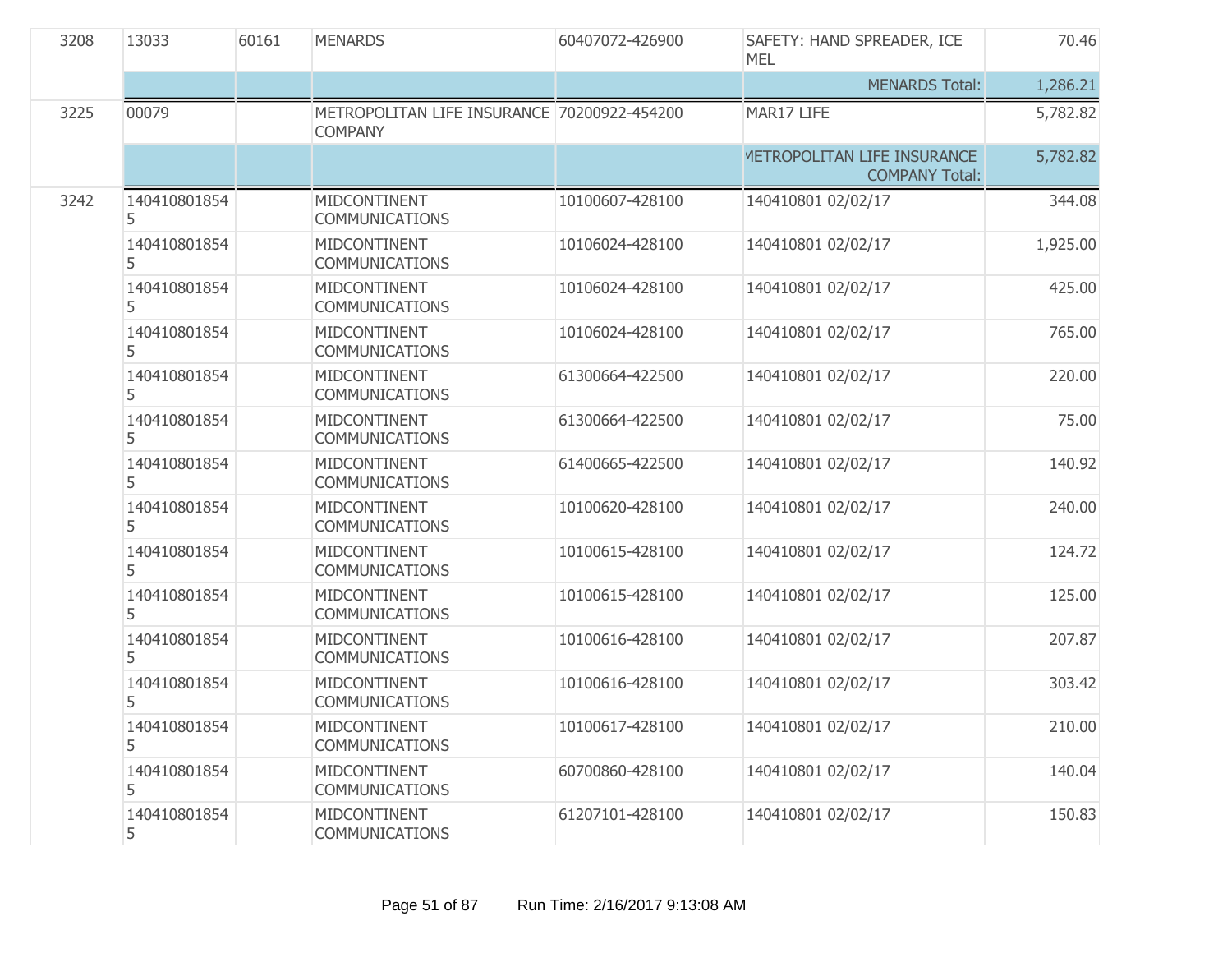| 140410801854<br>5 | MIDCONTINENT<br><b>COMMUNICATIONS</b>        | 61507102-428100 | 140410801 02/02/17 | 150.82 |
|-------------------|----------------------------------------------|-----------------|--------------------|--------|
| 140410801854<br>5 | MIDCONTINENT<br><b>COMMUNICATIONS</b>        | 61507103-428100 | 140410801 02/02/17 | 150.82 |
| 140410801854<br>5 | MIDCONTINENT<br><b>COMMUNICATIONS</b>        | 61507102-428100 | 140410801 02/02/17 | 280.00 |
| 140410801854<br>5 | MIDCONTINENT<br><b>COMMUNICATIONS</b>        | 60207011-428100 | 140410801 02/02/17 | 282.74 |
| 140410801854<br>5 | MIDCONTINENT<br><b>COMMUNICATIONS</b>        | 60207011-428100 | 140410801 02/02/17 | 93.33  |
| 140410801854<br>5 | MIDCONTINENT<br><b>COMMUNICATIONS</b>        | 60207013-428100 | 140410801 02/02/17 | 93.34  |
| 140410801854<br>5 | MIDCONTINENT<br><b>COMMUNICATIONS</b>        | 60207014-428100 | 140410801 02/02/17 | 93.33  |
| 140410801854<br>5 | MIDCONTINENT<br><b>COMMUNICATIONS</b>        | 60407072-428100 | 140410801 02/02/17 | 225.71 |
| 140410801854<br>5 | MIDCONTINENT<br><b>COMMUNICATIONS</b>        | 60407072-428100 | 140410801 02/02/17 | 475.00 |
| 140410801854<br>5 | MIDCONTINENT<br><b>COMMUNICATIONS</b>        | 10100202-428100 | 140410801 02/02/17 | 155.00 |
| 140410801854<br>5 | MIDCONTINENT<br><b>COMMUNICATIONS</b>        | 61800890-428100 | 140410801 02/02/17 | 155.00 |
| 140410801854<br>5 | <b>MIDCONTINENT</b><br><b>COMMUNICATIONS</b> | 10100202-428100 | 140410801 02/02/17 | 155.00 |
| 140410801854<br>5 | MIDCONTINENT<br><b>COMMUNICATIONS</b>        | 61800890-428100 | 140410801 02/02/17 | 155.00 |
| 140410801854<br>5 | MIDCONTINENT<br><b>COMMUNICATIONS</b>        | 10100202-428100 | 140410801 02/02/17 | 155.00 |
| 140410801854<br>5 | MIDCONTINENT<br><b>COMMUNICATIONS</b>        | 61800890-428100 | 140410801 02/02/17 | 155.00 |
| 140410801854<br>5 | MIDCONTINENT<br><b>COMMUNICATIONS</b>        | 10100202-428100 | 140410801 02/02/17 | 155.00 |
| 140410801854<br>5 | MIDCONTINENT<br><b>COMMUNICATIONS</b>        | 61800890-428100 | 140410801 02/02/17 | 155.00 |
| 140410801854<br>5 | MIDCONTINENT<br><b>COMMUNICATIONS</b>        | 10100202-428100 | 140410801 02/02/17 | 435.50 |
| 140410801854<br>5 | MIDCONTINENT<br>COMMUNICATIONS               | 61800890-428100 | 140410801 02/02/17 | 214.50 |

3242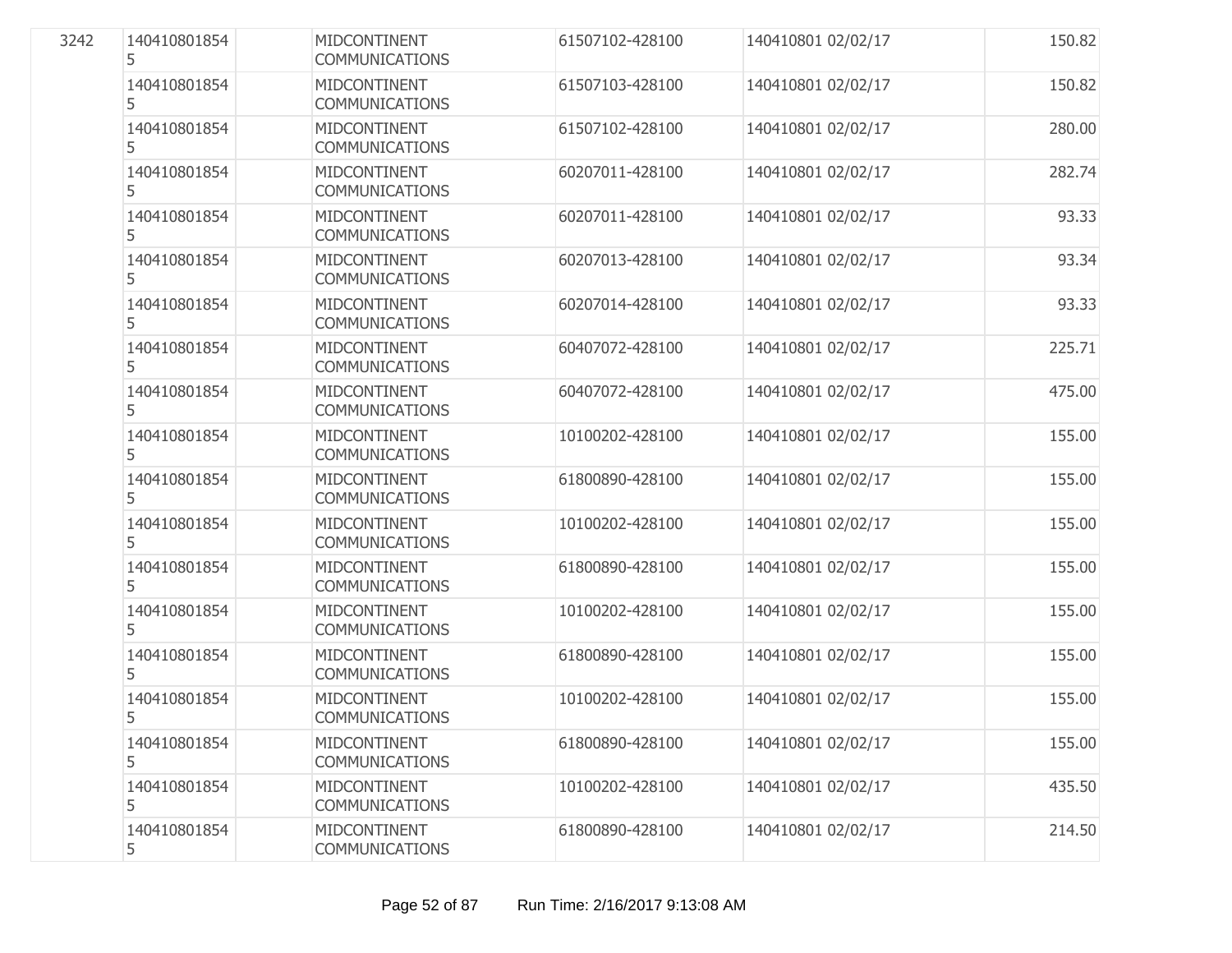| 3242 |                          |       |                                            |                 | <b>MIDCONTINENT</b><br><b>COMMUNICATIONS Total:</b> | 9,131.97 |
|------|--------------------------|-------|--------------------------------------------|-----------------|-----------------------------------------------------|----------|
| 8802 | 02/06/17                 | 61119 | MIDCONTINENT<br><b>COMMUNICATIONS</b>      | 60207014-453000 | REFUND OVERPMT FINAL BILL<br>0599                   | 39.42    |
|      |                          |       |                                            |                 | <b>MIDCONTINENT</b><br><b>COMMUNICATIONS Total:</b> | 39.42    |
| 3243 | 87120                    | 60978 | MIDCONTINENT TESTING LABS<br><b>INC</b>    | 60207011-422500 | SAMPLING 2077 102016                                | 264.19   |
|      | 88383                    | 61066 | MIDCONTINENT TESTING LABS<br><b>INC</b>    | 10100612-422500 | WATER TESTING FOR jAN. 2017                         | 120.00   |
|      | 88299                    | 58251 | MIDCONTINENT TESTING LABS<br><b>INC</b>    | 60407073-422500 | 2017 1ST QTR, DEWATERED<br><b>BIOSOL</b>            | 380.66   |
|      |                          |       |                                            |                 | MIDCONTINENT TESTING LABS<br><b>INC Total:</b>      | 764.85   |
| 3287 | 02/28/17                 |       | MINNELUZAHAN SENIOR<br><b>CITIZENS CTR</b> | 10100621-456700 | 1/4 MINNELUZAHAN SENIOR<br><b>CENTER</b>            | 5,375.00 |
|      |                          |       |                                            |                 | MINNELUZAHAN SENIOR<br><b>CITIZENS CTR Total:</b>   | 5,375.00 |
| 3321 | 293756-21<br>02/01       |       | MONTANA DAKOTA UTIL CO                     | 77700914-428200 |                                                     | 1,802.04 |
|      | 530-410-1000-<br>902/06  |       | MONTANA DAKOTA UTIL CO                     | 10102023-428200 |                                                     | 240.99   |
|      | 530-410-1000-<br>9 02/06 |       | MONTANA DAKOTA UTIL CO                     | 61800893-428200 |                                                     | 118.69   |
|      | 606-963-1000-<br>6 02/07 |       | MONTANA DAKOTA UTIL CO                     | 10102027-428200 |                                                     | 291.42   |
|      | 606-963-1000-<br>6 02/07 |       | MONTANA DAKOTA UTIL CO                     | 61800897-428200 |                                                     | 143.54   |
|      | 350-420-1000-<br>5 02/07 |       | MONTANA DAKOTA UTIL CO                     | 10102021-428200 |                                                     | 825.21   |
|      | 445-528-9045-<br>9 02/07 |       | MONTANA DAKOTA UTIL CO                     | 60407072-428200 |                                                     | 1,598.17 |
|      | 432-629-8200-<br>2 02/08 |       | MONTANA DAKOTA UTIL CO                     | 61507102-428200 |                                                     | 108.04   |
|      | 610-514-7287-<br>8 02/07 |       | MONTANA DAKOTA UTIL CO                     | 61507102-428200 |                                                     | 909.34   |
|      | 548-320-1000-<br>002/07  |       | MONTANA DAKOTA UTIL CO                     | 60800840-428200 |                                                     | 602.18   |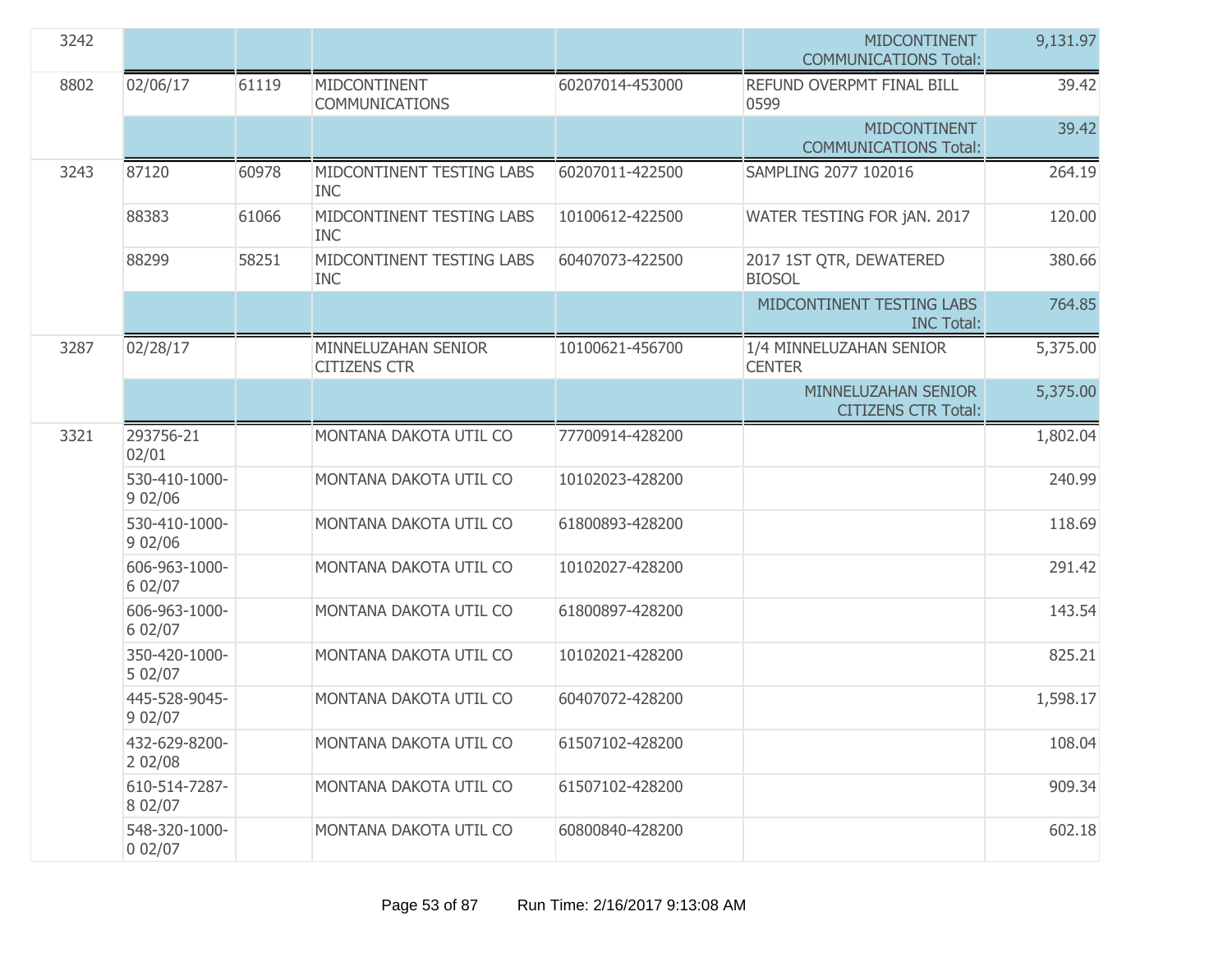| 3321 | 118-240-1000-<br>002/08  | MONTANA DAKOTA UTIL CO | 60700860-428200 | 168.35   |
|------|--------------------------|------------------------|-----------------|----------|
|      | 853-563-7453-<br>902/08  | MONTANA DAKOTA UTIL CO | 60207011-428200 | 1,777.20 |
|      | 856-749-6577-<br>8 02/07 | MONTANA DAKOTA UTIL CO | 60207011-428200 | 84.44    |
|      | 315-063-0699-<br>7 02/07 | MONTANA DAKOTA UTIL CO | 60407071-428200 | 410.44   |
|      | 221-963-4794-<br>6 02/07 | MONTANA DAKOTA UTIL CO | 60407071-428200 | 51.19    |
|      | 282-288-1150-<br>202/07  | MONTANA DAKOTA UTIL CO | 60407072-428200 | 72.95    |
|      | 319-075-5570-<br>5 02/07 | MONTANA DAKOTA UTIL CO | 60407072-428200 | 589.64   |
|      | 818-494-8173-<br>4 02/06 | MONTANA DAKOTA UTIL CO | 60207012-428200 | 23.52    |
|      | 818-494-8173-<br>4 02/06 | MONTANA DAKOTA UTIL CO | 60407071-428200 | 23.52    |
|      | 749-210-1000-<br>002/08  | MONTANA DAKOTA UTIL CO | 60207011-428200 | 2,883.61 |
|      | 614-930-1000-<br>5 02/06 | MONTANA DAKOTA UTIL CO | 60207011-428200 | 15.40    |
|      | 391-040-1000-<br>202/06  | MONTANA DAKOTA UTIL CO | 60207011-428200 | 110.90   |
|      | 408-527-3143-<br>5 02/08 | MONTANA DAKOTA UTIL CO | 60207011-428200 | 334.08   |
|      | 782-203-2643-<br>9 02/07 | MONTANA DAKOTA UTIL CO | 77504134-428200 | 15.40    |
|      | 794-320-1000-<br>1 02/07 | MONTANA DAKOTA UTIL CO | 60207011-428200 | 458.15   |
|      | 794-320-1000-<br>1 02/07 | MONTANA DAKOTA UTIL CO | 60407071-428200 | 458.15   |
|      | 794-320-1000-<br>1 02/07 | MONTANA DAKOTA UTIL CO | 10100305-428200 | 229.07   |
|      | 210-450-9161-<br>4 02/06 | MONTANA DAKOTA UTIL CO | 60207012-428200 | 680.42   |
|      | 210-450-9161-<br>4 02/06 | MONTANA DAKOTA UTIL CO | 60407071-428200 | 680.41   |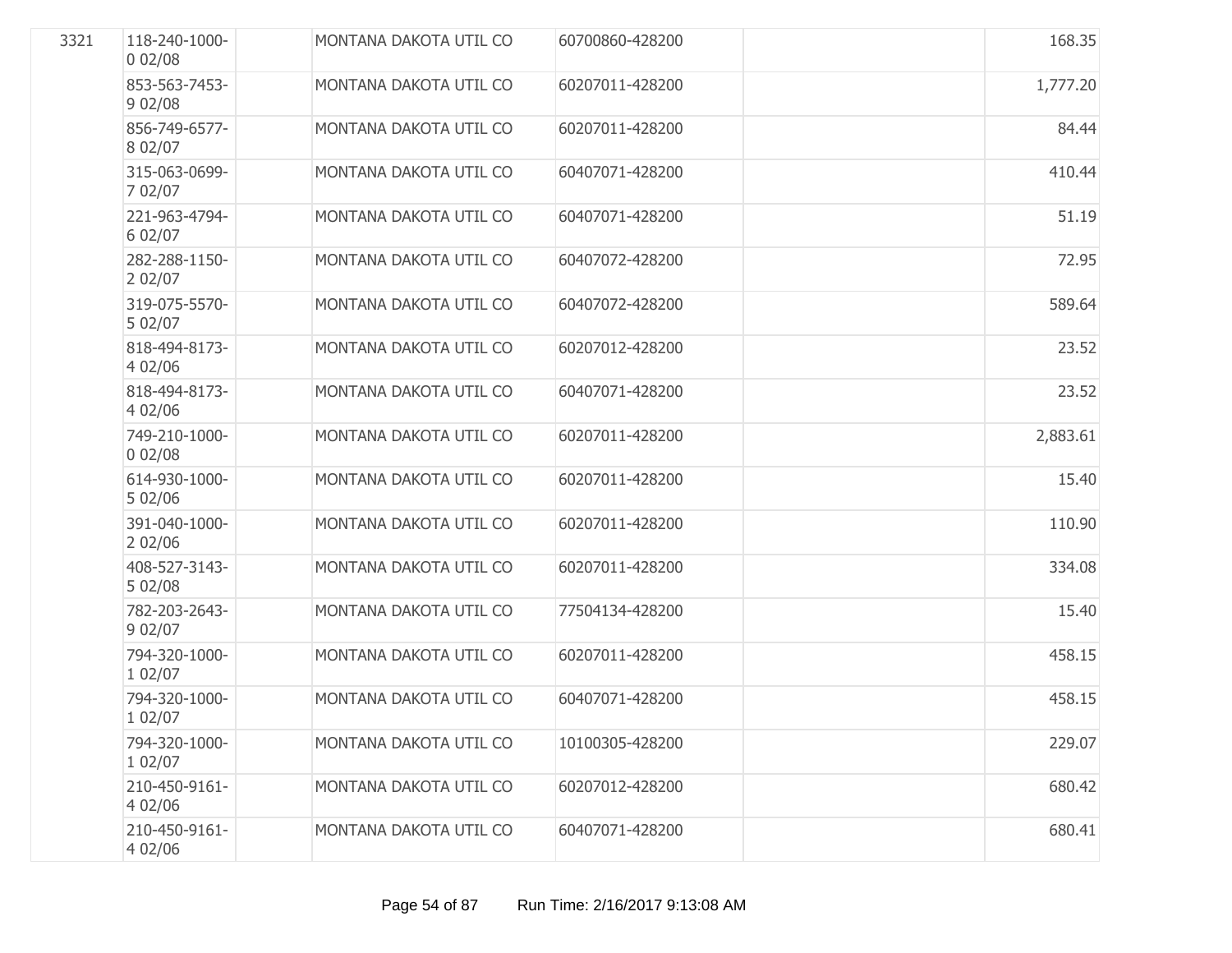| 3321 | 992-530-1000-<br>5 02/07 | MONTANA DAKOTA UTIL CO | 10100618-428200 | 1,747.88 |
|------|--------------------------|------------------------|-----------------|----------|
|      | 992-530-1000-<br>5 02/07 | MONTANA DAKOTA UTIL CO | 10100205-428200 | 873.95   |
|      | 992-530-1000-<br>5 02/07 | MONTANA DAKOTA UTIL CO | 10100201-428200 | 873.95   |
|      | 771-610-1000-<br>202/06  | MONTANA DAKOTA UTIL CO | 10100607-428200 | 56.85    |
|      | 988-753-1000-<br>9 02/07 | MONTANA DAKOTA UTIL CO | 77504134-428200 | 2,907.45 |
|      | 790-752-5545-<br>9 02/07 | MONTANA DAKOTA UTIL CO | 77504134-428200 | 262.57   |
|      | 653-949-5420-<br>3 02/07 | MONTANA DAKOTA UTIL CO | 10100607-428200 | 483.48   |
|      | 067-863-3134-<br>5 02/07 | MONTANA DAKOTA UTIL CO | 10100617-428200 | 184.26   |
|      | 632-230-1000-<br>8 02/08 | MONTANA DAKOTA UTIL CO | 10100615-428200 | 186.16   |
|      | 971-610-1000-<br>002/06  | MONTANA DAKOTA UTIL CO | 10100616-428200 | 249.75   |
|      | 252-233-1000-<br>1 02/07 | MONTANA DAKOTA UTIL CO | 10100612-428200 | 5,491.79 |
|      | 350-400-1954-<br>5 02/07 | MONTANA DAKOTA UTIL CO | 10100612-428200 | 139.50   |
|      | 715-420-1000-<br>5 02/06 | MONTANA DAKOTA UTIL CO | 10106062-428200 | 2,057.31 |
|      | 846-320-1000-<br>9 02/07 | MONTANA DAKOTA UTIL CO | 10106064-428200 | 1,767.89 |
|      | 347-423-1000-<br>5 02/06 | MONTANA DAKOTA UTIL CO | 10100603-428200 | 1,646.95 |
|      | 871-610-1000-<br>1 02/06 | MONTANA DAKOTA UTIL CO | 10100607-428200 | 1,472.63 |
|      | 799-320-1000-<br>6 02/07 | MONTANA DAKOTA UTIL CO | 10100607-428200 | 110.70   |
|      | 699-320-1000-<br>7 02/07 | MONTANA DAKOTA UTIL CO | 10100607-428200 | 282.19   |
|      | 771-140-1000-<br>002/08  | MONTANA DAKOTA UTIL CO | 61300664-428200 | 699.39   |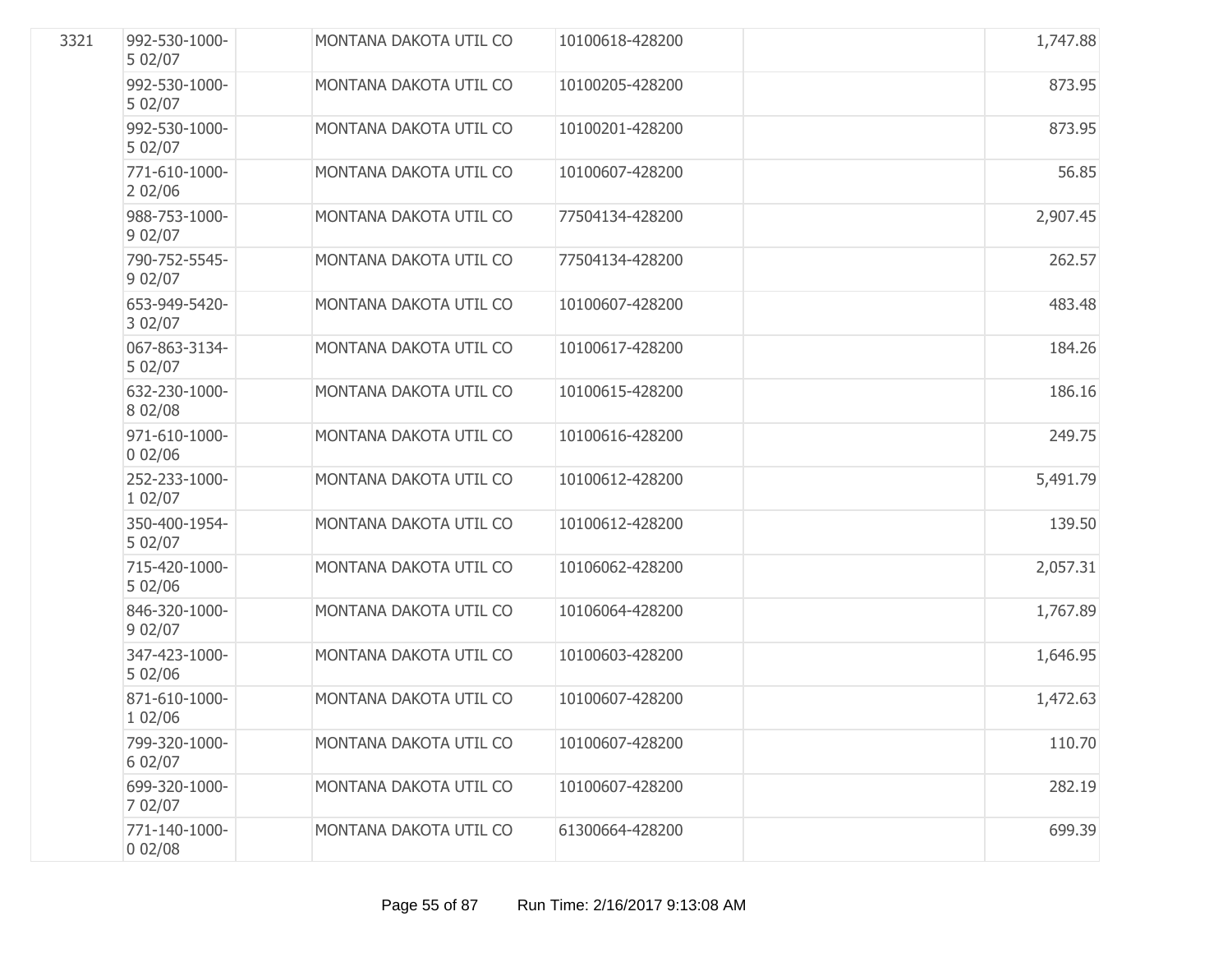| 3321 | 683-866-6119-<br>002/08  | MONTANA DAKOTA UTIL CO | 61300664-428200 | 115.39    |
|------|--------------------------|------------------------|-----------------|-----------|
|      | 077-140-1000-<br>1 02/08 | MONTANA DAKOTA UTIL CO | 61300664-428200 | 397.83    |
|      | 955-756-5185-<br>6 02/08 | MONTANA DAKOTA UTIL CO | 61300664-428200 | 74.71     |
|      | 629-610-1000-<br>6 02/07 | MONTANA DAKOTA UTIL CO | 61400665-428200 | 82.27     |
|      | 729-610-1000-<br>5 02/07 | MONTANA DAKOTA UTIL CO | 61400665-428200 | 82.82     |
|      | 166-530-1000-<br>5 02/08 | MONTANA DAKOTA UTIL CO | 61207101-428200 | 367.56    |
|      | 166-530-1000-<br>5 02/08 | MONTANA DAKOTA UTIL CO | 61507103-428200 | 6,983.58  |
|      | 515-033-1000-<br>8 02/08 | MONTANA DAKOTA UTIL CO | 61507103-428200 | 10,894.16 |
|      | 894-320-1000-<br>002/07  | MONTANA DAKOTA UTIL CO | 10100401-428200 | 246.07    |
|      | 258-865-3747-<br>8 02/07 | MONTANA DAKOTA UTIL CO | 10100401-428200 | 138.76    |
|      | 625-520-1000-<br>1 02/06 | MONTANA DAKOTA UTIL CO | 10100609-428200 | 2,647.92  |
|      | 671-140-1000-<br>1 02/08 | MONTANA DAKOTA UTIL CO | 61800895-428200 | 90.94     |
|      | 450-420-1000-<br>4 02/07 | MONTANA DAKOTA UTIL CO | 10100202-428200 | 662.49    |
|      | 594-320-1000-<br>3 02/07 | MONTANA DAKOTA UTIL CO | 10100301-428200 | 238.40    |
|      | 994-320-1000-<br>902/06  | MONTANA DAKOTA UTIL CO | 10100301-428200 | 77.27     |
|      | 994-320-1000-<br>902/06  | MONTANA DAKOTA UTIL CO | 10100305-428200 | 579.52    |
|      | 994-320-1000-<br>902/06  | MONTANA DAKOTA UTIL CO | 10100401-428200 | 115.91    |
|      | 350-420-1000-<br>5 02/07 | MONTANA DAKOTA UTIL CO | 61800891-428200 | 406.44    |
|      | 491-430-1000-<br>4 02/08 | MONTANA DAKOTA UTIL CO | 10102024-428200 | 184.25    |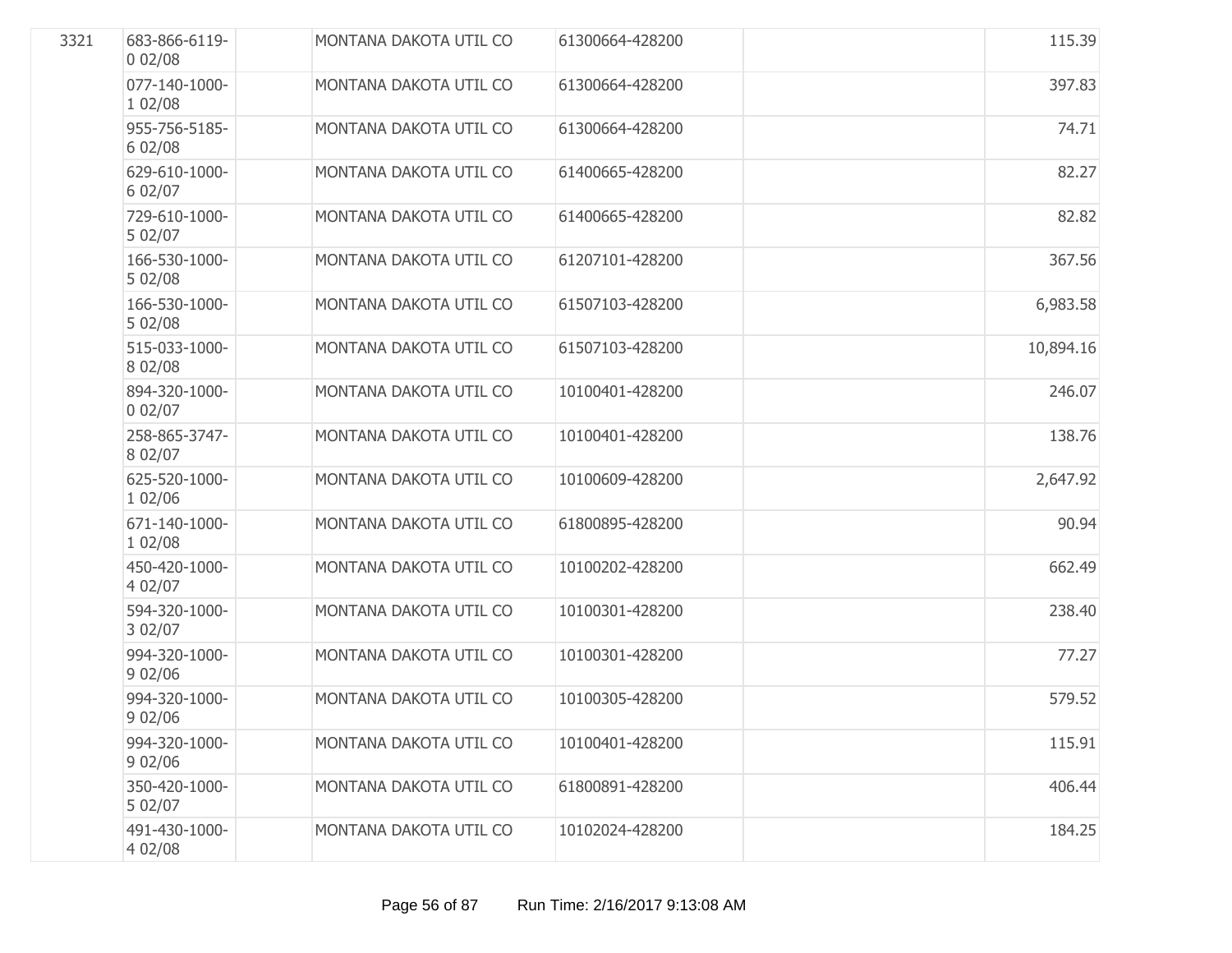| 3321 | 491-430-1000-<br>4 02/08 |       | MONTANA DAKOTA UTIL CO    | 61800894-428200 |                                          | 90.75     |
|------|--------------------------|-------|---------------------------|-----------------|------------------------------------------|-----------|
|      | 544-823-1000-<br>7 02/08 |       | MONTANA DAKOTA UTIL CO    | 10102026-428200 |                                          | 246.35    |
|      | 544-823-1000-<br>7 02/08 |       | MONTANA DAKOTA UTIL CO    | 61800896-428200 |                                          | 121.34    |
|      | 671-140-1000-<br>1 02/08 |       | MONTANA DAKOTA UTIL CO    | 10102025-428200 |                                          | 184.63    |
|      |                          |       |                           |                 | MONTANA DAKOTA UTIL CO<br>Total:         | 62,230.47 |
| 6871 | 12/31/2016               | 60736 | MONTGOMERY PROPERTIES LLC | 50508910-431000 | 15-2268 SEGER DR<br><b>RECONSTRUCTIO</b> | 4,140.96  |
|      | 12/19/16                 | 60733 | MONTGOMERY PROPERTIES LLC | 50508910-431000 | 15-2268 SEGER DR<br><b>RECONSTRUCTIO</b> | 90.66     |
|      | 12/31/16                 | 60735 | MONTGOMERY PROPERTIES LLC | 50508910-431000 | 15-2268 SEGER DR<br><b>RECONSTRUCTIO</b> | 3,302.43  |
|      |                          |       |                           |                 | MONTGOMERY PROPERTIES LLC<br>Total:      | 7,534.05  |
| 3395 | 02/28/17                 |       | MUSEUM ALLIANCE OF RC     | 10106064-460600 | FEB17 JOURNEY MUSEUM                     | 27,000.00 |
|      |                          |       |                           |                 | MUSEUM ALLIANCE OF RC Total:             | 27,000.00 |
| 3407 | 9106                     | 60029 | NARTEC INC                | 10100201-426100 | EVD TEST KITS                            | 3,184.92  |
|      |                          |       |                           |                 | <b>NARTEC INC Total:</b>                 | 3,184.92  |
| 8881 | 02/06/17                 | 61114 | <b>NATHAN MAHER</b>       | 60207014-453000 | REFUND OVERPMT FINAL BILL<br>0200        | 220.89    |
|      |                          |       |                           |                 | <b>NATHAN MAHER Total:</b>               | 220.89    |
| 3424 | 10686                    | 60358 | NATIVE SUN NEWS           | 61507103-423000 | SWO1 AD                                  | 40.00     |
|      | 10717                    | 60809 | <b>NATIVE SUN NEWS</b>    | 10100108-423000 | <b>JOB ADVERTISEMENT</b>                 | 40.00     |
|      |                          |       |                           |                 | <b>NATIVE SUN NEWS Total:</b>            | 80.00     |
| 3469 | RP-039433                | 60907 | NEVE'S UNIFORM INC        | 10100202-426500 | <b>SURVIVOR FLASHLIGTS</b>               | 247.80    |
|      | RP-039433                | 60907 | NEVE'S UNIFORM INC        | 61800890-426500 | <b>SURVIVOR FLASHLIGTS</b>               | 106.20    |
|      | 02/06/17                 | 61121 | NEVE'S UNIFORM INC        | 60207014-453000 | REFUND OVERPMT FINAL BILL<br>0044        | 118.99    |
|      | RP-039471                | 60463 | NEVE'S UNIFORM INC        | 10100201-426300 | <b>BELT MANN</b>                         | 21.99     |
|      | RP-039470                | 60307 | NEVE'S UNIFORM INC        | 10100201-426300 | OFFICER UNIFORMS                         | 109.90    |
|      | RP-039466                | 60307 | NEVE'S UNIFORM INC        | 10100201-426300 | OFFICER UNIFORMS                         | 4.50      |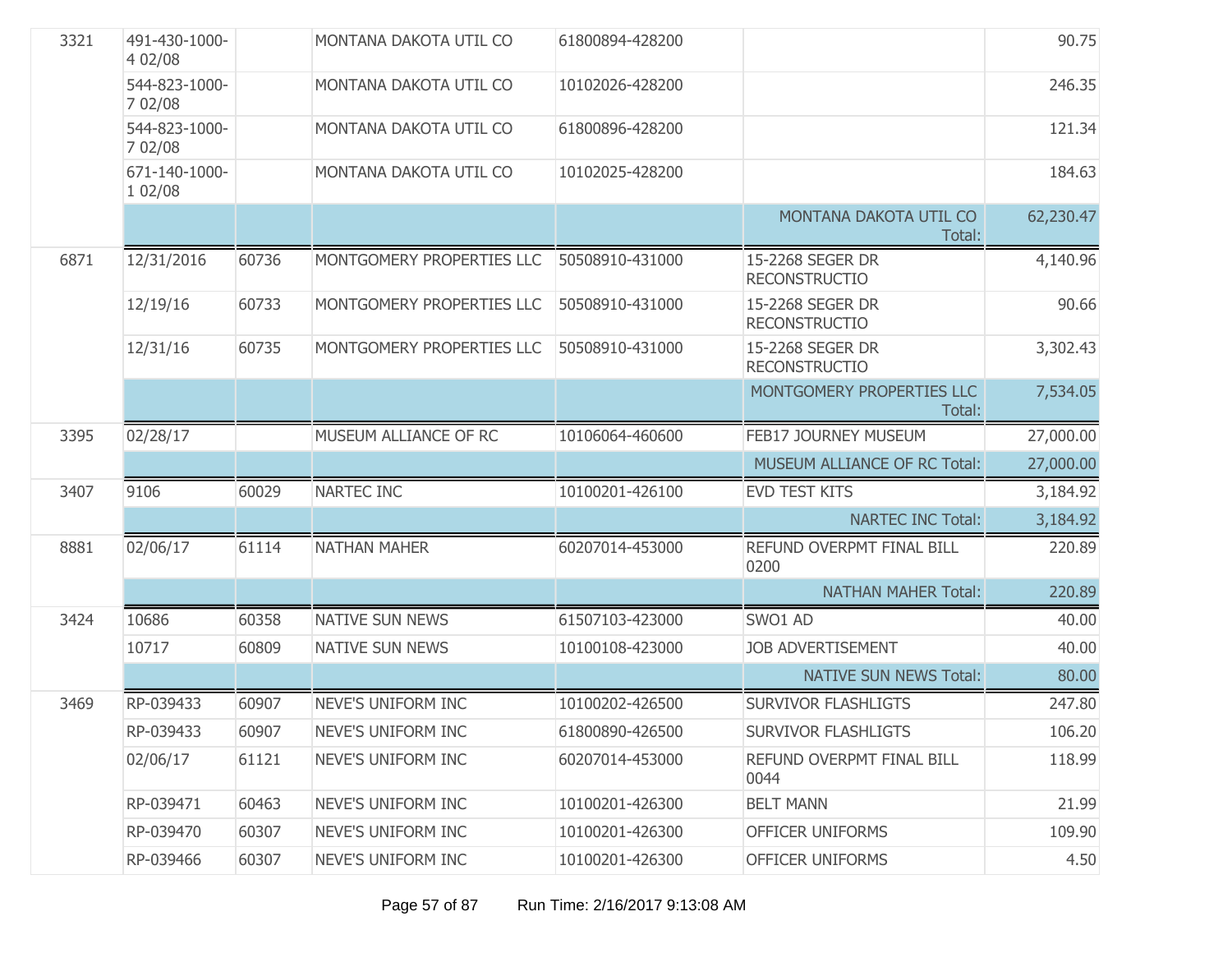| 3469 | RP-039358            | 60549 | NEVE'S UNIFORM INC                      | 10100201-426300 | <b>OFFICER UNIFORMS</b>                  | 245.75   |
|------|----------------------|-------|-----------------------------------------|-----------------|------------------------------------------|----------|
|      | RP-039396            | 60549 | NEVE'S UNIFORM INC                      | 10100201-426300 | <b>OFFICER UNIFORMS</b>                  | 610.00   |
|      | RP-039422            | 60549 | NEVE'S UNIFORM INC                      | 10100201-426300 | OFFICER UNIFORMS                         | 34.95    |
|      | RP-039411            | 60032 | NEVE'S UNIFORM INC                      | 10100201-426300 | <b>OFFICER UNIFORMS</b>                  | 169.99   |
|      | RP-039420            | 60032 | NEVE'S UNIFORM INC                      | 10100201-426300 | OFFICER UNIFORMS                         | 169.99   |
|      | RP-039410            | 59590 | NEVE'S UNIFORM INC                      | 10102030-426900 | RITE IN RAIN NOTEBOOK -<br><b>PREVEN</b> | 34.65    |
|      | RP-039359            | 60549 | NEVE'S UNIFORM INC                      | 10100201-426300 | OFFICER UNIFORMS                         | 179.90   |
|      | RP-039360            | 60549 | NEVE'S UNIFORM INC                      | 10100201-426300 | OFFICER UNIFORMS                         | 124.90   |
|      | RP-039379            | 60549 | NEVE'S UNIFORM INC                      | 10100201-426300 | OFFICER UNIFORMS                         | 40.00    |
|      | RP-039388            | 60549 | NEVE'S UNIFORM INC                      | 10100201-426300 | <b>OFFICER UNIFORMS</b>                  | 4.95     |
|      | RP-039394            | 60549 | NEVE'S UNIFORM INC                      | 10100201-426300 | OFFICER UNIFORMS                         | 610.00   |
|      | RP-039395            | 60549 | NEVE'S UNIFORM INC                      | 10100201-426300 | <b>OFFICER UNIFORMS</b>                  | 610.00   |
|      |                      |       |                                         |                 | NEVE'S UNIFORM INC Total:                | 3,444.46 |
| 3471 | 2611                 | 60213 | <b>NEW DEAL TIRE</b>                    | 61507102-422500 | <b>TIRE DISPOSAL</b>                     | 4,347.20 |
|      |                      |       |                                         |                 | <b>NEW DEAL TIRE Total:</b>              | 4,347.20 |
| 3473 | 119223               | 61064 | <b>NEW ENGLAND SPORTS SALES</b>         | 10100603-426500 | <b>COMP GAUGE</b>                        | 669.84   |
|      |                      |       |                                         |                 | NEW ENGLAND SPORTS SALES<br>Total:       | 669.84   |
| 898  | $01/13-$<br>01/15/17 | 59915 | <b>NICK CARLSON</b>                     | 10100202-427000 | PER DIEM                                 | 90.00    |
|      |                      |       |                                         |                 | <b>NICK CARLSON Total:</b>               | 90.00    |
| 3517 | 007888               | 60137 | NORTH CENTRAL SUPPLY INC                | 10100607-425200 | <b>DOOR CLOSER</b>                       | 280.00   |
|      |                      |       |                                         |                 | NORTH CENTRAL SUPPLY INC<br>Total:       | 280.00   |
| 3525 | 15496                | 59371 | NORTHERN TRUCK EQUIPMENT<br><b>CORP</b> | 60700860-436000 | BOSS 7'6" POWER V-XT SNOW<br><b>PLOW</b> | 6,992.00 |
|      | 15481                | 60488 | NORTHERN TRUCK EQUIPMENT<br><b>CORP</b> | 10100607-425300 | CONTROL - #50                            | 293.00   |
|      | 15452                | 60857 | NORTHERN TRUCK EQUIPMENT<br><b>CORP</b> | 10100301-425100 | <b>UNITS</b>                             | 990.00   |
|      | 15498                | 60857 | NORTHERN TRUCK EQUIPMENT<br><b>CORP</b> | 10100302-425100 | <b>UNITS</b>                             | 68.00    |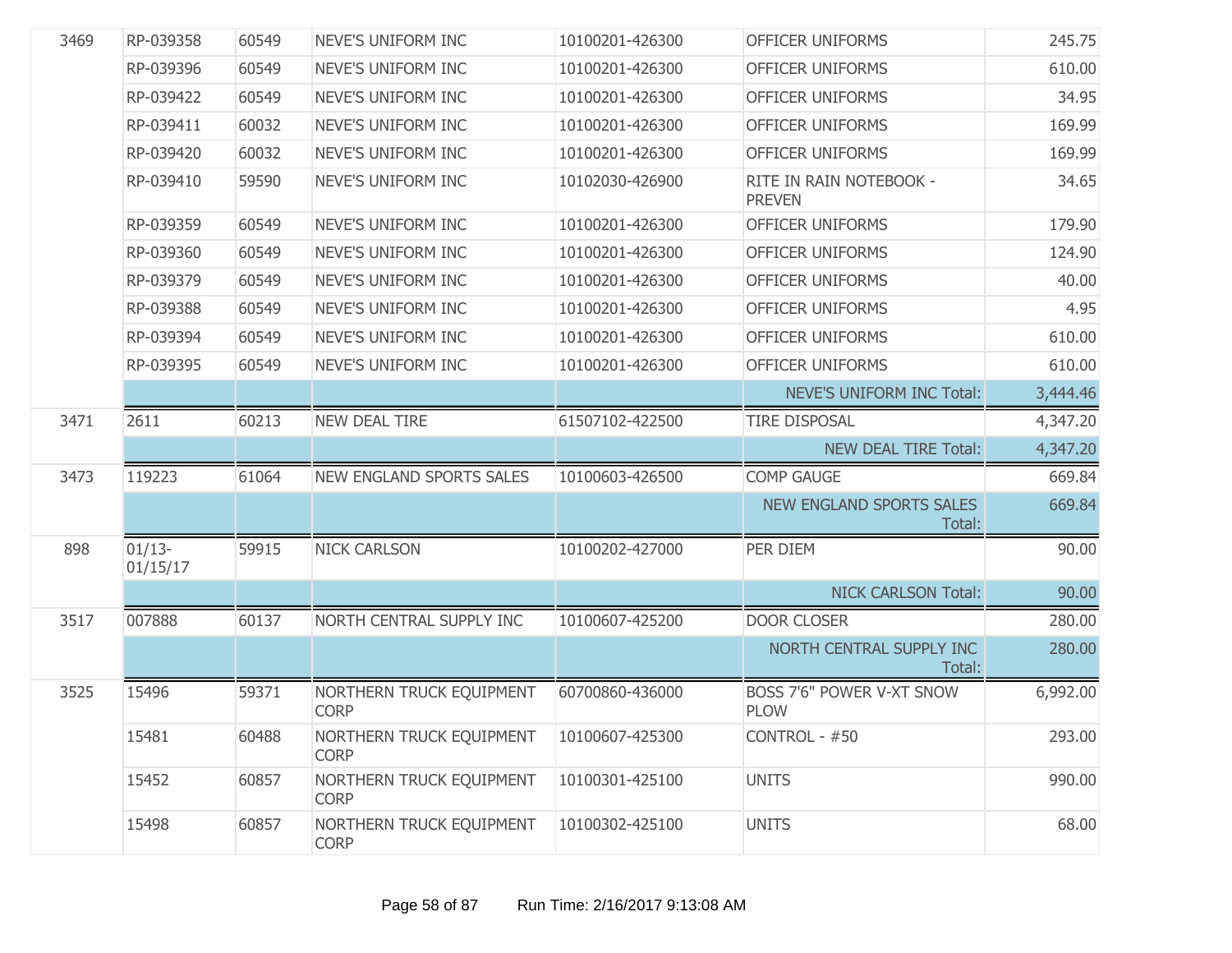| 3525 |             |       |                                               |                 | NORTHERN TRUCK EQUIPMENT<br><b>CORP Total:</b>  | 8,343.00 |
|------|-------------|-------|-----------------------------------------------|-----------------|-------------------------------------------------|----------|
| 3530 | 1130903     | 60956 | NORTHWEST PIPE FITTINGS INC                   | 10102027-425100 | <b>BRASS BALL VALVE AND</b><br><b>CONNECTOR</b> | 177.72   |
|      | 1131350     | 60670 | NORTHWEST PIPE FITTINGS INC                   | 60207011-426900 | <b>BRASS PLUG FOR RR BSTR</b>                   | 9.72     |
|      | 1131093     | 60650 | NORTHWEST PIPE FITTINGS INC                   | 60407072-426900 | PLUMBING: UNION, NIPPLE,<br><b>ELBOW</b>        | 149.58   |
|      | 1129543     | 60138 | NORTHWEST PIPE FITTINGS INC                   | 10100607-425500 | <b>HYDRANT REPAIR PARTS - PV</b><br><b>TENN</b> | 43.50    |
|      | 1130682     | 59779 | NORTHWEST PIPE FITTINGS INC                   | 60207012-425500 | WATER BREAK SOUTH ST                            | 237.48   |
|      | 1130602     | 60165 | NORTHWEST PIPE FITTINGS INC                   | 60207012-425500 | <b>HD EXTENSION</b>                             | 117.00   |
|      | 1130748     | 60171 | NORTHWEST PIPE FITTINGS INC                   | 60207012-425500 | PRV SHERIDAN<br>LAKE/SPRINGBROOK                | 227.00   |
|      | 1130745     | 60183 | NORTHWEST PIPE FITTINGS INC                   | 60207012-425500 | <b>VALVE BOXES</b>                              | 181.77   |
|      |             |       |                                               |                 | NORTHWEST PIPE FITTINGS INC<br>Total:           | 1,143.77 |
| 6586 | 425677 CODE | 61007 | OFFICE PRIDE BILLING SERVICES 10100711-426400 |                 | FEB 2017 - JANITORIAL<br><b>SERVICES</b>        | 67.50    |
|      |             |       |                                               |                 | <b>DEFICE PRIDE BILLING SERVICES</b><br>Total:  | 67.50    |
| 3566 | 137420      | 59989 | OFFICEMAX INCORPORATED                        | 10100205-426100 | Office & writing supplies                       | 77.69    |
|      | 193700      | 60429 | OFFICEMAX INCORPORATED                        | 10100301-426100 | <b>INK FOR PRINTERS</b>                         | 71.49    |
|      | 193700      | 60429 | OFFICEMAX INCORPORATED                        | 10100305-426100 | <b>INK FOR PRINTERS</b>                         | 71.49    |
|      |             |       |                                               |                 | OFFICEMAX INCORPORATED<br>Total:                | 220.67   |
| 6519 | 02/06/17    | 61063 | <b>OHANA PROPERTIES</b>                       | 50508910-431000 | 14-1473 ANAMOSA STREET<br><b>RECONST</b>        | 200.00   |
|      |             |       |                                               |                 | <b>OHANA PROPERTIES</b><br>Total:               | 200.00   |
| 3596 | 17810       | 54915 | OMJC SIGNAL SALVAGE                           | 10100205-426900 | <b>ASC-2 Controllers</b>                        | 1,236.38 |
|      |             |       |                                               |                 | <b>OMJC SIGNAL SALVAGE Total:</b>               | 1,236.38 |
| 3618 | 69990       | 60397 | OVERHEAD DOOR CO. OF RC                       | 10100618-422500 | PROF SERVICES                                   | 169.32   |
|      |             |       |                                               |                 | OVERHEAD DOOR CO. OF RC<br>Total:               | 169.32   |
| 3625 | 606927      | 60826 | PACIFIC STEEL & RECYCLING INC 60407072-426900 |                 | METAL: ROUND ALUMINUM,<br>5/8"x12               | 16.54    |
|      | 606549      | 60048 | PACIFIC STEEL & RECYCLING INC 61507103-425300 |                 | <b>GASKET</b>                                   | 38.80    |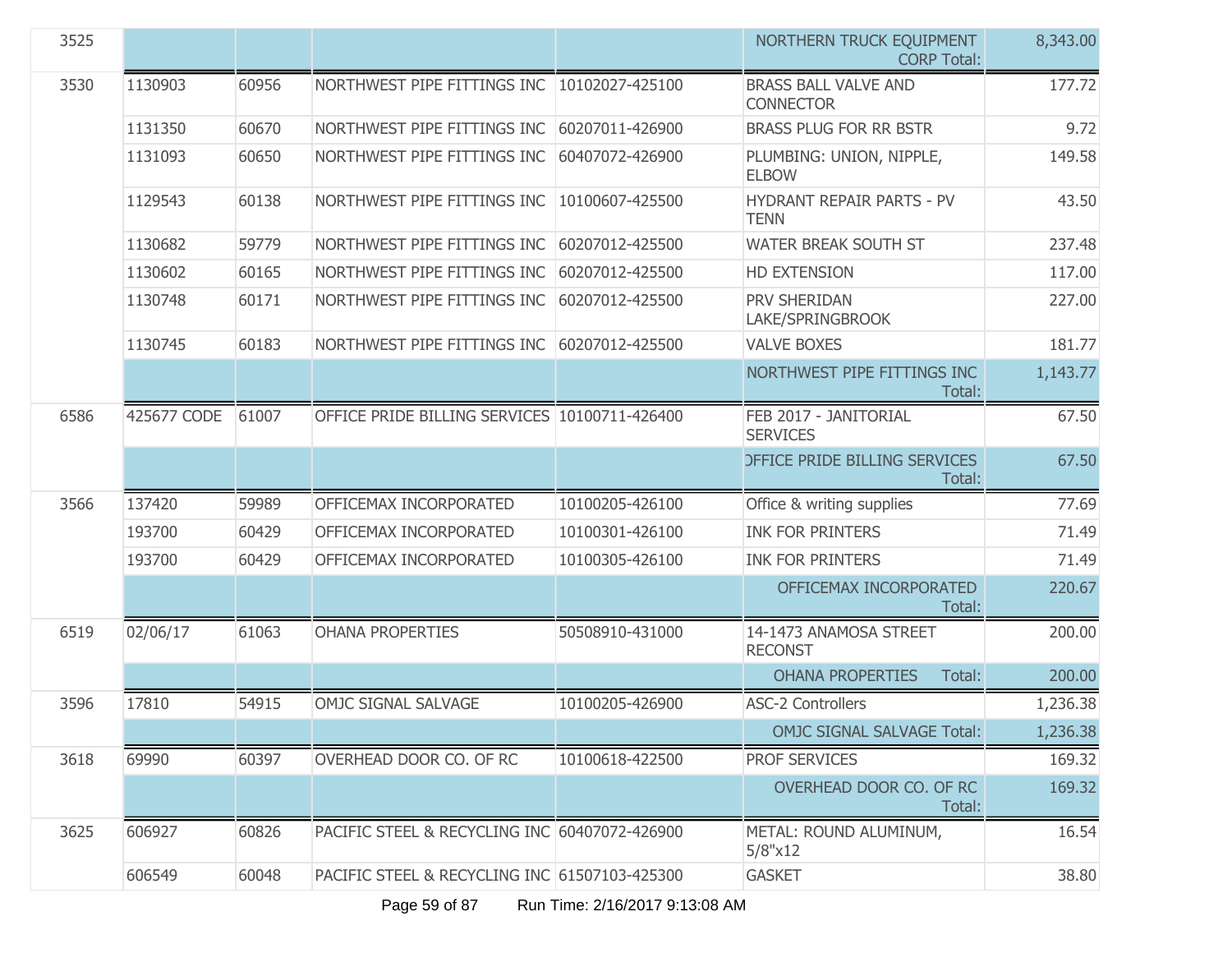| 3625 | 606909       | 60489 | PACIFIC STEEL & RECYCLING INC 10100607-426900  |                 | 40' SQUARE TUBE - #63                                     | 25.50      |
|------|--------------|-------|------------------------------------------------|-----------------|-----------------------------------------------------------|------------|
|      |              |       |                                                |                 | <b>PACIFIC STEEL &amp; RECYCLING INC</b><br>Total:        | 80.84      |
| 8724 | 02/01/17     |       | PASSAGES WOMEN'S<br><b>TRANSITIONAL LIVING</b> | 10100621-456400 | 1/4 PASSAGES WOMEN'S<br><b>TRANSITIONAL LIVING</b>        | 1,875.00   |
|      |              |       |                                                |                 | PASSAGES WOMEN'S<br><b>TRANSITIONAL LIVING Total:</b>     | 1,875.00   |
| 8753 | P3B#774      | 57666 | PATRIOT3 INC                                   | 10100201-426900 | <b>SRT HARDLINE NIJ3 SHIELD</b>                           | 3,955.00   |
|      |              |       |                                                |                 | <b>PATRIOT3 INC Total:</b>                                | 3,955.00   |
| 3601 | 01/20/17     | 60034 | PENNINGTON COUNTY                              | 10100201-422500 | MAGNAVITO FIRST QUARTER                                   | 4,375.00   |
|      | 02/06/17     | 61123 | PENNINGTON COUNTY                              | 60207014-453000 | REFUND OVERPMT FINAL BILL<br>0035                         | 113.97     |
|      | 02/06/2017   | 61124 | PENNINGTON COUNTY                              | 60207014-453000 | REFUND OVERPMT FINAL BILL<br>0035                         | 153.06     |
|      | DEC16        | 59493 | PENNINGTON COUNTY                              | 10100201-421100 | PSB & EVD INSURED PREMIUM                                 | 7,915.71   |
|      | 02-28-17     |       | PENNINGTON COUNTY                              | 10100621-459700 | <b>FEB17 SEARCH/RESCUE</b>                                | 1,833.33   |
|      | 02/28/2017   |       | PENNINGTON COUNTY                              | 10100621-459600 | <b>FEB17 EMERG MGMT</b>                                   | 9,245.42   |
|      | 2/28/17      |       | PENNINGTON COUNTY                              | 10100621-458200 | FEB17 DISPATCH                                            | 113,042.00 |
|      | 02/28/17     |       | PENNINGTON COUNTY                              | 10100621-456600 | FEB17 DETOX                                               | 42,791.17  |
|      |              |       |                                                |                 | PENNINGTON COUNTY Total:                                  | 179,469.66 |
| 5685 | 2017010831   | 60550 | PEOPLEFACTS LLC                                | 10100201-422500 | <b>CREDIT CHECKS</b>                                      | 128.34     |
|      |              |       |                                                |                 | PEOPLEFACTS LLC Total:                                    | 128.34     |
| 5432 | 02/28/17     |       | PERFORMING ARTS CENTER OF<br>RAPID CITY INC    | 10100621-462000 | <b>FEB17 PERFORMING ARTS</b><br><b>CENTER</b>             | 3,008.33   |
|      |              |       |                                                |                 | PERFORMING ARTS CENTER OF<br><b>RAPID CITY INC Total:</b> | 3,008.33   |
| 5444 | 01/21/17     | 60476 | PET GIANT                                      | 10100201-429800 | K9 ITEMS                                                  | 24.97      |
|      |              |       |                                                |                 | PET GIANT Total:                                          | 24.97      |
| 5450 | CI-000046463 | 60286 | PETERSON PACIFIC CORP                          | 61507102-425300 | <b>LEVER SWITCH</b>                                       | 346.43     |
|      |              |       |                                                |                 | PETERSON PACIFIC CORP Total:                              | 346.43     |
| 5477 | 934103989    | 60929 | PHILIPS HEALTHCARE                             | 61800890-426900 | EMS NON - DISPOSABLES                                     | 618.31     |
|      |              |       |                                                |                 | PHILIPS HEALTHCARE Total:                                 | 618.31     |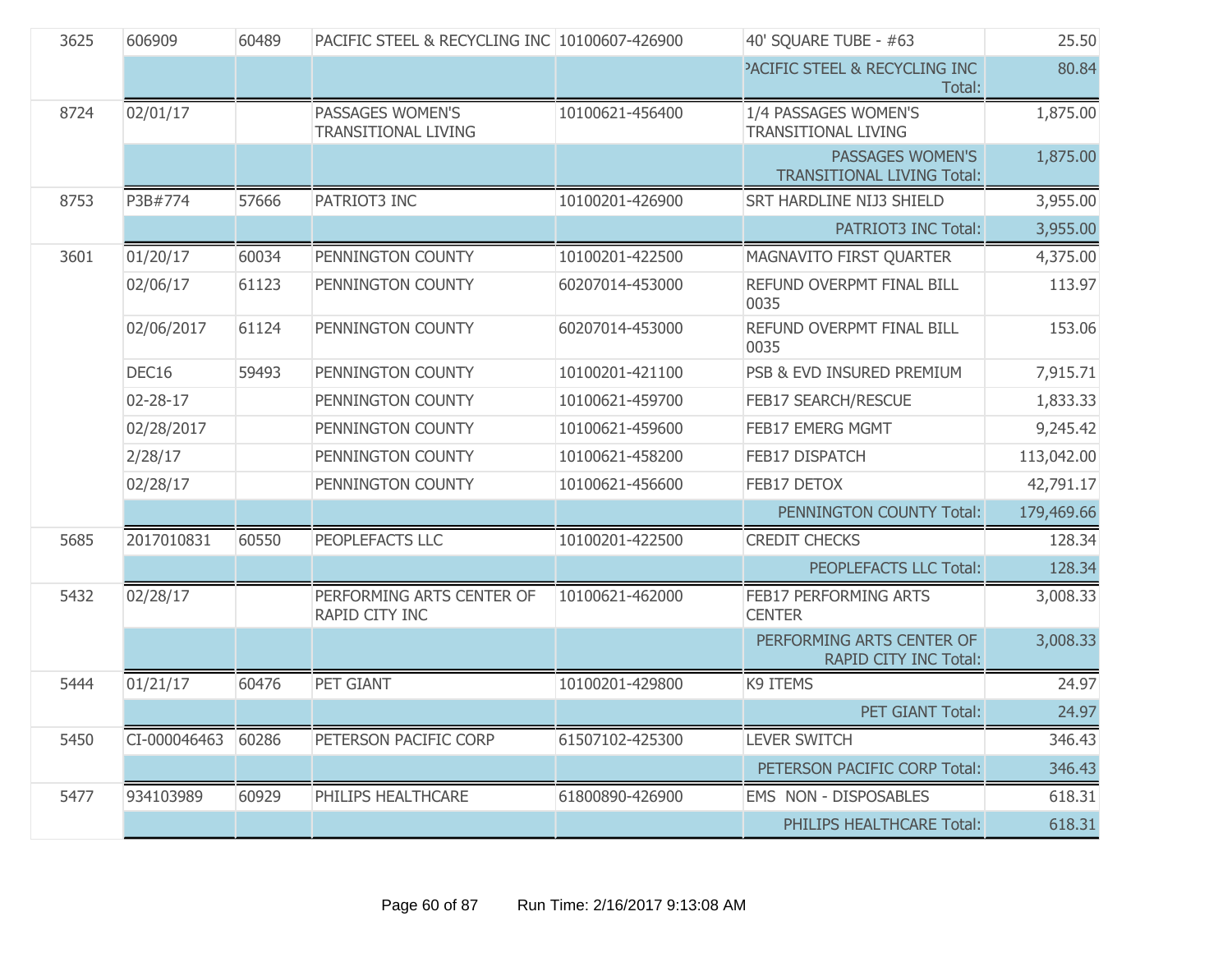| 5497 | 03/05/17 |       | PIONEER BANK & TRUST            | 50508919-441000 | FINANCIAL SOFTWARE PRINC &<br><b>INT</b>        | 27,929.02 |
|------|----------|-------|---------------------------------|-----------------|-------------------------------------------------|-----------|
|      | 03/05/17 |       | <b>PIONEER BANK &amp; TRUST</b> | 50508919-442000 | FINANCIAL SOFTWARE PRINC &<br><b>INT</b>        | 2,263.01  |
|      | 03/03/17 |       | PIONEER BANK & TRUST            | 73000904-441000 | <b>GOLF EQUIP PRINC &amp; INT</b>               | 4,158.32  |
|      | 03/03/17 |       | PIONEER BANK & TRUST            | 73000904-442000 | <b>GOLF EQUIP PRINC &amp; INT</b>               | 407.94    |
|      |          |       |                                 |                 | PIONEER BANK & TRUST Total:                     | 34,758.29 |
| 3704 | S 39657  | 57981 | PONDEROSA SPORTSWEAR            | 10100201-426300 | PD SHIRTS STOCK                                 | 2,228.00  |
|      | E 39962  | 60462 | PONDEROSA SPORTSWEAR            | 10100201-426300 | POLO'S STOCK                                    | 28.30     |
|      |          |       |                                 |                 | PONDEROSA SPORTSWEAR Total:                     | 2,256.30  |
| 3722 | 171124   | 60346 | POWER HOUSE HONDA               | 60907401-426900 | <b>GENERATOR FOR TELEVISING</b><br><b>EQUIP</b> | 1,899.00  |
|      |          |       |                                 |                 | POWER HOUSE HONDA Total:                        | 1,899.00  |
| 3737 | 14075    | 60892 | PRECISION MECHANICAL LLP        | 61300664-425900 | <b>LABOR LIGHT PILOT</b><br>LIGHT/SUPPLI        | 177.00    |
|      |          |       |                                 |                 | PRECISION MECHANICAL LLP<br>Total:              | 177.00    |
| 3761 | 263951   | 60168 | PROMOTION REHABILITATION        | 60207012-422500 | PRE EMPLOYMENT SCREENING                        | 60.00     |
|      |          |       |                                 |                 | PROMOTION REHABILITATION<br>Total:              | 60.00     |
| 7323 | 7846028  | 60264 | PROVANTAGE LLC                  | 60207014-429500 | HP ARUBA 2930F SWITCH                           | 2,107.00  |
|      | 7839574  | 59283 | PROVANTAGE LLC                  | 10100607-429500 | MS Surface Pro 4 - Doug Kroege                  | 1,118.00  |
|      | 7847845  | 59283 | PROVANTAGE LLC                  | 10100607-429500 | MS Surface Pro 4 - Doug Kroege                  | 212.00    |
|      | 7839576  | 59283 | PROVANTAGE LLC                  | 10100607-429500 | MS Surface Pro 4 - Doug Kroege                  | 68.00     |
|      |          |       |                                 |                 | PROVANTAGE LLC<br>Total:                        | 3,505.00  |
| 3771 | 5714855  | 60036 | PUBLIC SAFETY CENTER            | 10100201-426900 | RADIO BATTERIES AND SANI<br><b>CLOTH</b>        | 561.63    |
|      |          |       |                                 |                 | PUBLIC SAFETY CENTER Total:                     | 561.63    |
| 3776 | 165069   | 60648 | PURAFIL INC                     | 60407072-425300 | PURAFIL UNITS: SILVER SENSOR,                   | 843.90    |
|      |          |       |                                 |                 | <b>PURAFIL INC Total:</b>                       | 843.90    |
| 8893 | 02/06/17 | 61136 | <b>QUOC TRAN</b>                | 60207014-453000 | REFUND OVERPMT FINAL BILL<br>0084               | 56.46     |
|      |          |       |                                 |                 | <b>QUOC TRAN Total:</b>                         | 56.46     |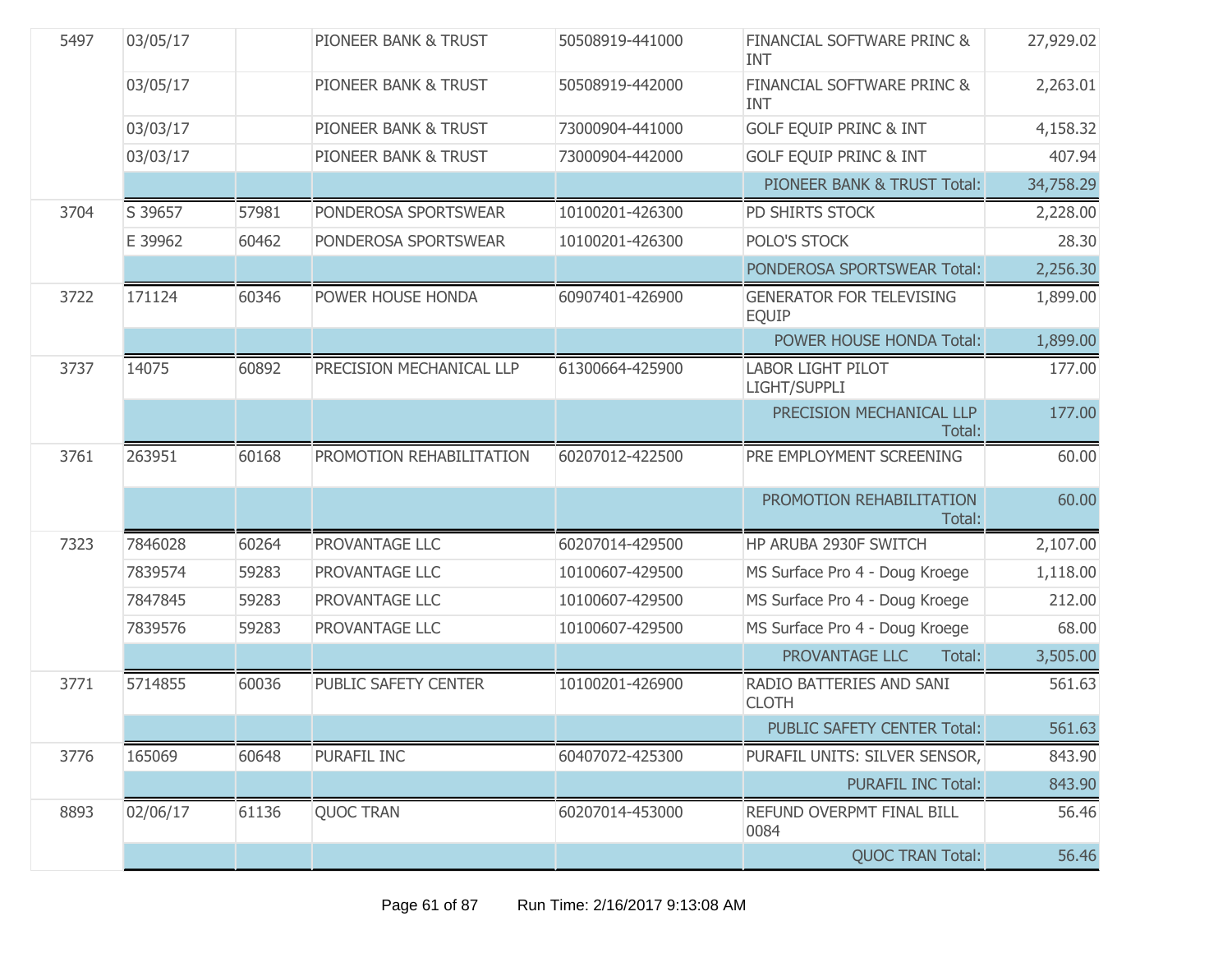| 3806 | 0061605-IN            | 60506 | R & R SPECIALITIES INC                         | 10100603-426500 | <b>CUTTER SET</b>                                     | 257.95    |
|------|-----------------------|-------|------------------------------------------------|-----------------|-------------------------------------------------------|-----------|
|      |                       |       |                                                |                 | R & R SPECIALITIES INC Total:                         | 257.95    |
| 8835 | 01/09/17-<br>01/10/17 | 60902 | RACHEL SIRIGNANO                               | 61800890-427000 | PER DIEM                                              | 24.00     |
|      |                       |       |                                                |                 | <b>RACHEL SIRIGNANO Total:</b>                        | 24.00     |
| 3829 | 522705                | 60362 | RAMKOTA HOTEL                                  | 10100204-427000 | HOTEL RESERVATIONS-<br>BRODRICK-20                    | 144.99    |
|      |                       |       |                                                |                 | <b>RAMKOTA HOTEL Total:</b>                           | 144.99    |
| 3843 | 454421                | 60633 | RAPID CHEVROLET CO INC.                        | 60700860-425300 | HINGE #C012                                           | 85.16     |
|      |                       |       |                                                |                 | RAPID CHEVROLET CO INC.<br>Total:                     | 85.16     |
| 3845 | 02/28/17              |       | RAPID CITY AREA CHAMBER OF<br><b>COMMERCE</b>  | 10100621-460800 | FEB17 CHAMBER                                         | 2,833.33  |
|      |                       |       |                                                |                 | RAPID CITY AREA CHAMBER OF<br><b>COMMERCE Total:</b>  | 2,833.33  |
| 3846 | 02/28/17              |       | RAPID CITY AREA ECONOMIC<br><b>DEVELOPMENT</b> | 10100621-457600 | FEB17 ECON DEV                                        | 33,333.33 |
|      |                       |       |                                                |                 | RAPID CITY AREA ECONOMIC<br><b>DEVELOPMENT Total:</b> | 33,333.33 |
| 3848 | IV00000104            | 60719 | RAPID CITY AREA SCHOOL DIST<br>$51 - 4$        | 10100108-426100 | <b>OFFICE SUPPLIES</b>                                | 123.22    |
|      | IV00000109<br>CODE    | 60819 | RAPID CITY AREA SCHOOL DIST<br>$51 - 4$        | 10100711-426400 | JANITORIAL SUPPLIES - PAPER<br>T <sub>O</sub>         | 8.82      |
|      | IV00000102            | 60139 | RAPID CITY AREA SCHOOL DIST<br>$51 - 4$        | 10100607-426400 | TRASH CANS, TOILE TISSUE                              | 373.00    |
|      | IV00000102            | 60139 | RAPID CITY AREA SCHOOL DIST<br>$51 - 4$        | 10100607-426900 | TRASH CANS, TOILE TISSUE                              | 621.99    |
|      | IV00000105            | 60233 | RAPID CITY AREA SCHOOL DIST<br>$51 - 4$        | 10106024-426100 | <b>COPY PAPER</b>                                     | 24.64     |
|      | IV00000103            | 60490 | RAPID CITY AREA SCHOOL DIST<br>$51 - 4$        | 10100607-426400 | <b>ICE MELT</b>                                       | 390.86    |
|      | 3600050577            | 60799 | RAPID CITY AREA SCHOOL DIST<br>$51 - 4$        | 10100618-426900 | <b>MISC SUPPLIES</b>                                  | 12.50     |
|      |                       |       |                                                |                 | RAPID CITY AREA SCHOOL DIST<br><b>51-4 Total:</b>     | 1,555.03  |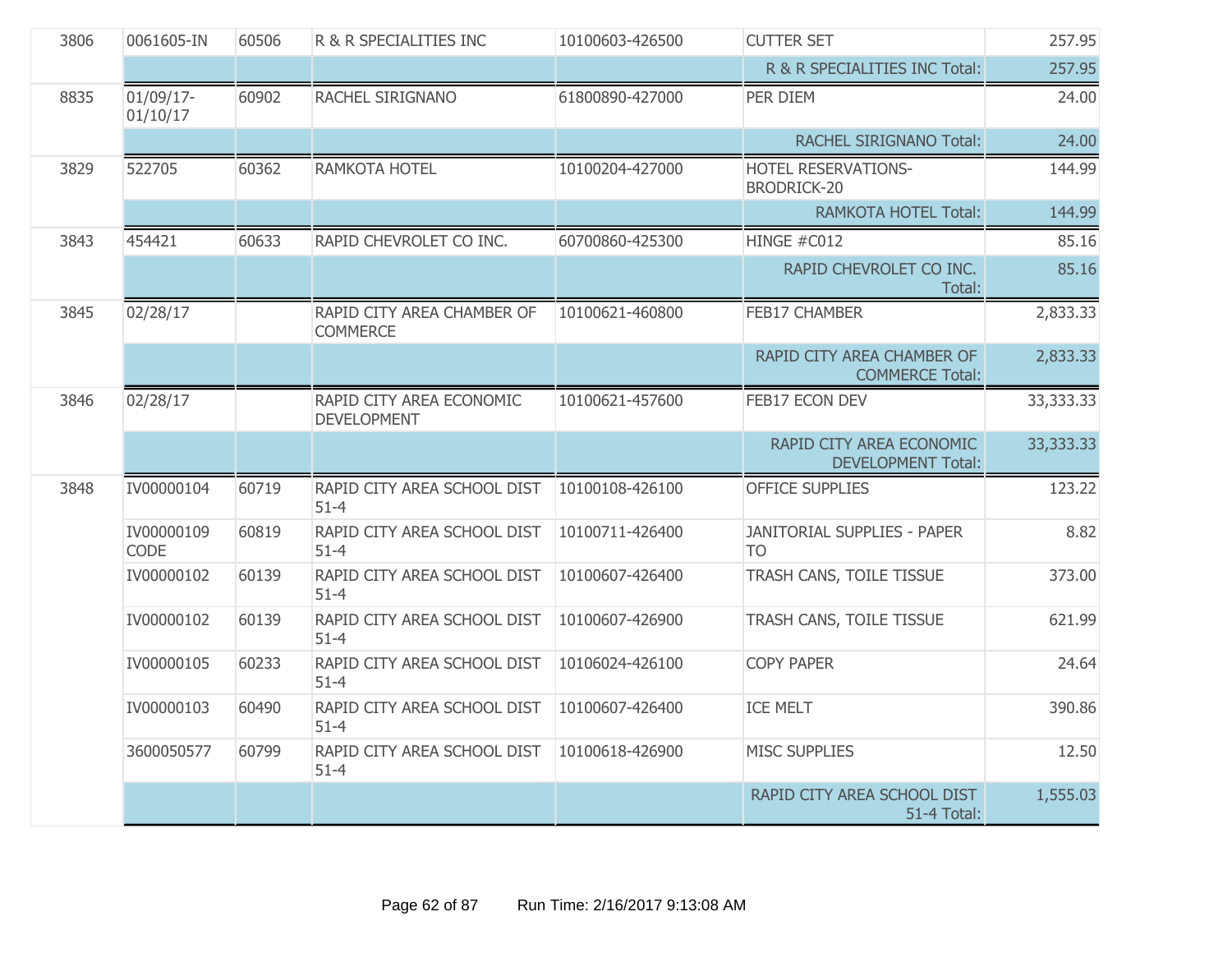| 3863 | $01/11 -$<br>01/09/18 | 60098 | RAPID CITY JOURNAL -<br><b>ADVERTISING</b> | 61808900-429300 | <b>RE-INSTATE JOURNAL</b><br><b>SUBSCRIPTIO</b>   | 122.34    |
|------|-----------------------|-------|--------------------------------------------|-----------------|---------------------------------------------------|-----------|
|      | 21026469              | 60615 | RAPID CITY JOURNAL -<br><b>ADVERTISING</b> | 10106022-423000 | <b>ACCOUNTS PAYABLE</b><br><b>COORDINATOR J</b>   | 313.50    |
|      | 21027782              | 60263 | RAPID CITY JOURNAL -<br><b>ADVERTISING</b> | 10106021-423000 | Publishing                                        | 32.56     |
|      | 21027788              | 60263 | RAPID CITY JOURNAL -<br><b>ADVERTISING</b> | 10106021-423000 | Publishing                                        | 23.56     |
|      | 21027783              | 60263 | RAPID CITY JOURNAL -<br><b>ADVERTISING</b> | 10106021-423000 | Publishing                                        | 85.25     |
|      | 21025451              | 60263 | RAPID CITY JOURNAL -<br><b>ADVERTISING</b> | 10106021-423000 | Publishing                                        | 90.82     |
|      | 21026757              | 60263 | RAPID CITY JOURNAL -<br><b>ADVERTISING</b> | 10106021-423000 | Publishing                                        | 70.25     |
|      | 21027341              | 60363 | RAPID CITY JOURNAL -<br><b>ADVERTISING</b> | 10100204-423000 | <b>LEGAL AD</b>                                   | 44.13     |
|      | 21028347              | 60835 | RAPID CITY JOURNAL -<br><b>ADVERTISING</b> | 10106021-423000 | Publishing                                        | 1,713.17  |
|      | 21027219              | 60835 | RAPID CITY JOURNAL -<br><b>ADVERTISING</b> | 10106021-423000 | Publishing                                        | 46.83     |
|      | 21027802              | 60835 | RAPID CITY JOURNAL -<br><b>ADVERTISING</b> | 10106021-423000 | Publishing                                        | 28.27     |
|      | 21027810              | 60835 | RAPID CITY JOURNAL -<br><b>ADVERTISING</b> | 10106021-423000 | Publishing                                        | 94.82     |
|      |                       |       |                                            |                 | RAPID CITY JOURNAL -<br><b>ADVERTISING Total:</b> | 2,665.50  |
| 3887 | 02/06/17              | 61126 | RAPID FIRE PROTECTION INC                  | 60207014-453000 | REFUND OVERPMT FINAL BILL<br>0099                 | 25.00     |
|      |                       |       |                                            |                 | RAPID FIRE PROTECTION INC<br>Total:               | 25.00     |
| 3925 | 02/01/17              |       | RC COMMUNITY HEALTH CTR                    | 10100621-458300 | 1/4 RC COMMUNITY HEALTH                           | 1,875.00  |
|      |                       |       |                                            |                 | RC COMMUNITY HEALTH CTR<br>Total:                 | 1,875.00  |
| 3938 | P20751                | 60282 | RDO EQUIPMENT CO                           | 61507102-425300 | CAP                                               | 61.13     |
|      | E00326                | 58308 | RDO EQUIPMENT CO                           | 61507102-436000 | <b>GPS ROVER</b>                                  | 13,100.00 |
|      | P21141                | 60893 | RDO EQUIPMENT CO                           | 61300664-425300 | YOKE/CROSS/BEARING<br><b>ASSEMBLY</b>             | 204.31    |
|      |                       |       |                                            |                 | RDO EQUIPMENT CO Total:                           | 13,365.44 |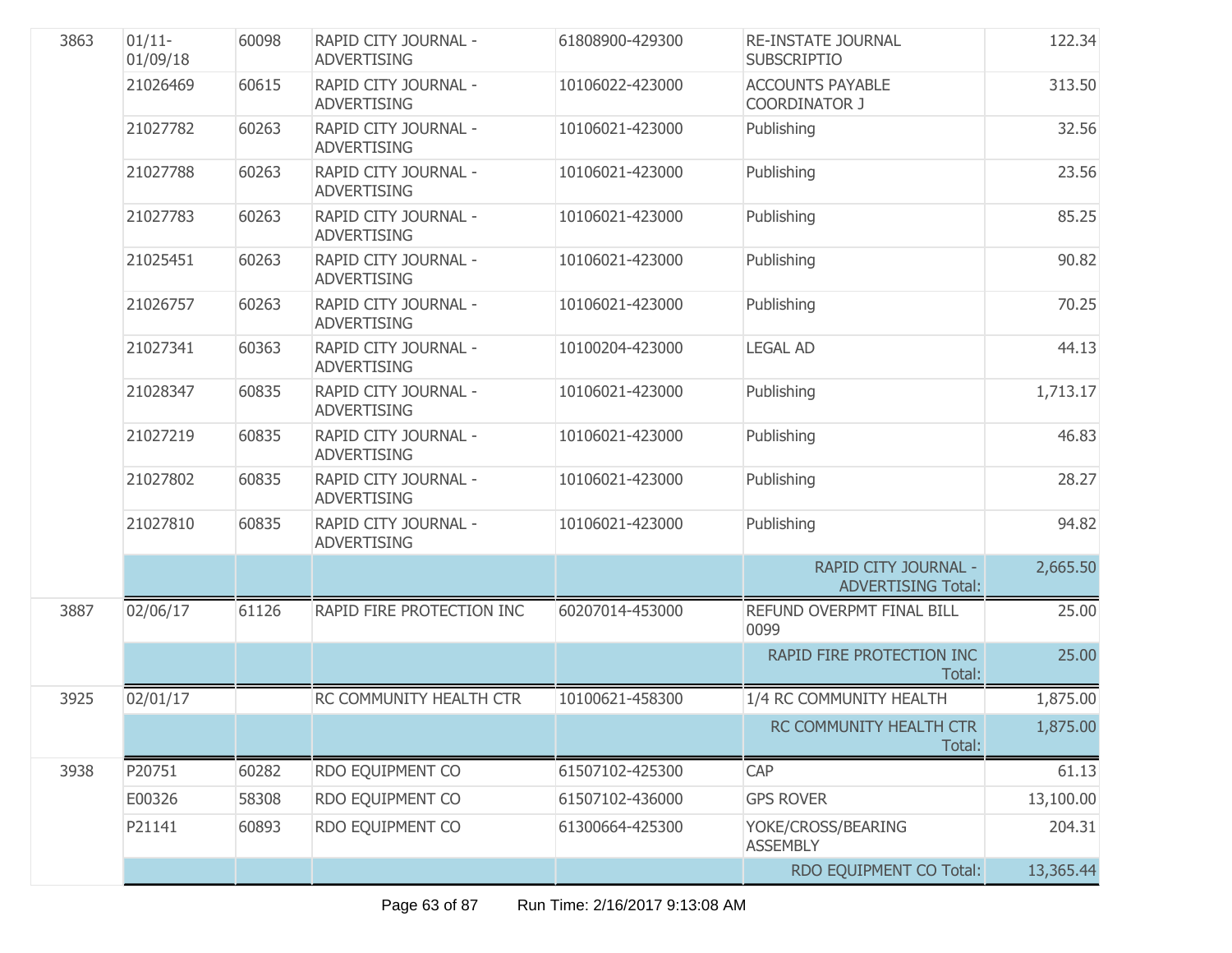| 5972 | 1445567                  | 60253 | <b>REBER SANITATION</b>                   | 61507102-453000 | <b>REFUND FOR TAX</b>                            | 27.73    |
|------|--------------------------|-------|-------------------------------------------|-----------------|--------------------------------------------------|----------|
|      |                          |       |                                           |                 | <b>REBER SANITATION</b><br>Total:                | 27.73    |
| 3958 | 42278                    | 60056 | RED WING SHOE STORE                       | 60407071-426300 | <b>EMPLOYEE WORK BOOTS</b>                       | 199.71   |
|      | 42429                    | 60701 | RED WING SHOE STORE                       | 10100108-426300 | <b>SAFETY FOOTWEAR</b>                           | 169.96   |
|      |                          |       |                                           |                 | RED WING SHOE STORE Total:                       | 369.67   |
| 3967 | 42765.61111              | 60407 | <b>REGIONAL HEALTH</b>                    | 78900963-422500 | <b>WELLNESS SCREENINGS</b>                       | 4,138.00 |
|      |                          |       |                                           |                 | <b>REGIONAL HEALTH Total:</b>                    | 4,138.00 |
| 3201 | 02/06/17                 | 61116 | <b>RICK MEIER</b>                         | 60207014-453000 | REFUND OVERPMT FINAL BILL<br>0044                | 10.14    |
|      |                          |       |                                           |                 | <b>RICK MEIER Total:</b>                         | 10.14    |
| 4040 | 9019547381               | 60121 | <b>RICOH USA</b>                          | 10100612-425300 | copy machine use                                 | 296.57   |
|      | 5046541777               | 60502 | <b>RICOH USA</b>                          | 10100612-425300 | <b>COPIES</b>                                    | 146.90   |
|      |                          |       |                                           |                 | <b>RICOH USA Total:</b>                          | 443.47   |
| 7282 | 867                      | 60957 | <b>RNJ AUTO</b>                           | 10102021-425100 | GLOW PLUGS AND HARNESSES -<br><b>UN</b>          | 227.50   |
|      |                          |       |                                           |                 | <b>RNJ AUTO</b><br>Total:                        | 227.50   |
| 8884 | 02/06/17                 | 61120 | ROBERT MOUSSEAUX                          | 60207014-453000 | REFUND OVERPMT FINAL BILL<br>0220                | 13.73    |
|      |                          |       |                                           |                 | <b>ROBERT MOUSSEAUX Total:</b>                   | 13.73    |
| 4061 | 15646                    | 61154 | ROBERT SHARP & ASSOCIATES                 | 10100618-422500 | PROF SERVICES                                    | 30.00    |
|      |                          |       |                                           |                 | <b>ROBERT SHARP &amp; ASSOCIATES</b><br>Total:   | 30.00    |
| 4814 | $01/19/17$ -<br>01/20/17 | 60903 | <b>ROBERT THOMPSON</b>                    | 61800890-427000 | PER DIEM                                         | 45.00    |
|      |                          |       |                                           |                 | <b>ROBERT THOMPSON Total:</b>                    | 45.00    |
| 5710 | 4624                     | 60293 | ROSS JOHNSON DESIGN<br><b>COMPANY INC</b> | 10100201-426100 | <b>WALL GRAPHICS</b>                             | 150.00   |
|      |                          |       |                                           |                 | ROSS JOHNSON DESIGN<br><b>COMPANY INC Total:</b> | 150.00   |
| 4125 | 4413496                  | 61054 | <b>RUNNINGS SUPPLY INC</b>                | 60407071-426300 | <b>EMPLOYEE WORK JEANS</b>                       | 83.98    |
|      | 4412917                  | 61053 | <b>RUNNINGS SUPPLY INC</b>                | 60407071-426400 | NUTS, BOLTS, SHOP TOWELS                         | 12.99    |
|      | 4412917                  | 61053 | RUNNINGS SUPPLY INC                       | 60407071-426900 | NUTS, BOLTS, SHOP TOWELS                         | 5.72     |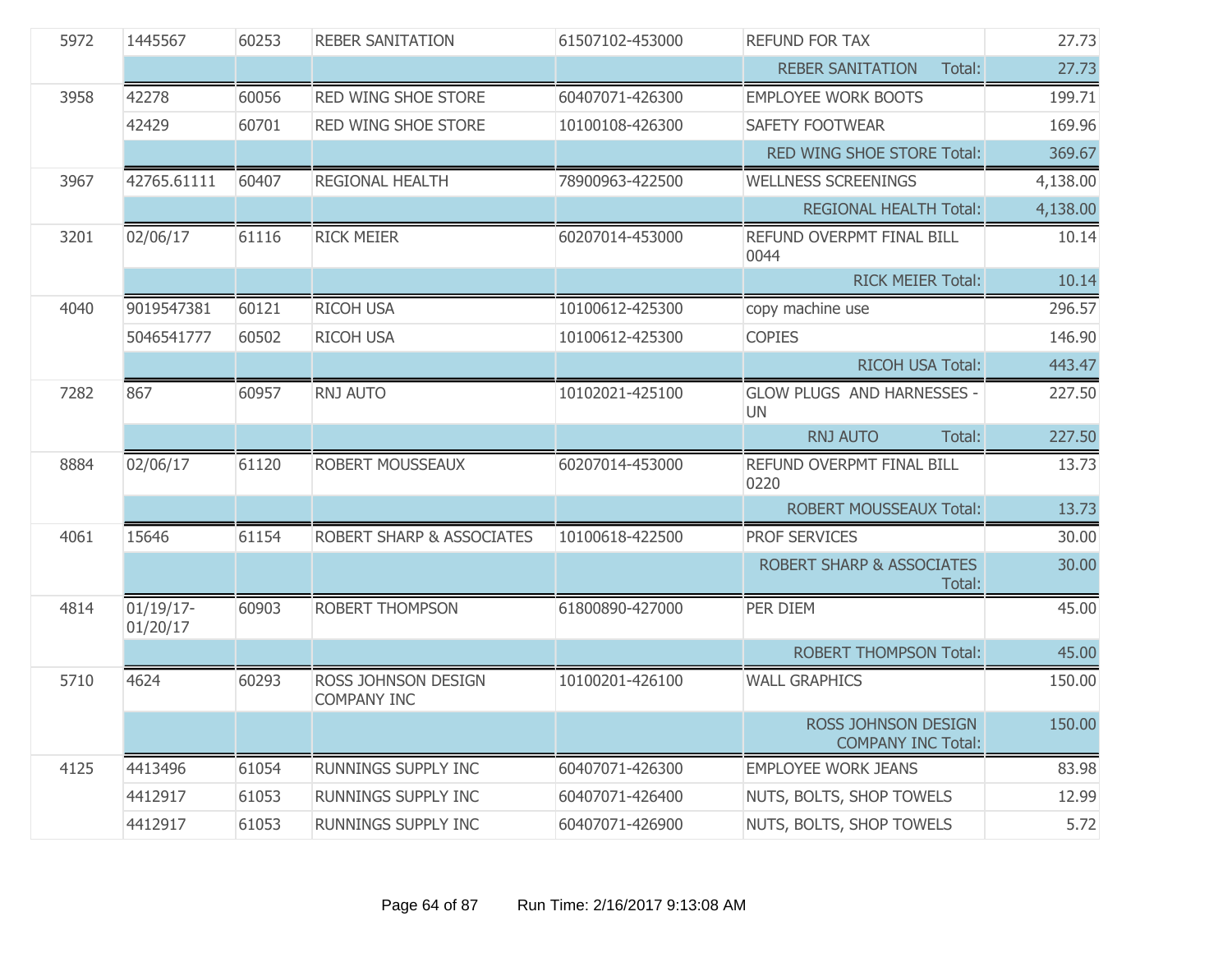| 4125 | 4389738            | 60942 | RUNNINGS SUPPLY INC        | 10100202-426400 | SPONGES - GENERAL SUPPLIES                | 11.58    |
|------|--------------------|-------|----------------------------|-----------------|-------------------------------------------|----------|
|      | 4389738            | 60942 | RUNNINGS SUPPLY INC        | 61800890-426400 | SPONGES - GENERAL SUPPLIES                | 4.96     |
|      | 4412098            | 60699 | RUNNINGS SUPPLY INC        | 60407071-426300 | <b>EMPLOYEE WORK JEANS</b>                | 90.00    |
|      | 4412011            | 60853 | RUNNINGS SUPPLY INC        | 10100305-426300 | <b>KEVIN TIFFT</b>                        | 144.99   |
|      | 4407763            | 60326 | RUNNINGS SUPPLY INC        | 60207012-426500 | <b>18 VOLT BATTERY</b>                    | 239.98   |
|      | 4406527            | 60367 | RUNNINGS SUPPLY INC        | 10100304-426900 | Ken's overshoes                           | 20.99    |
|      | 4411830            | 60979 | RUNNINGS SUPPLY INC        | 60207011-426300 | HOODIE JIM HERRON                         | 44.64    |
|      | 4372556            | 60980 | RUNNINGS SUPPLY INC        | 60207011-426300 | SHIRTS FIRE RESISTANT 2) JIM<br>H.        | 952.50   |
|      | 4407404            | 60491 | RUNNINGS SUPPLY INC        | 10100607-426300 | COVERALLS - ANDERSON, M                   | 119.99   |
|      | 4407321            | 60252 | RUNNINGS SUPPLY INC        | 60407071-426300 | <b>EMPLOYEE WORK JEANS</b>                | 89.97    |
|      | 4407015            | 60208 | RUNNINGS SUPPLY INC        | 60407071-426900 | BATTERIES FOR DETECTORS                   | 13.79    |
|      | 4406505            | 60178 | <b>RUNNINGS SUPPLY INC</b> | 60407071-425300 | VALVE FOR CHEMICAL PUMP IN<br><b>W80</b>  | 7.99     |
|      |                    |       |                            |                 | <b>RUNNINGS SUPPLY INC Total:</b>         | 1,844.07 |
| 4141 | 44882              | 60492 | RUSHMORE SAFETY SUPPLIES   | 10100607-426300 | <b>SAFETY VEST</b>                        | 16.95    |
|      |                    |       |                            |                 | <b>RUSHMORE SAFETY SUPPLIES</b><br>Total: | 16.95    |
| 4182 | 003267             | 60503 | <b>SAM'S CLUB</b>          | 10100603-452000 | <b>CONCESSION FOODS</b>                   | 252.73   |
|      | 007996             | 59327 | <b>SAM'S CLUB</b>          | 10100105-426100 | <b>EXTERNAL DRIVE</b>                     | 79.98    |
|      | 999999<br>12/26/16 | 61008 | <b>SAM'S CLUB</b>          | 10100101-429200 | <b>MEMBERSHIPS</b>                        | 15.97    |
|      | 999999<br>12/26/16 | 61008 | <b>SAM'S CLUB</b>          | 10100202-429200 | <b>MEMBERSHIPS</b>                        | 47.91    |
|      | 999999<br>12/26/16 | 61008 | <b>SAM'S CLUB</b>          | 10100204-429200 | <b>MEMBERSHIPS</b>                        | 15.97    |
|      | 999999<br>12/26/16 | 61008 | <b>SAM'S CLUB</b>          | 10100301-429200 | <b>MEMBERSHIPS</b>                        | 15.97    |
|      | 999999<br>12/26/16 | 61008 | <b>SAM'S CLUB</b>          | 10100603-429200 | <b>MEMBERSHIPS</b>                        | 15.97    |
|      | 999999<br>12/26/16 | 61008 | <b>SAM'S CLUB</b>          | 10100609-429200 | <b>MEMBERSHIPS</b>                        | 15.97    |
|      | 999999<br>12/26/16 | 61008 | <b>SAM'S CLUB</b>          | 10100612-429200 | <b>MEMBERSHIPS</b>                        | 63.88    |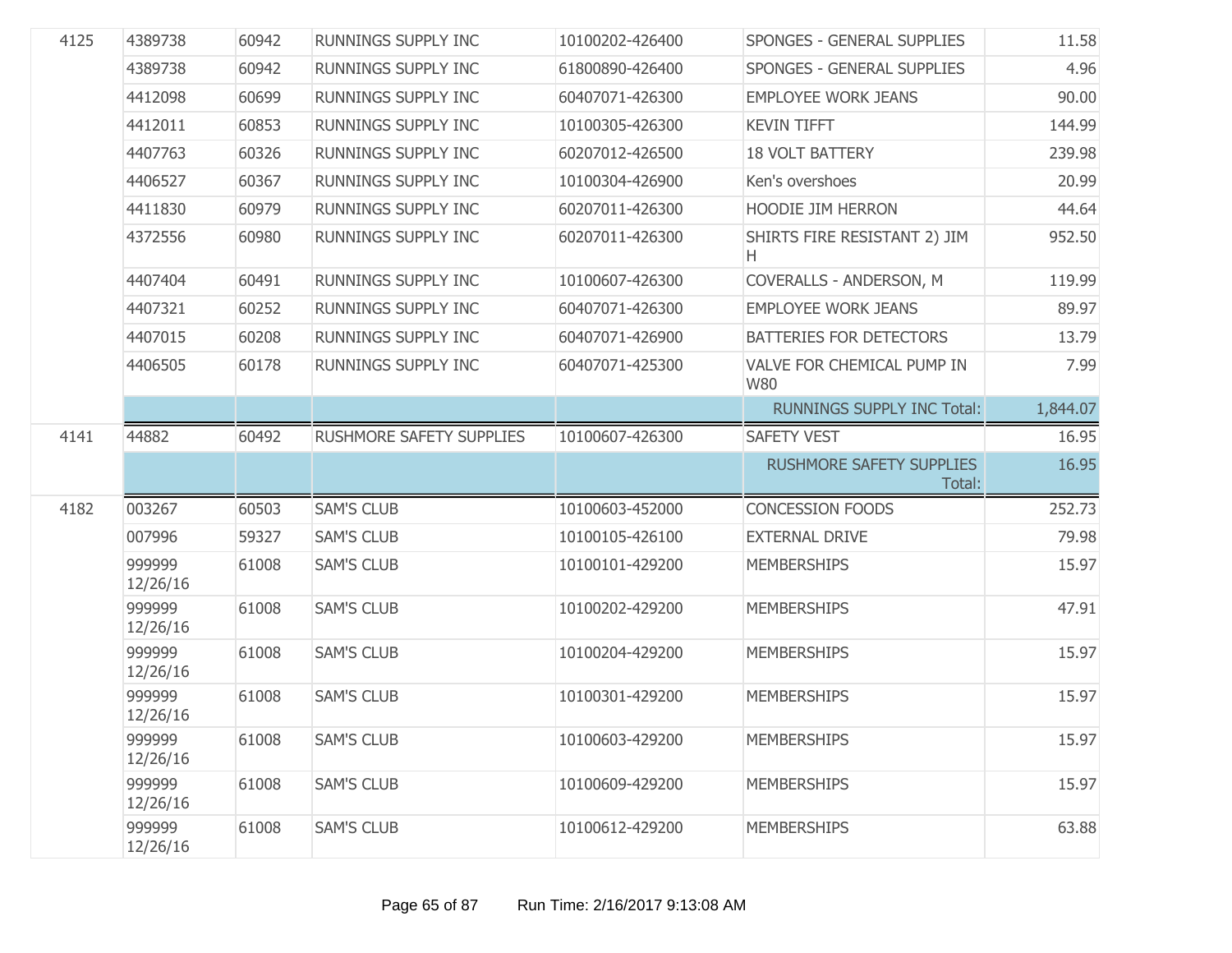| 4182 | 999999<br>12/26/16 | 61008 | <b>SAM'S CLUB</b>         | 10100618-429200 | <b>MEMBERSHIPS</b>                       | 15.97    |
|------|--------------------|-------|---------------------------|-----------------|------------------------------------------|----------|
|      | 999999<br>12/26/16 | 61008 | <b>SAM'S CLUB</b>         | 10100620-429200 | <b>MEMBERSHIPS</b>                       | 15.97    |
|      | 999999<br>12/26/16 | 61008 | <b>SAM'S CLUB</b>         | 10106022-429200 | <b>MEMBERSHIPS</b>                       | 47.92    |
|      | 999999<br>12/26/16 | 61008 | <b>SAM'S CLUB</b>         | 60207011-429200 | <b>MEMBERSHIPS</b>                       | 15.97    |
|      | 999999<br>12/26/16 | 61008 | <b>SAM'S CLUB</b>         | 60207012-429200 | <b>MEMBERSHIPS</b>                       | 15.97    |
|      | 999999<br>12/26/16 | 61008 | <b>SAM'S CLUB</b>         | 60207014-429200 | <b>MEMBERSHIPS</b>                       | 15.97    |
|      | 999999<br>12/26/16 | 61008 | <b>SAM'S CLUB</b>         | 60407072-429200 | <b>MEMBERSHIPS</b>                       | 15.97    |
|      | 999999<br>12/26/16 | 61008 | <b>SAM'S CLUB</b>         | 60602074-429200 | <b>MEMBERSHIPS</b>                       | 15.97    |
|      | 999999<br>12/26/16 | 61008 | <b>SAM'S CLUB</b>         | 60907401-429200 | <b>MEMBERSHIPS</b>                       | 15.97    |
|      | 999999<br>12/26/16 | 61008 | <b>SAM'S CLUB</b>         | 61300604-429200 | <b>MEMBERSHIPS</b>                       | 31.94    |
|      | 999999<br>12/26/16 | 61008 | <b>SAM'S CLUB</b>         | 77500911-429200 | <b>MEMBERSHIPS</b>                       | 47.91    |
|      | 999999<br>12/26/16 | 61008 | <b>SAM'S CLUB</b>         | 77504132-429200 | <b>MEMBERSHIPS</b>                       | 15.97    |
|      | 003528             | 60910 | <b>SAM'S CLUB</b>         | 10100202-426400 | STATION SUPPLIES - SOAP,<br><b>TRASH</b> | 410.29   |
|      | 003528             | 60910 | <b>SAM'S CLUB</b>         | 61800890-426400 | STATION SUPPLIES - SOAP,<br><b>TRASH</b> | 175.84   |
|      |                    |       |                           |                 | <b>SAM'S CLUB Total:</b>                 | 1,381.98 |
| 8853 | 01/18/17           | 60394 | <b>SARAH MUELLER</b>      | 50508910-431000 | 07-1473 ANAMOSA ST RECON<br><b>EASEM</b> | 290.00   |
|      |                    |       |                           |                 | <b>SARAH MUELLER Total:</b>              | 290.00   |
| 4215 | 12218              | 60020 | <b>SCHEELS ALL SPORTS</b> | 10100201-426100 | <b>GOPRO MOUNT</b>                       | 39.99    |
|      |                    |       |                           |                 | <b>SCHEELS ALL SPORTS Total:</b>         | 39.99    |
| 4311 | 02/06/17           | 61129 | SELECT CONSTRUCTION       | 60207014-453000 | REFUND OVERPMT FINAL BILL<br>0901        | 24.41    |
|      |                    |       |                           |                 | <b>SELECT CONSTRUCTION Total:</b>        | 24.41    |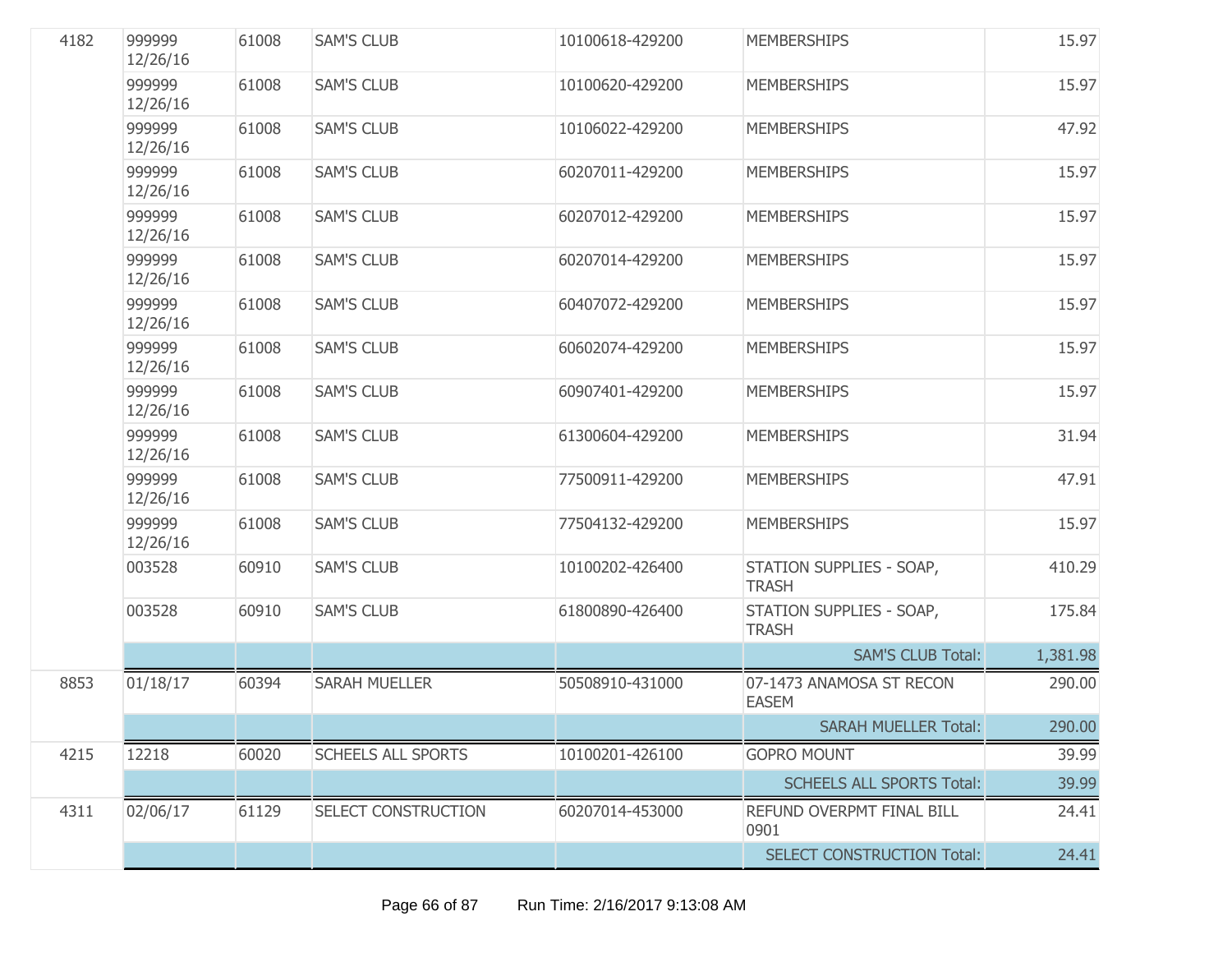| 4330 | 2546848  | 61087 | SERVALL UNIFORM/LINEN CO<br><b>INC</b> | 60207012-426400 | RUG & AIR FRESNHER RENTAL<br><b>FOR</b>       | 25.58  |
|------|----------|-------|----------------------------------------|-----------------|-----------------------------------------------|--------|
|      | 2546848  | 61087 | SERVALL UNIFORM/LINEN CO<br><b>INC</b> | 60407071-426400 | RUG & AIR FRESNHER RENTAL<br><b>FOR</b>       | 21.93  |
|      | 2546848  | 61087 | SERVALL UNIFORM/LINEN CO<br><b>INC</b> | 60907401-426400 | RUG & AIR FRESNHER RENTAL<br><b>FOR</b>       | 13.40  |
|      | 2545776  | 60827 | SERVALL UNIFORM/LINEN CO<br><b>INC</b> | 60407072-426400 | 2/3/2017 - MATS, MOPS, SHOP<br>TO             | 44.81  |
|      | 2542576  | 60414 | SERVALL UNIFORM/LINEN CO<br><b>INC</b> | 60407072-426400 | 1/27/2017 - MATS, MOPS, SHOP                  | 44.81  |
|      | 2541217  | 60917 | SERVALL UNIFORM/LINEN CO<br><b>INC</b> | 10100202-426400 | <b>LINEN SERVICE - EMS</b>                    | 29.15  |
|      | 2541217  | 60917 | SERVALL UNIFORM/LINEN CO<br><b>INC</b> | 61800890-426400 | <b>LINEN SERVICE - EMS</b>                    | 68.00  |
|      | 2541162  | 60216 | SERVALL UNIFORM/LINEN CO<br><b>INC</b> | 60207011-426400 | MATS, MOPS 012517                             | 34.05  |
|      | 2540531  | 60406 | SERVALL UNIFORM/LINEN CO<br><b>INC</b> | 10106062-426400 | <b>JANITORIAL SUPPLIES</b>                    | 31.27  |
|      | 2540776  | 60044 | SERVALL UNIFORM/LINEN CO<br><b>INC</b> | 60207012-426400 | <b>RUG &amp; AIR FRESHNER RENTAL</b><br>AT S  | 25.58  |
|      | 2540776  | 60044 | SERVALL UNIFORM/LINEN CO<br><b>INC</b> | 60407071-426400 | RUG & AIR FRESHNER RENTAL<br>AT <sub>S</sub>  | 21.93  |
|      | 2540776  | 60044 | SERVALL UNIFORM/LINEN CO<br><b>INC</b> | 60907401-426400 | RUG & AIR FRESHNER RENTAL<br>AT S             | 13.40  |
|      | 2542538  | 60279 | SERVALL UNIFORM/LINEN CO<br><b>INC</b> | 61507103-426300 | COVERALL LAUNDRY SERVICE                      | 33.00  |
|      | 2537402  | 60406 | SERVALL UNIFORM/LINEN CO<br><b>INC</b> | 10106062-426400 | <b>JANITORIAL SUPPLIES</b>                    | 188.03 |
|      | 2543530  | 60796 | SERVALL UNIFORM/LINEN CO<br><b>INC</b> | 60800840-422500 | <b>PROF SERVICES</b>                          | 29.54  |
|      | 2543531  | 60580 | SERVALL UNIFORM/LINEN CO<br><b>INC</b> | 10100711-426400 | RUGS FOR OFFICE 01-31-2017                    | 21.78  |
|      |          |       |                                        |                 | SERVALL UNIFORM/LINEN CO<br><b>INC Total:</b> | 646.26 |
| 3777 | 01/11/17 | 60101 | <b>SETH PURCELLA</b>                   | 61800890-427000 | PER DIEM                                      | 35.00  |
|      |          |       |                                        |                 | <b>SETH PURCELLA Total:</b>                   | 35.00  |
| 7535 | 02/06/17 | 61092 | <b>SHAWN BRINKMAN</b>                  | 60207014-453000 | REFUND OVERPMT FINAL BILL<br>0087             | 48.19  |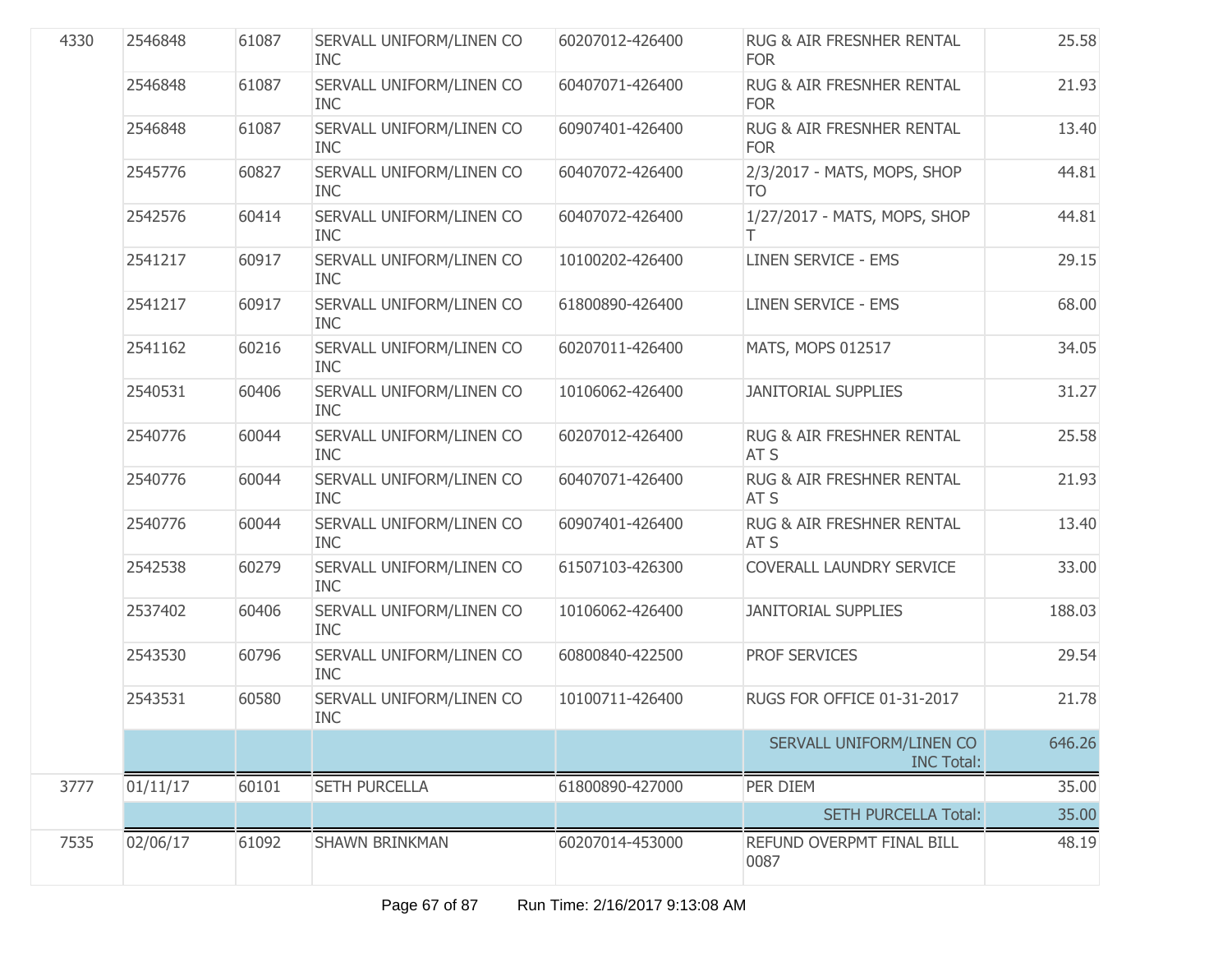| 7535 |             |       |                                                                |                 | <b>SHAWN BRINKMAN Total:</b>                                             | 48.19    |
|------|-------------|-------|----------------------------------------------------------------|-----------------|--------------------------------------------------------------------------|----------|
| 4352 | C33939      | 60283 | SHEEHAN MACK SALES & EQUIP.<br>INC.                            | 61507102-425300 | <b>LOCK &amp; LATCH</b>                                                  | 119.95   |
|      | C34152      | 60421 | SHEEHAN MACK SALES & EQUIP.<br>INC.                            | 10100302-425100 | <b>UNITS S133 &amp; S077</b>                                             | 127.71   |
|      | C34133      | 60421 | SHEEHAN MACK SALES & EQUIP.<br>INC.                            | 10100401-425100 | <b>UNITS S133 &amp; S077</b>                                             | 246.41   |
|      | C34225      | 60842 | SHEEHAN MACK SALES & EQUIP.<br>INC.                            | 10100401-425100 | UNIT S077                                                                | 631.40   |
|      |             |       |                                                                |                 | SHEEHAN MACK SALES & EQUIP.<br>INC. Total:                               | 1,125.47 |
| 4359 | 2094-8      | 60370 | SHERWIN-WILLIAMS COMPANY                                       | 10100205-426900 | Paint machine throat seal                                                | 32.20    |
|      |             |       |                                                                |                 | SHERWIN-WILLIAMS COMPANY<br>Total:                                       | 32.20    |
| 4360 | B06062602   | 60268 | SHI INTERNATIONAL CORP                                         | 10100108-429500 | <b>COMPUTER SOFTWARE</b>                                                 | 3,231.06 |
|      | B06043572   | 54097 | SHI INTERNATIONAL CORP                                         | 60407071-429500 | SERVER LICENSE FOR CCTV<br><b>SEWER</b>                                  | 4,655.28 |
|      |             |       |                                                                |                 | SHI INTERNATIONAL CORP Total:                                            | 7,886.34 |
| 4366 | 84919       | 60671 | SHOENER MACHINE & TOOL INC                                     | 60207011-426500 | FILE CLEANER FOR WTP SHOP                                                | 9.55     |
|      |             |       |                                                                |                 | SHOENER MACHINE & TOOL INC<br>Total:                                     | 9.55     |
| 4401 | 82866168    | 60884 | SIMPLEX GRINNELL                                               | 61000870-422500 | <b>PROF SERVICES</b>                                                     | 1,650.00 |
|      | 82911691    | 60884 | SIMPLEX GRINNELL                                               | 61000870-422500 | PROF SERVICES                                                            | 1,708.16 |
|      |             |       |                                                                |                 | <b>SIMPLEX GRINNELL Total:</b>                                           | 3,358.16 |
| 4402 | 01/25/17    | 60247 | <b>SIMPSON &amp; ASSOCIATES</b><br>APPRAISAL & CONSULTING SVCS | 50508910-422500 | 07-1473 ANAMOSA STREET                                                   | 5,600.00 |
|      |             |       |                                                                |                 | <b>SIMPSON &amp; ASSOCIATES</b><br>APPRAISAL & CONSULTING SVCS<br>Total: | 5,600.00 |
| 4405 | 62299       | 60290 | SIMPSON'S PRINTING                                             | 10100111-426100 | <b>BUSINESS CARDS</b>                                                    | 22.50    |
|      | 62419       | 60445 | SIMPSON'S PRINTING                                             | 10100204-426100 | <b>INSPECTION REPORTS</b>                                                | 746.00   |
|      |             |       |                                                                |                 | <b>SIMPSON'S PRINTING Total:</b>                                         | 768.50   |
| 4465 | 01251748311 | 60961 | <b>SNAP ON TOOLS</b>                                           | 10100202-426500 | <b>SHORT FINDER - SHOP TOOLS</b>                                         | 139.96   |
|      | 01251748311 | 60961 | SNAP ON TOOLS                                                  | 61800890-426500 | SHORT FINDER - SHOP TOOLS                                                | 59.99    |
|      |             |       |                                                                |                 | <b>SNAP ON TOOLS Total:</b>                                              | 199.95   |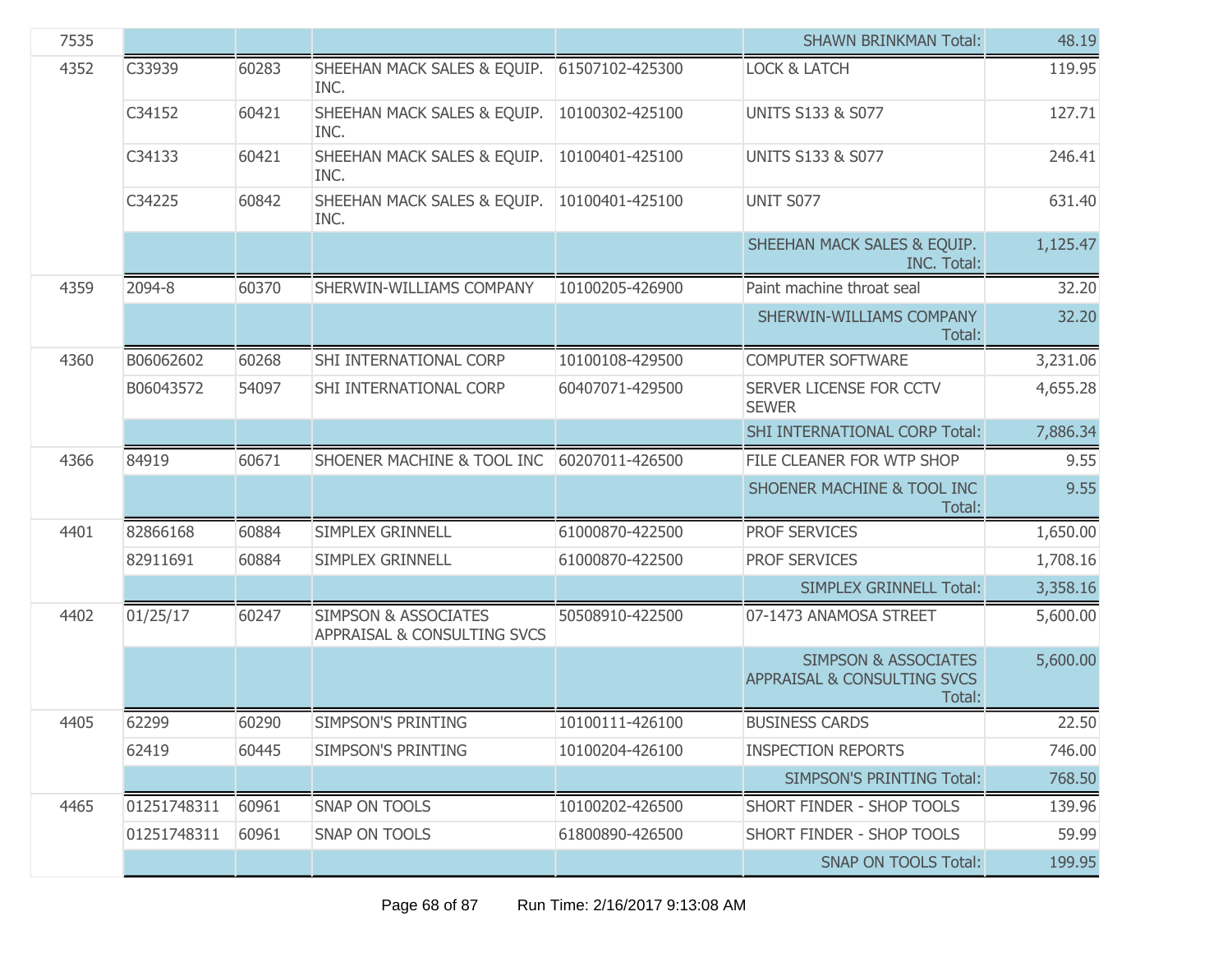| 8850 | 0116173766        | 60962 | <b>SNAP ON TOOLS</b>                       | 10100202-426500 | SOCKET TRAY - SHOP TOOLS                          | 75.56     |
|------|-------------------|-------|--------------------------------------------|-----------------|---------------------------------------------------|-----------|
|      | 0116173766        | 60962 | SNAP ON TOOLS                              | 61800890-426500 | SOCKET TRAY - SHOP TOOLS                          | 32.39     |
|      |                   |       |                                            |                 | <b>SNAP ON TOOLS Total:</b>                       | 107.95    |
| 4483 | 8213              | 60295 | SONNEL TECHNOLOGIES                        | 10100201-425100 | MOUNT INSTALL UNIT 162                            | 210.00    |
|      |                   |       |                                            |                 | SONNEL TECHNOLOGIES Total:                        | 210.00    |
| 4518 | $2/7/17 - 2/8/17$ | 59936 | SOUTH DAKOTA MUNICIPAL<br><b>LEAGUE</b>    | 10100101-427300 | LEGISLATIVE DINNER AND<br><b>MUNICIP</b>          | 20.00     |
|      | $2/7/17 - 2/8/17$ | 59936 | SOUTH DAKOTA MUNICIPAL<br><b>LEAGUE</b>    | 10101010-427000 | LEGISLATIVE DINNER AND<br><b>MUNICIP</b>          | 40.00     |
|      | 2017              | 59352 | SOUTH DAKOTA MUNICIPAL<br><b>LEAGUE</b>    | 10100101-429200 | <b>SDML ANNUAL DUES</b>                           | 37,580.87 |
|      |                   |       |                                            |                 | SOUTH DAKOTA MUNICIPAL<br><b>LEAGUE Total:</b>    | 37,640.87 |
| 4520 | 18843             | 60450 | SOUTH DAKOTA OVERHEAD<br><b>DOORS</b>      | 10100301-422500 | <b>GATE</b>                                       | 92.00     |
|      |                   |       |                                            |                 | SOUTH DAKOTA OVERHEAD<br><b>DOORS Total:</b>      | 92.00     |
| 5894 | 02/06/17          | 61134 | SOUTH DAKOTA REAL ESTATE<br><b>COMPANY</b> | 60207014-453000 | REFUND OVERPMT FINAL BILL<br>0088                 | 12.66     |
|      |                   |       |                                            |                 | SOUTH DAKOTA REAL ESTATE<br><b>COMPANY Total:</b> | 12.66     |
| 2332 | 02 508715         | 60255 | STAN HOUSTON EQUIP CO INC                  | 60207011-426500 | STACK 8", CROSS CUT, BLADE<br><b>FOR</b>          | 176.57    |
|      |                   |       |                                            |                 | STAN HOUSTON EQUIP CO INC<br>Total:               | 176.57    |
| 4599 | 3329699755        | 60712 | <b>STAPLES ADVANTAGE</b>                   | 10100108-429600 | <b>OFFICE SUPPLIES</b>                            | 119.95    |
|      | 3329699758        | 60712 | <b>STAPLES ADVANTAGE</b>                   | 10100108-426100 | <b>OFFICE SUPPLIES</b>                            | 66.82     |
|      | 3329699760        | 60712 | <b>STAPLES ADVANTAGE</b>                   | 10100108-426100 | <b>OFFICE SUPPLIES</b>                            | 10.37     |
|      |                   |       |                                            |                 | <b>STAPLES ADVANTAGE Total:</b>                   | 197.14    |
| 4504 | Jan 2017          | 60446 | STATE OF SOUTH DAKOTA                      | 10100204-452000 | AFFIDAVIT FEE                                     | 485.00    |
|      | 55375576          | 59924 | <b>STATE OF SOUTH DAKOTA</b>               | 10102024-426500 | TOOLS ST 4 & BRUSH 4                              | 998.00    |
|      | 55375593          | 58867 | <b>STATE OF SOUTH DAKOTA</b>               | 61207101-426500 | TOOL BOX, FUEL TANK AND<br><b>CABINE</b>          | 365.00    |
|      | 55375593          | 58867 | <b>STATE OF SOUTH DAKOTA</b>               | 61507102-426500 | TOOL BOX, FUEL TANK AND<br><b>CABINE</b>          | 365.00    |
|      | 55375611          | 59374 | <b>STATE OF SOUTH DAKOTA</b>               | 60700860-426900 | 2009 CHEVY 1500 PICKUP                            | 200.00    |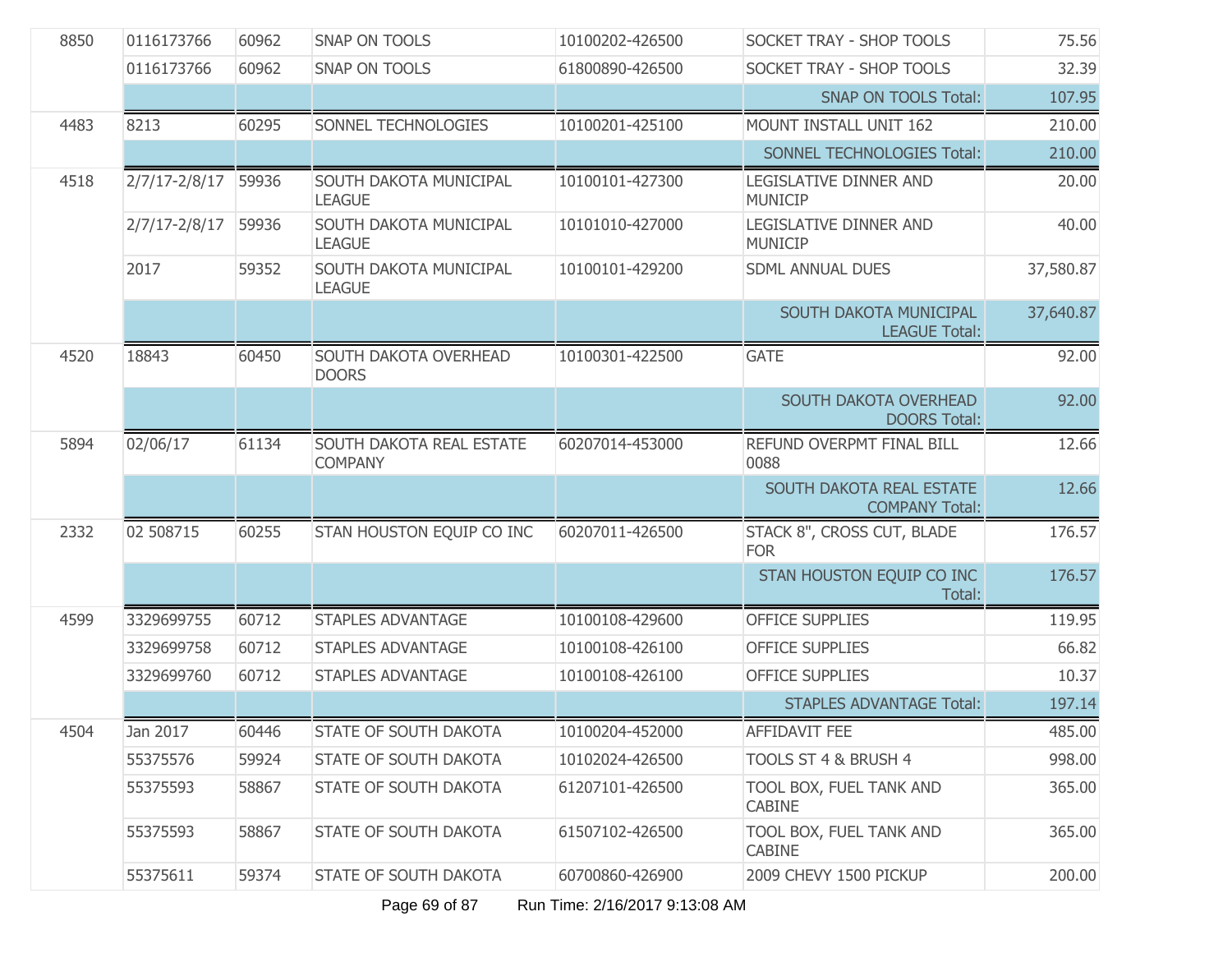| 4504 | 55375611  | 59374 | <b>STATE OF SOUTH DAKOTA</b>                        | 60700860-436000 | 2009 CHEVY 1500 PICKUP                                     | 17,300.00 |
|------|-----------|-------|-----------------------------------------------------|-----------------|------------------------------------------------------------|-----------|
|      | 55375612  | 59374 | <b>STATE OF SOUTH DAKOTA</b>                        | 60700860-426500 | 2009 CHEVY 1500 PICKUP                                     | 176.00    |
|      | 55375589  | 59022 | <b>STATE OF SOUTH DAKOTA</b>                        | 60407071-426500 | <b>SHOP TOOLS</b>                                          | 47.00     |
|      | 55375589  | 59022 | <b>STATE OF SOUTH DAKOTA</b>                        | 60407071-426900 | <b>SHOP TOOLS</b>                                          | 50.00     |
|      | 55375589  | 59022 | <b>STATE OF SOUTH DAKOTA</b>                        | 60907401-426500 | <b>SHOP TOOLS</b>                                          | 47.00     |
|      | 55375589  | 59022 | <b>STATE OF SOUTH DAKOTA</b>                        | 60907401-426900 | <b>SHOP TOOLS</b>                                          | 50.00     |
|      | 55375652  | 60955 | <b>STATE OF SOUTH DAKOTA</b>                        | 10102024-426500 | TOOLS STATION 4 & BUSH 4                                   | 280.00    |
|      | 55375651  | 60953 | <b>STATE OF SOUTH DAKOTA</b>                        | 10100202-426500 | <b>TOOLS FOR R.I.T BAGS</b>                                | 46.00     |
|      | TL701208  | 61043 | <b>STATE OF SOUTH DAKOTA</b>                        | 10100201-428100 | <b>JAN17 PHONE</b>                                         | 17.00     |
|      | TL701208  | 61043 | <b>STATE OF SOUTH DAKOTA</b>                        | 60207014-428100 | <b>JAN17 PHONE</b>                                         | 2.06      |
|      | S95759    | 60996 | <b>STATE OF SOUTH DAKOTA</b>                        | 10100108-427000 | CONCRETE PAVING COURSE                                     | 150.00    |
|      |           |       |                                                     |                 | <b>STATE OF SOUTH DAKOTA Total:</b>                        | 20,578.06 |
| 4670 | 1010445   | 60628 | <b>STRETCH'S GLASS &amp; CUSTOM</b><br><b>PARTS</b> | 10100608-425300 | RECEIVER HITCH #58                                         | 152.93    |
|      |           |       |                                                     |                 | <b>STRETCH'S GLASS &amp; CUSTOM</b><br><b>PARTS Total:</b> | 152.93    |
| 4684 | 33-823748 | 60629 | STURDEVANT'S AUTO PARTS                             | 10100607-425300 | FUEL FILTER, FILTER - SHOP STO                             | 64.30     |
|      | 33-822432 | 60141 | STURDEVANT'S AUTO PARTS                             | 10100607-425100 | MISC FILTERS - SHOP STOCK                                  | 100.56    |
|      | 33-821483 | 60364 | STURDEVANT'S AUTO PARTS                             | 10100205-425100 | T706 Alternator & belts                                    | 186.47    |
|      |           |       |                                                     |                 | STURDEVANT'S AUTO PARTS<br>Total:                          | 351.33    |
| 8842 | 401716    | 60123 | <b>SYDNEY JAMES</b>                                 | 10100603-453000 | skating class refund                                       | 160.00    |
|      |           |       |                                                     |                 | <b>SYDNEY JAMES Total:</b>                                 | 160.00    |
| 8878 | 02/06/17  | 61108 | <b>TANYA HANNAH</b>                                 | 60207014-453000 | REFUND OVERPMT FINAL BILL<br>0013                          | 84.61     |
|      |           |       |                                                     |                 | <b>TANYA HANNAH Total:</b>                                 | 84.61     |
| 8872 | 02/06/17  | 61091 | <b>TAYA BARBER-THURMAN</b>                          | 60207014-453000 | REFUND OVERPMT FINAL BILL<br>0014                          | 26.43     |
|      |           |       |                                                     |                 | <b>TAYA BARBER-THURMAN Total:</b>                          | 26.43     |
| 4771 | 42738     | 60706 | <b>TECHNOLOGY CENTER</b>                            | 10100108-425300 | REPAIR EQUIPMENT                                           | 199.00    |
|      | 42813     | 60711 | <b>TECHNOLOGY CENTER</b>                            | 10100108-426900 | <b>MISC SUPPLIES</b>                                       | 365.00    |
|      | 42851     | 61013 | <b>TECHNOLOGY CENTER</b>                            | 10100108-426900 | <b>MISC SUPPLIES</b>                                       | 135.00    |
|      | 42824     | 60791 | <b>TECHNOLOGY CENTER</b>                            | 10100108-426900 | <b>MISC SUPPLIES</b>                                       | 198.00    |
|      |           |       |                                                     |                 |                                                            |           |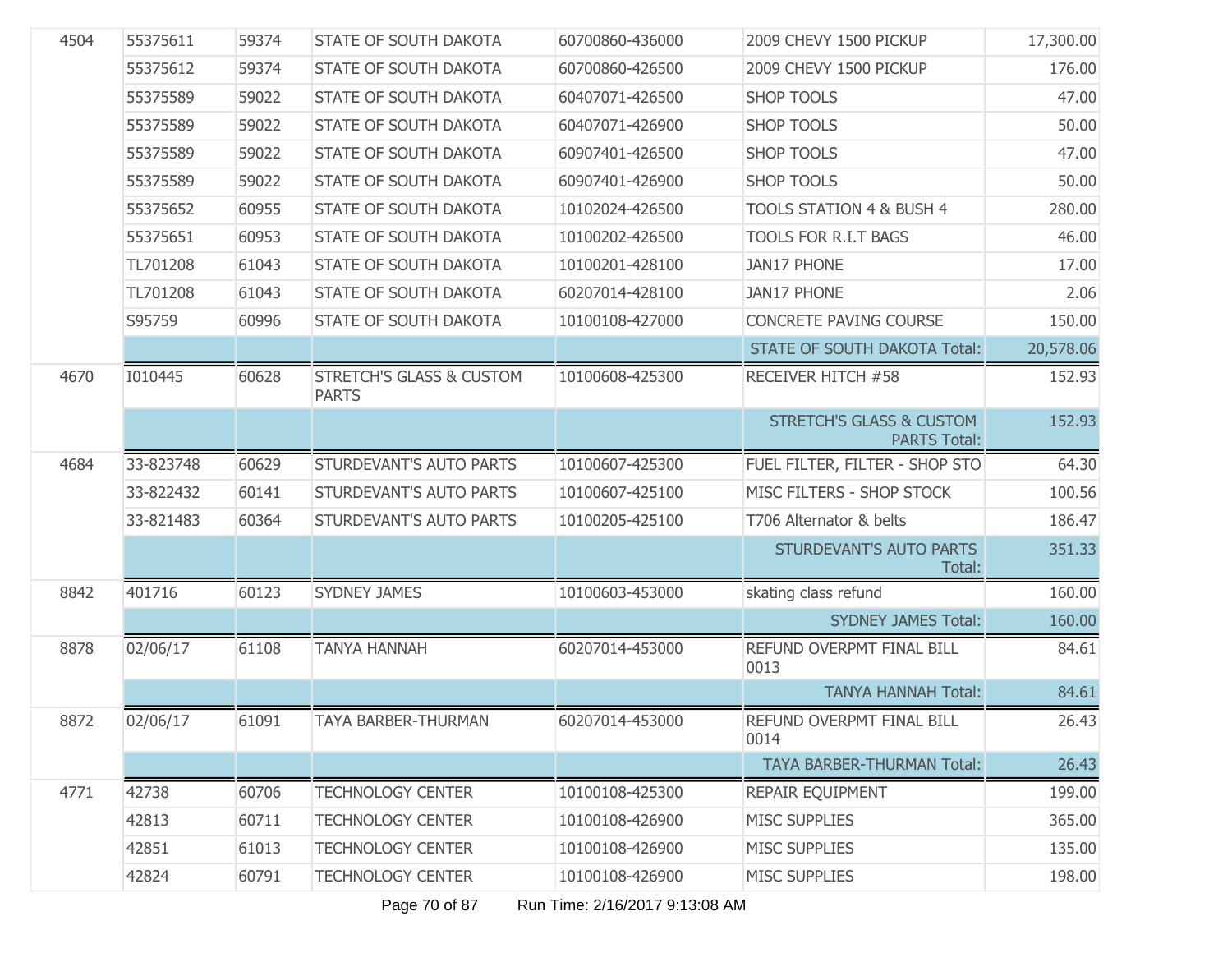| 4771 |                         |       |                                                           |                 | <b>TECHNOLOGY CENTER Total:</b>                                 | 897.00 |
|------|-------------------------|-------|-----------------------------------------------------------|-----------------|-----------------------------------------------------------------|--------|
| 3194 | 16094                   | 60097 | THE MEDICINE SHOPPE #0461                                 | 61800890-429700 | <b>EMS DISPOSABLES - ONE TOUCH</b><br>TE.                       | 895.50 |
|      |                         |       |                                                           |                 | THE MEDICINE SHOPPE #0461<br>Total:                             | 895.50 |
| 4011 | 91635                   | 60947 | THE REPAIR SHOP INC                                       | 61800893-425100 | RESURFACE BRAKE ROTORS MED<br>3                                 | 41.60  |
|      |                         |       |                                                           |                 | THE REPAIR SHOP INC Total:                                      | 41.60  |
| 8868 | 10/20/16                | 60730 | THEODORE & JUDY & RANDOLPH 50508910-431000<br><b>RAPP</b> |                 | 15-2268 SEGER DR<br><b>RECONSTRUCTIO</b>                        | 112.05 |
|      |                         |       |                                                           |                 | <b>THEODORE &amp; JUDY &amp; RANDOLPH</b><br><b>RAPP Total:</b> | 112.05 |
| 8865 | 01/28/17                | 60721 | THOMAS WOODS                                              | 10100302-421100 | REPLACEMENT OF MAILBOX                                          | 73.96  |
|      |                         |       |                                                           |                 | <b>THOMAS WOODS Total:</b>                                      | 73.96  |
| 8875 | 02/06/17                | 61105 | <b>TIFFANY EVEN</b>                                       | 60207014-453000 | REFUND OVERPMT FINAL BILL<br>0030                               | 6.23   |
|      |                         |       |                                                           |                 | <b>TIFFANY EVEN Total:</b>                                      | 6.23   |
| 4852 | 8925173 GP              | 61055 | <b>TITAN MACHINERY</b>                                    | 60407071-425300 | <b>CAMERA EQUIPMENT PARTS</b>                                   | 172.34 |
|      | 8922203 GP              | 60630 | <b>TITAN MACHINERY</b>                                    | 10100608-425300 | <b>HYDRAULIC REPAIR #35</b>                                     | 347.03 |
|      | 8875081 GP              | 60140 | <b>TITAN MACHINERY</b>                                    | 10100607-425300 | SLAM LATCH HANDLE #53                                           | 9.85   |
|      |                         |       |                                                           |                 | <b>TITAN MACHINERY Total:</b>                                   | 529.22 |
| 8034 | 20711                   | 60094 | TOM'S T'S                                                 | 10100202-426300 | WORKSHIRTS/MECHANICS-<br>HOLMBERG, M & WILCOX, T                | 39.90  |
|      | 20711                   | 60094 | TOM'S T'S                                                 | 61800890-426300 | WORKSHIRTS/MECHANICS-<br>HOLMBERG, M & WILCOX, T                | 17.10  |
|      |                         |       |                                                           |                 | TOM'S T'S<br>Total:                                             | 57.00  |
| 4875 | 199110                  | 60788 | <b>TRACTOR SUPPLY</b>                                     | 60407071-426300 | <b>EMPLOYEE WORK JACKET</b>                                     | 62.99  |
|      |                         |       |                                                           |                 | <b>TRACTOR SUPPLY Total:</b>                                    | 62.99  |
| 1295 | 102-7543424-<br>5117006 | 60393 | <b>TRACY DAVIS</b>                                        | 10106026-426100 | <b>INK REFILLS</b>                                              | 26.85  |
|      |                         |       |                                                           |                 | <b>TRACY DAVIS Total:</b>                                       | 26.85  |
| 4922 | TS-2066                 | 60031 | <b>TS GOVERNMENT SOLUTIONS</b><br>LLC                     | 10100201-425300 | <b>TREADMILL SERVICE</b>                                        | 103.50 |
|      |                         |       |                                                           |                 | TS GOVERNMENT SOLUTIONS<br><b>LLC Total:</b>                    | 103.50 |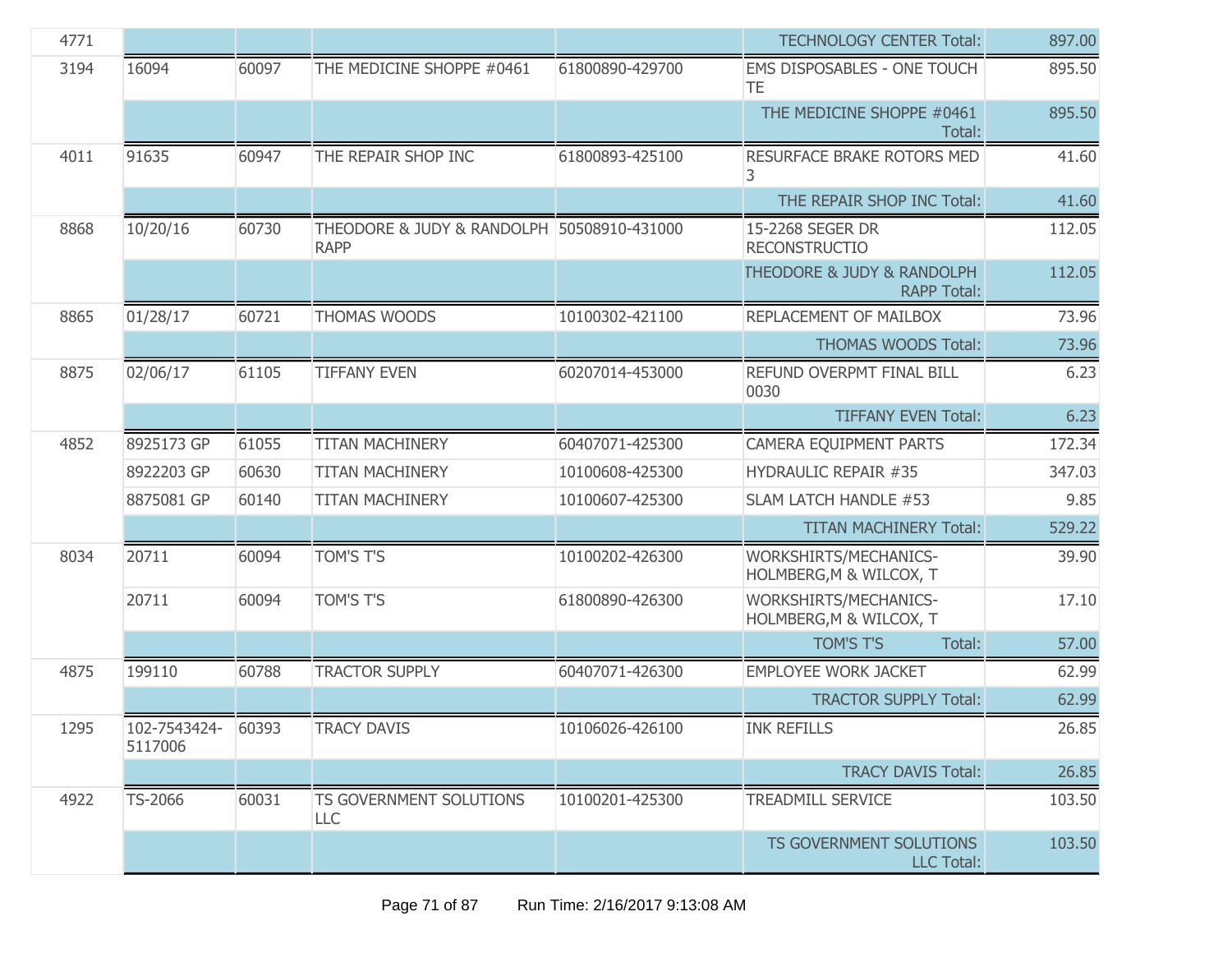| 4944 | 41344      | 60660 | <b>TWILIGHT FIRST AID &amp; SAFETY</b><br><b>SUPPLY</b> | 60407073-426900 | <b>GLOVES: NITRILE GLOVES</b>                                  | 199.00    |
|------|------------|-------|---------------------------------------------------------|-----------------|----------------------------------------------------------------|-----------|
|      |            |       |                                                         |                 | <b>TWILIGHT FIRST AID &amp; SAFETY</b><br><b>SUPPLY Total:</b> | 199.00    |
| 5761 | 288692     | 60768 | <b>TYLER BUSINESS FORMS</b>                             | 10106022-426100 | 1099 ENVELOPES                                                 | 58.22     |
|      |            |       |                                                         |                 | <b>TYLER BUSINESS FORMS Total:</b>                             | 58.22     |
| 4952 | 045-180768 | 60333 | TYLER TECHNOLOGIES INC                                  | 50508919-422500 | <b>TYLER TRAVEL/TRAINING</b>                                   | 3,525.00  |
|      | 045-180768 | 60333 | TYLER TECHNOLOGIES INC                                  | 50508919-427000 | <b>TYLER TRAVEL/TRAINING</b>                                   | 1,624.54  |
|      | 045-180768 | 60333 | TYLER TECHNOLOGIES INC                                  | 60207014-427000 | <b>TYLER TRAVEL/TRAINING</b>                                   | 776.95    |
|      | 045-180769 | 60334 | TYLER TECHNOLOGIES INC                                  | 60207014-422500 | <b>TYLER TRAVEL/TRAINING</b>                                   | 3,825.00  |
|      | 045-180769 | 60334 | TYLER TECHNOLOGIES INC                                  | 60207014-427000 | <b>TYLER TRAVEL/TRAINING</b>                                   | 738.88    |
|      |            |       |                                                         |                 | <b>TYLER TECHNOLOGIES INC Total:</b>                           | 10,490.37 |
| 4957 | 83422739   | 60025 | <b>ULINE INC</b>                                        | 10100201-426100 | <b>EVD SUPPLIES</b>                                            | 150.77    |
|      | 83575817   | 60025 | <b>ULINE INC</b>                                        | 10100201-426100 | <b>EVD SUPPLIES</b>                                            | 1,197.06  |
|      | 83686222   |       | <b>ULINE INC</b>                                        | 10100201-426100 | RETURNED THERMAL TRANSFER<br><b>LABEL ORDER</b>                | (132.00)  |
|      | 83831234   | 60173 | <b>ULINE INC</b>                                        | 60407072-426900 | VELCRO CABLE TIES, 50/ROLL                                     | 41.38     |
|      |            |       |                                                         |                 | <b>ULINE INC Total:</b>                                        | 1,257.21  |
| 8832 | NK277164   | 60142 | <b>UNIVAR</b>                                           | 10100607-462600 | MOSQUITO LITE TRAP                                             | 744.80    |
|      |            |       |                                                         |                 | <b>UNIVAR Total:</b>                                           | 744.80    |
| 4992 | 90498966   | 59425 | US DEPT OF THE INTERIOR                                 | 60200933-428400 | HYDROLOGIC INVESTIGTIONS<br>10011                              | 32,435.25 |
|      | 90498966   | 59425 | US DEPT OF THE INTERIOR                                 | 60407072-428400 | HYDROLOGIC INVESTIGTIONS<br>10011                              | 4,564.75  |
|      |            |       |                                                         |                 | US DEPT OF THE INTERIOR<br>Total:                              | 37,000.00 |
| 7683 | 71294      | 60335 | <b>USERA CONSULTING LLC</b>                             | 10700132-422500 | <b>CIVIC CENTER TASK FORCE</b><br><b>MTGS</b>                  | 1,000.00  |
|      |            |       |                                                         |                 | <b>USERA CONSULTING LLC Total:</b>                             | 1,000.00  |
| 8887 | 02/06/17   | 61127 | <b>VALERIE RYLAN-JOHNSON</b>                            | 60207014-453000 | REFUND OVERPMT FINAL BILL<br>0093                              | 97.59     |
|      |            |       |                                                         |                 | <b>VALERIE RYLAN-JOHNSON Total:</b>                            | 97.59     |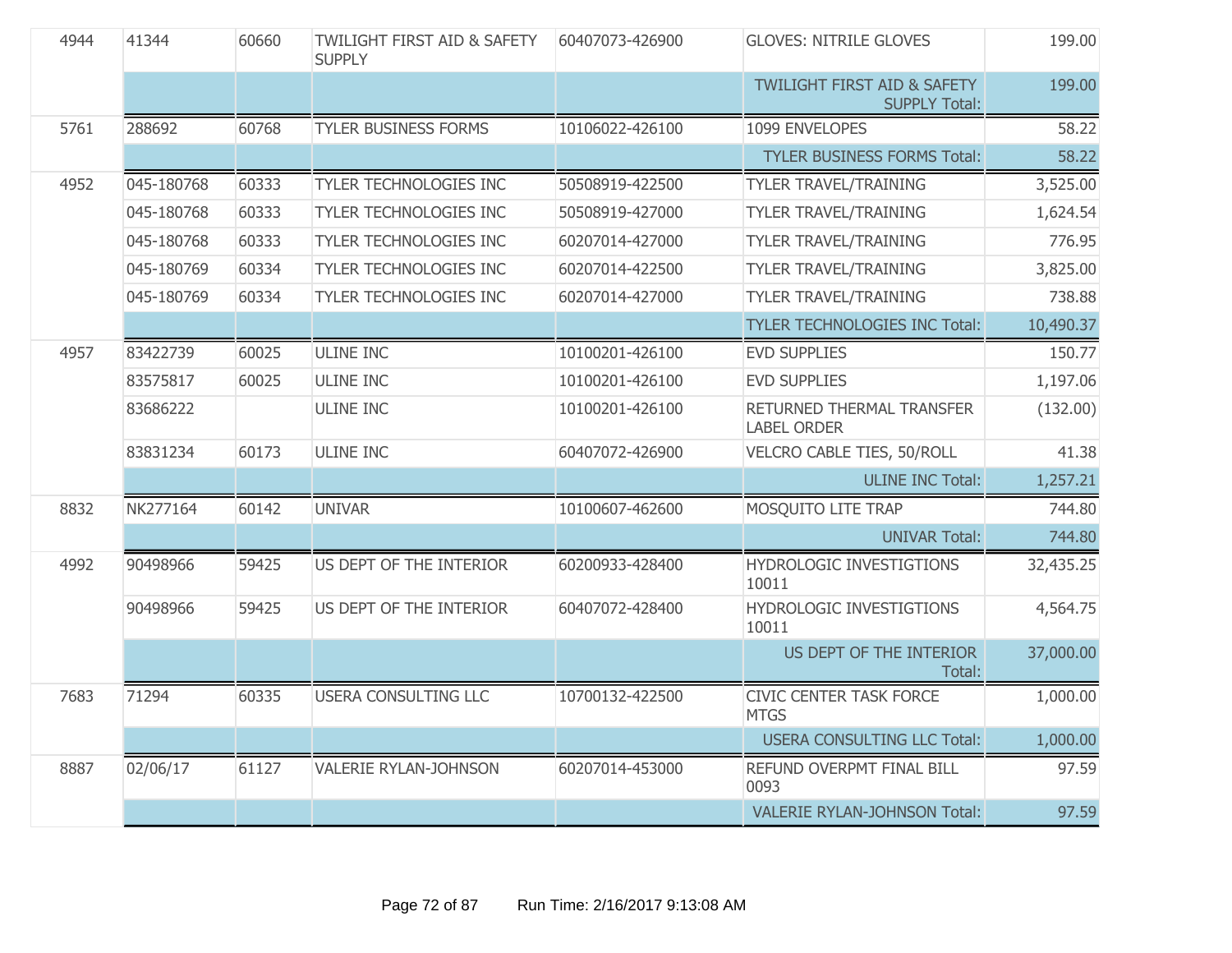| 5039 | 86865              | 59470 | <b>VANWAY TROPHY &amp; AWARD</b> | 10100201-426100 | DEPARTMENT AWARDS STOCK                    | 459.95 |
|------|--------------------|-------|----------------------------------|-----------------|--------------------------------------------|--------|
|      | 86906              | 60461 | <b>VANWAY TROPHY &amp; AWARD</b> | 10100201-426100 | <b>NAME TAGS STOCK</b>                     | 67.50  |
|      | 86920              | 61074 | <b>VANWAY TROPHY &amp; AWARD</b> | 61300604-426900 | PLATES/ENGRAGE PLATES                      | 67.65  |
|      |                    |       |                                  |                 | <b>VANWAY TROPHY &amp; AWARD</b><br>Total: | 595.10 |
| 6415 | 015092701<br>01/20 |       | <b>VAST BUSINESS</b>             | 10100618-428100 |                                            | 17.42  |
|      | 015092701<br>01/20 |       | <b>VAST BUSINESS</b>             | 10100714-428100 |                                            | 17.42  |
|      | 007441701<br>01/16 |       | <b>VAST BUSINESS</b>             | 61400665-428100 |                                            | 26.49  |
|      | 007441701<br>01/16 |       | <b>VAST BUSINESS</b>             | 61400665-428100 |                                            | 20.42  |
|      | 008309501<br>08/26 |       | <b>VAST BUSINESS</b>             | 61800890-428100 |                                            | 27.41  |
|      | 008309501<br>08/26 |       | <b>VAST BUSINESS</b>             | 61800890-428100 |                                            | 18.34  |
|      | 008309501<br>07/26 |       | <b>VAST BUSINESS</b>             | 10100202-428100 |                                            | 18.35  |
|      | 008309501<br>07/26 |       | <b>VAST BUSINESS</b>             | 61800890-428100 |                                            | 22.27  |
|      | 008309501<br>07/26 |       | <b>VAST BUSINESS</b>             | 61800890-428100 |                                            | 27.40  |
|      | 008309501<br>07/26 |       | <b>VAST BUSINESS</b>             | 61800890-428100 |                                            | 18.34  |
|      | 008309501<br>08/26 |       | <b>VAST BUSINESS</b>             | 10100202-428100 |                                            | 18.35  |
|      | 008309501<br>08/26 |       | <b>VAST BUSINESS</b>             | 61800890-428100 |                                            | 90.14  |
|      | 008309501<br>07/26 |       | <b>VAST BUSINESS</b>             | 10100202-428100 |                                            | 18.34  |
|      | 008309501<br>07/26 |       | <b>VAST BUSINESS</b>             | 10100202-428100 |                                            | 18.34  |
|      | 008309501<br>07/26 |       | <b>VAST BUSINESS</b>             | 10100202-428100 |                                            | 18.34  |
|      | 008309501<br>07/26 |       | <b>VAST BUSINESS</b>             | 10100202-428100 |                                            | 18.35  |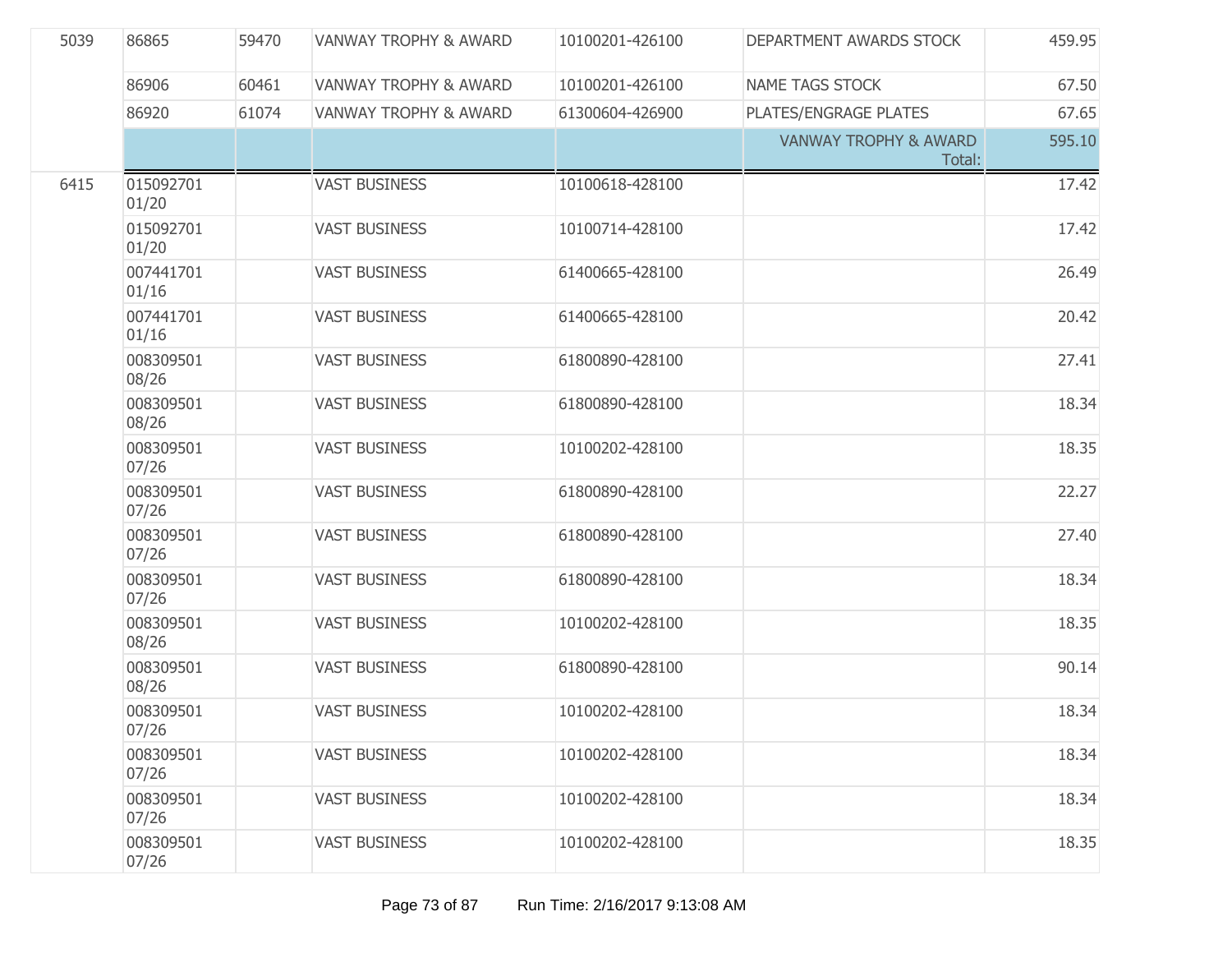| 6415 | 008309501<br>07/26 | <b>VAST BUSINESS</b> | 10100202-428100 | 14.85  |
|------|--------------------|----------------------|-----------------|--------|
|      | 008309501<br>07/26 | <b>VAST BUSINESS</b> | 10100202-428100 | 18.35  |
|      | 008309501<br>08/26 | <b>VAST BUSINESS</b> | 10100202-428100 | 18.34  |
|      | 008309501<br>07/26 | <b>VAST BUSINESS</b> | 10100202-428100 | 133.04 |
|      | 008309501<br>07/26 | <b>VAST BUSINESS</b> | 10100202-428100 | 18.34  |
|      | 008309501<br>07/26 | <b>VAST BUSINESS</b> | 10100202-428100 | 18.34  |
|      | 008309501<br>07/26 | <b>VAST BUSINESS</b> | 10100202-428100 | 23.84  |
|      | 008309501<br>07/26 | <b>VAST BUSINESS</b> | 10100202-428100 | 18.34  |
|      | 008309501<br>08/26 | <b>VAST BUSINESS</b> | 10100202-428100 | 18.34  |
|      | 008309501<br>08/26 | <b>VAST BUSINESS</b> | 10100202-428100 | 18.34  |
|      | 008309501<br>08/26 | <b>VAST BUSINESS</b> | 10100202-428100 | 18.34  |
|      | 008309501<br>08/26 | <b>VAST BUSINESS</b> | 10100202-428100 | 18.34  |
|      | 008309501<br>08/26 | <b>VAST BUSINESS</b> | 10100202-428100 | 18.34  |
|      | 008309501<br>08/26 | <b>VAST BUSINESS</b> | 10100202-428100 | 14.84  |
|      | 007711702<br>01/20 | <b>VAST BUSINESS</b> | 61300664-428100 | 20.42  |
|      | 007711702<br>01/20 | <b>VAST BUSINESS</b> | 61300664-428100 | 17.42  |
|      | 008309501<br>08/26 | <b>VAST BUSINESS</b> | 10100202-428100 | 147.11 |
|      | 008309501<br>08/26 | <b>VAST BUSINESS</b> | 10100202-428100 | 18.35  |
|      | 008309501<br>08/26 | <b>VAST BUSINESS</b> | 10100202-428100 | 18.34  |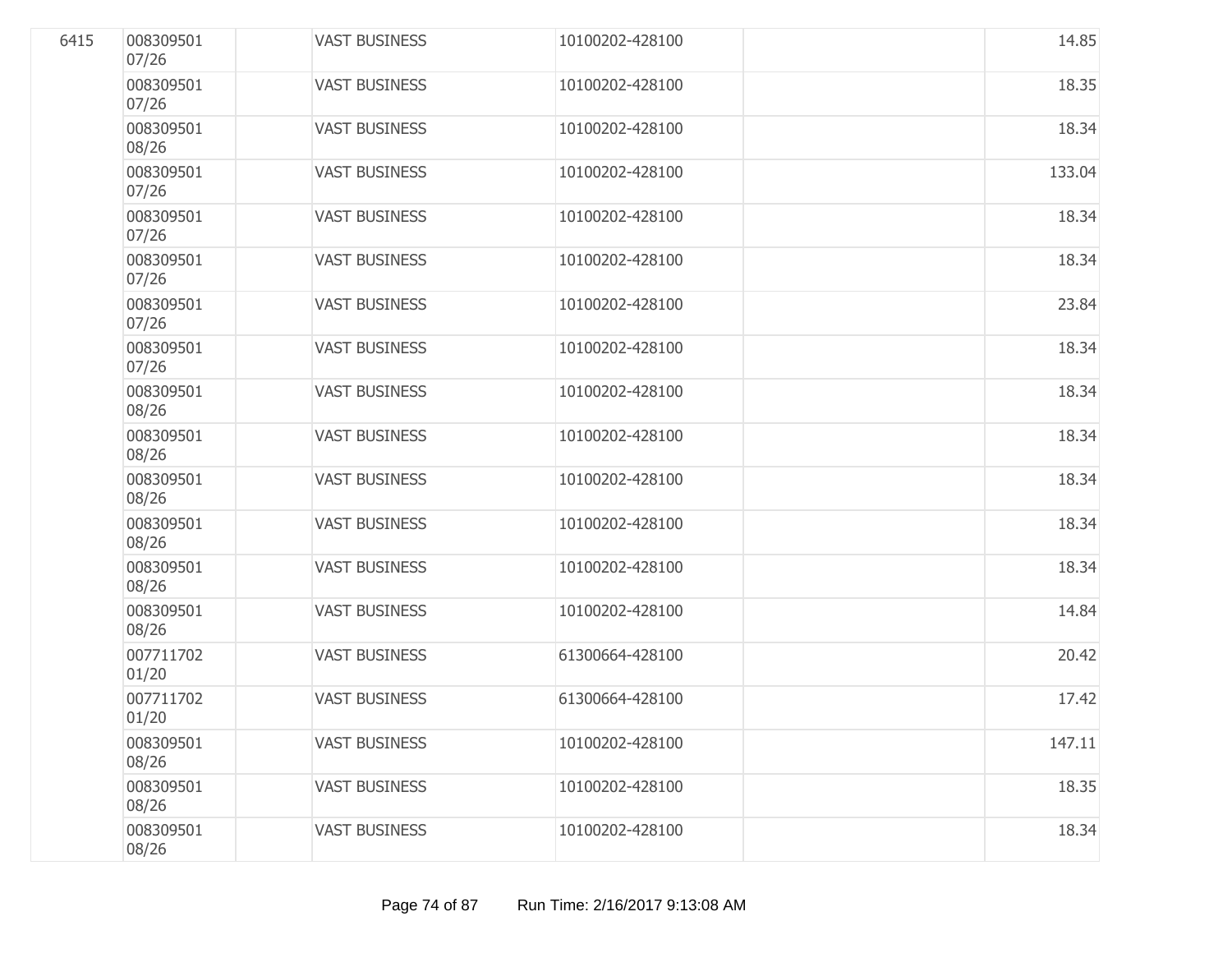| 6415 | 008309501<br>08/26 | <b>VAST BUSINESS</b> | 10100202-428100 | 23.84  |
|------|--------------------|----------------------|-----------------|--------|
|      | 008309501<br>10/25 | <b>VAST BUSINESS</b> | 61800890-428100 | 22.75  |
|      | 008309501<br>10/25 | <b>VAST BUSINESS</b> | 61800890-428100 | 24.13  |
|      | 008309501<br>10/25 | <b>VAST BUSINESS</b> | 61800890-428100 | 16.32  |
|      | 007711702<br>01/20 | <b>VAST BUSINESS</b> | 61300664-428100 | 69.07  |
|      | 007711702<br>01/20 | <b>VAST BUSINESS</b> | 61300664-428100 | 17.42  |
|      | 007711702<br>01/20 | <b>VAST BUSINESS</b> | 61300664-428100 | 20.42  |
|      | 008309501<br>10/25 | <b>VAST BUSINESS</b> | 10100202-428100 | 16.32  |
|      | 008309501<br>10/25 | <b>VAST BUSINESS</b> | 10100202-428100 | 16.32  |
|      | 008309501<br>10/25 | <b>VAST BUSINESS</b> | 10100202-428100 | 16.32  |
|      | 008309501<br>10/25 | <b>VAST BUSINESS</b> | 10100202-428100 | 12.82  |
|      | 008309501<br>10/25 | <b>VAST BUSINESS</b> | 10100202-428100 | 16.32  |
|      | 008309501<br>10/25 | <b>VAST BUSINESS</b> | 10100202-428100 | 16.07  |
|      | 008309501<br>10/25 | <b>VAST BUSINESS</b> | 10100202-428100 | 130.02 |
|      | 008309501<br>10/25 | <b>VAST BUSINESS</b> | 10100202-428100 | 16.32  |
|      | 008309501<br>10/25 | <b>VAST BUSINESS</b> | 10100202-428100 | 16.32  |
|      | 008309501<br>10/25 | <b>VAST BUSINESS</b> | 10100202-428100 | 21.82  |
|      | 008309501<br>10/25 | <b>VAST BUSINESS</b> | 10100202-428100 | 16.32  |
|      | 008309501<br>10/25 | <b>VAST BUSINESS</b> | 10100202-428100 | 16.32  |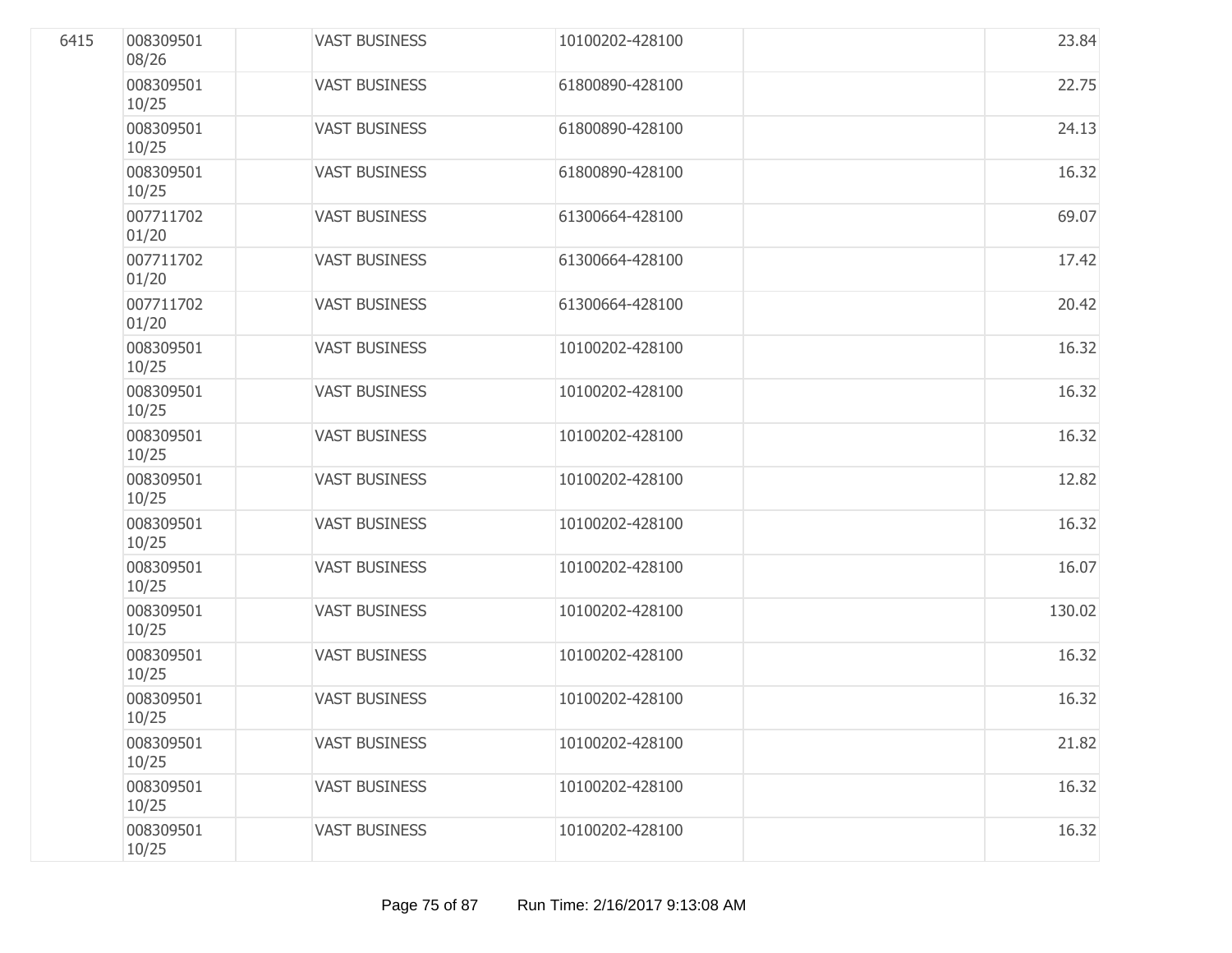| 6415 | 015100301<br>01/20 | <b>VAST BUSINESS</b> | 10100201-428100 | 17.41 |
|------|--------------------|----------------------|-----------------|-------|
|      | 015100301<br>01/20 | <b>VAST BUSINESS</b> | 10100201-428100 | 17.41 |
|      | 015100301<br>01/20 | <b>VAST BUSINESS</b> | 10100201-428100 | 17.41 |
|      | 015100301<br>01/20 | <b>VAST BUSINESS</b> | 10100201-428100 | 17.41 |
|      | 015100301<br>01/20 | <b>VAST BUSINESS</b> | 10100201-428100 | 17.41 |
|      | 015100301<br>01/20 | <b>VAST BUSINESS</b> | 10100201-428100 | 30.00 |
|      | 015100301<br>01/20 | <b>VAST BUSINESS</b> | 10100201-428100 | 17.41 |
|      | 015100301<br>01/20 | <b>VAST BUSINESS</b> | 10100201-428100 | 17.41 |
|      | 015100301<br>01/20 | <b>VAST BUSINESS</b> | 10100201-428100 | 17.41 |
|      | 015100301<br>01/20 | <b>VAST BUSINESS</b> | 10100201-428100 | 17.41 |
|      | 015100301<br>01/20 | <b>VAST BUSINESS</b> | 10100201-428100 | 17.41 |
|      | 015100301<br>01/20 | <b>VAST BUSINESS</b> | 10100201-428100 | 17.41 |
|      | 015100301<br>01/20 | <b>VAST BUSINESS</b> | 10100201-428100 | 17.41 |
|      | 015100301<br>01/20 | <b>VAST BUSINESS</b> | 10100201-428100 | 17.41 |
|      | 015100301<br>01/20 | <b>VAST BUSINESS</b> | 10100201-428100 | 17.41 |
|      | 015100301<br>01/20 | <b>VAST BUSINESS</b> | 10100201-428100 | 17.41 |
|      | 015100301<br>01/20 | <b>VAST BUSINESS</b> | 10100201-428100 | 17.41 |
|      | 015100301<br>01/20 | <b>VAST BUSINESS</b> | 10100201-428100 | 17.41 |
|      | 015100301<br>01/20 | <b>VAST BUSINESS</b> | 10100201-428100 | 17.41 |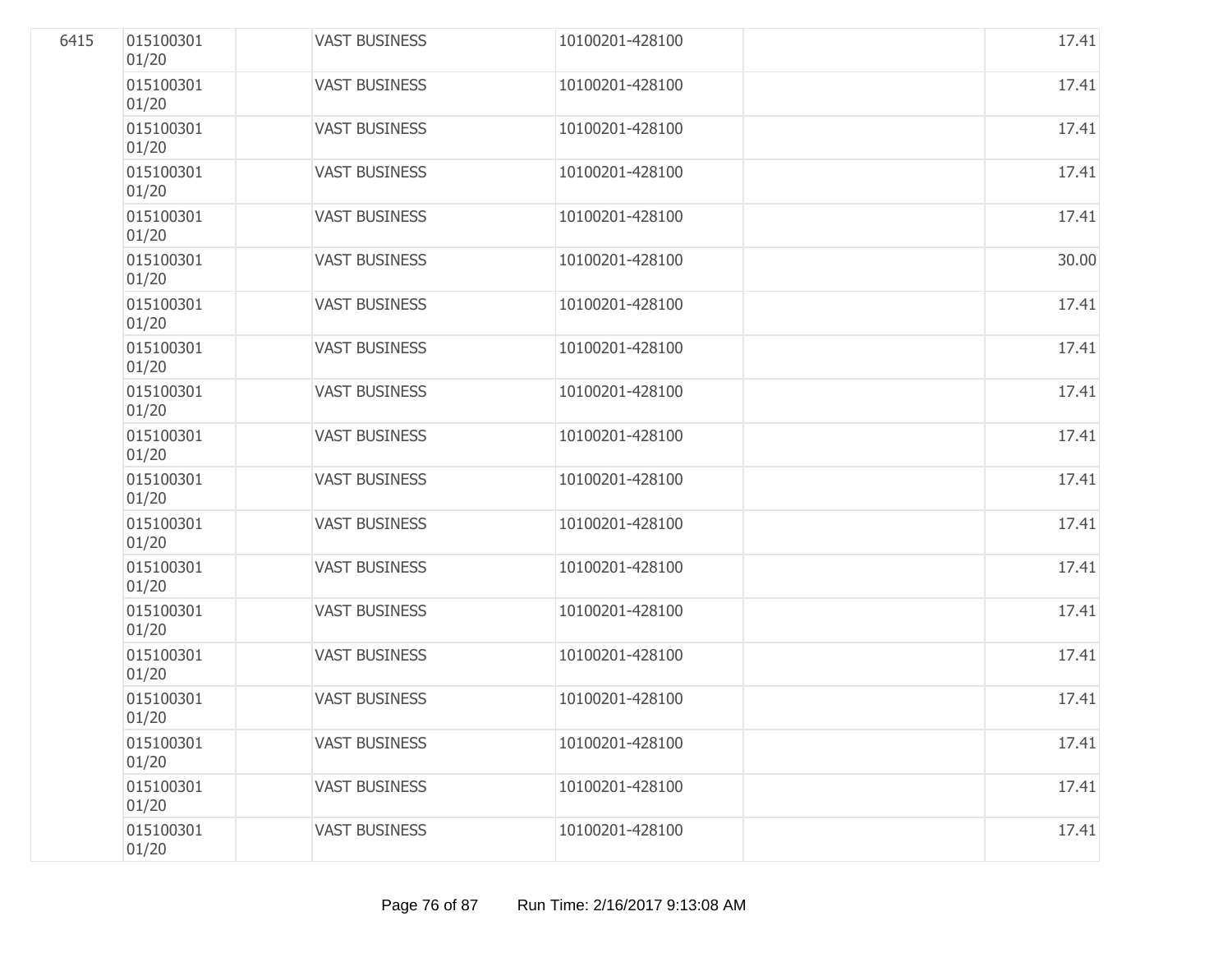| 6415 | 015100301<br>01/20 | <b>VAST BUSINESS</b> | 10100201-428100 | 17.41 |
|------|--------------------|----------------------|-----------------|-------|
|      | 015100301<br>01/20 | <b>VAST BUSINESS</b> | 10100201-428100 | 17.41 |
|      | 015100301<br>01/20 | <b>VAST BUSINESS</b> | 10100201-428100 | 17.41 |
|      | 015100301<br>01/20 | <b>VAST BUSINESS</b> | 10100201-428100 | 17.41 |
|      | 015100301<br>01/20 | <b>VAST BUSINESS</b> | 10100201-428100 | 17.41 |
|      | 015100301<br>01/20 | <b>VAST BUSINESS</b> | 10100201-428100 | 17.41 |
|      | 015100301<br>01/20 | <b>VAST BUSINESS</b> | 10100201-428100 | 17.41 |
|      | 015100301<br>01/20 | <b>VAST BUSINESS</b> | 10100201-428100 | 17.41 |
|      | 015100301<br>01/20 | <b>VAST BUSINESS</b> | 10100201-428100 | 17.41 |
|      | 015100301<br>01/20 | <b>VAST BUSINESS</b> | 10100201-428100 | 17.41 |
|      | 015100301<br>01/20 | <b>VAST BUSINESS</b> | 10100201-428100 | 30.26 |
|      | 015100301<br>01/20 | <b>VAST BUSINESS</b> | 10100201-428100 | 17.41 |
|      | 015100301<br>01/20 | <b>VAST BUSINESS</b> | 10100201-428100 | 17.41 |
|      | 015100301<br>01/20 | <b>VAST BUSINESS</b> | 10100201-428100 | 17.41 |
|      | 015100301<br>01/20 | <b>VAST BUSINESS</b> | 10100201-428100 | 17.41 |
|      | 015100301<br>01/20 | <b>VAST BUSINESS</b> | 10100201-428100 | 17.41 |
|      | 015100301<br>01/20 | <b>VAST BUSINESS</b> | 10100201-428100 | 17.41 |
|      | 015100301<br>01/20 | <b>VAST BUSINESS</b> | 10100201-428100 | 17.40 |
|      | 015100301<br>01/20 | <b>VAST BUSINESS</b> | 10100201-428100 | 17.40 |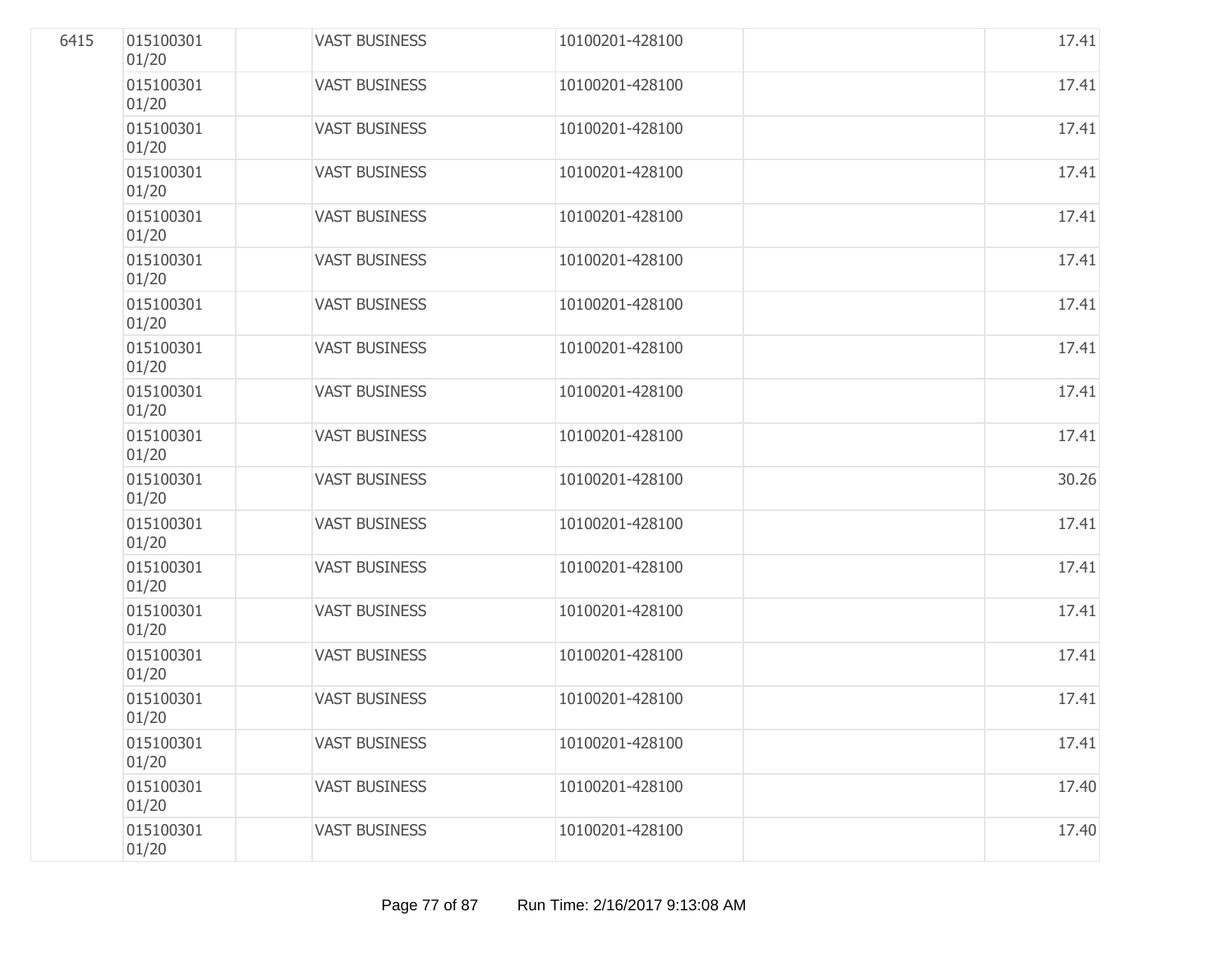| 6415 | 015100301<br>01/20 | <b>VAST BUSINESS</b> | 10100201-428100 | 17.41  |
|------|--------------------|----------------------|-----------------|--------|
|      | 015100301<br>01/20 | <b>VAST BUSINESS</b> | 10100201-428100 | 17.41  |
|      | 015100301<br>01/20 | <b>VAST BUSINESS</b> | 10100201-428100 | 17.41  |
|      | 015100301<br>01/20 | <b>VAST BUSINESS</b> | 10100201-428100 | 17.41  |
|      | 008309501<br>01/20 | <b>VAST BUSINESS</b> | 10100202-428100 | 18.37  |
|      | 008309501<br>01/20 | <b>VAST BUSINESS</b> | 61800890-428100 | 32.09  |
|      | 008309501<br>01/20 | <b>VAST BUSINESS</b> | 61800890-428100 | 27.43  |
|      | 008309501<br>01/20 | <b>VAST BUSINESS</b> | 61800890-428100 | 18.37  |
|      | 015100301<br>01/20 | <b>VAST BUSINESS</b> | 10100201-428100 | 130.92 |
|      | 015100301<br>01/20 | <b>VAST BUSINESS</b> | 10100201-428100 | 17.40  |
|      | 008309501<br>01/20 | <b>VAST BUSINESS</b> | 10100202-428100 | 18.38  |
|      | 008309501<br>01/20 | <b>VAST BUSINESS</b> | 10100202-428100 | 18.38  |
|      | 008309501<br>01/20 | <b>VAST BUSINESS</b> | 10100202-428100 | 18.38  |
|      | 008309501<br>01/20 | <b>VAST BUSINESS</b> | 10100202-428100 | 18.38  |
|      | 008309501<br>01/20 | <b>VAST BUSINESS</b> | 10100202-428100 | 14.88  |
|      | 008309501<br>01/20 | <b>VAST BUSINESS</b> | 10100202-428100 | 18.37  |
|      | 015149901<br>01/20 | <b>VAST BUSINESS</b> | 10100205-428100 | 16.92  |
|      | 008309501<br>01/20 | <b>VAST BUSINESS</b> | 10100202-428100 | 144.17 |
|      | 008309501<br>01/20 | <b>VAST BUSINESS</b> | 10100202-428100 | 18.38  |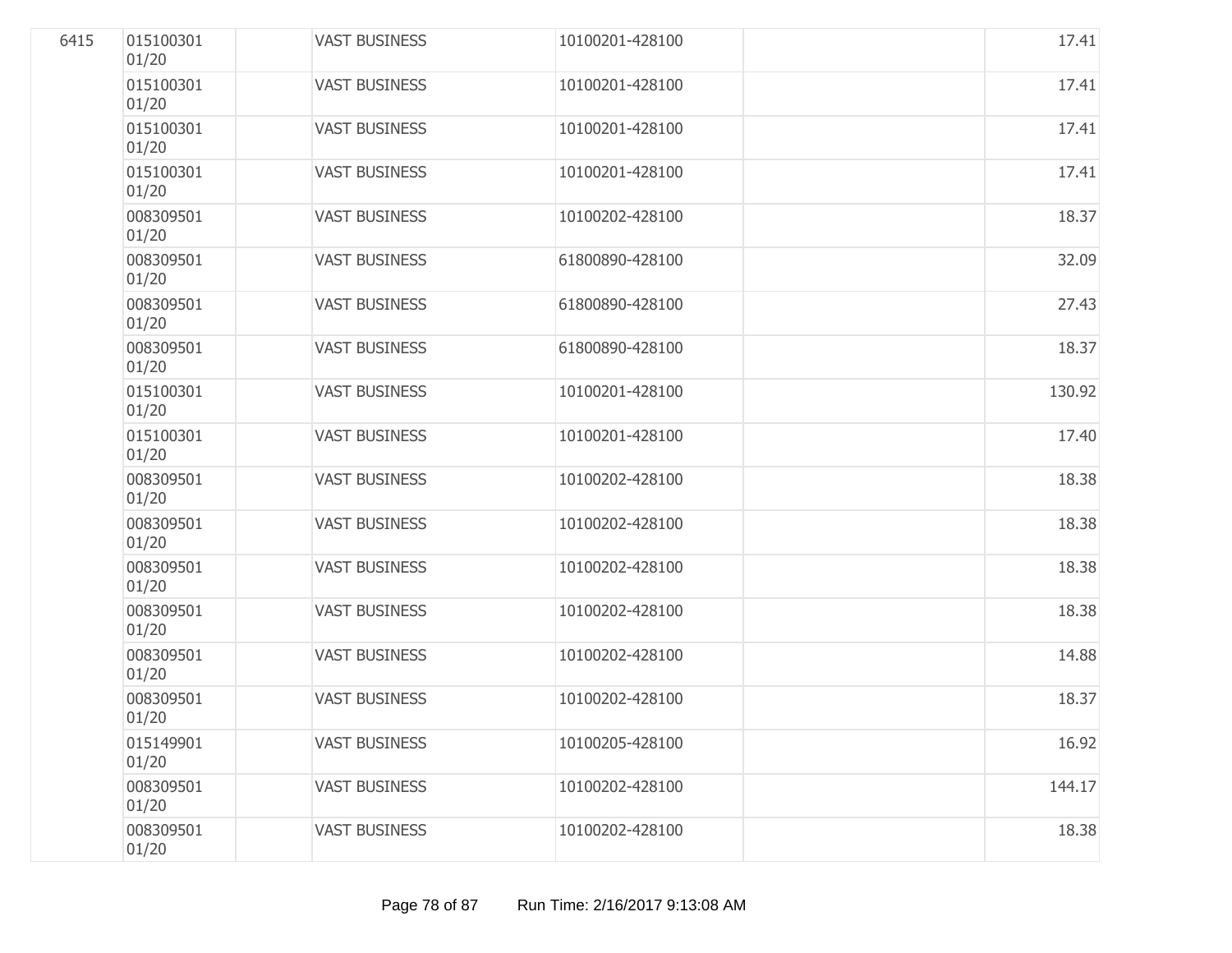| 6415 | 008309501<br>01/20 | <b>VAST BUSINESS</b> | 10100202-428100 | 18.38  |
|------|--------------------|----------------------|-----------------|--------|
|      | 008309501<br>01/20 | <b>VAST BUSINESS</b> | 10100202-428100 | 24.45  |
|      | 008309501<br>01/20 | <b>VAST BUSINESS</b> | 10100202-428100 | 18.38  |
|      | 012864101<br>01/16 | <b>VAST BUSINESS</b> | 10100202-428100 | 44.37  |
|      | 012864101<br>04/16 | <b>VAST BUSINESS</b> | 10100202-428100 | 150.22 |
|      | 012864101<br>04/16 | <b>VAST BUSINESS</b> | 10100202-428100 | 42.50  |
|      | 012864101<br>04/16 | <b>VAST BUSINESS</b> | 10100202-428100 | 42.33  |
|      | 012864101<br>04/16 | <b>VAST BUSINESS</b> | 10100202-428100 | 42.33  |
|      | 009275401<br>01/20 | <b>VAST BUSINESS</b> | 10100205-428100 | 16.92  |
|      | 012864101<br>12/16 | <b>VAST BUSINESS</b> | 10100202-428100 | 44.37  |
|      | 012864101<br>12/16 | <b>VAST BUSINESS</b> | 10100202-428100 | 44.37  |
|      | 012864101<br>12/16 | <b>VAST BUSINESS</b> | 10100202-428100 | 44.37  |
|      | 012864101<br>01/16 | <b>VAST BUSINESS</b> | 10100202-428100 | 156.46 |
|      | 012864101<br>01/16 | <b>VAST BUSINESS</b> | 10100202-428100 | 46.21  |
|      | 012864101<br>01/16 | <b>VAST BUSINESS</b> | 10100202-428100 | 44.37  |
|      | 010996401<br>01/20 | <b>VAST BUSINESS</b> | 10100205-428100 | 16.92  |
|      | 011232501<br>01/20 | <b>VAST BUSINESS</b> | 10100205-428100 | 16.92  |
|      | 011264701<br>01/20 | <b>VAST BUSINESS</b> | 10100205-428100 | 16.92  |
|      | 011802001<br>01/20 | <b>VAST BUSINESS</b> | 10100205-428100 | 16.92  |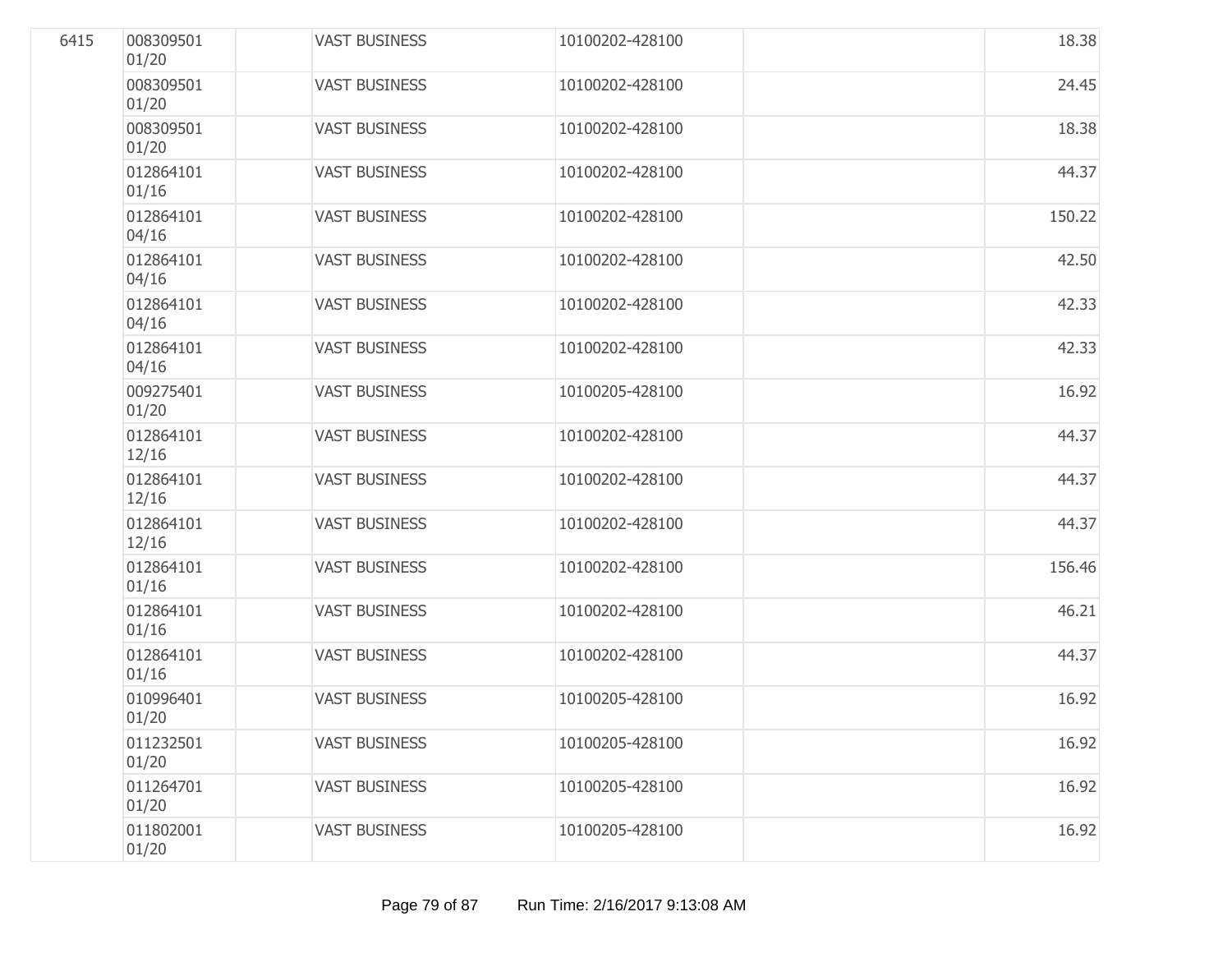| 6415 | 008237701<br>01/20 | <b>VAST BUSINESS</b> | 10100205-428100 | 16.92  |
|------|--------------------|----------------------|-----------------|--------|
|      | 012864101<br>12/16 | <b>VAST BUSINESS</b> | 10100202-428100 | 156.46 |
|      | 008669901<br>01/20 | <b>VAST BUSINESS</b> | 10100205-428100 | 16.92  |
|      | 009435602<br>01/20 | <b>VAST BUSINESS</b> | 10100205-428100 | 16.92  |
|      | 009518401<br>01/20 | <b>VAST BUSINESS</b> | 10100205-428100 | 16.92  |
|      | 009871902<br>01/20 | <b>VAST BUSINESS</b> | 10100205-428100 | 16.92  |
|      | 009964401<br>01/20 | <b>VAST BUSINESS</b> | 10100205-428100 | 16.92  |
|      | 010233801<br>01/20 | <b>VAST BUSINESS</b> | 10100205-428100 | 16.92  |
|      | 015147901<br>01/07 | <b>VAST BUSINESS</b> | 10106021-428100 | 26.79  |
|      | 015147901<br>01/07 | <b>VAST BUSINESS</b> | 10106022-428100 | 31.32  |
|      | 015147901<br>01/07 | <b>VAST BUSINESS</b> | 10106024-428100 | 62.99  |
|      | 015147901<br>01/07 | <b>VAST BUSINESS</b> | 10106026-428100 | 8.85   |
|      | 015147901<br>01/07 | <b>VAST BUSINESS</b> | 10106061-428100 | 8.85   |
|      | 015163301<br>01/20 | <b>VAST BUSINESS</b> | 10100205-428100 | 16.92  |
|      | 015147901<br>01/07 | <b>VAST BUSINESS</b> | 10100708-428100 | 0.02   |
|      | 015147901<br>01/07 | <b>VAST BUSINESS</b> | 10100711-428100 | 17.70  |
|      | 015147901<br>01/07 | <b>VAST BUSINESS</b> | 10100714-428100 | 8.85   |
|      | 015147901<br>01/07 | <b>VAST BUSINESS</b> | 60700860-428100 | 9.16   |
|      | 015147901<br>01/07 | <b>VAST BUSINESS</b> | 77700914-428100 | 1.17   |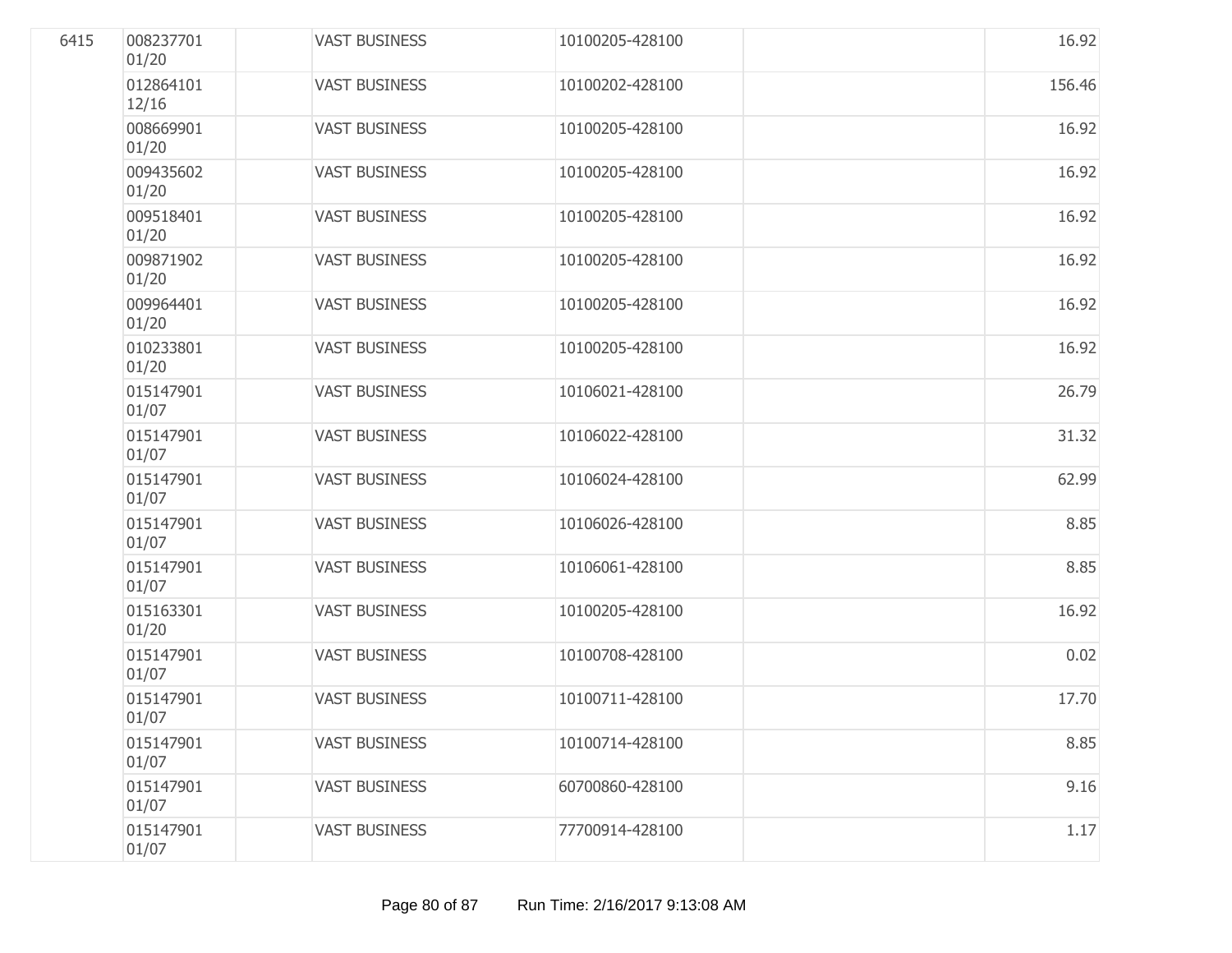| 6415 | 015147901<br>01/07 | <b>VAST BUSINESS</b> | 79300968-428100 | 17.70  |
|------|--------------------|----------------------|-----------------|--------|
|      | 015147901<br>01/07 | <b>VAST BUSINESS</b> | 10100301-428100 | 0.46   |
|      | 015147901<br>01/07 | <b>VAST BUSINESS</b> | 10100601-428100 | 1.26   |
|      | 015147901<br>01/07 | <b>VAST BUSINESS</b> | 10100603-428100 | 8.85   |
|      | 015147901<br>01/07 | <b>VAST BUSINESS</b> | 10100612-428100 | 17.70  |
|      | 015147901<br>01/07 | <b>VAST BUSINESS</b> | 10100618-428100 | 29.10  |
|      | 015147901<br>01/07 | <b>VAST BUSINESS</b> | 10100706-428100 | 3.26   |
|      | 015147901<br>01/07 | <b>VAST BUSINESS</b> | 10100106-428100 | 26.89  |
|      | 015147901<br>01/07 | <b>VAST BUSINESS</b> | 10100108-428100 | 98.93  |
|      | 015147901<br>01/07 | <b>VAST BUSINESS</b> | 10100111-428100 | 63.80  |
|      | 015147901<br>01/07 | <b>VAST BUSINESS</b> | 10100201-428100 | 6.91   |
|      | 015147901<br>01/07 | <b>VAST BUSINESS</b> | 10100204-428100 | 93.55  |
|      | 015147901<br>01/07 | <b>VAST BUSINESS</b> | 10100205-428100 | 11.79  |
|      | 008075401<br>01/20 | <b>VAST BUSINESS</b> | 10100202-428100 | 112.92 |
|      | 008075401<br>01/20 | <b>VAST BUSINESS</b> | 10100202-428100 | 19.42  |
|      | 015147901<br>01/07 | <b>VAST BUSINESS</b> | 10100205-428100 | 23.70  |
|      | 015147901<br>01/07 | <b>VAST BUSINESS</b> | 10100101-428100 | 47.09  |
|      | 015147901<br>01/07 | <b>VAST BUSINESS</b> | 10100103-428100 | 0.23   |
|      | 015147901<br>01/07 | <b>VAST BUSINESS</b> | 10100105-428100 | 28.90  |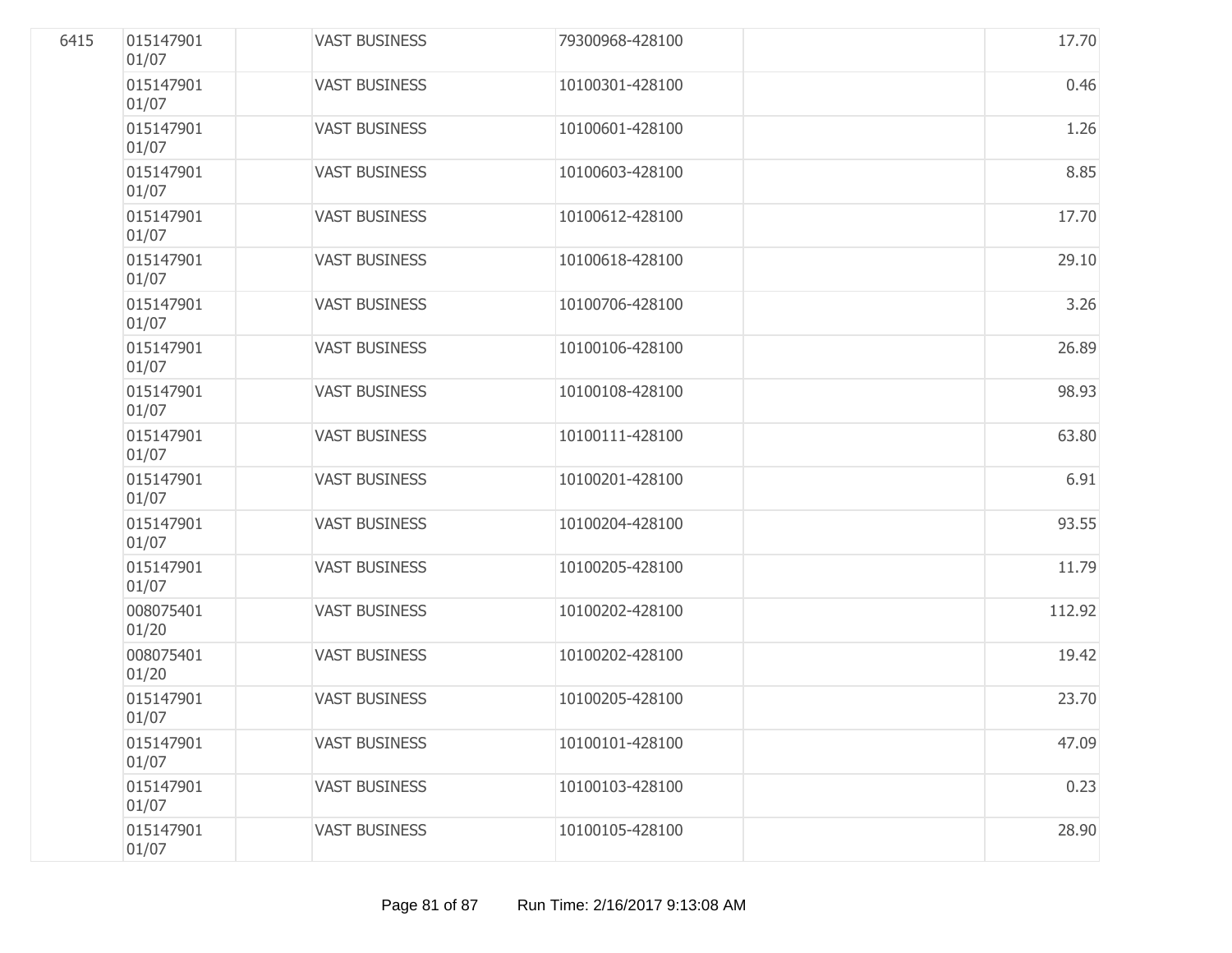| 6415 | 015160501<br>01/20 | <b>VAST BUSINESS</b> | 10100612-428100 | 17.42  |
|------|--------------------|----------------------|-----------------|--------|
|      | 015160501<br>01/20 | <b>VAST BUSINESS</b> | 10100612-428100 | 17.47  |
|      | 015160501<br>01/20 | <b>VAST BUSINESS</b> | 10100612-428100 | 17.42  |
|      | 015160501<br>01/20 | <b>VAST BUSINESS</b> | 10100612-428100 | 17.42  |
|      | 007674101<br>01/20 | <b>VAST BUSINESS</b> | 10100202-428100 | 114.92 |
|      | 007674101<br>01/20 | <b>VAST BUSINESS</b> | 10100202-428100 | 17.42  |
|      | 011912101<br>01/20 | <b>VAST BUSINESS</b> | 10100202-428100 | 114.92 |
|      | 011912101<br>01/20 | <b>VAST BUSINESS</b> | 10100202-428100 | 17.42  |
|      | 015146201<br>01/22 | <b>VAST BUSINESS</b> | 10100202-428100 | 13.75  |
|      | 015146201<br>01/22 | <b>VAST BUSINESS</b> | 10100202-428100 | 13.75  |
|      | 015146201<br>01/22 | <b>VAST BUSINESS</b> | 10100202-428100 | 13.75  |
|      | 015146201<br>01/22 | <b>VAST BUSINESS</b> | 10100202-428100 | 13.75  |
|      | 008580401<br>1/20  | <b>VAST BUSINESS</b> | 10100607-428100 | 20.47  |
|      | 008580401<br>1/20  | <b>VAST BUSINESS</b> | 10100607-428100 | 17.42  |
|      | 008580401<br>1/20  | <b>VAST BUSINESS</b> | 10100607-428100 | 17.42  |
|      | 009734101<br>01/20 | <b>VAST BUSINESS</b> | 10100617-428100 | 34.27  |
|      | 009734101<br>01/20 | <b>VAST BUSINESS</b> | 10100617-428100 | 41.22  |
|      | 009734101<br>01/20 | <b>VAST BUSINESS</b> | 10100617-428100 | 41.22  |
|      | 015188201<br>01/20 | <b>VAST BUSINESS</b> | 10100205-428100 | 21.01  |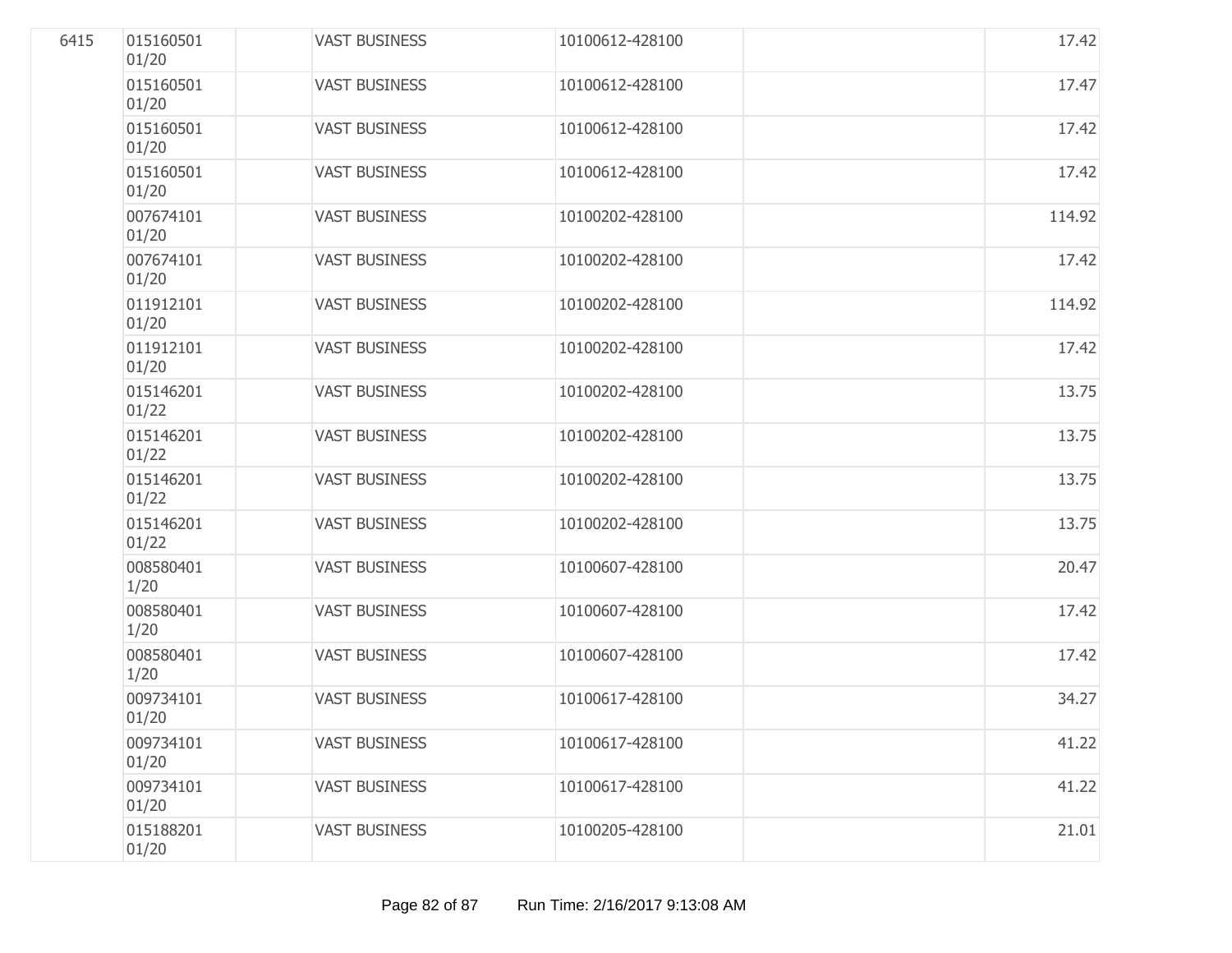| 6415 | 015188201<br>01/20 | <b>VAST BUSINESS</b> | 10100201-428100 | 21.01 |
|------|--------------------|----------------------|-----------------|-------|
|      | 015188201<br>01/20 | <b>VAST BUSINESS</b> | 10100618-428100 | 25.35 |
|      | 015188201<br>01/20 | <b>VAST BUSINESS</b> | 10100205-428100 | 4.36  |
|      | 015188201<br>01/20 | <b>VAST BUSINESS</b> | 10100201-428100 | 4.36  |
|      | 015188201<br>01/20 | <b>VAST BUSINESS</b> | 10100618-428100 | 8.70  |
|      | 015107001<br>01/20 | <b>VAST BUSINESS</b> | 10100603-428100 | 18.16 |
|      | 015107001<br>01/20 | <b>VAST BUSINESS</b> | 10100603-428100 | 18.16 |
|      | 015107001<br>01/20 | <b>VAST BUSINESS</b> | 10100603-428100 | 18.16 |
|      | 015107001<br>01/20 | <b>VAST BUSINESS</b> | 10100603-428100 | 18.16 |
|      | 015186501<br>01/20 | <b>VAST BUSINESS</b> | 10106062-428100 | 43.76 |
|      | 015186501<br>01/20 | <b>VAST BUSINESS</b> | 10106062-428100 | 43.76 |
|      | 009402601<br>01/14 | <b>VAST BUSINESS</b> | 61507102-428100 | 16.92 |
|      | 009136501<br>01/20 | <b>VAST BUSINESS</b> | 61300664-428100 | 19.92 |
|      | 014216501<br>01/20 | <b>VAST BUSINESS</b> | 61300664-428100 | 25.75 |
|      | 012518901<br>01/20 | <b>VAST BUSINESS</b> | 10100205-428100 | 38.87 |
|      | 015107001<br>01/20 | <b>VAST BUSINESS</b> | 10100603-428100 | 18.16 |
|      | 015107001<br>01/20 | <b>VAST BUSINESS</b> | 10100603-428100 | 18.16 |
|      | 007441701<br>01/16 | <b>VAST BUSINESS</b> | 61400665-428100 | 16.92 |
|      | 015092701<br>12/20 | <b>VAST BUSINESS</b> | 10100618-428100 | 17.49 |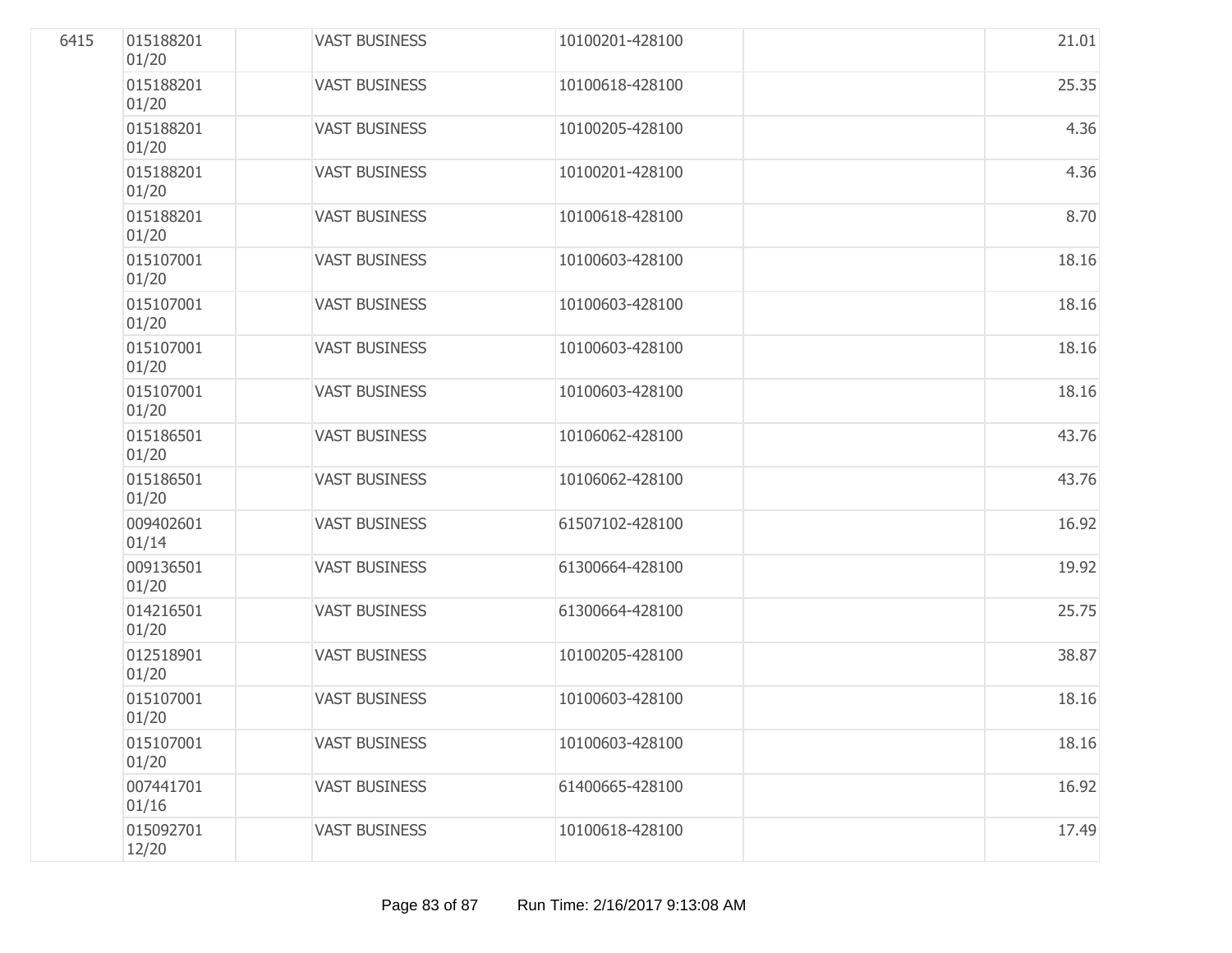| 6415 | 015092701<br>12/20        |       | <b>VAST BUSINESS</b>                           | 10100714-428100 |                                         | 17.42        |
|------|---------------------------|-------|------------------------------------------------|-----------------|-----------------------------------------|--------------|
|      | 015118701<br>01/30        |       | <b>VAST BUSINESS</b>                           | 10100607-428100 |                                         | 22.42        |
|      | 015118701<br>01/30        |       | <b>VAST BUSINESS</b>                           | 10100607-428100 |                                         | 22.42        |
|      | 007765303<br>01/20        |       | <b>VAST BUSINESS</b>                           | 10100205-428100 |                                         | 19.92        |
|      |                           |       |                                                |                 | <b>VAST BUSINESS Total:</b>             | 5,768.48     |
| 5129 | 119771                    | 60631 | WARNE CHEMICAL & EQUIP.                        | 10100608-426900 | SPRAYER SUPPLIES                        | 15.85        |
|      | 119741                    | 60493 | WARNE CHEMICAL & EQUIP.                        | 10100607-426600 | <b>WEED SPRAYERS</b>                    | 316.00       |
|      |                           |       |                                                |                 | WARNE CHEMICAL & EQUIP.<br>Total:       | 331.85       |
| 5183 | 01/31/17                  |       | <b>WELLMARK INC</b>                            | 78900963-453000 | JAN17                                   | (47, 244.43) |
|      | 01/31/17                  |       | <b>WELLMARK INC</b>                            | 78900963-415000 | JAN17                                   | 87,604.40    |
|      | 01/31/17                  |       | <b>WELLMARK INC</b>                            | 79100966-413100 | JAN17                                   | 724.50       |
|      | 01/31/17                  |       | <b>WELLMARK INC</b>                            | 79100966-422500 | JAN17                                   | 400.00       |
|      |                           |       |                                                |                 | <b>WELLMARK INC Total:</b>              | 41,484.47    |
| 5184 | 000000012077 60975<br>094 |       | <b>WELLS FARGO EQUIPMENT</b><br><b>FINANCE</b> | 61800890-441000 | AMB, CARDIAC EQUIP LOAN PYMT            | 12,308.97    |
|      | 000000012077 60975<br>094 |       | <b>WELLS FARGO EQUIPMENT</b><br><b>FINANCE</b> | 61800890-442000 | AMB, CARDIAC EQUIP LOAN PYMT            | 1,393.50     |
|      |                           |       |                                                |                 | <b>WELLS FARGO EQUIPMENT</b>            | 13,702.47    |
| 5188 | 02/01/17                  |       | <b>WELLSPRING INC</b>                          | 10100621-463100 | <b>FINANCE Total:</b><br>1/4 WELLSPRING | 2,500.00     |
|      |                           |       |                                                |                 | <b>WELLSPRING INC Total:</b>            | 2,500.00     |
| 5197 | 24280                     | 60472 | WEST RIVER BEVERAGE INC                        | 10100612-452000 | <b>CHIPS</b>                            | 213.00       |
|      |                           |       |                                                |                 | WEST RIVER BEVERAGE INC                 | 213.00       |
|      |                           |       |                                                |                 | Total:                                  |              |
| 5200 | C52307                    | 61156 | WEST RIVER INTERNATIONAL<br>INC.               | 10100618-425100 | <b>BUS REPAIRS</b>                      | 126.53       |
|      | C52309                    | 61156 | WEST RIVER INTERNATIONAL<br>INC.               | 10100618-425100 | <b>BUS REPAIRS</b>                      | 118.80       |
|      | C52359                    | 61156 | WEST RIVER INTERNATIONAL<br>INC.               | 10100618-425100 | <b>BUS REPAIRS</b>                      | 652.10       |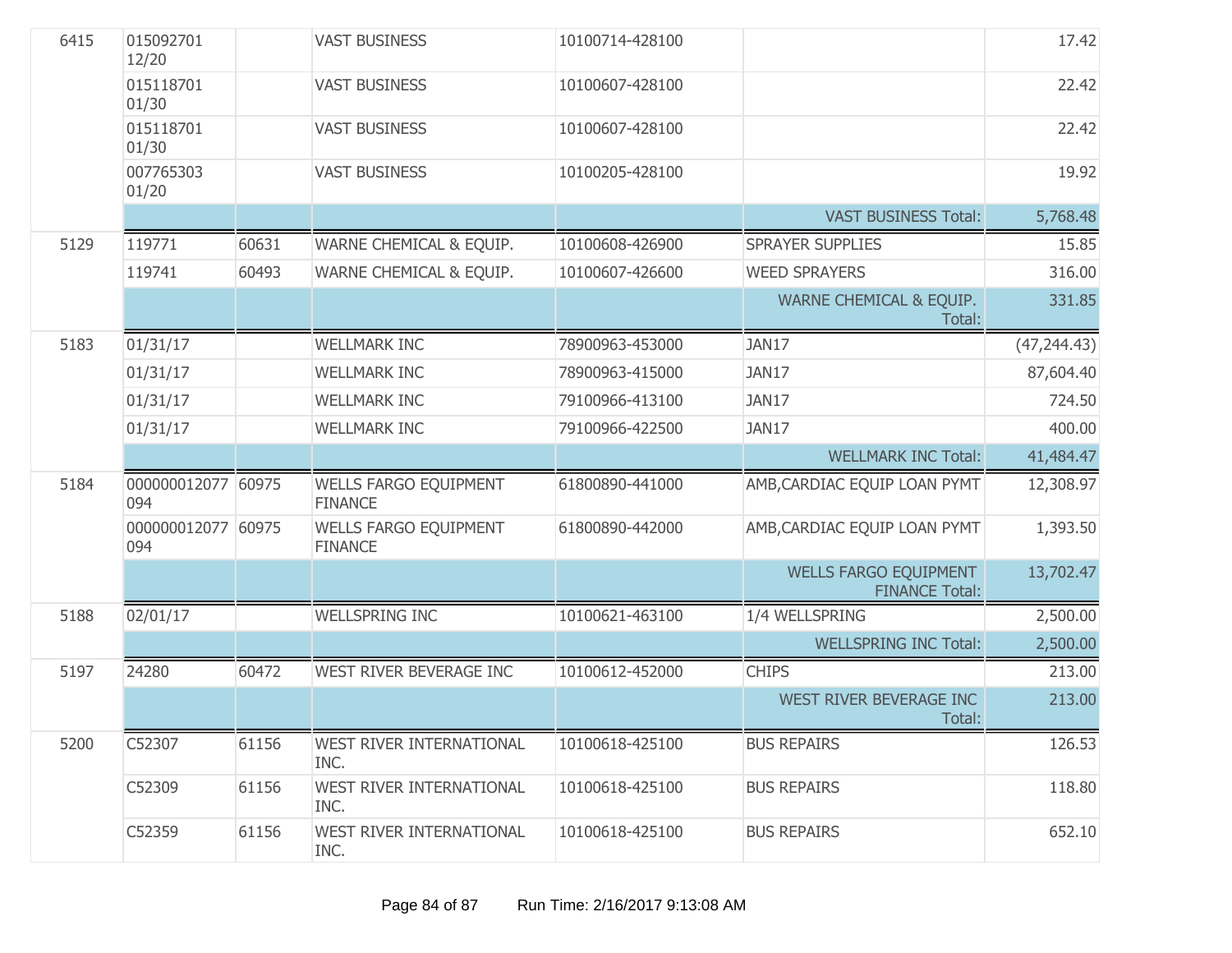| 5200 |            |       |                                                           |                 | WEST RIVER INTERNATIONAL<br><b>INC. Total:</b>                   | 897.43   |
|------|------------|-------|-----------------------------------------------------------|-----------------|------------------------------------------------------------------|----------|
| 5209 | 3600050570 | 60041 | <b>WESTERN DAKOTA TECHNICAL</b><br><b>INSTITUTE</b>       | 10100201-424600 | CAREER FAIR BOOTH RENTAL                                         | 75.00    |
|      |            |       |                                                           |                 | <b>WESTERN DAKOTA TECHNICAL</b><br><b>INSTITUTE Total:</b>       | 75.00    |
| 5211 | 58758      | 60616 | <b>WESTERN MAILERS</b>                                    | 10100111-426100 | w-2 mailing                                                      | 935.59   |
|      | 58863      | 60813 | <b>WESTERN MAILERS</b>                                    | 10106022-426100 | POSTAGE REJECTS                                                  | 22.26    |
|      | 58736      | 60672 | <b>WESTERN MAILERS</b>                                    | 60207014-426100 | <b>BILLING POSTAGE4 5,537</b><br>012417                          | 2,411.88 |
|      |            |       |                                                           |                 | <b>WESTERN MAILERS Total:</b>                                    | 3,369.73 |
| 5774 | 02/01/17   |       | <b>WESTERN RESOURCES FOR</b><br><b>INDEPENDENT LIVING</b> | 10100621-462700 | 1/4 WESTERN RESOURCES FOR<br><b>INDEPENDENT LIVING</b>           | 3,475.00 |
|      |            |       |                                                           |                 | <b>WESTERN RESOURCES FOR</b><br><b>INDEPENDENT LIVING Total:</b> | 3,475.00 |
| 5217 | 02/01/17   |       | WESTERN SD SENIOR SVC INC                                 | 10100621-457900 | 1/4 WESTERN SD SENIOR SVCS                                       | 3,200.00 |
|      |            |       |                                                           |                 | WESTERN SD SENIOR SVC INC<br>Total:                              | 3,200.00 |
| 5220 |            |       |                                                           |                 |                                                                  |          |
|      | 687578-0   | 60716 | <b>WESTERN STATIONERS</b>                                 | 10100305-429600 | <b>OFFICE SUPPLY</b>                                             | 721.80   |
|      | 689455-2   | 60456 | <b>WESTERN STATIONERS</b>                                 | 10102030-426100 | RULER - FIRE INVESTIGATION                                       | 5.49     |
|      | 689082-0   | 60914 | <b>WESTERN STATIONERS</b>                                 | 10100202-426100 | PACKING TAPE                                                     | 8.37     |
|      | 689082-0   | 60914 | <b>WESTERN STATIONERS</b>                                 | 61800890-426100 | PACKING TAPE                                                     | 3.59     |
|      | 689173-0   | 60634 | <b>WESTERN STATIONERS</b>                                 | 10100106-426100 | <b>Office Supplies</b>                                           | 146.91   |
|      | 689173-1   | 60634 | <b>WESTERN STATIONERS</b>                                 | 10100106-426100 | <b>Office Supplies</b>                                           | 102.97   |
|      | 689173-2   | 60634 | <b>WESTERN STATIONERS</b>                                 | 10100106-426100 | <b>Office Supplies</b>                                           | 63.00    |
|      | 689913-0   | 60432 | <b>WESTERN STATIONERS</b>                                 | 10100301-426100 | <b>OFFICE SUPPLIES</b>                                           | 40.37    |
|      | 689085-0   | 60227 | <b>WESTERN STATIONERS</b>                                 | 10100620-426100 | <b>OFFICE SUPPLIES</b>                                           | 26.24    |
|      | 689085-1   | 60227 | <b>WESTERN STATIONERS</b>                                 | 10100620-426100 | <b>OFFICE SUPPLIES</b>                                           | 90.16    |
|      | 689301-0   | 59935 | <b>WESTERN STATIONERS</b>                                 | 10100101-426100 | <b>OFFICE SUPPLIES</b>                                           | 25.88    |
|      | 689509-0   | 59984 | <b>WESTERN STATIONERS</b>                                 | 10100301-426100 | <b>OFFICE SUPPLIES</b>                                           | 1.59     |
|      | 689163-0   | 59984 | <b>WESTERN STATIONERS</b>                                 | 10100305-426100 | <b>OFFICE SUPPLIES</b>                                           | 75.00    |
|      | 689570-0   | 59993 | <b>WESTERN STATIONERS</b>                                 | 10100101-426100 | <b>OFFICE SUPPLIES</b>                                           | 12.50    |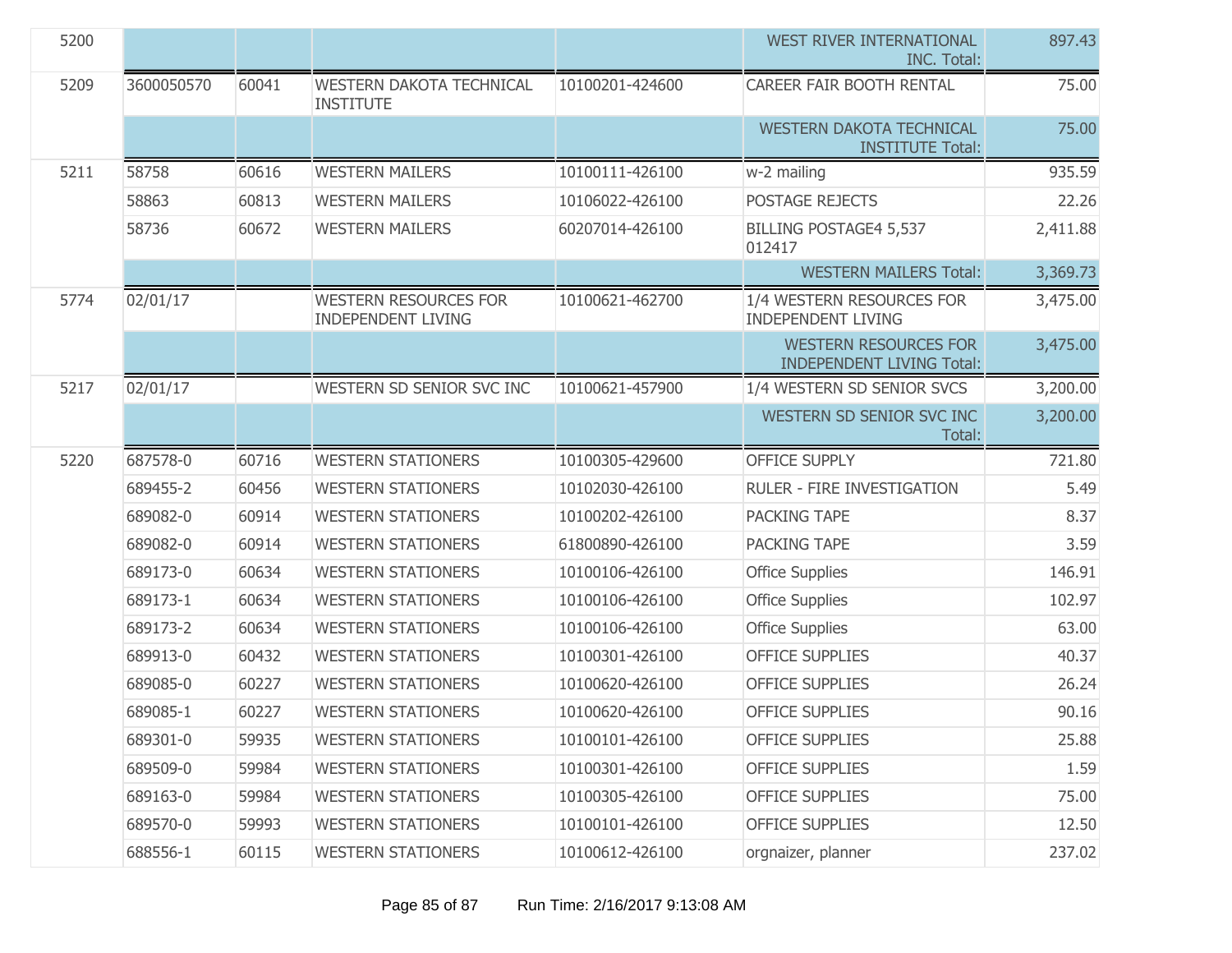| 5220 | 690037-0   | 60392 | <b>WESTERN STATIONERS</b>                     | 10106023-426100 | <b>OFFICE SUPPLIES</b>                               | 153.92   |
|------|------------|-------|-----------------------------------------------|-----------------|------------------------------------------------------|----------|
|      | 689188-0   | 60894 | <b>WESTERN STATIONERS</b>                     | 61300664-426100 | <b>INK</b>                                           | 81.95    |
|      | 689506-0   | 60475 | <b>WESTERN STATIONERS</b>                     | 10100612-426100 | PAPER PADS                                           | 83.58    |
|      | 689878-0   | 60518 | <b>WESTERN STATIONERS</b>                     | 10100201-426100 | <b>PAPER</b>                                         | 425.37   |
|      | 689455-0   | 60071 | <b>WESTERN STATIONERS</b>                     | 10102030-426100 | PAPER, RULERS, MRKERS, PENS<br>&                     | 66.47    |
|      | 689624-0   | 59752 | <b>WESTERN STATIONERS</b>                     | 10100204-426100 | MISC OFFICE SUPPLIES                                 | 92.10    |
|      | 688978-1   | 60024 | <b>WESTERN STATIONERS</b>                     | 10100201-426100 | <b>FILE FOLDER</b>                                   | 30.46    |
|      |            |       |                                               |                 | <b>WESTERN STATIONERS Total:</b>                     | 2,494.74 |
| 5234 | 224042     | 60420 | WHISLER BEARING COMPANY                       | 10100302-425100 | <b>UNIT S011</b>                                     | 55.34    |
|      | 223730     | 59856 | WHISLER BEARING COMPANY                       | 10100302-425100 | <b>UNITS S094 &amp; S006</b>                         | 272.72   |
|      | 223860     | 59856 | WHISLER BEARING COMPANY                       | 10100302-425100 | <b>UNITS S094 &amp; S006</b>                         | 377.79   |
|      | 223871     | 59856 | WHISLER BEARING COMPANY                       | 10100301-425100 | <b>UNITS S094 &amp; S006</b>                         | 91.80    |
|      | 223616     | 59856 | <b>WHISLER BEARING COMPANY</b>                | 10100302-425100 | <b>UNITS S094 &amp; S006</b>                         | 109.92   |
|      | 223963     | 60350 | WHISLER BEARING COMPANY                       | 61507103-425300 | <b>MOTOR</b>                                         | 705.60   |
|      | 224033     | 60560 | WHISLER BEARING COMPANY                       | 61507103-425300 | <b>CONVEYOR ROLLER REPAIR</b>                        | 26.88    |
|      | 223964     | 60559 | WHISLER BEARING COMPANY                       | 61507103-425300 | RUBBER CONVEYOR TIRES                                | 1,023.56 |
|      | 224167     | 60845 | WHISLER BEARING COMPANY                       | 10100302-425100 | <b>UNIT S134</b>                                     | 55.77    |
|      | 224125     | 60674 | WHISLER BEARING COMPANY                       | 60407072-425300 | ADMIN BLDG HEAT EXCHANGER<br><b>PUMP</b>             | 40.92    |
|      |            |       |                                               |                 | <b>WHISLER BEARING COMPANY</b><br>Total:             | 2,760.30 |
| 5336 | 02/28/17   |       | <b>WORKING AGAINST VIOLENCE</b><br><b>INC</b> | 10100621-459300 | FEB17 WAVI                                           | 9,463.17 |
|      |            |       |                                               |                 | <b>WORKING AGAINST VIOLENCE</b><br><b>INC Total:</b> | 9,463.17 |
| 1956 | 9336504684 | 59668 | <b>WW GRAINGER INC</b>                        | 10100201-426100 | <b>EVD SUPPLIES</b>                                  | 254.10   |
|      |            |       |                                               |                 | <b>WW GRAINGER INC Total:</b>                        | 254.10   |
| 5352 | 20724      | 60805 | <b>WYSS INCORPORATED</b>                      | 50508910-422500 | 13-2139 MT RUSHMORE RD ST<br><b>JAME</b>             | 21.25    |
|      | 20724      | 60805 | <b>WYSS INCORPORATED</b>                      | 50508911-422500 | 13-2139 MT RUSHMORE RD ST<br><b>JAME</b>             | 21.25    |
|      | 20724      | 60805 | <b>WYSS INCORPORATED</b>                      | 60200933-422500 | 13-2139 MT RUSHMORE RD ST<br><b>JAME</b>             | 21.25    |